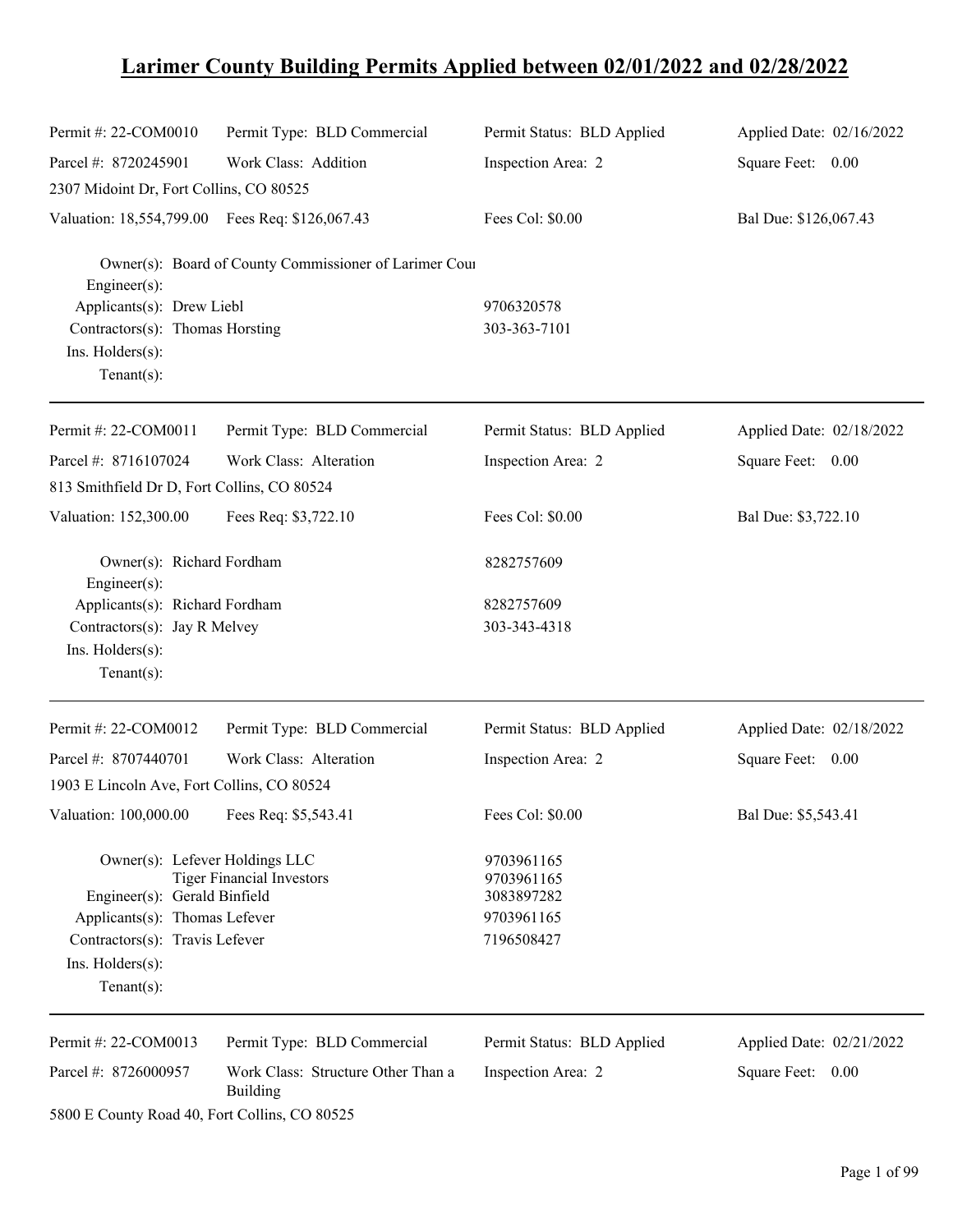| Valuation: 90,000.00                                                                                                                     | Fees Req: \$2,808.84                                                   | Fees Col: \$0.00           | Bal Due: \$2,808.84      |
|------------------------------------------------------------------------------------------------------------------------------------------|------------------------------------------------------------------------|----------------------------|--------------------------|
| $Engineering(s)$ :                                                                                                                       | Owner(s): Fort Collins- Loveland Water District                        | 970-226-3104               |                          |
| Applicants(s): Jennifer Taylor<br>$Contractors(s)$ :<br>Ins. Holders(s):<br>Tenant $(s)$ :                                               |                                                                        | 3039329974106              |                          |
| Permit #: 22-COM0014                                                                                                                     | Permit Type: BLD Commercial                                            | Permit Status: BLD Applied | Applied Date: 02/28/2022 |
| Parcel #: 9834000036                                                                                                                     | Work Class: Addition                                                   | Inspection Area: 1         | Square Feet: 0.00        |
| 2200 N Taft Hill Rd, Fort Collins, CO 80524                                                                                              |                                                                        |                            |                          |
| Valuation: 2,218,141.00                                                                                                                  | Fees Req: \$47,383.79                                                  | Fees Col: \$6,984.05       | Bal Due: \$40,399.74     |
| $Engineering(s)$ :<br>Applicants(s): Maral Jalili<br>Contractors(s): Derek Breier<br>Ins. Holders(s):<br>Tenant $(s)$ :                  | Owner(s): Animal Friends Alliance Construction Account<br>Sarah Swanty | 3035980422                 |                          |
| Permit #: 22-COM0015                                                                                                                     | Permit Type: BLD Commercial                                            | Permit Status: BLD Applied | Applied Date: 02/28/2022 |
| Parcel #: 8707455003                                                                                                                     | Work Class: Alteration                                                 | Inspection Area: 2         | Square Feet: 0.00        |
| 1900 E Lincoln Ave C, Fort Collins, CO 80524                                                                                             |                                                                        |                            |                          |
| Valuation: 255,000.00                                                                                                                    | Fees Req: \$4,908.73                                                   | Fees Col: \$1,556.40       | Bal Due: \$3,352.33      |
| Owner(s): Jamie McCawley<br>$Engineering(s)$ :<br>Applicants(s): Joel Gustafson<br>Contractors(s):<br>Ins. Holders(s):<br>Tenant $(s)$ : |                                                                        | 9704205195                 |                          |
| Permit #: 22-COM0016                                                                                                                     | Permit Type: BLD Commercial                                            | Permit Status: BLD Applied | Applied Date: 02/28/2022 |
| Parcel #: 8717200001                                                                                                                     | Work Class: Tenant Finish/Change of<br>Occupancy                       | Inspection Area: 2         | Square Feet: 4,355.00    |
| 2415 E Mulberry St #3, Fort Collins, CO 80524                                                                                            |                                                                        |                            |                          |
| Valuation: 215,833.80                                                                                                                    | Fees Req: \$4,535.01                                                   | Fees Col: \$0.00           | Bal Due: \$4,535.01      |
| Owner(s): MFP Fort Collins LLC<br>Engineer $(s)$ :<br>Applicants(s): Miriam Desroches<br>$Contractors(s)$ :<br>Ins. Holders(s):          |                                                                        | 4805291108                 |                          |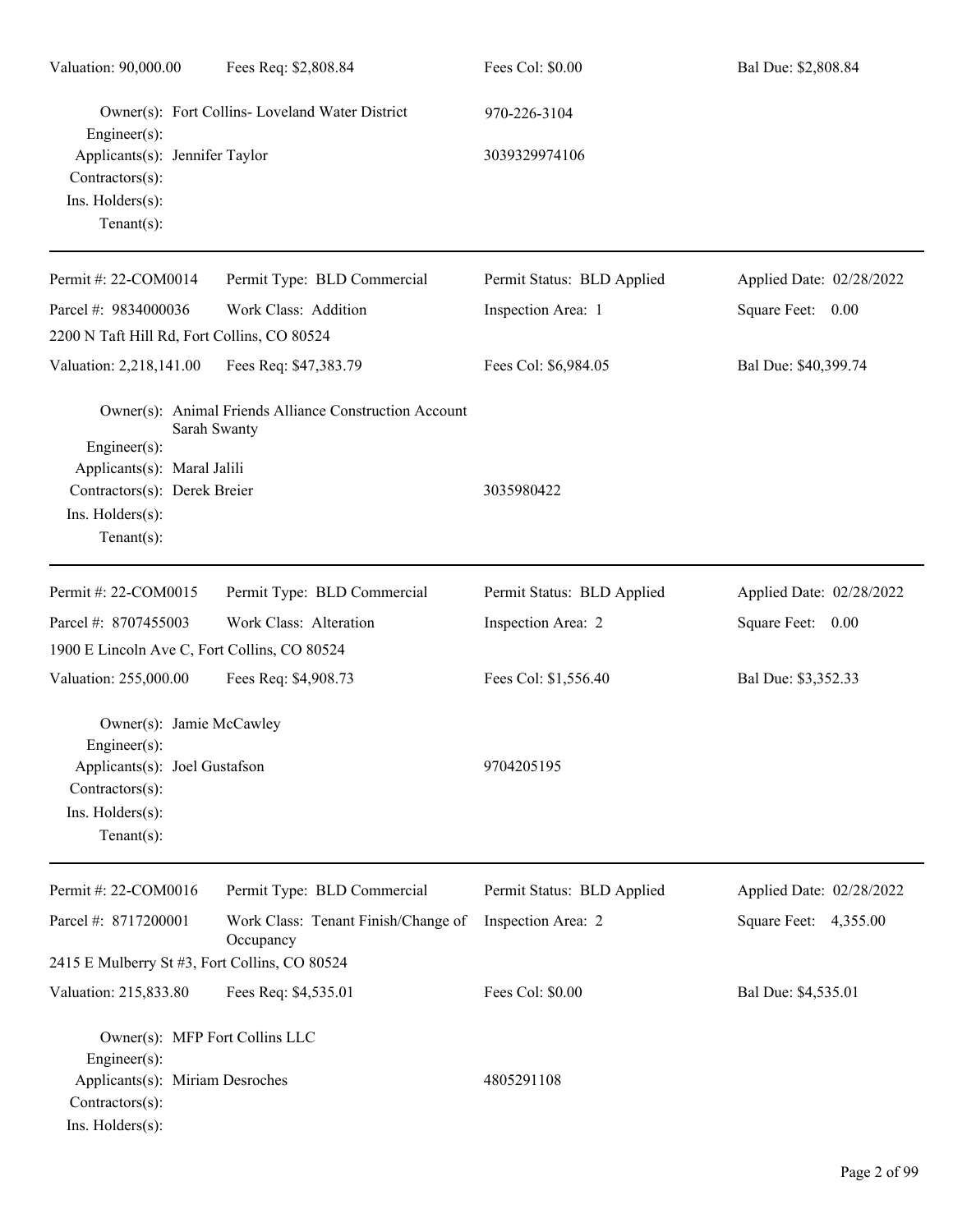| Permit #: 22-ENER0012                                                                                                                                              | Permit Type: BLD Energy       | Permit Status: BLD Issued                                          | Applied Date: 02/01/2022 |
|--------------------------------------------------------------------------------------------------------------------------------------------------------------------|-------------------------------|--------------------------------------------------------------------|--------------------------|
| Parcel #: 9818000045                                                                                                                                               | Work Class: Roof/Wall Mounted | Inspection Area: 1                                                 | Square Feet: 0.00        |
| 4732 Rutters Dr, Laporte, CO 80535                                                                                                                                 |                               |                                                                    |                          |
| Valuation: 18,141.00                                                                                                                                               | Fees Req: \$500.00            | Fees Col: \$500.00                                                 | <b>Bal Due: \$0.00</b>   |
| Owner(s): Thomas O'Dell Huckaby<br>Engineer(s): Arash Zandieh<br>Applicants(s): Sandbox Solar<br>Contractors(s): Andrew Lyle<br>Ins. Holders(s):<br>Tenant $(s)$ : | Laurie Stroh-Huckaby          | 9704934365<br>9703085329<br>9016920431<br>9703727665<br>9136608581 |                          |
| Permit #: 22-ENER0013                                                                                                                                              | Permit Type: BLD Energy       | Permit Status: BLD Approved                                        | Applied Date: 02/03/2022 |
| Parcel #: 9532106006<br>3320 Herb Ct, Loveland, CO 80537                                                                                                           | Work Class: Roof/Wall Mounted | Inspection Area: 3                                                 | Square Feet: 0.00        |
| Valuation: 49,950.00                                                                                                                                               | Fees Req: \$500.00            | Fees Col: \$500.00                                                 | <b>Bal Due: \$0.00</b>   |
| Owner(s): Charles Turner<br>Engineer(s): Josh Meade                                                                                                                |                               | 9702318833                                                         |                          |
| Applicants(s): Matthew Callen<br>Contractors(s): Adrian Buck<br>Ins. Holders(s):<br>Tenant $(s)$ :                                                                 |                               | 5706876806<br>5706876806                                           |                          |
| Permit #: 22-ENER0014                                                                                                                                              | Permit Type: BLD Energy       | Permit Status: BLD Approved                                        | Applied Date: 02/03/2022 |
| Parcel #: 9532106006                                                                                                                                               | Work Class: Roof/Wall Mounted | Inspection Area: 3                                                 | Square Feet:<br>0.00     |
| 3320 Herb Ct, Loveland, CO 80537                                                                                                                                   |                               |                                                                    |                          |
| Valuation: 37,462.00                                                                                                                                               | Fees Req: \$500.00            | Fees Col: \$500.00                                                 | <b>Bal Due: \$0.00</b>   |
| Owner(s): Charles Turner<br>Engineer(s): Josh Meade                                                                                                                |                               | 9702318833                                                         |                          |
| Applicants(s): Matthew Callen<br>Contractors(s): Adrian Buck<br>Ins. Holders(s):<br>Tenant $(s)$ :                                                                 |                               | 5706876806<br>5706876806                                           |                          |
| Permit #: 22-ENER0015                                                                                                                                              | Permit Type: BLD Energy       | Permit Status: BLD Issued                                          | Applied Date: 02/03/2022 |
| Parcel #: 0823006701                                                                                                                                               | Work Class: Ground Mounted    | Inspection Area: 1                                                 | Square Feet: 0.00        |
| 54 Rist View Rd, Bellvue, CO 80512                                                                                                                                 |                               |                                                                    |                          |
| Valuation: 32,042.80                                                                                                                                               | Fees Req: \$500.00            | Fees Col: \$500.00                                                 | <b>Bal Due: \$0.00</b>   |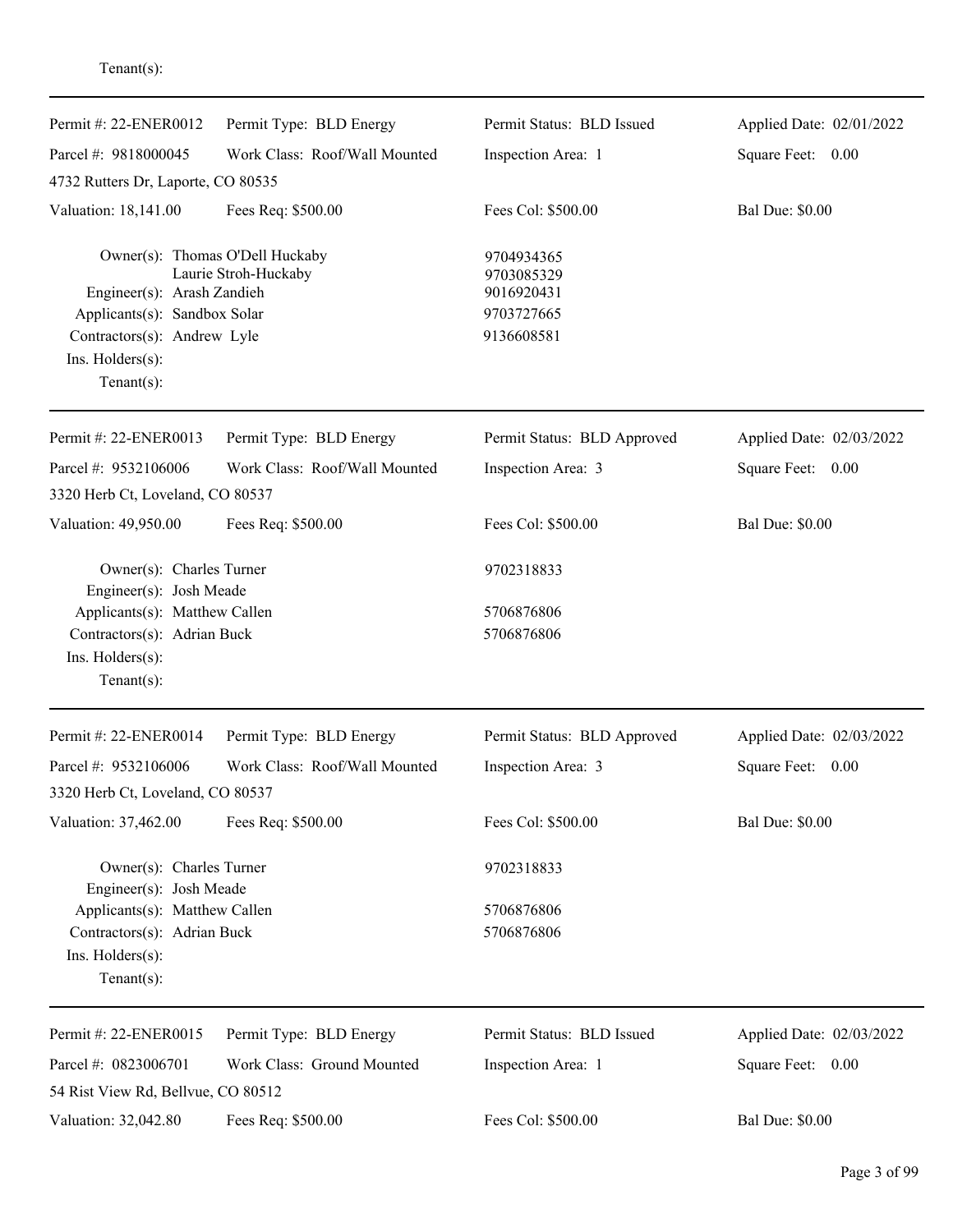| Owner(s): Louis Mercurio<br>Engineer(s):<br>Applicants(s): Rick Pike<br>Contractors(s):<br>Ins. $H$ olders $(s)$ :<br>Tenant $(s)$ :                   | Julie Mercurio<br>Alt E Wind & Solar Inc | 9702224740<br>9702225564<br>970-482-7652<br>9704827652 |                          |
|--------------------------------------------------------------------------------------------------------------------------------------------------------|------------------------------------------|--------------------------------------------------------|--------------------------|
| Permit #: 22-ENER0016                                                                                                                                  | Permit Type: BLD Energy                  | Permit Status: BLD Issued                              | Applied Date: 02/04/2022 |
| Parcel #: 8920000005<br>10166 N County Road 11, Wellington, CO 80549                                                                                   | Work Class: Roof/Wall Mounted            | Inspection Area: 1                                     | Square Feet: 0.00        |
| Valuation: 60,320.00                                                                                                                                   | Fees Req: \$500.00                       | Fees Col: \$500.00                                     | <b>Bal Due: \$0.00</b>   |
| Owner(s): Robert Miller<br>Engineer(s): Josh Meade                                                                                                     |                                          | 9705689120                                             |                          |
| Applicants(s): Matthew Callen<br>Contractors(s): Adrian Buck<br>Ins. Holders(s):<br>$Tenant(s)$ :                                                      |                                          | 5706876806<br>5706876806                               |                          |
| Permit #: 22-ENER0017                                                                                                                                  | Permit Type: BLD Energy                  | Permit Status: BLD Issued                              | Applied Date: 02/08/2022 |
| Parcel #: 9636123001<br>832 E 57th St, Loveland, CO 80538                                                                                              | Work Class: Roof/Wall Mounted            | Inspection Area: 2                                     | Square Feet: 0.00        |
| Valuation: 20,026.00                                                                                                                                   | Fees Req: \$500.00                       | Fees Col: \$500.00                                     | <b>Bal Due: \$0.00</b>   |
| Owner(s): Dustin West<br>Engineer(s): Vincent Mwumvaneza<br>Applicants(s): Erik Roth<br>Contractors(s): Erik Roth<br>Ins. Holders(s):<br>$Tenant(s)$ : |                                          | 9702273422<br>9512545655<br>7203650255<br>7203650255   |                          |
| Permit #: 22-ENER0018                                                                                                                                  | Permit Type: BLD Energy                  | Permit Status: BLD Issued                              | Applied Date: 02/08/2022 |
| Parcel #: 8710000002                                                                                                                                   | Work Class: Roof/Wall Mounted            | Inspection Area: 2                                     | Square Feet: 0.00        |
| 4433 E County Road 48, Fort Collins, CO 80524                                                                                                          |                                          |                                                        |                          |
| Valuation: 50,986.00                                                                                                                                   | Fees Req: \$500.00                       | Fees Col: \$500.00                                     | <b>Bal Due: \$0.00</b>   |
| Owner(s): Francisco Galvan<br>Engineer(s): Josh Meade                                                                                                  |                                          | 9704432003                                             |                          |
| Applicants(s): Matthew Callen<br>Contractors(s): Adrian Buck<br>Ins. Holders(s):<br>$Tenant(s)$ :                                                      |                                          | 5706876806<br>5706876806                               |                          |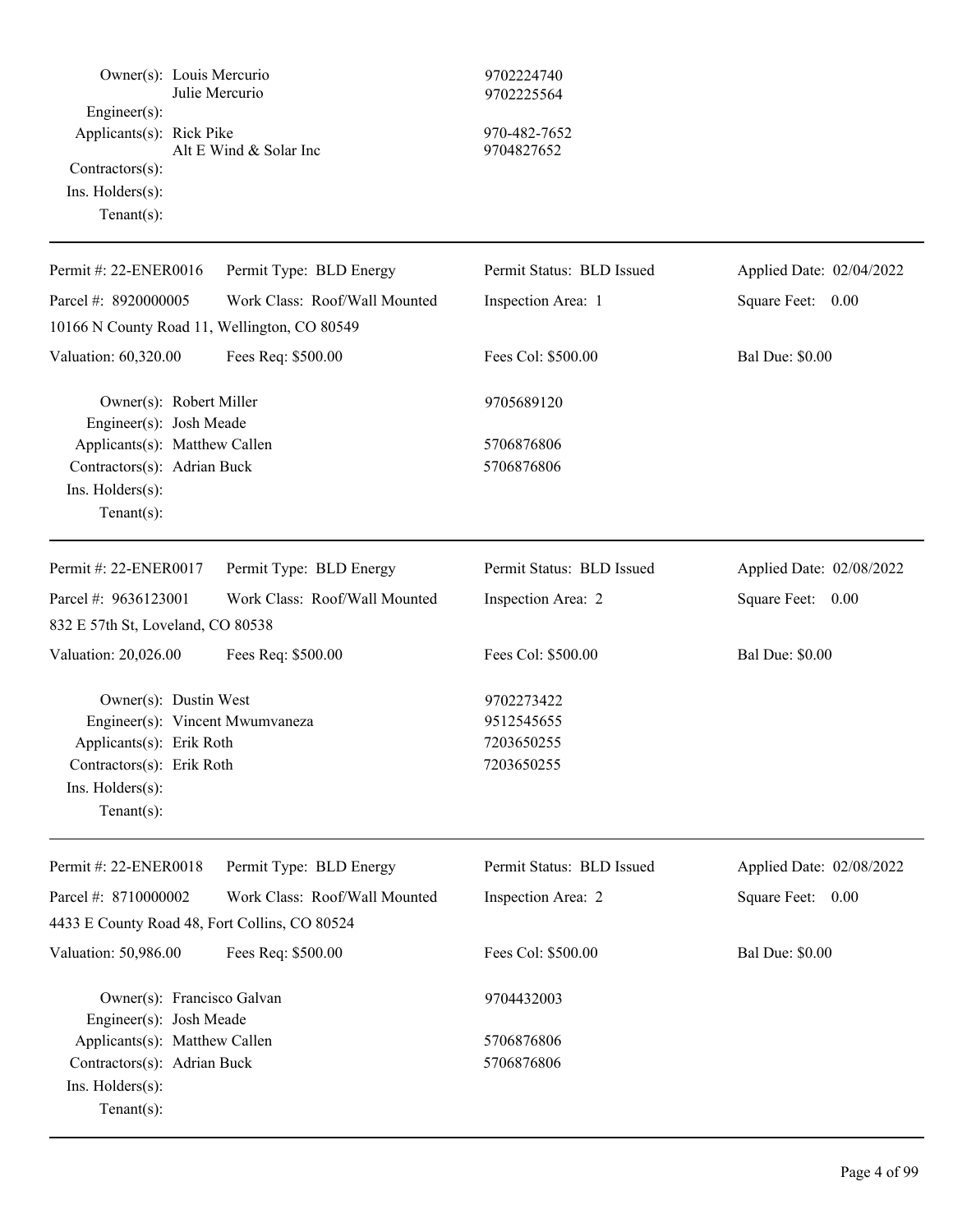| Permit #: 22-ENER0019                                                                                                                                                      | Permit Type: BLD Energy       | Permit Status: BLD Applied             | Applied Date: 02/10/2022 |
|----------------------------------------------------------------------------------------------------------------------------------------------------------------------------|-------------------------------|----------------------------------------|--------------------------|
| Parcel #: 2517105009                                                                                                                                                       | Work Class: Roof/Wall Mounted | Inspection Area: 4                     | Square Feet: 0.00        |
| 510 Little Beaver Dr, Estes Park, CO 80517                                                                                                                                 |                               |                                        |                          |
| Valuation: 19,200.00                                                                                                                                                       | Fees Req: \$500.00            | Fees Col: \$0.00                       | Bal Due: \$500.00        |
| Owner(s): Douglas Frisbie<br>$Engineering(s)$ :                                                                                                                            |                               | 9702404527                             |                          |
| Applicants(s): Nick Rodriguez                                                                                                                                              | Photon Brothers               | 3035139269<br>3035139269               |                          |
| Contractors(s):<br>Ins. Holders(s):<br>Tenant $(s)$ :                                                                                                                      |                               |                                        |                          |
| Permit #: 22-ENER0020                                                                                                                                                      | Permit Type: BLD Energy       | Permit Status: BLD Issued              | Applied Date: 02/15/2022 |
| Parcel #: 1707000008                                                                                                                                                       | Work Class: Roof/Wall Mounted | Inspection Area: 6                     | Square Feet: 0.00        |
| 2507 Spencer Mountain Rd, Bellvue, CO 80512                                                                                                                                |                               |                                        |                          |
| Valuation: 17,400.00                                                                                                                                                       | Fees Req: \$500.00            | Fees Col: \$500.00                     | <b>Bal Due: \$0.00</b>   |
| Owner(s): Jacqueline McNally<br>Engineer(s): Kelly Springer<br>Applicants(s): Michael Younghans<br>Contractors(s): Michael Younghans<br>Ins. Holders(s):<br>Tenant $(s)$ : |                               | 8019901775<br>9704812889<br>9704812889 |                          |
| Permit #: 22-ENER0021                                                                                                                                                      | Permit Type: BLD Energy       | Permit Status: BLD LOC                 | Applied Date: 02/15/2022 |
| Parcel #: 9636124007                                                                                                                                                       | Work Class: Roof/Wall Mounted | Inspection Area: 2                     | Square Feet: 0.00        |
| 5507 N Saint Louis Ave, Loveland, CO 80538                                                                                                                                 |                               |                                        |                          |
| Valuation: 16,479.00                                                                                                                                                       | Fees Req: \$480.21            | Fees Col: \$480.21                     | <b>Bal Due: \$0.00</b>   |
| Owner(s): Kurt Pflock<br>Engineer(s): Eric Sumsion<br>Applicants(s): Solar Power Pros Inc<br>Contractors(s):<br>Ins. Holders(s):<br>Tenant $(s)$ :                         |                               | 9703103501<br>8019901775<br>3032500682 |                          |
| Permit #: 22-ENER0022                                                                                                                                                      | Permit Type: BLD Energy       | Permit Status: BLD Issued              | Applied Date: 02/18/2022 |
| Parcel #: 9704315002                                                                                                                                                       | Work Class: Roof/Wall Mounted | Inspection Area: 1                     | Square Feet: 0.00        |
| 740 Havel Ave, Fort Collins, CO 80521                                                                                                                                      |                               |                                        |                          |
| Valuation: 24,600.00                                                                                                                                                       | Fees Req: \$500.00            | Fees Col: \$500.00                     | <b>Bal Due: \$0.00</b>   |
| Owner(s): Dave Mccomb<br>Engineer(s):                                                                                                                                      |                               | 9709889059                             |                          |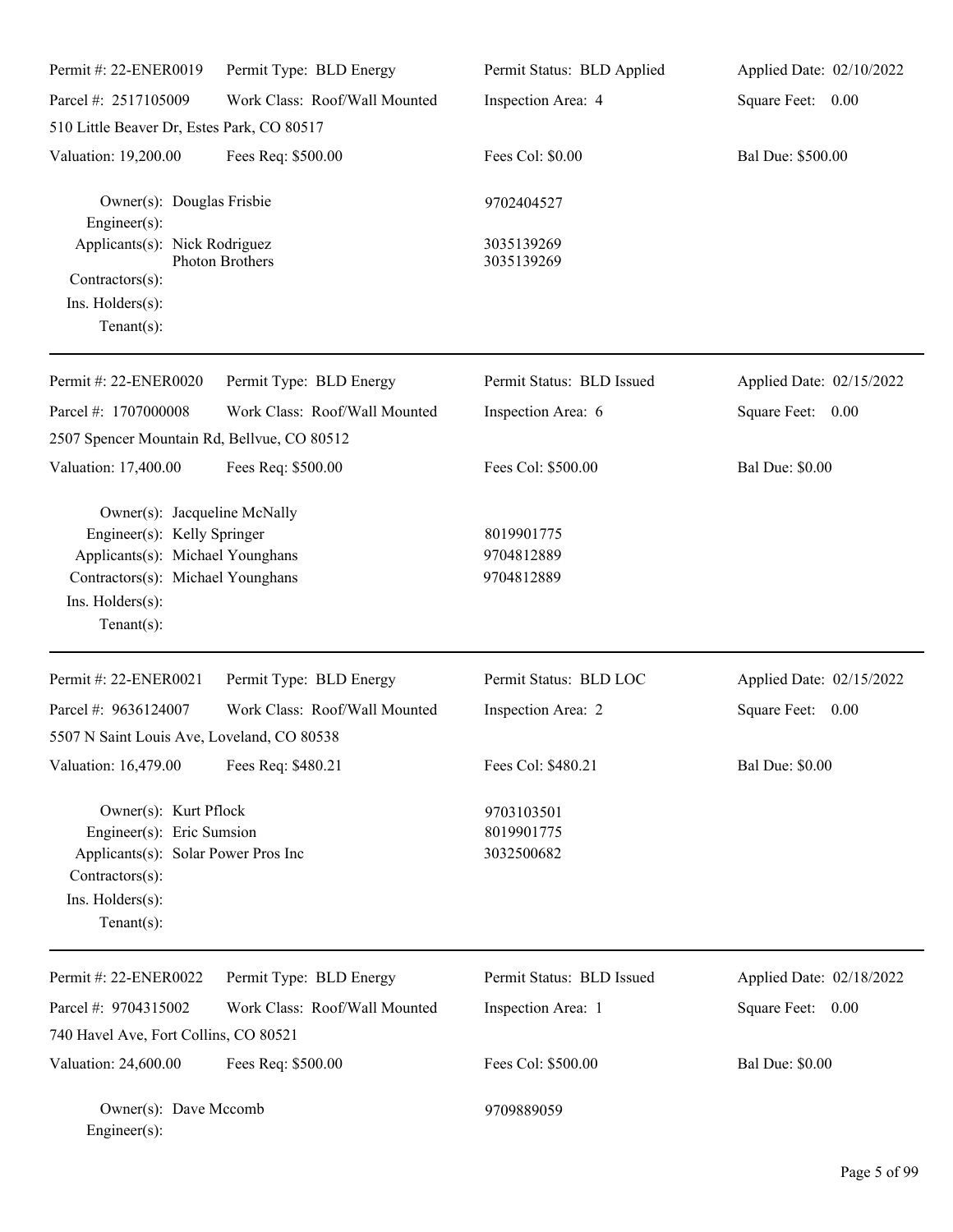Applicants(s): Matt Scherer 970-988-5682 Craig Zobec 3035257252 Contractors(s): Craig Zobec 3035257252 Ins. Holders(s): Tenant(s):

| Permit #: 22-ENER0023                                                                                                                                     | Permit Type: BLD Energy       | Permit Status: BLD Issued              | Applied Date: 02/22/2022 |
|-----------------------------------------------------------------------------------------------------------------------------------------------------------|-------------------------------|----------------------------------------|--------------------------|
| Parcel #: 9519406016                                                                                                                                      | Work Class: Roof/Wall Mounted | Inspection Area: 3                     | Square Feet: 0.00        |
| 809 Willowrock Dr, Loveland, CO 80537                                                                                                                     |                               |                                        |                          |
| Valuation: 34,053.00                                                                                                                                      | Fees Req: \$500.00            | Fees Col: \$500.00                     | <b>Bal Due: \$0.00</b>   |
| Owner(s): Gregory Herzog<br>Engineer(s): Josh Meade                                                                                                       |                               | 9706170073                             |                          |
| Applicants(s): Adrian Buck<br>Contractors(s):                                                                                                             | Matthew Callen                | 5706876806<br>5706876806               |                          |
| Ins. Holders(s):<br>$Tenant(s)$ :                                                                                                                         |                               |                                        |                          |
| Permit #: 22-ENER0024                                                                                                                                     | Permit Type: BLD Energy       | Permit Status: BLD Applied             | Applied Date: 02/23/2022 |
| Parcel #: 9424008703                                                                                                                                      | Work Class: Roof/Wall Mounted | Inspection Area: 3                     | Square Feet: 0.00        |
| 332 E County Road 6c, Berthoud, CO 80513                                                                                                                  |                               |                                        |                          |
| Valuation: 105,346.00                                                                                                                                     | Fees Req: \$500.00            | Fees Col: \$0.00                       | Bal Due: \$500.00        |
| Owner(s): Martin Chernoff<br>$Engineering(s)$ :                                                                                                           | Karen Jacobson-Chernoff       | 970-889-9888                           |                          |
| Applicants(s): Matthew Callen                                                                                                                             |                               | 5706876806                             |                          |
| Contractors(s): Adrian Buck                                                                                                                               |                               | 5706876806                             |                          |
| Ins. Holders(s):<br>$Tenant(s)$ :                                                                                                                         |                               |                                        |                          |
| Permit #: 22-ENER0025                                                                                                                                     | Permit Type: BLD Energy       | Permit Status: BLD Issued              | Applied Date: 02/25/2022 |
| Parcel #: 9734214091                                                                                                                                      | Work Class: Roof/Wall Mounted | Inspection Area: 2                     | Square Feet: 0.00        |
| 3604 Capitol Dr, Fort Collins, CO 80526                                                                                                                   |                               |                                        |                          |
| Valuation: 26,363.00                                                                                                                                      | Fees Req: \$500.00            | Fees Col: \$500.00                     | <b>Bal Due: \$0.00</b>   |
| Owner(s): Kevin Love<br>Engineer(s): Scott Wyssling<br>Applicants(s): Thomas Porter<br>Contractors(s): Thomas Porter<br>Ins. Holders(s):<br>$Tenant(s)$ : |                               | 2018743483<br>4802266769<br>4802266769 |                          |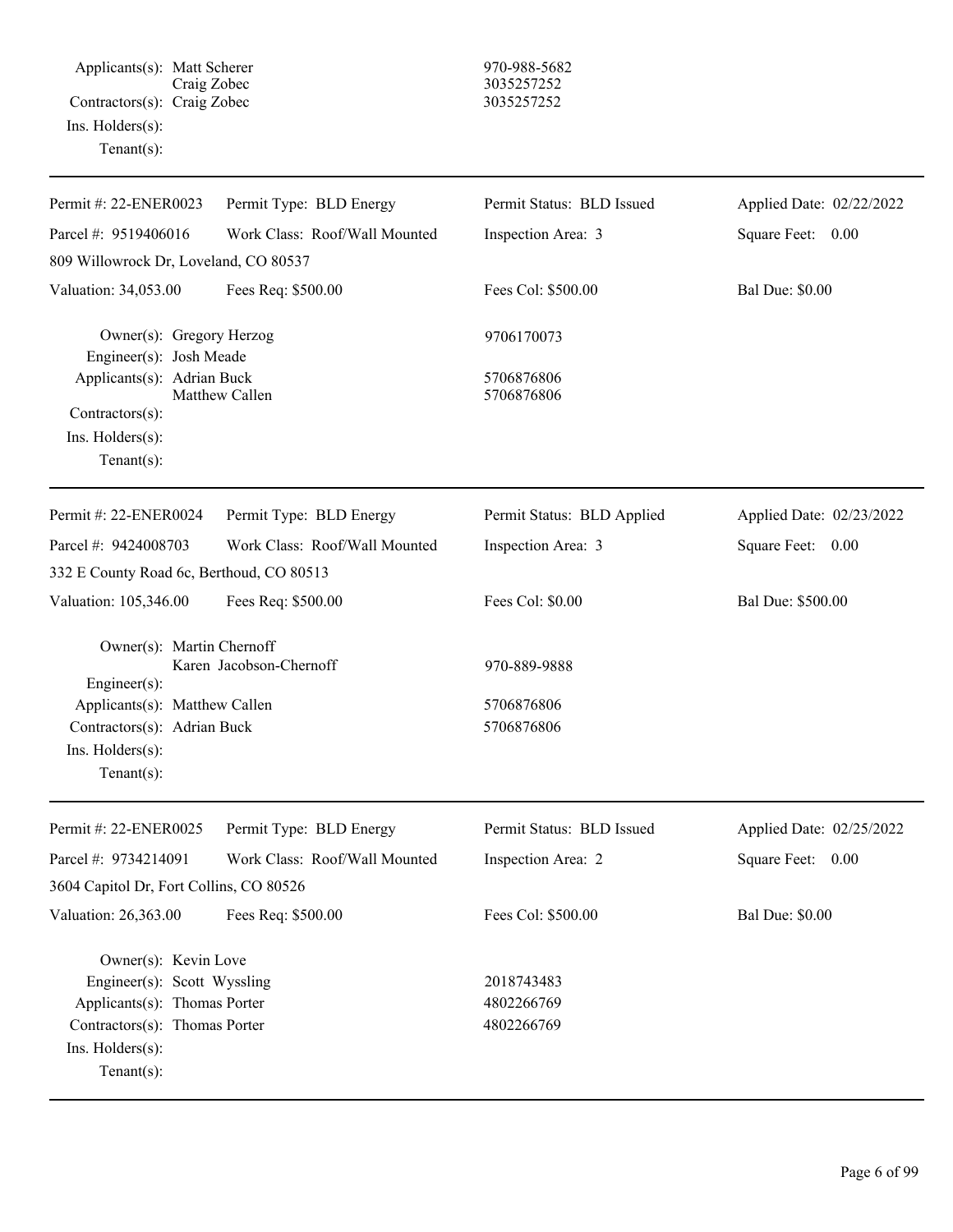| Permit #: 22-ENER0026                                                                                                                                               | Permit Type: BLD Energy       | Permit Status: BLD Applied                           | Applied Date: 02/25/2022 |
|---------------------------------------------------------------------------------------------------------------------------------------------------------------------|-------------------------------|------------------------------------------------------|--------------------------|
| Parcel #: 9624206091                                                                                                                                                | Work Class: Roof/Wall Mounted | Inspection Area: 2                                   | Square Feet: 0.00        |
| 316 Jewel Ct, Fort Collins, CO 80525                                                                                                                                |                               |                                                      |                          |
| Valuation: 42,783.00                                                                                                                                                | Fees Req: \$500.00            | Fees Col: \$0.00                                     | Bal Due: \$500.00        |
| Owner(s): Jennie Mizrahi<br>Engineer(s): Scott Wyssling<br>Applicants(s): Thomas Porter<br>Contractors(s): Thomas Porter<br>Ins. Holders(s):<br>Tenant $(s)$ :      |                               | 9706229508<br>2018743483<br>4802266769<br>4802266769 |                          |
| Permit #: 22-ENER0027                                                                                                                                               | Permit Type: BLD Energy       | Permit Status: BLD Issued                            | Applied Date: 02/25/2022 |
| Parcel #: 8825000033<br>6340 E County Road 52, Fort Collins, CO 80524                                                                                               | Work Class: Roof/Wall Mounted | Inspection Area: 1                                   | Square Feet: 0.00        |
| Valuation: 26,730.00                                                                                                                                                | Fees Req: \$500.00            | Fees Col: \$500.00                                   | <b>Bal Due: \$0.00</b>   |
| Owner(s): Evan Reed<br>Tory Reed<br>Engineer(s): Dunley Stults<br>Applicants(s): Justin Baker<br>Contractors(s): Justin Baker<br>Ins. Holders(s):<br>Tenant $(s)$ : |                               | 9703105275<br>9709003040<br>9709003040               |                          |
| Permit #: 22-ENER0028                                                                                                                                               | Permit Type: BLD Energy       | Permit Status: BLD Issued                            | Applied Date: 02/28/2022 |
| Parcel #: 9411209002                                                                                                                                                | Work Class: Ground Mounted    | Inspection Area: 3                                   | Square Feet:<br>0.00     |
| 614 W County Road 10e, Berthoud, CO 80513                                                                                                                           |                               |                                                      |                          |
| Valuation: 25,633.00                                                                                                                                                | Fees Req: \$500.00            | Fees Col: \$500.00                                   | <b>Bal Due: \$0.00</b>   |
| Owner(s): Dan Megenhardt<br>Engineer(s):                                                                                                                            | Paula Megenhardt              | 9704121325<br>9704121325                             |                          |
| Applicants(s): Rick Pike<br>Contractors(s):<br>Ins. Holders(s):<br>Tenant $(s)$ :                                                                                   |                               | 970-482-7652                                         |                          |
| Permit #: 22-ENER0029                                                                                                                                               | Permit Type: BLD Energy       | Permit Status: BLD Issued                            | Applied Date: 02/28/2022 |
| Parcel #: 2924306007                                                                                                                                                | Work Class: Roof/Wall Mounted | Inspection Area: 5                                   | Square Feet: 0.00        |
| 69 Parkview Peak Dr, Livermore, CO 80536                                                                                                                            |                               |                                                      |                          |
| Valuation: 18,630.00                                                                                                                                                | Fees Req: \$500.00            | Fees Col: \$500.00                                   | <b>Bal Due: \$0.00</b>   |
| Owner(s): Jodi Newby<br>Jason Newby                                                                                                                                 |                               | 9705905240<br>9705905240                             |                          |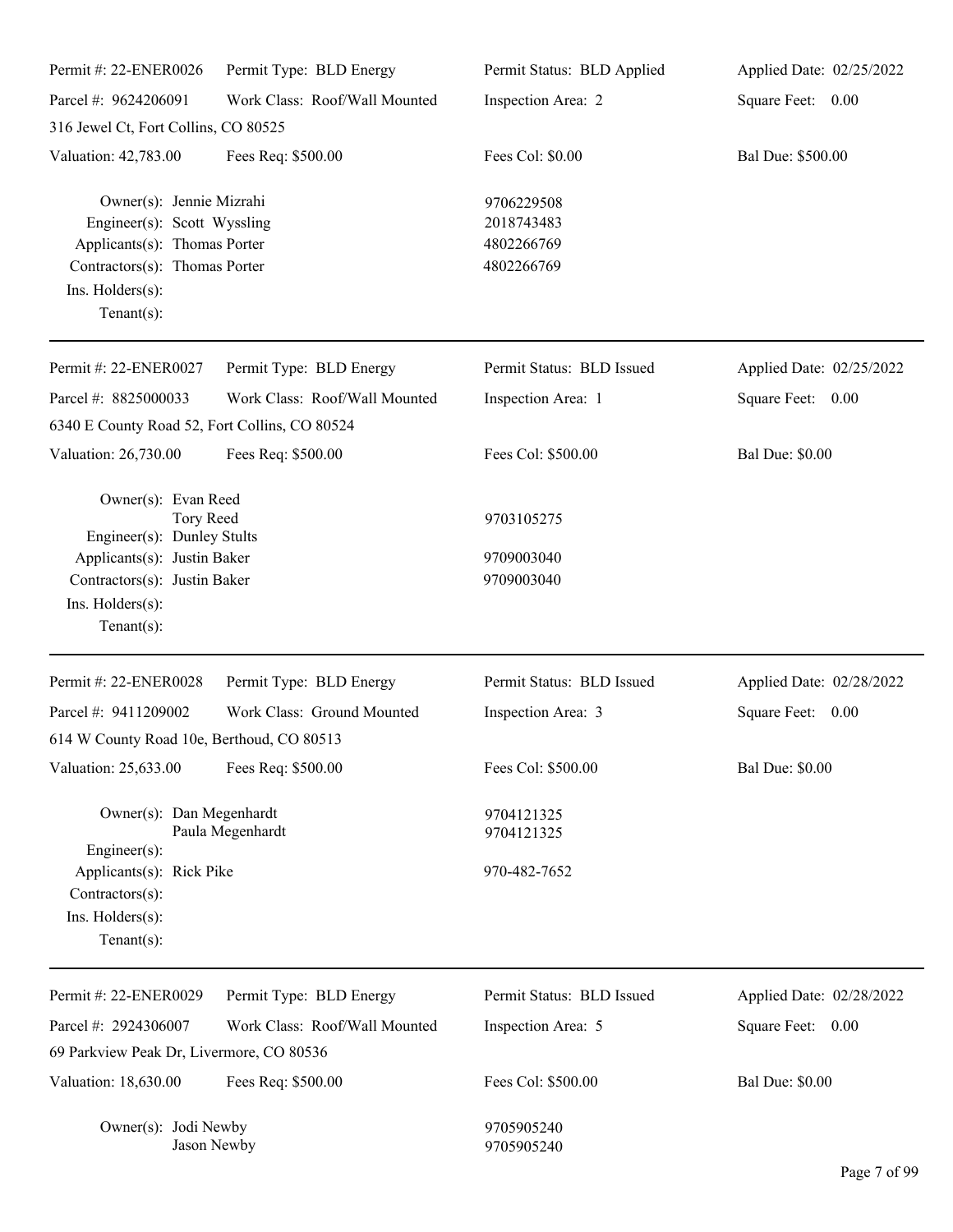Engineer(s): Applicants(s): Davis Clayton 9193067955 Contractors(s): Ray Williams 7207089723 Ins. Holders(s): Tenant(s):

| Permit #: 22-ENER0030                                                              | Permit Type: BLD Energy       | Permit Status: BLD Approved            | Applied Date: 02/28/2022 |
|------------------------------------------------------------------------------------|-------------------------------|----------------------------------------|--------------------------|
| Parcel #: 9434306001                                                               | Work Class: Roof/Wall Mounted | Inspection Area: 3                     | Square Feet: 0.00        |
| 2333 S Highway 287, Berthoud, CO 80513                                             |                               |                                        |                          |
| Valuation: 20,256.00                                                               | Fees Req: \$500.00            | Fees Col: \$500.00                     | <b>Bal Due: \$0.00</b>   |
| Owner(s): Aaron Adamson<br>Engineer(s): Paul Zacher<br>Applicants(s): Scott Harris |                               | 3035183962<br>9169613960<br>3034745480 |                          |
| Contractors(s): Daniel Knox<br>Ins. Holders(s):<br>Tenant(s):                      |                               | 3034745480                             |                          |
| Permit #: 22-ENER0031                                                              | Permit Type: BLD Energy       | Permit Status: BLD Issued              | Applied Date: 02/28/2022 |
| Parcel #: 8716218024                                                               | Work Class: Roof/Wall Mounted | Inspection Area: 2                     | Square Feet: 0.00        |
| 3423 Surrey Ln, Fort Collins, CO 80524                                             |                               |                                        |                          |
| Valuation: 21,000.00                                                               | Fees Req: \$500.00            | Fees Col: \$500.00                     | <b>Bal Due: \$0.00</b>   |
| Owner(s): Gail Werth<br>Engineer(s): Arash Zandieh<br>Applicants(s): Ian Skor      |                               | 9703104991<br>9016920431               |                          |
| Contractors(s): Andrew Lyle<br>Ins. Holders(s):<br>$Tenant(s)$ :                   |                               | 9136608581                             |                          |
| Permit #: 22-ENER0032                                                              | Permit Type: BLD Energy       | Permit Status: BLD Approved            | Applied Date: 02/28/2022 |
| Parcel #: 9828400006<br>2100 W County Road 54g, Fort Collins, CO 80524             | Work Class: Roof/Wall Mounted | Inspection Area: 1                     | Square Feet: 0.00        |
| Valuation: 40,000.00                                                               | Fees Req: \$500.00            | Fees Col: \$0.00                       | Bal Due: \$500.00        |
| Owner(s): Nicolas Koontz<br>Engineer(s):<br>Applicants(s): Ian Skor                |                               | 9702178964                             |                          |
| Contractors(s): Andrew Lyle<br>Ins. Holders(s):<br>$Tenant(s)$ :                   |                               | 9136608581                             |                          |
| Permit #: 22-ENER0033                                                              | Permit Type: BLD Energy       | Permit Status: BLD Applied             | Applied Date: 02/28/2022 |
| Parcel #: 9507400012                                                               | Work Class: Roof/Wall Mounted | Inspection Area: 2                     | Square Feet: 0.00        |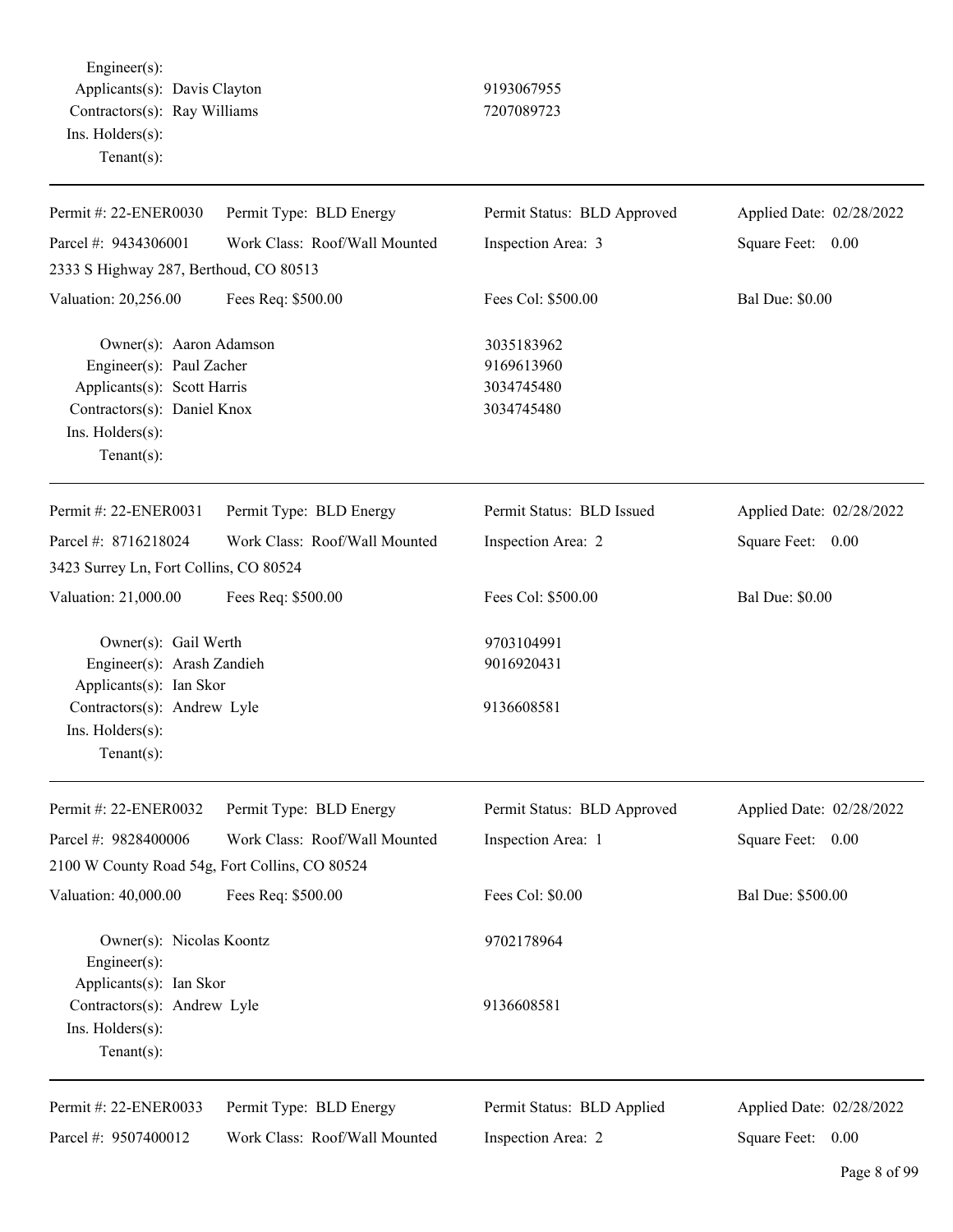| 5498 Wild Ln, Loveland, CO 80538 |                               |                             |                          |
|----------------------------------|-------------------------------|-----------------------------|--------------------------|
| Valuation: 38,889.00             | Fees Req: \$500.00            | Fees Col: \$0.00            | Bal Due: \$500.00        |
|                                  |                               |                             |                          |
| Owner(s): Amy Oestmann           |                               | 9704439878                  |                          |
| Engineer(s): Robert Smythe       |                               | 9257873067                  |                          |
| Applicants(s): Bailey Campbell   |                               | 8554759765                  |                          |
|                                  | Skyline Solar                 | 8554759765                  |                          |
| $Contractors(s)$ :               |                               |                             |                          |
| $Ins.$ Holders $(s)$ :           |                               |                             |                          |
| Tenant $(s)$ :                   |                               |                             |                          |
|                                  |                               |                             |                          |
| Permit #: 22-ENER0034            | Permit Type: BLD Energy       | Permit Status: BLD Approved | Applied Date: 02/28/2022 |
| Parcel #: $9832110002$           | Work Class: Roof/Wall Mounted | Inspection Area: 1          | Square Feet:<br>$0.00\,$ |
| 3300 Cross Ln, Laporte, CO 80535 |                               |                             |                          |
| Valuation: 12,000.00             | Fees Req: \$359.73            | Fees Col: \$0.00            | Bal Due: \$359.73        |
| Owner(s): Ralph Watt             |                               | 9702182040                  |                          |
|                                  |                               |                             |                          |

Engineer(s): Eric Gilliland 3306123756 Applicants(s): Melissa Theesen 720-545-5254 Contractors(s): John Striebel 7205455254 Ins. Holders(s): Tenant(s):

| Permit #: 22-ENER0035                    | Permit Type: BLD Energy       | Permit Status: BLD Issued | Applied Date: 02/28/2022 |
|------------------------------------------|-------------------------------|---------------------------|--------------------------|
| Parcel #: 9703300013                     | Work Class: Roof/Wall Mounted | Inspection Area: 1        | Square Feet:<br>0.00     |
| 1930 Sterling Ln, Fort Collins, CO 80521 |                               |                           |                          |
| Valuation: 10,000.00                     | Fees Req: \$311.53            | Fees Col: \$311.53        | <b>Bal Due: \$0.00</b>   |
| Owner(s): Karina Branson                 | <b>Spencer Branson</b>        | 7203134150                |                          |
| Engineer $(s)$ :                         |                               |                           |                          |
| Applicants(s): Spencer Branson           |                               | 7203134150                |                          |
| $Contractors(s)$ :                       |                               |                           |                          |
| $Ins.$ Holders $(s)$ :                   |                               |                           |                          |
| Tenant $(s)$ :                           |                               |                           |                          |

| Permit #: 22-ENER0036        | Permit Type: BLD Energy                             | Permit Status: BLD Applied | Applied Date: 02/28/2022 |
|------------------------------|-----------------------------------------------------|----------------------------|--------------------------|
| Parcel #: $3914000058$       | Work Class: Ground Mounted                          | Inspection Area: 5         | Square Feet:<br>0.00     |
|                              | 4534 W County Road 68c, Red Feather Lakes, CO 80545 |                            |                          |
| Valuation: 14,000.00         | Fees Req: \$457.93                                  | Fees Col: $$0.00$          | Bal Due: \$457.93        |
| Owner(s): Kent Kroeber       |                                                     | 9708813940                 |                          |
|                              | Susan Kroeber                                       | 303-837-8544               |                          |
| $Engineering(s)$ :           |                                                     |                            |                          |
| Applicants(s): Burnham & Sun |                                                     | 970-482-6924               |                          |
|                              | Clara (Sam) Burnham                                 | 970-482-6924               |                          |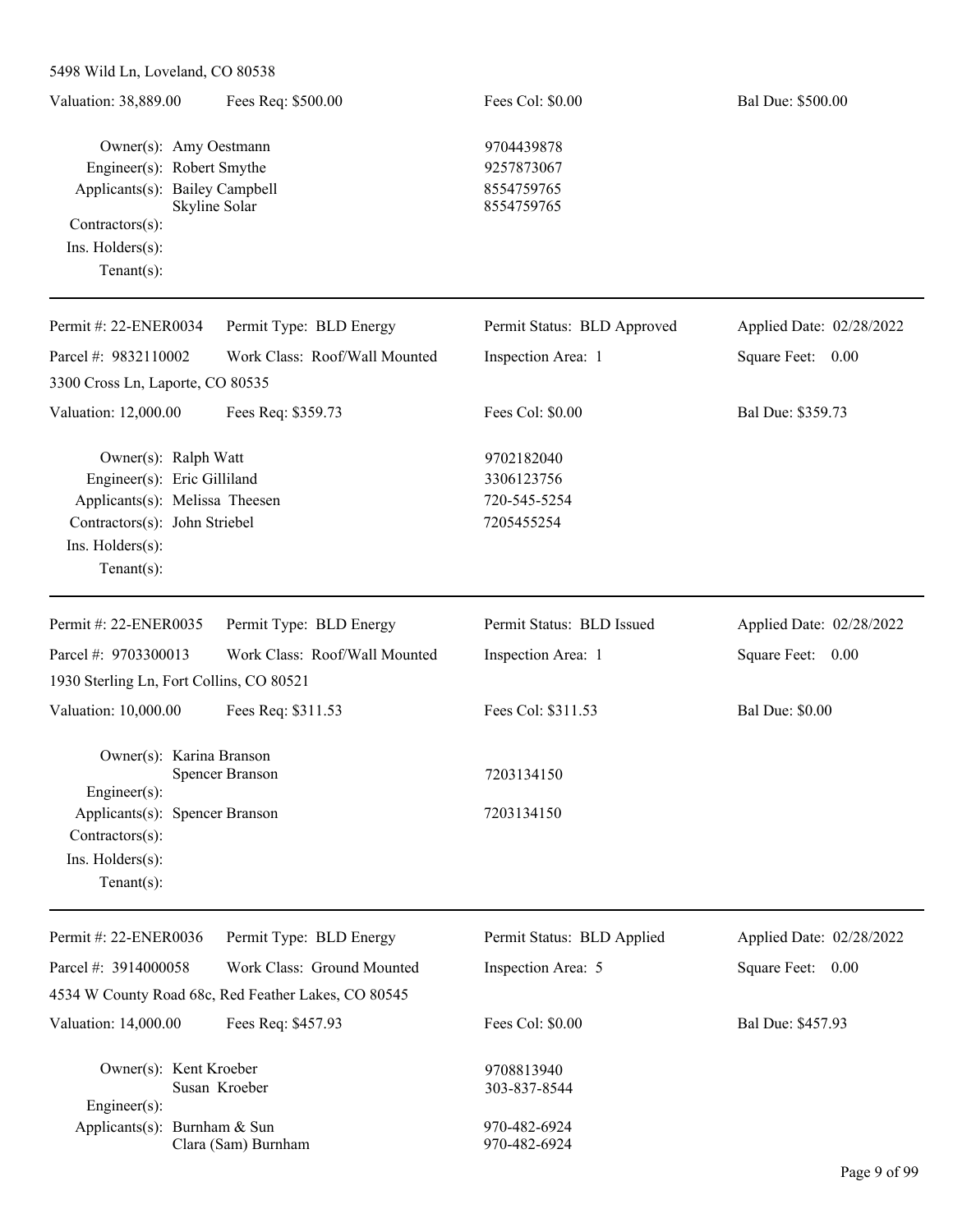Contractors(s): Clara (Sam) Burnham 970-482-6924 Ins. Holders(s): Tenant(s):

| Permit #: 22-ENER0037                                                                                                        | Permit Type: BLD Energy        | Permit Status: BLD Issued              | Applied Date: 02/28/2022 |
|------------------------------------------------------------------------------------------------------------------------------|--------------------------------|----------------------------------------|--------------------------|
| Parcel #: 9703105006                                                                                                         | Work Class: Roof/Wall Mounted  | Inspection Area: 1                     | Square Feet: 0.00        |
| 1229 Harris Dr, Fort Collins, CO 80524                                                                                       |                                |                                        |                          |
| Valuation: 24,000.00                                                                                                         | Fees Req: \$500.00             | Fees Col: \$500.00                     | <b>Bal Due: \$0.00</b>   |
| Owner(s): Adrianne Jurgenson<br>Engineer(s): Arash Zandieh<br>Applicants(s): Ian Skor                                        |                                | 970-214-9541<br>9016920431             |                          |
| Contractors(s): Andrew Lyle<br>Ins. Holders(s):<br>Tenant $(s)$ :                                                            |                                | 9136608581                             |                          |
| Permit #: 22-ENER0038                                                                                                        | Permit Type: BLD Energy        | Permit Status: BLD Issued              | Applied Date: 02/28/2022 |
| Parcel #: 9733426022<br>2509 Bedford Ct, Fort Collins, CO 80526                                                              | Work Class: Roof/Wall Mounted  | Inspection Area: 2                     | Square Feet: 0.00        |
| Valuation: 18,000.00                                                                                                         | Fees Req: \$500.00             | Fees Col: \$500.00                     | <b>Bal Due: \$0.00</b>   |
| Owner(s): Lynn Rubright<br>Engineer $(s)$ :<br>Applicants(s): Ian Skor                                                       |                                | 9708884763                             |                          |
| Contractors(s): Andrew Lyle<br>Ins. Holders(s):<br>Tenant $(s)$ :                                                            |                                | 9136608581                             |                          |
| Permit #: 22-ENER0039                                                                                                        | Permit Type: BLD Energy        | Permit Status: BLD Applied             | Applied Date: 02/28/2022 |
| Parcel #: 9709230002<br>3003 W Vine Dr, Fort Collins, CO 80521                                                               | Work Class: Ground Mounted     | Inspection Area: 2                     | Square Feet: 0.00        |
| Valuation: 75,000.00 Fees Req: \$1,000.00                                                                                    |                                | Fees Col: \$0.00                       | Bal Due: \$1,000.00      |
| Owner(s): Tom Smith<br>Engineer(s):                                                                                          |                                | 9702242021                             |                          |
| Applicants(s): Ian Skor<br>Andrew Lyle<br>Sandbox Solar<br>Contractors(s): Andrew Lyle<br>Ins. Holders(s):<br>Tenant $(s)$ : |                                | 9136608581<br>9703727665<br>9136608581 |                          |
| Permit #: 22-MISC0160                                                                                                        | Permit Type: BLD Miscellaneous | Permit Status: BLD Issued              | Applied Date: 02/01/2022 |
| Parcel #: 9835400024                                                                                                         | Work Class: Electrical         | Inspection Area: 1                     | Square Feet: 0.00        |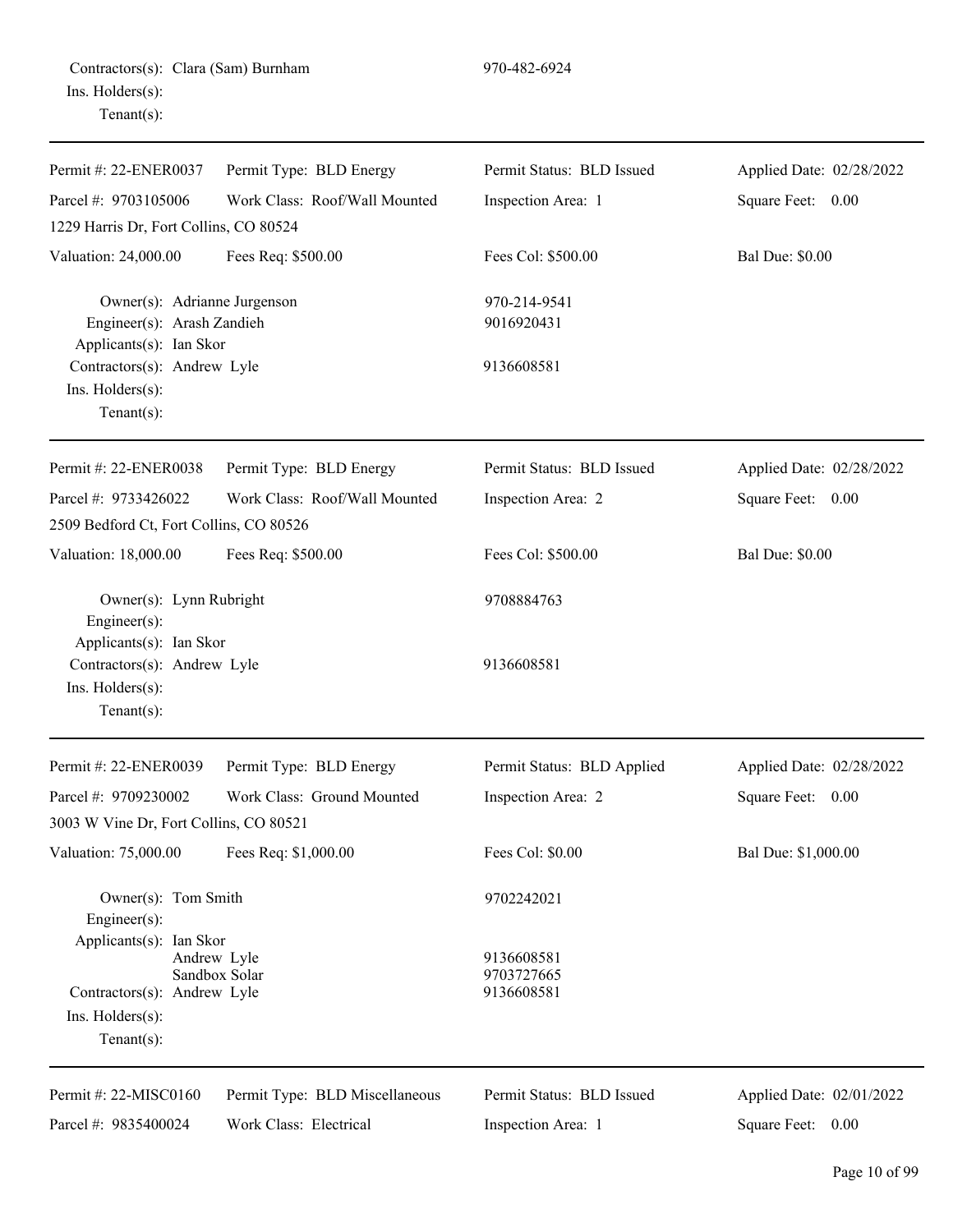| 320 W Willox Ln, Fort Collins, CO 80524                                                            |                                |                           |                          |
|----------------------------------------------------------------------------------------------------|--------------------------------|---------------------------|--------------------------|
| Valuation: 7,500.00                                                                                | Fees Req: \$192.00             | Fees Col: \$192.00        | <b>Bal Due: \$0.00</b>   |
| Owner(s): Eric Estlund<br>Engineer $(s)$ :                                                         |                                | $(541) 556 - 5156$        |                          |
| Applicants(s): Kyle Raybon<br>Contractors(s):<br>Ins. Holders(s):<br>Tenant $(s)$ :                |                                | 9705903839                |                          |
| Permit #: 22-MISC0161                                                                              | Permit Type: BLD Miscellaneous | Permit Status: BLD Void   | Applied Date: 02/01/2022 |
| Parcel #: 0425414001                                                                               | Work Class: Plumbing           | Inspection Area: 3        | Square Feet:<br>0.00     |
| 6204 W County Road 4, Berthoud, CO 80513                                                           |                                |                           |                          |
| Valuation: 3,500.00                                                                                | Fees Req: \$83.02              | Fees Col: \$83.02         | <b>Bal Due: \$0.00</b>   |
| Owner(s): Paul Kisselbach<br>Engineer $(s)$ :                                                      |                                | 9702277718                |                          |
| Applicants(s): Pauls Plumbing And Heating<br>Contractors(s):<br>Ins. Holders(s):<br>Tenant $(s)$ : |                                | 9706696555                |                          |
| Permit #: 22-MISC0162                                                                              | Permit Type: BLD Miscellaneous | Permit Status: BLD Issued | Applied Date: 02/01/2022 |
| Parcel #: 2936405222                                                                               | Work Class: Electrical         | Inspection Area: 5        | Square Feet:<br>0.00     |
| 51 Milner Mountain Ct, Livermore, CO 80536                                                         |                                |                           |                          |
| Valuation: 3,200.00                                                                                | Fees Req: \$150.72             | Fees Col: \$150.72        | <b>Bal Due: \$0.00</b>   |
| Owner(s): Jerrell Huckobey<br>Engineer(s):                                                         |                                | $(916) 508 - 5096$        |                          |
| Applicants(s): Ryan Rust<br>Contractors(s):<br>Ins. Holders(s):<br>Tenant $(s)$ :                  |                                | 9702908988                |                          |
| Permit #: 22-MISC0163                                                                              | Permit Type: BLD Miscellaneous | Permit Status: BLD Issued | Applied Date: 02/01/2022 |
| Parcel #: 8831417054<br>1735 Hillside Dr, Fort Collins, CO 80524                                   | Work Class: Re-roof            | Inspection Area: 1        | Square Feet: 0.00        |
| Valuation: 24,000.00                                                                               | Fees Req: \$528.60             | Fees Col: \$528.60        | <b>Bal Due: \$0.00</b>   |
|                                                                                                    |                                |                           |                          |
| Owner(s): Jane Mayhoffer<br>Engineer(s):                                                           |                                | 7202203628                |                          |
| Applicants(s): Jonathan Maxfield                                                                   |                                | 3039100859                |                          |
| Contractors(s): Jonathan Maxfield<br>Ins. Holders(s):                                              |                                | 3039100859                |                          |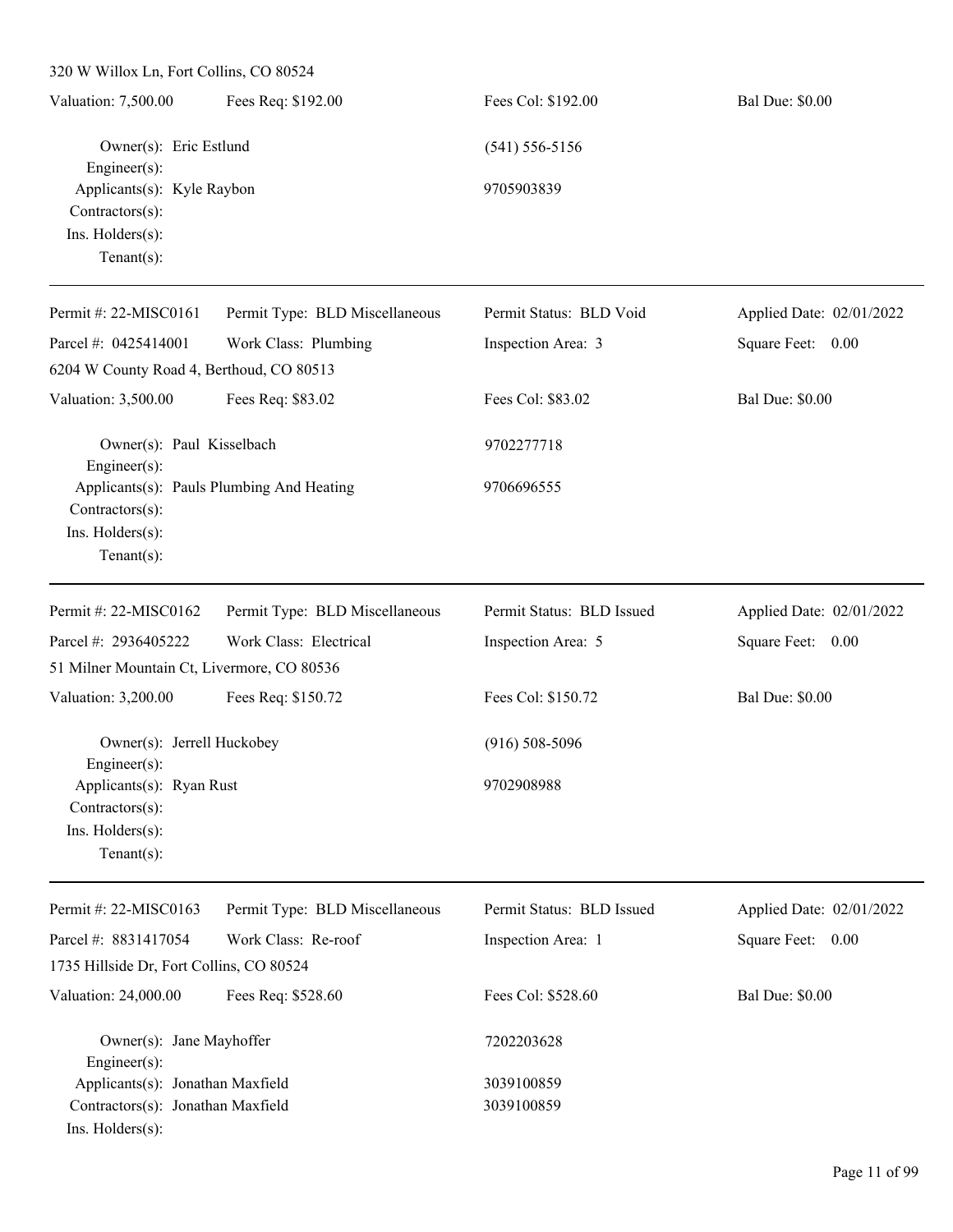| Permit #: $22-MISCO164$                         | Permit Type: BLD Miscellaneous | Permit Status: BLD LOC     | Applied Date: 02/01/2022 |
|-------------------------------------------------|--------------------------------|----------------------------|--------------------------|
| Parcel #: 8707400011                            | Work Class: Gas Piping         | Inspection Area: 2         | Square Feet: 0.00        |
| 347 Airpark Dr, Fort Collins, CO 80524          |                                |                            |                          |
| Valuation: 900.00                               | Fees Req: \$53.93              | Fees Col: \$53.93          | <b>Bal Due: \$0.00</b>   |
| Owner(s): Matt Ackerman<br>Engineer(s):         |                                | $(970)$ 481-6427           |                          |
| Applicants(s): Jeff Gallagher                   |                                | 970-461-2412               |                          |
| Contractors(s): Jeff Gallagher                  |                                | 970-461-2412               |                          |
| Ins. Holders(s):<br>Tenant $(s)$ :              |                                |                            |                          |
| Permit #: $22-MISCO165$                         | Permit Type: BLD Miscellaneous | Permit Status: BLD Void    | Applied Date: 02/01/2022 |
| Parcel #: 9636124007                            | Work Class: Electrical         | Inspection Area:           | Square Feet: 0.00        |
| 5507 N Saint Louis Ave, Loveland, CO 80538      |                                |                            |                          |
| Valuation: 13,183.00                            | Fees Req:                      | Fees Col:                  | <b>Bal Due:</b>          |
| Owner(s): Kurt Pflock<br>Engineer(s):           |                                | 9703103501                 |                          |
| Applicants(s): Solar Power Pros Inc             |                                | 3032500682                 |                          |
| Contractors(s):                                 |                                |                            |                          |
| Ins. Holders(s):                                |                                |                            |                          |
| Tenant $(s)$ :                                  |                                |                            |                          |
| Permit #: 22-MISC0166                           | Permit Type: BLD Miscellaneous | Permit Status: BLD Issued  | Applied Date: 02/01/2022 |
| Parcel #: 9635119005                            | Work Class: Demolition         | Inspection Area: 2         | Square Feet:<br>0.00     |
| 5609 N Harrison Ave, Loveland, CO 80538         |                                |                            |                          |
| Valuation: 60,000.00                            | Fees Req: \$51.64              | Fees Col: \$51.64          | <b>Bal Due: \$0.00</b>   |
| Owner(s): Marion Geer<br>Engineer(s):           |                                | $(970)$ 412-1915           |                          |
| Applicants(s): Clayton Homes                    |                                | 9708883371                 |                          |
| <b>Bill Dunn</b><br>Contractors(s): Mike Jansen |                                | 9708883371<br>970-339-5500 |                          |
| $Ins.$ Holders $(s)$ :                          |                                |                            |                          |
| Tenant $(s)$ :                                  |                                |                            |                          |
| Permit #: 22-MISC0167                           | Permit Type: BLD Miscellaneous | Permit Status: BLD Issued  | Applied Date: 02/01/2022 |
| Parcel #: 8706210076                            | Work Class: Mechanical         | Inspection Area: 1         | Square Feet: 0.00        |
| 1416 Wimbledon Ct, Fort Collins, CO 80524       |                                |                            |                          |
| Valuation: 2,872.00                             | Fees Req: \$62.27              | Fees Col: \$62.27          | <b>Bal Due: \$0.00</b>   |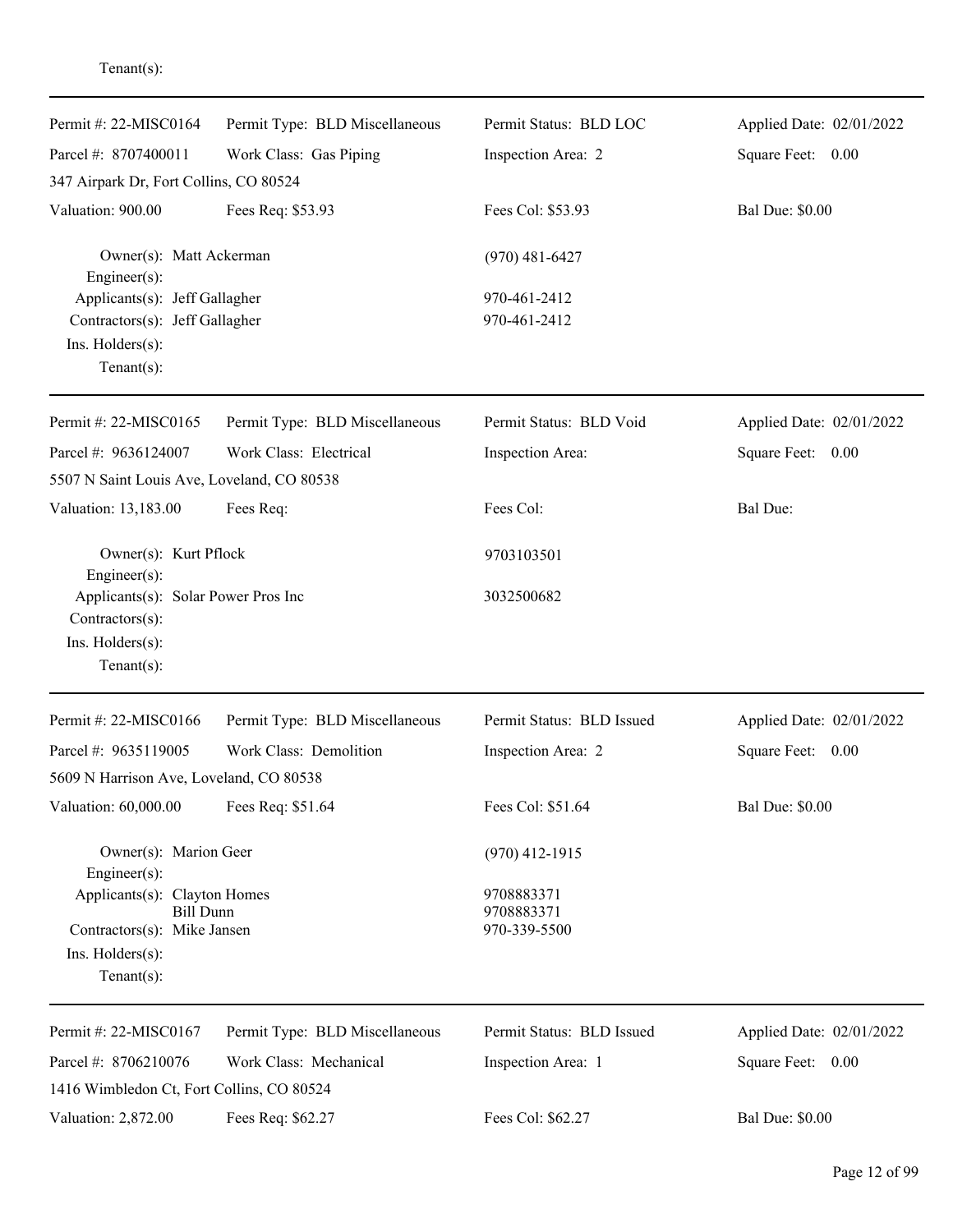| Owner(s): Jessica Wells<br>$Engineer(s)$ :<br>Applicants(s): Cassie Garofolo<br>Tim Swan<br>Contractors(s):<br>Ins. Holders(s):<br>Tenant $(s)$ :         |                                | $(970)$ 484-6320<br>9702155870<br>970-215-5870           |                          |
|-----------------------------------------------------------------------------------------------------------------------------------------------------------|--------------------------------|----------------------------------------------------------|--------------------------|
| Permit #: 22-MISC0168                                                                                                                                     | Permit Type: BLD Miscellaneous | Permit Status: BLD LOC                                   | Applied Date: 02/01/2022 |
| Parcel #: 8521408006                                                                                                                                      | Work Class: Mechanical         | Inspection Area: 3                                       | Square Feet: 0.00        |
| 1251 Charlotte Ct, Loveland, CO 80537                                                                                                                     |                                |                                                          |                          |
| Valuation: 3,695.00                                                                                                                                       | Fees Req: \$83.02              | Fees Col: \$83.02                                        | <b>Bal Due: \$0.00</b>   |
| Owner(s): Abby Strielkauskas<br>Engineer $(s)$ :                                                                                                          |                                | 8608771807                                               |                          |
| Applicants(s): Cassie Garofolo<br>Tim Swan<br>Contractors(s):<br>Ins. $H$ olders $(s)$ :<br>Tenant $(s)$ :                                                |                                | 9702155870<br>970-215-5870                               |                          |
| Permit #: 22-MISC0169                                                                                                                                     | Permit Type: BLD Miscellaneous | Permit Status: BLD LOC                                   | Applied Date: 02/01/2022 |
| Parcel #: 9430308004                                                                                                                                      | Work Class: Re-roof            | Inspection Area: 3                                       | Square Feet: 0.00        |
| 5009 Meining Rd, Berthoud, CO 80513                                                                                                                       |                                |                                                          |                          |
| Valuation: 12,000.00                                                                                                                                      | Fees Req: \$287.82             | Fees Col: \$287.82                                       | <b>Bal Due: \$0.00</b>   |
| Owner(s): Timothy Brown<br>Engineer(s):<br>Applicants(s): Joseph Baca<br>Contractors(s): Joseph Baca<br>Joseph Baca<br>Ins. Holders(s):<br>Tenant $(s)$ : |                                | $(720)$ 327-0315<br>$(720)$ 327-0315<br>$(720)$ 327-0315 |                          |
| Permit #: 22-MISC0170                                                                                                                                     | Permit Type: BLD Miscellaneous | Permit Status: BLD Issued                                | Applied Date: 02/01/2022 |
| Parcel #: 9420105004                                                                                                                                      | Work Class: Electrical         | Inspection Area: 3                                       | Square Feet: 0.00        |
| 420 Bothun Rd, Berthoud, CO 80513                                                                                                                         |                                |                                                          |                          |
| Valuation: 3,000.00                                                                                                                                       | Fees Req: \$148.80             | Fees Col: \$148.80                                       | <b>Bal Due: \$0.00</b>   |
| Owner(s): Brian Benson<br>Engineer(s):<br>Applicants(s): Brian Benson<br>$Contractors(s)$ :                                                               |                                | 3038107322<br>3038107322                                 |                          |
| Ins. Holders(s):<br>Tenant $(s)$ :                                                                                                                        |                                |                                                          |                          |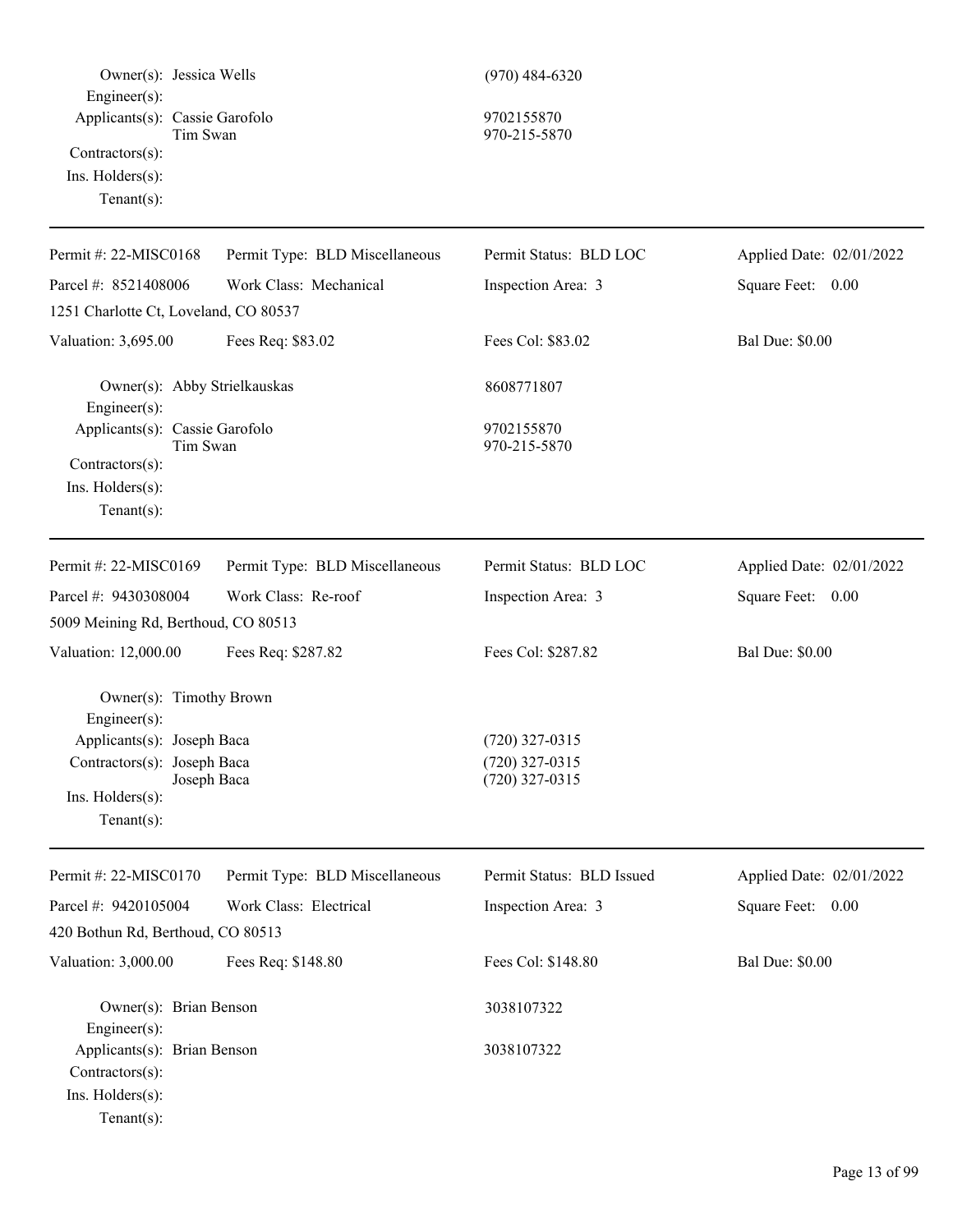| Permit #: 22-MISC0171                                                                                    | Permit Type: BLD Miscellaneous | Permit Status: BLD Void   | Applied Date: 02/01/2022 |
|----------------------------------------------------------------------------------------------------------|--------------------------------|---------------------------|--------------------------|
| Parcel #: 9835200042                                                                                     | Work Class: Electrical         | Inspection Area:          | Square Feet: 0.00        |
| 113 Meadow Ln, Fort Collins, CO 80524                                                                    |                                |                           |                          |
| Valuation: 2,500.00                                                                                      | Fees Req: \$144.00             | Fees Col: \$144.00        | <b>Bal Due: \$0.00</b>   |
| Owner(s): Mary Merritt<br>Engineer(s):                                                                   |                                | 9704201767                |                          |
| Applicants(s): Mary Merritt<br>Contractors(s):                                                           |                                | 9704201767                |                          |
| Ins. Holders(s):<br>$Tenant(s)$ :                                                                        |                                |                           |                          |
| Permit #: 22-MISC0172                                                                                    | Permit Type: BLD Miscellaneous | Permit Status: BLD LOC    | Applied Date: 02/02/2022 |
| Parcel #: 9509400034<br>1802 Falls Ct, Loveland, CO 80538                                                | Work Class: Re-roof            | Inspection Area: 2        | Square Feet: 0.00        |
| Valuation: 10,200.00                                                                                     | Fees Req: \$264.56             | Fees Col: \$264.56        | <b>Bal Due: \$0.00</b>   |
| Owner(s): Viola Mateer                                                                                   |                                | $(970)$ 663-3174          |                          |
| Engineer(s):<br>Applicants(s): Anchor Roofing LLC<br>Contractors(s): Jeramiah Larsen<br>Ins. Holders(s): |                                | 9706926037<br>9706660321  |                          |
| $Tenant(s)$ :                                                                                            |                                |                           |                          |
| Permit #: 22-MISC0173                                                                                    | Permit Type: BLD Miscellaneous | Permit Status: BLD Issued | Applied Date: 02/02/2022 |
| Parcel #: 8716200041                                                                                     | Work Class: Gas Piping         | Inspection Area: 2        | Square Feet: 0.00        |
| 3109 E Mulberry St 35, Fort Collins, CO 80524                                                            |                                |                           |                          |
| Valuation: 1,500.00                                                                                      | Fees Req: \$53.93              | Fees Col: \$53.93         | <b>Bal Due: \$0.00</b>   |
| Owner(s): Alan Tucker<br>Engineer(s):                                                                    |                                | 3039490585                |                          |
| Applicants(s): Rodney Henrichsen<br>Contractors(s):<br>Ins. Holders(s):<br>Tenant $(s)$ :                |                                | 970-221-0872              |                          |
| Permit #: 22-MISC0174                                                                                    | Permit Type: BLD Miscellaneous | Permit Status: BLD Void   | Applied Date: 02/02/2022 |
| Parcel #: 9418106057                                                                                     | Work Class: Re-roof            | Inspection Area:          | Square Feet: 0.00        |
| 1116 Shelby Dr, Berthoud, CO 80513                                                                       |                                |                           |                          |
| Valuation: 14,985.00                                                                                     | Fees Req: \$347.96             | Fees Col: \$347.96        | <b>Bal Due: \$0.00</b>   |
| Owner(s): Suntalk Solar<br>Engineer(s):                                                                  |                                | 7207089723                |                          |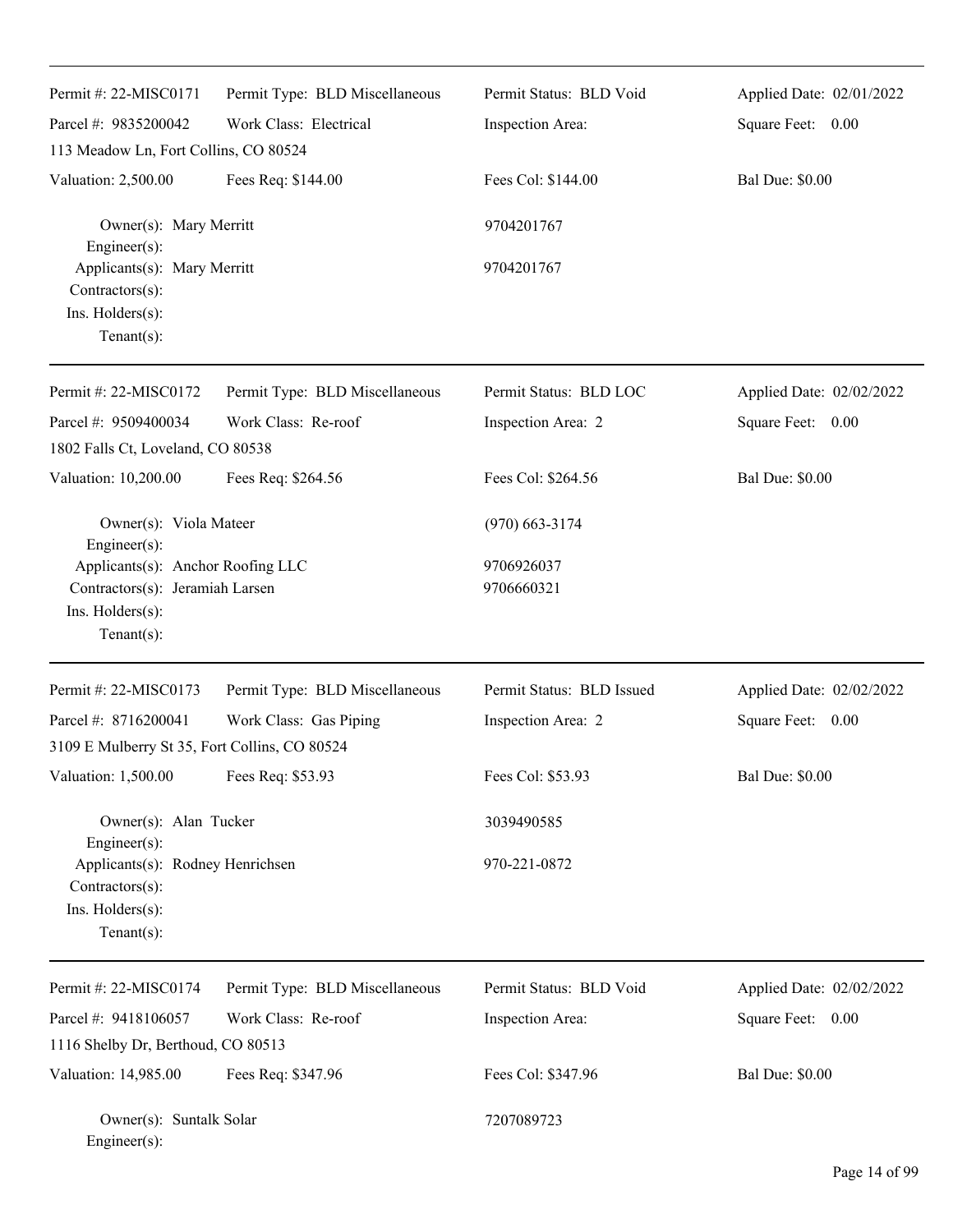Ins. Holders(s): Tenant(s):

| Permit #: 22-MISC0175                                                                                   | Permit Type: BLD Miscellaneous                                      | Permit Status: BLD Issued                  | Applied Date: 02/02/2022 |
|---------------------------------------------------------------------------------------------------------|---------------------------------------------------------------------|--------------------------------------------|--------------------------|
| Parcel #: 2504000016<br>Work Class: Gas Fireplace or Stove/Lo <sub>1</sub> Inspection Area: 4<br>Insert |                                                                     |                                            | Square Feet:<br>0.00     |
| 3515 Devils Gulch Rd, Estes Park, CO 80517                                                              |                                                                     |                                            |                          |
| Valuation: 2,500.00                                                                                     | Fees Req: \$113.91                                                  | Fees Col: \$113.91                         | <b>Bal Due: \$0.00</b>   |
| Owner(s): Jennifer Wood<br>Engineer(s):                                                                 |                                                                     | 5129131244                                 |                          |
| Applicants(s): Bob Iwanicki<br>Contractors(s): Bob Iwanicki<br>Ins. Holders(s):<br>Tenant $(s)$ :       | Brian Weber                                                         | 970-586-9342<br>9702311174<br>970-586-9342 |                          |
| Permit #: 22-MISC0176                                                                                   | Permit Type: BLD Miscellaneous                                      | Permit Status: BLD LOC                     | Applied Date: 02/02/2022 |
| Parcel #: 9508408035                                                                                    | Work Class: Gas Fireplace or Stove/Lo; Inspection Area: 2<br>Insert |                                            | Square Feet: 0.00        |
| 1801 Skyrock Rd, Loveland, CO 80538                                                                     |                                                                     |                                            |                          |
| Valuation: 4,135.00                                                                                     | Fees Req: \$103.77                                                  | Fees Col: \$103.77                         | <b>Bal Due: \$0.00</b>   |
| Owner(s): Erik Nagle<br>Engineer(s):                                                                    |                                                                     | $(303) 517 - 7320$                         |                          |
| Applicants(s): Karen Nagel<br>Erik Nagle<br>Contractors(s):<br>$Ins.$ Holders $(s)$ :<br>Tenant $(s)$ : |                                                                     | $(303) 517 - 7320$                         |                          |
| Permit #: 22-MISC0177                                                                                   | Permit Type: BLD Miscellaneous                                      | Permit Status: BLD LOC                     | Applied Date: 02/02/2022 |
| Parcel #: 9636200044                                                                                    | Work Class: Mechanical                                              | Inspection Area: 2                         | Square Feet: 0.00        |
| 420 E 57th St 196, Loveland, CO 80538                                                                   |                                                                     |                                            |                          |
| Valuation: 2,550.00                                                                                     | Fees Req: \$62.27                                                   | Fees Col: \$62.27                          | <b>Bal Due: \$0.00</b>   |
| Owner(s): Tanya Duarte<br>$Engineering(s)$ :                                                            |                                                                     | $(970)$ 215-5402                           |                          |
| Applicants(s): William Froehlich                                                                        |                                                                     | 9702861020                                 |                          |
| Contractors(s): William Froehlich                                                                       |                                                                     | 9702861020                                 |                          |

Page 15 of 99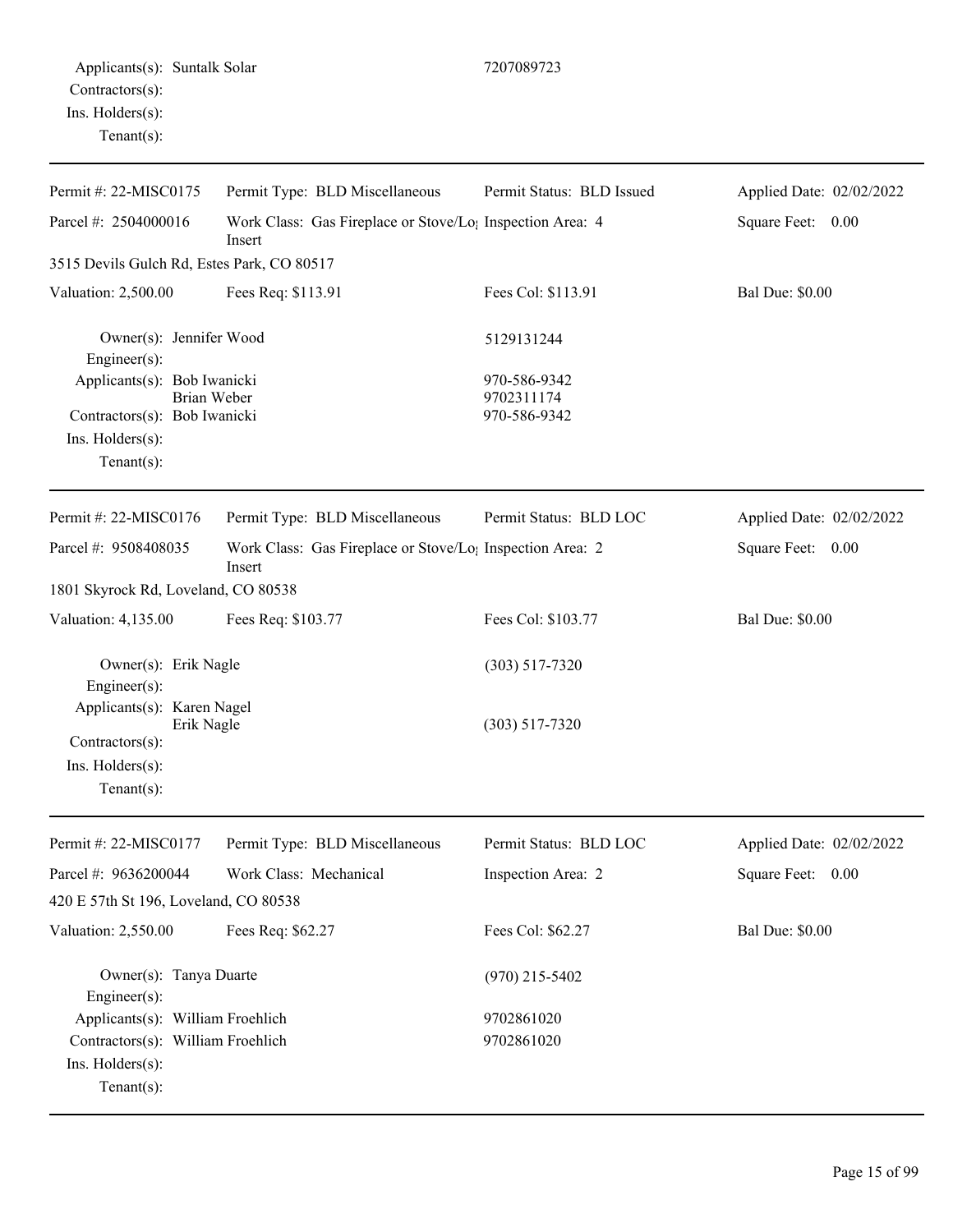| Permit #: 22-MISC0178                                                                                 | Permit Type: BLD Miscellaneous              | Permit Status: BLD Issued    | Applied Date: 02/02/2022 |
|-------------------------------------------------------------------------------------------------------|---------------------------------------------|------------------------------|--------------------------|
| Parcel #: 9429405014                                                                                  | Work Class: Boiler                          | Inspection Area: 3           | Square Feet: 0.00        |
| 3413 Meining Rd, Berthoud, CO 80513                                                                   |                                             |                              |                          |
| Valuation: 8,074.97                                                                                   | Fees Req: \$186.75                          | Fees Col: \$186.75           | <b>Bal Due: \$0.00</b>   |
| Owner(s): Darlene Bradley<br>$Engineering(s)$ :                                                       |                                             | $(720)$ 938-5653             |                          |
| Applicants(s): Glenn Frank<br>Contractors(s): Glenn Frank<br>Ins. Holders(s):<br>Tenant $(s)$ :       |                                             | 970-484-4552<br>970-484-4552 |                          |
| Permit #: 22-MISC0179                                                                                 | Permit Type: BLD Miscellaneous              | Permit Status: BLD Issued    | Applied Date: 02/02/2022 |
| Parcel #: 9902205706                                                                                  | Work Class: Electrical                      | Inspection Area: 1           | Square Feet: 0.00        |
| 13600 N County Road 17, Wellington, CO 80549                                                          |                                             |                              |                          |
| Valuation: 4,000.00                                                                                   | Fees Req: \$158.40                          | Fees Col: \$158.40           | <b>Bal Due: \$0.00</b>   |
| Owner(s): Charles Sanderson<br>$Engineering(s)$ :                                                     |                                             | $(601)$ 319-1145             |                          |
| Applicants(s): Charles Sanderson<br>Contractors(s):<br>Ins. Holders(s):<br>Tenant $(s)$ :             |                                             | $(601)$ 319-1145             |                          |
| Permit #: 22-MISC0180                                                                                 | Permit Type: BLD Miscellaneous              | Permit Status: BLD Issued    | Applied Date: 02/03/2022 |
| Parcel #: 2915105031                                                                                  | Work Class: Re-roof                         | Inspection Area: 5           | Square Feet: 0.00        |
| 430 Mount Champion Dr, Livermore, CO 80536                                                            |                                             |                              |                          |
| Valuation: 19,769.20 Fees Req: \$447.41                                                               |                                             | Fees Col: \$447.41           | <b>Bal Due: \$0.00</b>   |
| $Engineering(s)$ :                                                                                    | Owner(s): * Susan M Conklin Revocable Trust | 2698154592                   |                          |
| Applicants(s): Jessica Martinez<br>Contractors(s): Bob Behrends<br>Ins. Holders(s):<br>Tenant $(s)$ : |                                             | 9703950406<br>970-395-0406   |                          |
| Permit #: 22-MISC0181                                                                                 | Permit Type: BLD Miscellaneous              | Permit Status: BLD Void      | Applied Date: 02/03/2022 |
| Parcel #:                                                                                             | Work Class: Mechanical                      | Inspection Area:             | Square Feet: 0.00        |
| 640 MacGregor Ave, Estes, CO 80517                                                                    |                                             |                              |                          |
| Valuation: 15,185.00                                                                                  | Fees Req:                                   | Fees Col:                    | Bal Due:                 |
| Owner(s): Owner Name Withheld<br>Engineer(s):                                                         |                                             | 0000000000                   |                          |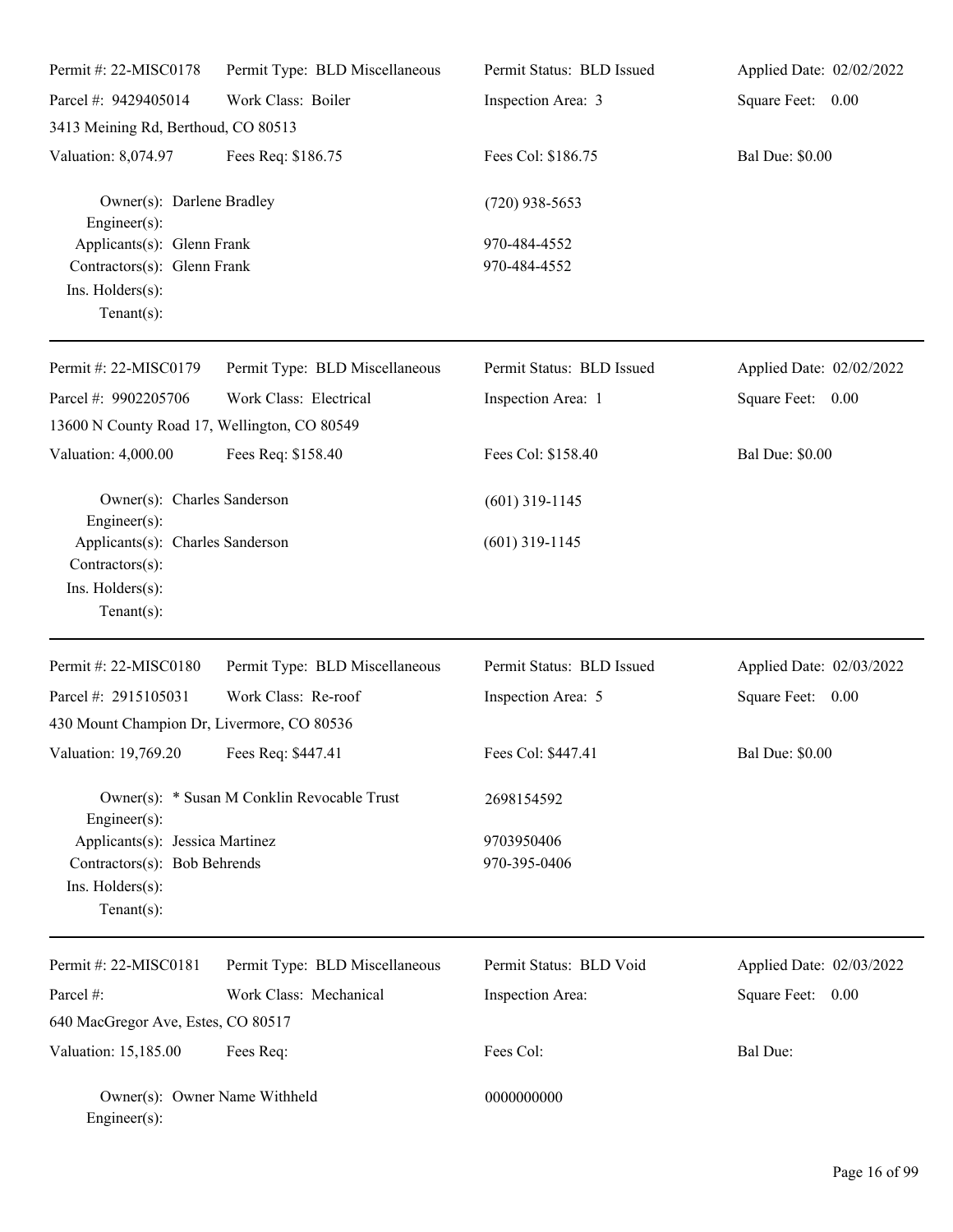| Permit #: $22-MISCO182$                                                             | Permit Type: BLD Miscellaneous                                           | Permit Status: BLD Issued                | Applied Date: 02/03/2022 |
|-------------------------------------------------------------------------------------|--------------------------------------------------------------------------|------------------------------------------|--------------------------|
| Parcel #: 9530206003                                                                | Work Class: Mechanical                                                   | Inspection Area: 3                       | Square Feet: 0.00        |
| 1609 Ridgecrest Dr, Loveland, CO 80537                                              |                                                                          |                                          |                          |
| Valuation: 13,700.00                                                                | Fees Req: \$290.48                                                       | Fees Col: \$290.48                       | <b>Bal Due: \$0.00</b>   |
| Owner(s): Joe Reichelderfer<br>Engineer(s):                                         |                                                                          | $(970) 632 - 0113$                       |                          |
| Contractors(s): Jason Shivo<br>Ins. Holders(s):<br>Tenant $(s)$ :                   | Applicants(s): One Hour Heating & Air Conditioning dba Autl 970-663-4002 | 9707757005                               |                          |
| Permit #: 22-MISC0183                                                               | Permit Type: BLD Miscellaneous                                           | Permit Status: BLD LOC                   | Applied Date: 02/04/2022 |
| Parcel #: 0825420001                                                                | Work Class: Mechanical                                                   | Inspection Area: 1                       | Square Feet: 0.00        |
| 5103 Laporte St, Bellvue, CO 80512                                                  |                                                                          |                                          |                          |
| Valuation: 13,725.00                                                                | Fees Req: \$290.48                                                       | Fees Col: \$290.48                       | <b>Bal Due: \$0.00</b>   |
| Owner(s): Pamela Scinto<br>Engineer(s):                                             |                                                                          | 970-484-2942                             |                          |
| Contractors(s): William Kusmik<br>Ins. Holders(s):<br>Tenant $(s)$ :                | Applicants(s): Balance Point Heating & A/C<br>Karen Arnold               | 970-484-4440<br>9704844440<br>9705670184 |                          |
| Permit #: 22-MISC0184                                                               | Permit Type: BLD Miscellaneous                                           | Permit Status: BLD Issued                | Applied Date: 02/04/2022 |
| Parcel #: 8611000004                                                                | Work Class: Electrical                                                   | Inspection Area: 2                       | Square Feet:<br>0.00     |
| 6550 S County Road 5, Fort Collins, CO 80528                                        |                                                                          |                                          |                          |
| Valuation: 10,000.00                                                                | Fees Req: \$216.00                                                       | Fees Col: \$216.00                       | <b>Bal Due: \$0.00</b>   |
| Engineer(s):                                                                        | Owner(s): Don Kehn Construction Inc                                      | 9702220695                               |                          |
| Applicants(s): Rick Gookin<br>Contractors(s):<br>Ins. Holders(s):<br>Tenant $(s)$ : |                                                                          | 7203465721                               |                          |
| Permit #: 22-MISC0185                                                               | Permit Type: BLD Miscellaneous                                           | Permit Status: BLD LOC                   | Applied Date: 02/04/2022 |
| Parcel #: 9829412023                                                                | Work Class: Mechanical                                                   | Inspection Area: 1                       | Square Feet: 0.00        |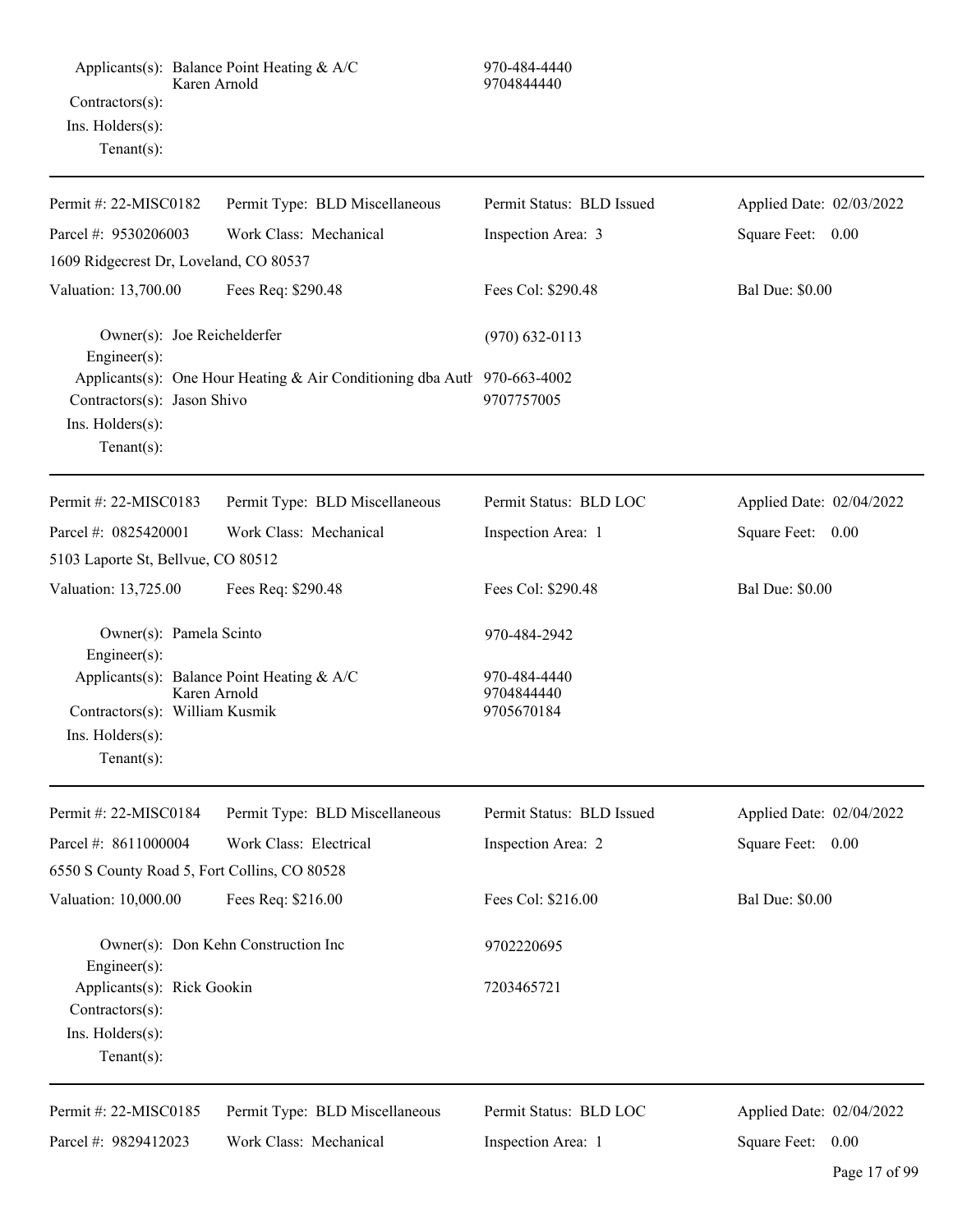| Valuation: 6,078.70         | Fees Req: \$145.26        | Fees Col: \$145.26 | <b>Bal Due: \$0.00</b> |  |
|-----------------------------|---------------------------|--------------------|------------------------|--|
|                             | Owner(s): Jennifer Birach | $(970) 893 - 0792$ |                        |  |
| Engineer $(s)$ :            |                           |                    |                        |  |
| Applicants(s): Glenn Frank  |                           | 970-484-4552       |                        |  |
| Contractors(s): Glenn Frank |                           | 970-484-4552       |                        |  |
| Ins. $H$ olders $(s)$ :     |                           |                    |                        |  |
| $Tenant(s)$ :               |                           |                    |                        |  |

| Permit #: 22-MISC0186                                                                                 | Permit Type: BLD Miscellaneous | Permit Status: BLD Issued | Applied Date: 02/04/2022 |
|-------------------------------------------------------------------------------------------------------|--------------------------------|---------------------------|--------------------------|
| Parcel #: 9709207038                                                                                  | Work Class: Mechanical         | Inspection Area: 2        | Square Feet: 0.00        |
| 320 N Hollywood St, Fort Collins, CO 80521                                                            |                                |                           |                          |
| Valuation: 3,966.20                                                                                   | Fees Req: \$83.02              | Fees Col: \$83.02         | <b>Bal Due: \$0.00</b>   |
| Owner(s): Kristopher Smith<br>Engineer(s):                                                            |                                | 3038814757                |                          |
| Applicants(s): Glenn Frank                                                                            |                                | 970-484-4552              |                          |
| Contractors(s): Glenn Frank                                                                           |                                | 970-484-4552              |                          |
| Ins. Holders(s):<br>$Tenant(s)$ :                                                                     |                                |                           |                          |
| Permit #: 22-MISC0187                                                                                 | Permit Type: BLD Miscellaneous | Permit Status: BLD LOC    | Applied Date: 02/04/2022 |
| Parcel #: 9625300010                                                                                  | Work Class: Re-roof            | Inspection Area: 2        | Square Feet: 0.00        |
| 5954 Park Cir 35, Loveland, CO 80538                                                                  |                                |                           |                          |
| Valuation: 9,200.00                                                                                   | Fees Req: \$244.50             | Fees Col: \$244.50        | <b>Bal Due: \$0.00</b>   |
| Owner(s): Nancy Hughes<br>Engineer(s):<br>Applicants(s): Erika Girard<br>Contractors(s): Erika Girard |                                | 2142073999<br>2142073999  |                          |
| Ins. Holders(s):<br>Tenant $(s)$ :                                                                    |                                |                           |                          |
| Permit #: 22-MISC0188                                                                                 | Permit Type: BLD Miscellaneous | Permit Status: BLD LOC    | Applied Date: 02/04/2022 |
| Parcel #: 2135000027                                                                                  | Work Class: Gas Piping         | Inspection Area: 6        | Square Feet: 0.00        |
| 209 Hardrock Rd, Livermore, CO 80536                                                                  |                                |                           |                          |
| Valuation: 2,000.00                                                                                   | Fees Req: \$165.57             | Fees Col: \$165.57        | <b>Bal Due: \$0.00</b>   |
| Owner(s): Bruce Huey<br>Engineer $(s)$ :                                                              |                                | 9704820532                |                          |
| Applicants(s): Douglas Medina<br>$Contractors(s)$ :                                                   |                                | 970-658-6759              |                          |

Ins. Holders(s):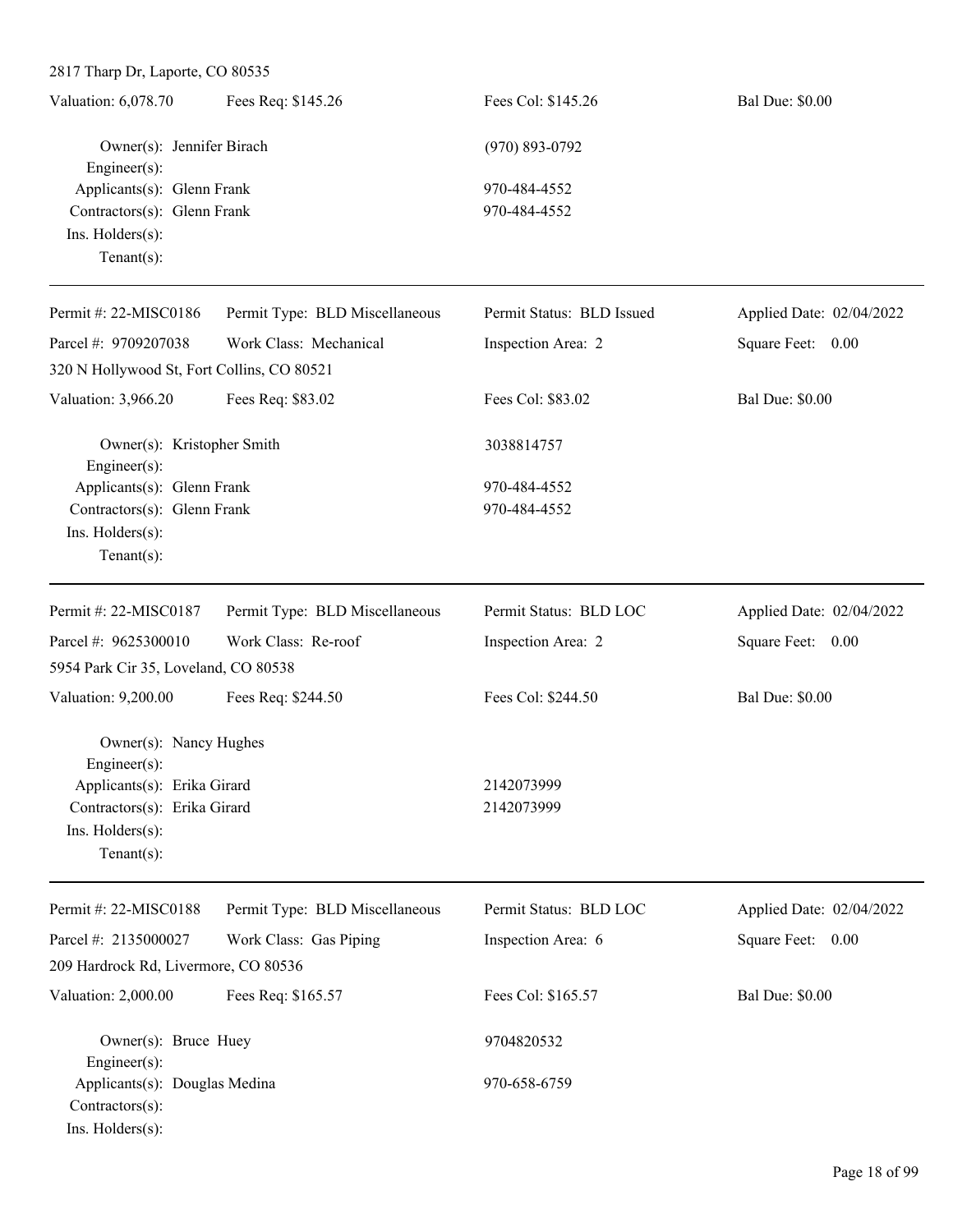| Permit #: 22-MISC0189                                                                                                                   | Permit Type: BLD Miscellaneous                                      | Permit Status: BLD Issued | Applied Date: 02/04/2022 |
|-----------------------------------------------------------------------------------------------------------------------------------------|---------------------------------------------------------------------|---------------------------|--------------------------|
| Parcel #: 0733405029                                                                                                                    | Work Class: Plumbing                                                | Inspection Area: 2        | Square Feet: 0.00        |
| 13000 Woodchuck Dr, Loveland, CO 80538                                                                                                  |                                                                     |                           |                          |
| Valuation: 5,910.00                                                                                                                     | Fees Req: \$124.51                                                  | Fees Col: \$124.51        | <b>Bal Due: \$0.00</b>   |
| Owner(s): Shana Longo<br>Engineer(s):<br>Applicants(s): Mike Ducett<br>Contractors(s): Mike Ducett<br>Ins. Holders(s):<br>$Tenant(s)$ : |                                                                     | $(970)$ 494-7632          |                          |
| Permit #: 22-MISC0190                                                                                                                   | Permit Type: BLD Miscellaneous                                      | Permit Status: BLD Issued | Applied Date: 02/07/2022 |
| Parcel #: 1835200001                                                                                                                    | Work Class: Gas Fireplace or Stove/Lo; Inspection Area: 1<br>Insert |                           | Square Feet: 0.00        |
| 60 Spring Valley Rd, Bellvue, CO 80512                                                                                                  |                                                                     |                           |                          |
| Valuation: 3,000.00                                                                                                                     | Fees Req: \$62.27                                                   | Fees Col: \$62.27         | <b>Bal Due: \$0.00</b>   |
| Engineer(s):<br>Applicants(s): Corey Stewart<br>Contractors(s):<br>Ins. Holders(s):<br>Tenant $(s)$ :                                   |                                                                     |                           |                          |
| Permit #: 22-MISC0191                                                                                                                   | Permit Type: BLD Miscellaneous                                      | Permit Status: BLD Issued | Applied Date: 02/07/2022 |
| Parcel #: 8710415030                                                                                                                    | Work Class: Plumbing                                                | Inspection Area: 2        | Square Feet: 0.00        |
| 148 Camino Real, Fort Collins, CO 80524                                                                                                 |                                                                     |                           |                          |
| Valuation: 500.00                                                                                                                       | Fees Req: \$53.93                                                   | Fees Col: \$53.93         | <b>Bal Due: \$0.00</b>   |
| Owner(s): Dorothy McDavid<br>Engineer $(s)$ :                                                                                           |                                                                     | $(970)$ 472-9850          |                          |
| Applicants(s): Mark Whaley<br>Contractors(s):<br>Ins. Holders(s):<br>Tenant(s):                                                         |                                                                     | 3035911322                |                          |
| Permit #: 22-MISC0192                                                                                                                   | Permit Type: BLD Miscellaneous                                      | Permit Status: BLD LOC    | Applied Date: 02/07/2022 |
| Parcel #: 8532405007                                                                                                                    | Work Class: Gas Piping                                              | Inspection Area: 3        | Square Feet: 0.00        |
| 3588 Snug Harbor Ct, Loveland, CO 80537                                                                                                 |                                                                     |                           |                          |
| Valuation: 3,667.33                                                                                                                     | Fees Req: \$83.02                                                   | Fees Col: \$83.02         | <b>Bal Due: \$0.00</b>   |
|                                                                                                                                         |                                                                     |                           | Page 19 of 99            |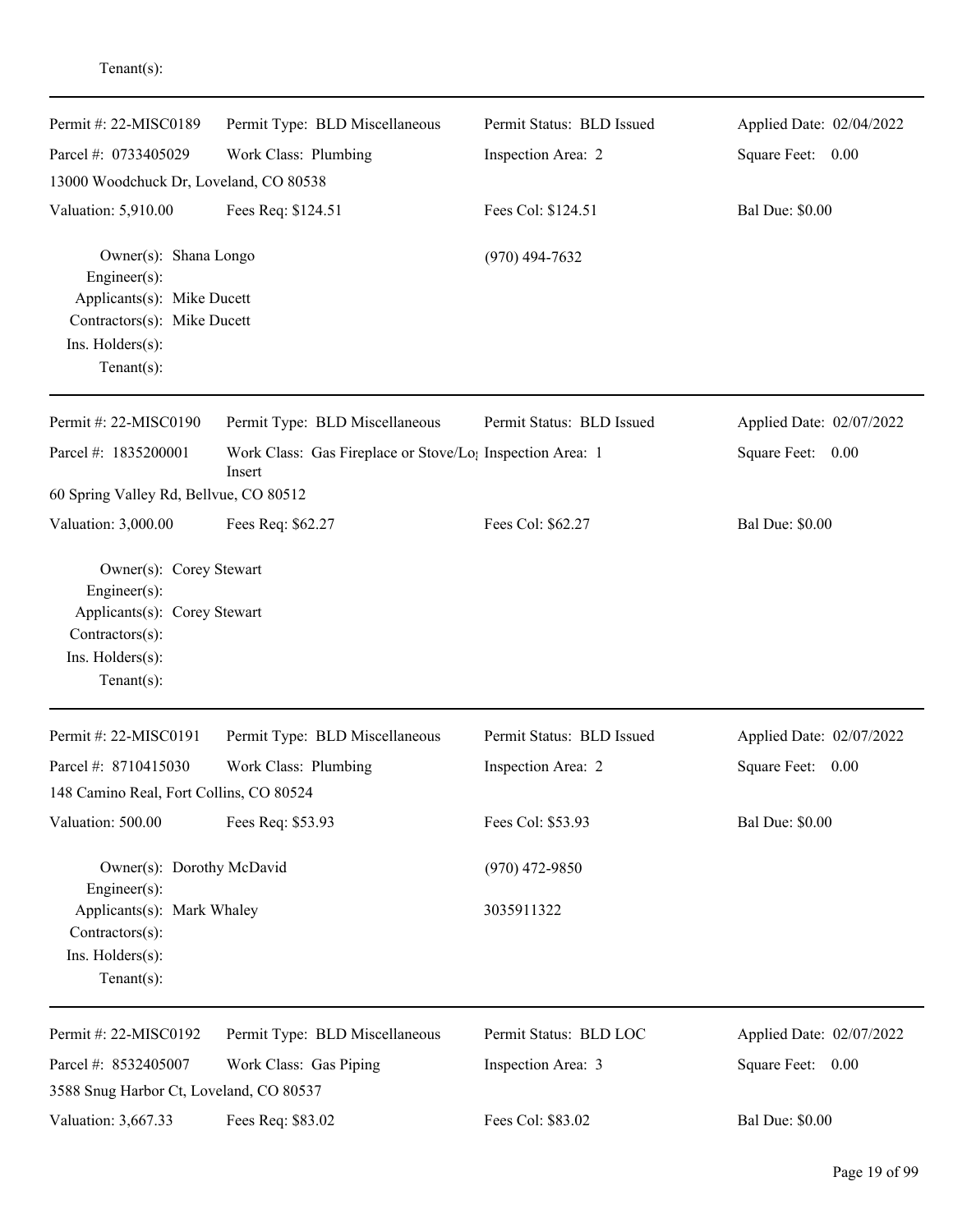Owner(s): Lisa Bowers 7203646040 Engineer(s): Applicants(s): Glenn Frank 970-484-4552 Contractors(s): Glenn Frank 970-484-4552 Ins. Holders(s): Tenant(s):

| Permit #: 22-MISC0193                                                                                                                                      | Permit Type: BLD Miscellaneous | Permit Status: BLD LOC       | Applied Date: 02/07/2022 |
|------------------------------------------------------------------------------------------------------------------------------------------------------------|--------------------------------|------------------------------|--------------------------|
| Parcel #: 2418206068                                                                                                                                       | Work Class: Mechanical         | Inspection Area: 4           | Square Feet: 0.00        |
| 1470 Moss Rock Dr, Estes Park, CO 8817                                                                                                                     |                                |                              |                          |
| Valuation: 6,376.00                                                                                                                                        | Fees Req: \$145.26             | Fees Col: \$145.26           | <b>Bal Due: \$0.00</b>   |
| Owner(s): Scott Applegate<br>Engineer(s):                                                                                                                  |                                | 7203175868                   |                          |
| Applicants(s): Gary Lee                                                                                                                                    |                                | 970-586-1085                 |                          |
| Contractors(s): Gary Lee                                                                                                                                   |                                | 970-586-1085                 |                          |
| Ins. Holders(s):<br>$Tenant(s)$ :                                                                                                                          |                                |                              |                          |
| Permit #: 22-MISC0194                                                                                                                                      | Permit Type: BLD Miscellaneous | Permit Status: BLD Issued    | Applied Date: 02/07/2022 |
| Parcel #: 2508108010                                                                                                                                       | Work Class: Plumbing           | Inspection Area: 4           | Square Feet: 0.00        |
| 2112 Mcgraw Ranch Rd, Estes Park, CO 80517                                                                                                                 |                                |                              |                          |
| Valuation: 800.00                                                                                                                                          | Fees Req: \$53.93              | Fees Col: \$53.93            | <b>Bal Due: \$0.00</b>   |
| Owner(s): Sonya Binns<br>Engineer(s):                                                                                                                      |                                | 9709809887                   |                          |
| Applicants(s): Mark Whaley<br>Contractors(s): Mark Whaley<br>Ins. Holders(s):<br>$Tenant(s)$ :                                                             |                                | 3035911322<br>3035911322     |                          |
| Permit #: 22-MISC0195                                                                                                                                      | Permit Type: BLD Miscellaneous | Permit Status: BLD Issued    | Applied Date: 02/07/2022 |
| Parcel #: 0106000036                                                                                                                                       | Work Class: Mechanical         | Inspection Area: 6           | Square Feet: 0.00        |
| 2052 Great Twins Rd, Livermore, CO 80536                                                                                                                   |                                |                              |                          |
| Valuation: 1,870.00                                                                                                                                        | Fees Req: \$53.93              | Fees Col: \$53.93            | <b>Bal Due: \$0.00</b>   |
| Owner(s): Glenn Billings<br>Engineer(s):<br>Applicants(s): Northern Colorado Air Inc<br>Contractors(s): Jeff Richard<br>Ins. Holders(s):<br>Tenant $(s)$ : |                                | 970-223-8873<br>970-223-8873 |                          |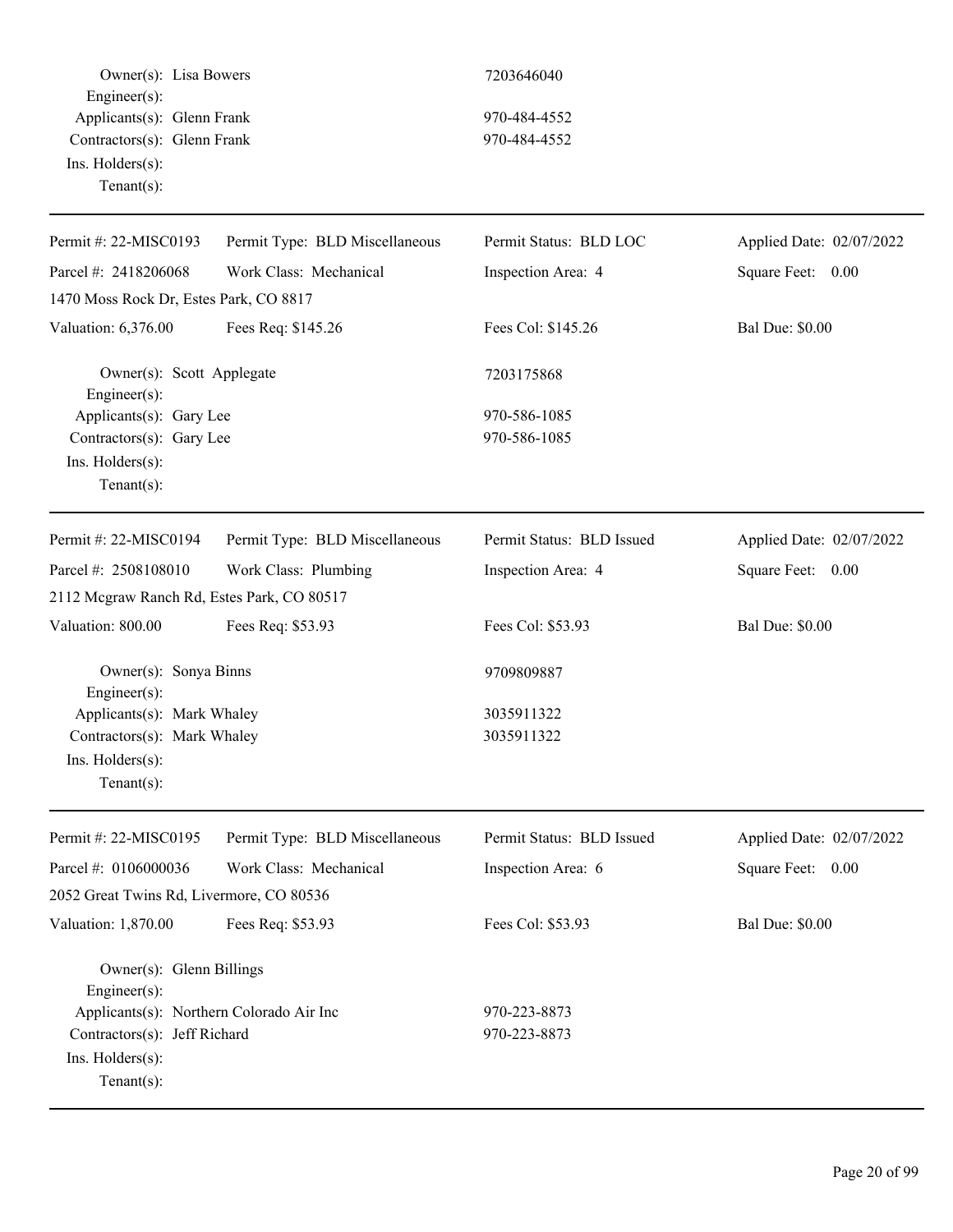| Permit #: 22-MISC0196                                                                                     | Permit Type: BLD Miscellaneous                                                  | Permit Status: BLD LOC                 | Applied Date: 02/07/2022 |
|-----------------------------------------------------------------------------------------------------------|---------------------------------------------------------------------------------|----------------------------------------|--------------------------|
| Parcel #: 9923305036                                                                                      | Work Class: Re-roof                                                             | Inspection Area: 1                     | Square Feet: 0.00        |
| 10012 N County Road 17, Fort Collins, CO 80524                                                            |                                                                                 |                                        |                          |
| Valuation: 9,000.00                                                                                       | Fees Req: \$227.63                                                              | Fees Col: \$227.63                     | <b>Bal Due: \$0.00</b>   |
| Owner(s): Barbara Corso<br>Engineer $(s)$ :                                                               |                                                                                 | 9705687629                             |                          |
| Applicants(s): Joshua Scheuring<br>Contractors(s): Joshua Scheuring<br>Ins. Holders(s):<br>Tenant $(s)$ : | Alexandra Millsap                                                               | 9703429800<br>9705730149<br>9703429800 |                          |
| Permit #: 22-MISC0197                                                                                     | Permit Type: BLD Miscellaneous                                                  | Permit Status: BLD LOC                 | Applied Date: 02/07/2022 |
| Parcel #: 9733100030                                                                                      | Work Class: Re-roof                                                             | Inspection Area: 2                     | Square Feet: 0.00        |
|                                                                                                           | 2300 W County Road 38e 228, Fort Collins, CO 80526                              |                                        |                          |
| Valuation: 4,225.00                                                                                       | Fees Req: \$144.27                                                              | Fees Col: \$144.27                     | <b>Bal Due: \$0.00</b>   |
| Owner(s): Jessica Raridon<br>$Engineering(s)$ :                                                           |                                                                                 | $(605)$ 390-9898                       |                          |
| Applicants(s): James Simpson                                                                              |                                                                                 | 970-207-0000                           |                          |
| Contractors(s): James Simpson<br>Ins. Holders(s):<br>Tenant $(s)$ :                                       |                                                                                 | 970-207-0000                           |                          |
| Permit #: $22-MISCO198$                                                                                   | Permit Type: BLD Miscellaneous                                                  | Permit Status: BLD Void                | Applied Date: 02/07/2022 |
| Parcel #:                                                                                                 | Work Class: Plumbing                                                            | Inspection Area:                       | Square Feet: 0.00        |
| 968 Richmond Dr 1, Estes Park, CO 80526                                                                   |                                                                                 |                                        |                          |
| Valuation: 800.00                                                                                         | Fees Req: \$53.93                                                               | Fees Col: \$53.93                      | <b>Bal Due: \$0.00</b>   |
| Owner(s): Taylor Hall<br>Engineer(s):                                                                     |                                                                                 | $(970)$ 988-7367                       |                          |
| Applicants(s): Mark Whaley<br>Contractors(s):<br>Ins. Holders(s):<br>Tenant $(s)$ :                       |                                                                                 | 3035911322                             |                          |
| Permit #: 22-MISC0199                                                                                     | Permit Type: BLD Miscellaneous                                                  | Permit Status: BLD Issued              | Applied Date: 02/07/2022 |
| Parcel #: 9624308004                                                                                      | Work Class: Gas Fireplace or Stove/Lo <sub>l</sub> Inspection Area: 2<br>Insert |                                        | Square Feet: 0.00        |
| 8102 Bruns Dr, Fort Collins, CO 80525                                                                     |                                                                                 |                                        |                          |
| Valuation: 5,570.00                                                                                       | Fees Req: \$184.51                                                              | Fees Col: \$184.51                     | <b>Bal Due: \$0.00</b>   |
| Owner(s): Stephen Rempe                                                                                   |                                                                                 | 970-667-9762                           |                          |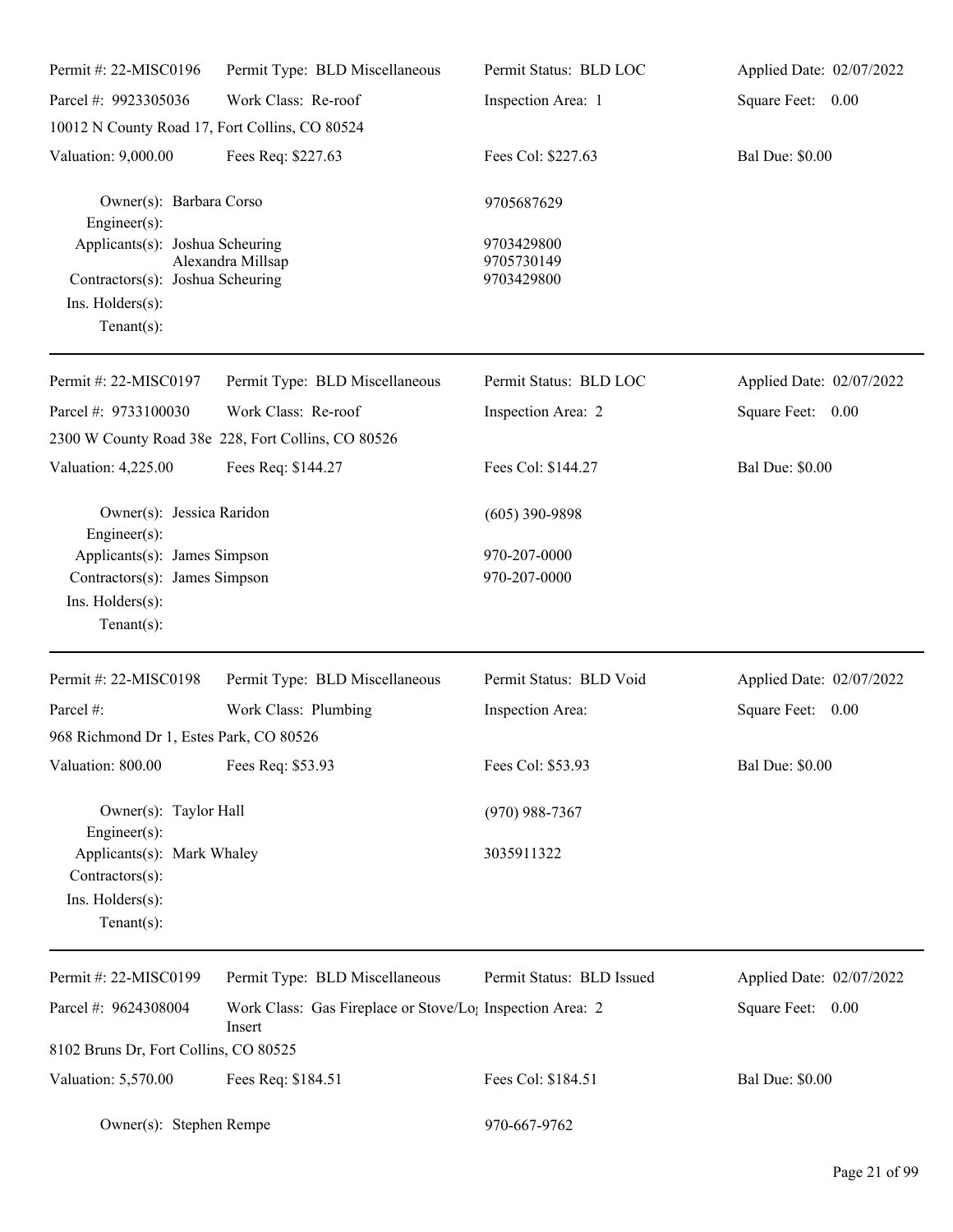Engineer(s): Applicants(s): Stephen Rempe 970-667-9762 Hawkstone of Wyoming Inc 3074211844 Contractors(s): Ins. Holders(s): Tenant(s):

| Permit #: 22-MISC0200                                                                               | Permit Type: BLD Miscellaneous | Permit Status: BLD Issued              | Applied Date: 02/08/2022 |
|-----------------------------------------------------------------------------------------------------|--------------------------------|----------------------------------------|--------------------------|
| Parcel #: 8716200041                                                                                | Work Class: Electrical         | Inspection Area: 2                     | Square Feet: 0.00        |
| 3109 E Mulberry St #6, Fort Collins, CO 80524                                                       |                                |                                        |                          |
| Valuation: 1,800.00                                                                                 | Fees Req: \$120.00             | Fees Col: \$120.00                     | <b>Bal Due: \$0.00</b>   |
| Owner(s): Alan Tucker<br>Engineer(s):                                                               |                                | 3039490585                             |                          |
| Applicants(s): Arnold Knoll<br>$Contractors(s)$ :<br>Ins. Holders(s):<br>Tenant $(s)$ :             |                                | 9702132055                             |                          |
| Permit #: 22-MISC0201                                                                               | Permit Type: BLD Miscellaneous | Permit Status: BLD LOC                 | Applied Date: 02/08/2022 |
| Parcel #: 1429410232                                                                                |                                |                                        |                          |
|                                                                                                     | Work Class: Gas Piping         | Inspection Area: 4                     | Square Feet: 0.00        |
| 98 Choctaw, Lyons, CO 80540                                                                         |                                |                                        |                          |
| Valuation: 2,000.00                                                                                 | Fees Req: \$105.57             | Fees Col: \$105.57                     | <b>Bal Due: \$0.00</b>   |
| Owner(s): Anita Lunt<br>Engineer(s):                                                                |                                | 303-823-6200                           |                          |
| Applicants(s): Morgan Lopez<br>Contractors(s): Mark Lancaster<br>Ins. Holders(s):<br>Tenant $(s)$ : | Mark Lancaster                 | 9702156539<br>9705560544<br>9705560544 |                          |
| Permit #: 22-MISC0202                                                                               | Permit Type: BLD Miscellaneous | Permit Status: BLD Issued              | Applied Date: 02/08/2022 |
| Parcel #: 8716200041                                                                                | Work Class: Electrical         | Inspection Area: 2                     | Square Feet:<br>0.00     |
| 3109 E Mulberry St #35, Fort Collins, CO 80524                                                      |                                |                                        |                          |
| Valuation: 1,800.00                                                                                 | Fees Req: \$120.00             | Fees Col: \$120.00                     | <b>Bal Due: \$0.00</b>   |
| Owner(s): Alan Tucker<br>Engineer $(s)$ :                                                           |                                | 3039490585                             |                          |
| Applicants(s): Arnold Knoll<br>$Contractors(s)$ :<br>Ins. Holders(s):<br>Tenant $(s)$ :             |                                | 9702132055                             |                          |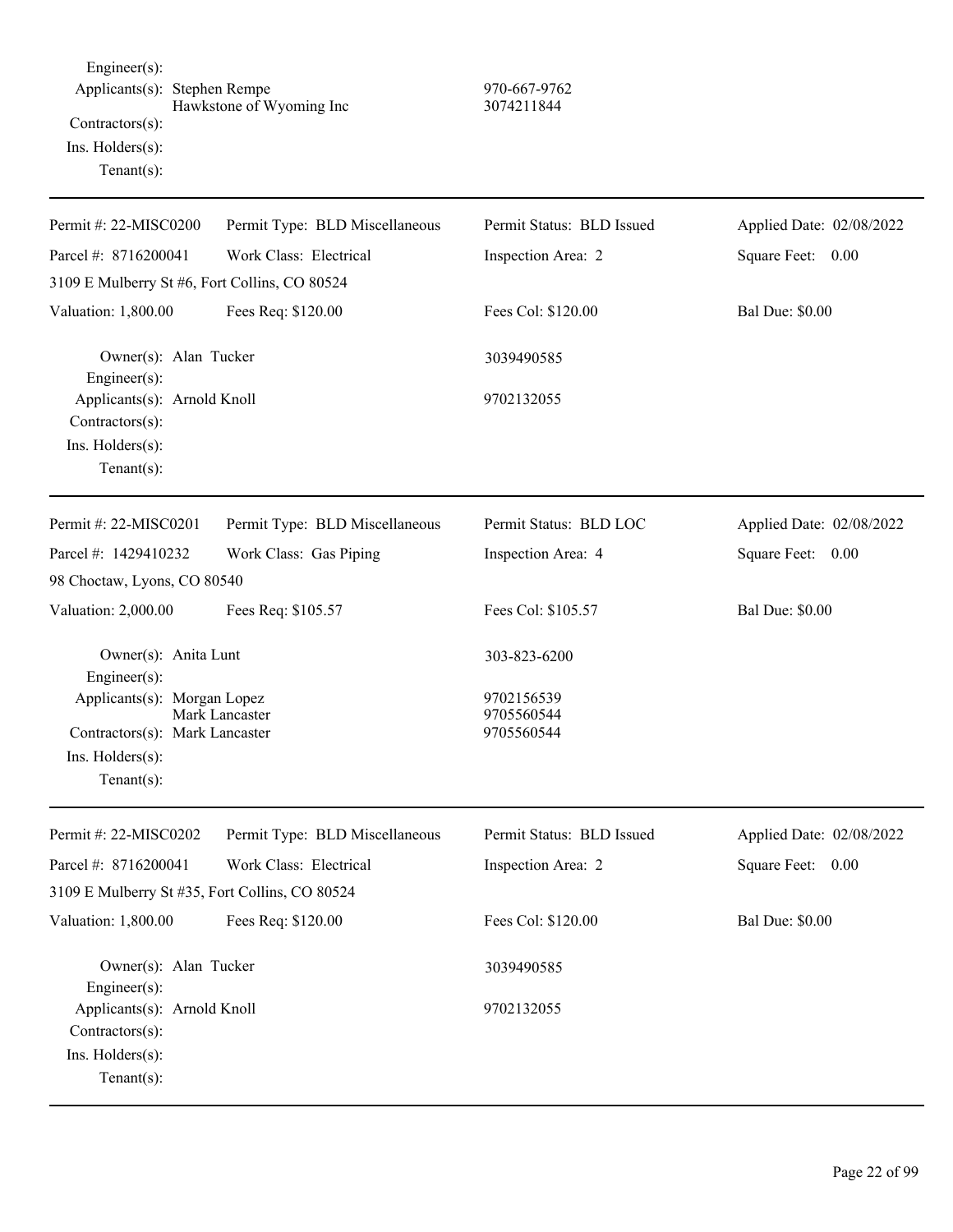| Permit #: 22-MISC0203                                                                               | Permit Type: BLD Miscellaneous   | Permit Status: BLD Issued    | Applied Date: 02/08/2022 |
|-----------------------------------------------------------------------------------------------------|----------------------------------|------------------------------|--------------------------|
| Parcel #: 8709405003                                                                                | Work Class: Mechanical           | Inspection Area: 2           | Square Feet: 0.00        |
| 3801 Weicker Dr, Fort Collins, CO 80524                                                             |                                  |                              |                          |
| Valuation: 4,388.80                                                                                 | Fees Req: \$103.77               | Fees Col: \$103.77           | <b>Bal Due: \$0.00</b>   |
| $Engineering(s)$ :                                                                                  | Owner(s): Shamrock Buildings LLC | 970-484-5355                 |                          |
| Applicants(s): Glenn Frank<br>Contractors(s): Glenn Frank<br>Ins. Holders(s):<br>Tenant $(s)$ :     |                                  | 970-484-4552<br>970-484-4552 |                          |
| Permit #: 22-MISC0204                                                                               | Permit Type: BLD Miscellaneous   | Permit Status: BLD Issued    | Applied Date: 02/08/2022 |
| Parcel #: 9709300046<br>400 S Overland Trl #16, Fort Collins, CO 80521                              | Work Class: Re-roof              | Inspection Area: 2           | Square Feet: 0.00        |
| Valuation: 7,275.00                                                                                 | Fees Req: \$204.65               | Fees Col: \$204.65           | <b>Bal Due: \$0.00</b>   |
| Owner(s): Oralia Valdes-Amado<br>$Engineering(s)$ :                                                 |                                  | $(970)$ 308-7054             |                          |
| Applicants(s): John Anderson<br>Contractors(s): John Anderson<br>Ins. Holders(s):<br>Tenant $(s)$ : |                                  | 970-388-0962<br>970-388-0962 |                          |
| Permit #: 22-MISC0204                                                                               | Permit Type: BLD Miscellaneous   | Permit Status: BLD Issued    | Applied Date: 02/08/2022 |
| Parcel #: 9709300038<br>400 S Overland Trl #16, Fort Collins, CO 80521                              | Work Class: Re-roof              | Inspection Area: 2           | Square Feet: 0.00        |
| Valuation: 7,275.00 Fees Req: \$204.65                                                              |                                  | Fees Col: \$204.65           | <b>Bal Due: \$0.00</b>   |
| Owner(s): Oralia Valdes-Amado<br>$Engineering(s)$ :                                                 |                                  | $(970)$ 308-7054             |                          |
| Applicants(s): John Anderson<br>Contractors(s): John Anderson<br>Ins. Holders(s):<br>Tenant $(s)$ : |                                  | 970-388-0962<br>970-388-0962 |                          |
| Permit #: 22-MISC0205                                                                               | Permit Type: BLD Miscellaneous   | Permit Status: BLD Issued    | Applied Date: 02/08/2022 |
| Parcel #: 2513000005                                                                                | Work Class: Re-roof              | Inspection Area: 4           | Square Feet: 0.00        |
| 1190 Soul Shine Rd, Drake, CO 80515                                                                 |                                  |                              |                          |
| Valuation: 13,000.00                                                                                | Fees Req: \$307.90               | Fees Col: \$307.90           | <b>Bal Due: \$0.00</b>   |
| Owner(s): Robert Wedow<br>$Engineering(s)$ :                                                        |                                  | $(303)$ 877-0728             |                          |
| Applicants(s): Stevan Adjemian                                                                      |                                  | 7207357663                   |                          |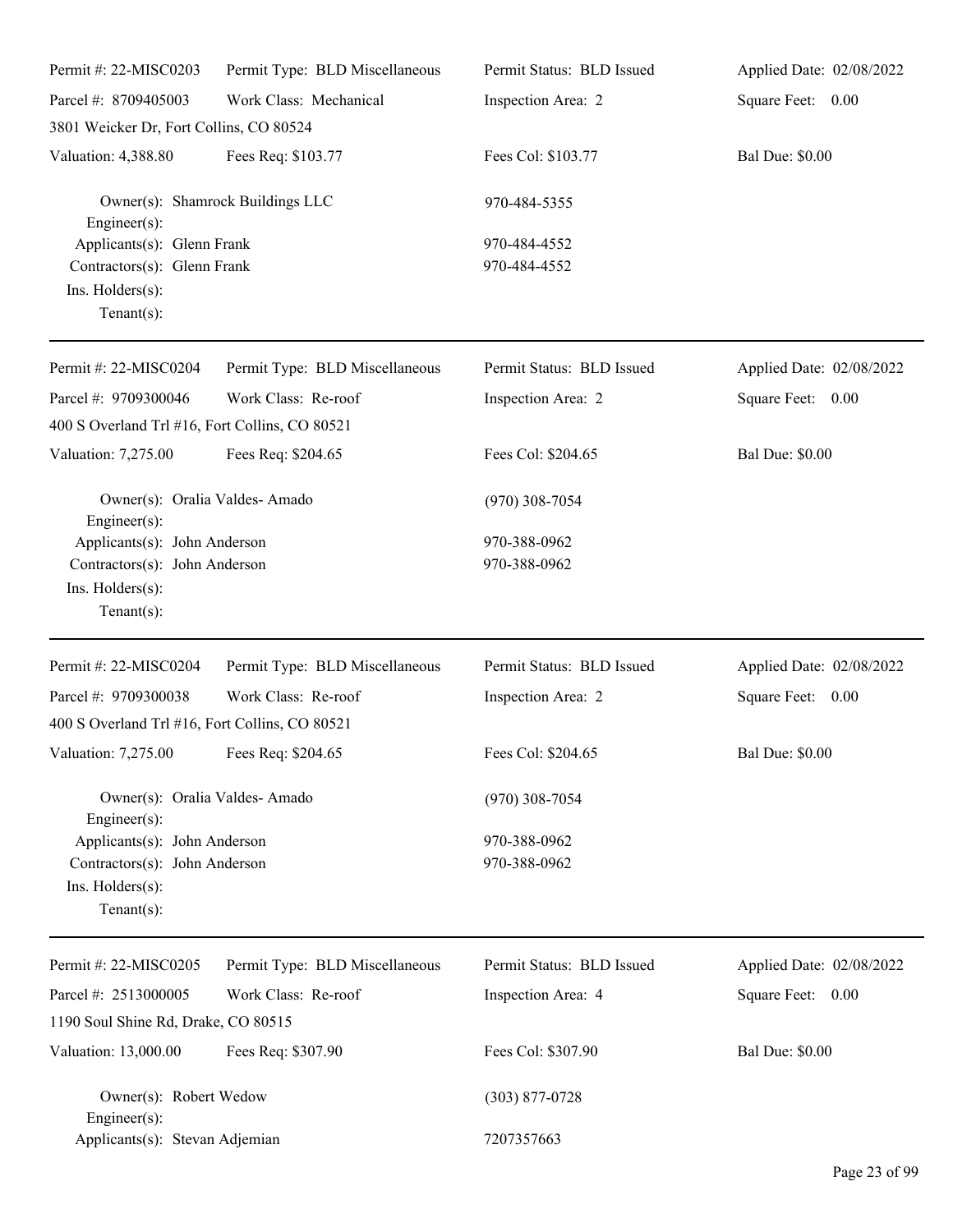|                  | Contractors(s): Stevan Adjemian |
|------------------|---------------------------------|
| Ins. Holders(s): |                                 |
| $Tenant(s)$ :    |                                 |

| Permit #: 22-MISC0206                                                                                                                   | Permit Type: BLD Miscellaneous                         | Permit Status: BLD Withdrawn | Applied Date: 02/08/2022 |
|-----------------------------------------------------------------------------------------------------------------------------------------|--------------------------------------------------------|------------------------------|--------------------------|
| Parcel #:                                                                                                                               | Work Class: Electrical                                 | Inspection Area:             | Square Feet: 0.00        |
| 4512 S 17, Loveland, Colorado 80537,,                                                                                                   |                                                        |                              |                          |
| Valuation: 18,200.00                                                                                                                    | Fees Req:                                              | Fees Col:                    | Bal Due:                 |
| Owner(s): Cynthia Novotny<br>Engineer(s):<br>Applicants(s): Alexandra Rutledge<br>Contractors(s):<br>Ins. Holders(s):<br>Tenant $(s)$ : |                                                        | 8016838168                   |                          |
| Permit #: 22-MISC0207                                                                                                                   | Permit Type: BLD Miscellaneous                         | Permit Status: BLD Withdrawn | Applied Date: 02/08/2022 |
| Parcel #:                                                                                                                               | Work Class: Electrical                                 | Inspection Area:             | Square Feet: 0.00        |
|                                                                                                                                         | 4448 Bingham Hill Road, Fort Collins, Colorado 80521,, |                              |                          |
| Valuation: 18,200.00                                                                                                                    | Fees Req: \$120.00                                     | Fees Col: \$120.00           | <b>Bal Due: \$0.00</b>   |
| Owner(s): Cliff Riedel<br>Engineer(s):                                                                                                  |                                                        | $(970)$ 481-2644             |                          |
| Applicants(s): Preston Barlow<br>Contractors(s):<br>Ins. Holders(s):<br>Tenant $(s)$ :                                                  |                                                        | 7205056247                   |                          |
| Permit #: 22-MISC0208                                                                                                                   | Permit Type: BLD Miscellaneous                         | Permit Status: BLD Withdrawn | Applied Date: 02/08/2022 |
| Parcel #:                                                                                                                               | Work Class: Electrical                                 | Inspection Area:             | Square Feet: 0.00        |
|                                                                                                                                         | 4494 Bingham Hill Road, Fort Collins, Colorado 80521,, |                              |                          |
| Valuation: 14,700.00                                                                                                                    | Fees Req:                                              | Fees Col:                    | Bal Due:                 |
| Owner(s): Debbie Dirks<br>Engineer(s):                                                                                                  |                                                        | $(970)$ 482-2592             |                          |
| Applicants(s): Alexandra Rutledge<br>Contractors(s):<br>Ins. Holders(s):<br>Tenant $(s)$ :                                              |                                                        | 8016838168                   |                          |
| Permit #: 22-MISC0209                                                                                                                   | Permit Type: BLD Miscellaneous                         | Permit Status: BLD LOC       | Applied Date: 02/08/2022 |
| Parcel #: 9626000004                                                                                                                    | Work Class: Mechanical                                 | Inspection Area: 2           | Square Feet:<br>0.00     |
| 221 W 57th St 40A, Loveland, CO 80538                                                                                                   |                                                        |                              |                          |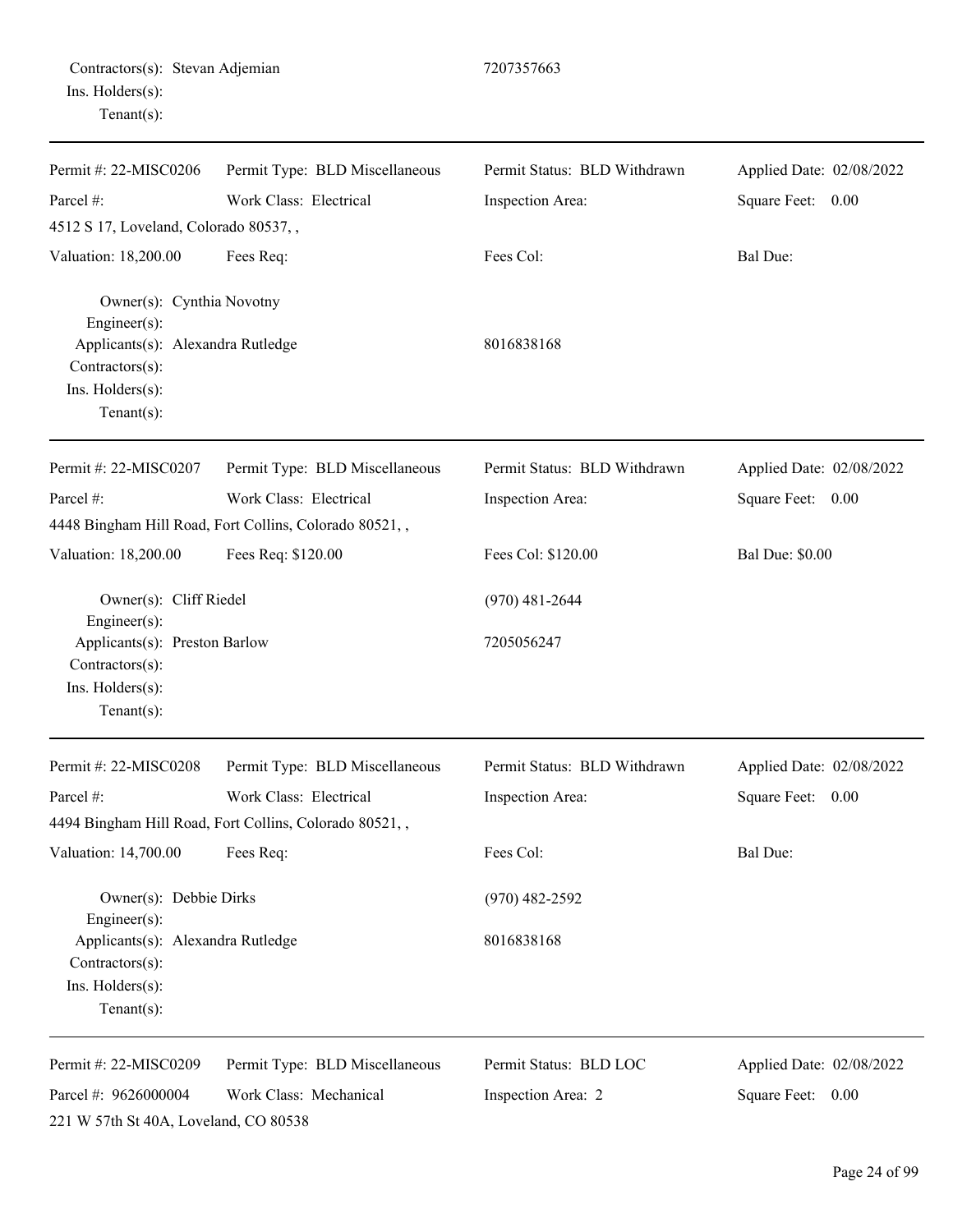| Valuation: 6,800.00                                                                                                                           | Fees Req: \$145.26                                                       | Fees Col: \$145.26                           | <b>Bal Due: \$0.00</b>   |
|-----------------------------------------------------------------------------------------------------------------------------------------------|--------------------------------------------------------------------------|----------------------------------------------|--------------------------|
| Owner(s): Betty Whitaker<br>$Engineer(s)$ :<br>Contractors(s): Jason Shivo<br>Ins. Holders(s):<br>$Tenant(s)$ :                               | Applicants(s): One Hour Heating & Air Conditioning dba Autl 970-663-4002 | 9707757005                                   |                          |
| Permit #: 22-MISC0210                                                                                                                         | Permit Type: BLD Miscellaneous                                           | Permit Status: BLD LOC                       | Applied Date: 02/08/2022 |
| Parcel #: 9517205001                                                                                                                          | Work Class: Mechanical                                                   | Inspection Area: 2                           | Square Feet: 0.00        |
| 1312 Westridge Dr, Loveland, CO 80537                                                                                                         |                                                                          |                                              |                          |
| Valuation: 9,225.00                                                                                                                           | Fees Req: \$267.50                                                       | Fees Col: \$267.50                           | <b>Bal Due: \$0.00</b>   |
| Owner(s): William Sloup<br>$Engineer(s)$ :                                                                                                    |                                                                          | 9703082998                                   |                          |
| Applicants(s): Jim Birdwell<br>Contractors(s): Jim Birdwell<br>Ins. Holders(s):<br>Tenant $(s)$ :                                             |                                                                          | 970-686-6086<br>970-686-6086                 |                          |
| Permit #: 22-MISC0211                                                                                                                         | Permit Type: BLD Miscellaneous                                           | Permit Status: BLD LOC                       | Applied Date: 02/08/2022 |
| Parcel #: 9826000009                                                                                                                          | Work Class: Re-roof                                                      | Inspection Area: 1                           | Square Feet: 0.00        |
| 2704 N Shields St 12, Fort Collins, CO 80524                                                                                                  |                                                                          |                                              |                          |
| Valuation: 10,000.00                                                                                                                          | Fees Req: \$247.68                                                       | Fees Col: \$247.68                           | <b>Bal Due: \$0.00</b>   |
| Owner(s): Harold Eichman<br>Engineer(s):<br>Applicants(s): Wolf Roofing<br>Contractors(s): Jeffrey Wolf<br>Ins. Holders(s):<br>Tenant $(s)$ : | <b>Bridgette Gruenstein</b>                                              | 970-493-7472<br>9706900958<br>970-493-7472   |                          |
| Permit #: 22-MISC0212                                                                                                                         | Permit Type: BLD Miscellaneous                                           | Permit Status: BLD LOC                       | Applied Date: 02/08/2022 |
| Parcel #: 9635119014                                                                                                                          | Work Class: Re-roof                                                      | Inspection Area: 2                           | Square Feet: 0.00        |
| 5624 Mckinley Ave, Loveland, CO 80538                                                                                                         |                                                                          |                                              |                          |
| Valuation: 9,688.00                                                                                                                           | Fees Req: \$246.44                                                       | Fees Col: \$246.44                           | <b>Bal Due: \$0.00</b>   |
| Engineer $(s)$ :<br>Applicants(s): Skye Trull<br>Contractors(s): Skye Trull<br>Ins. Holders(s):<br>$Tenant(s)$ :                              | Owner(s): Bruce Matheson Revocable Trust                                 | $(970)$ 635-1878<br>9703083015<br>9703083015 |                          |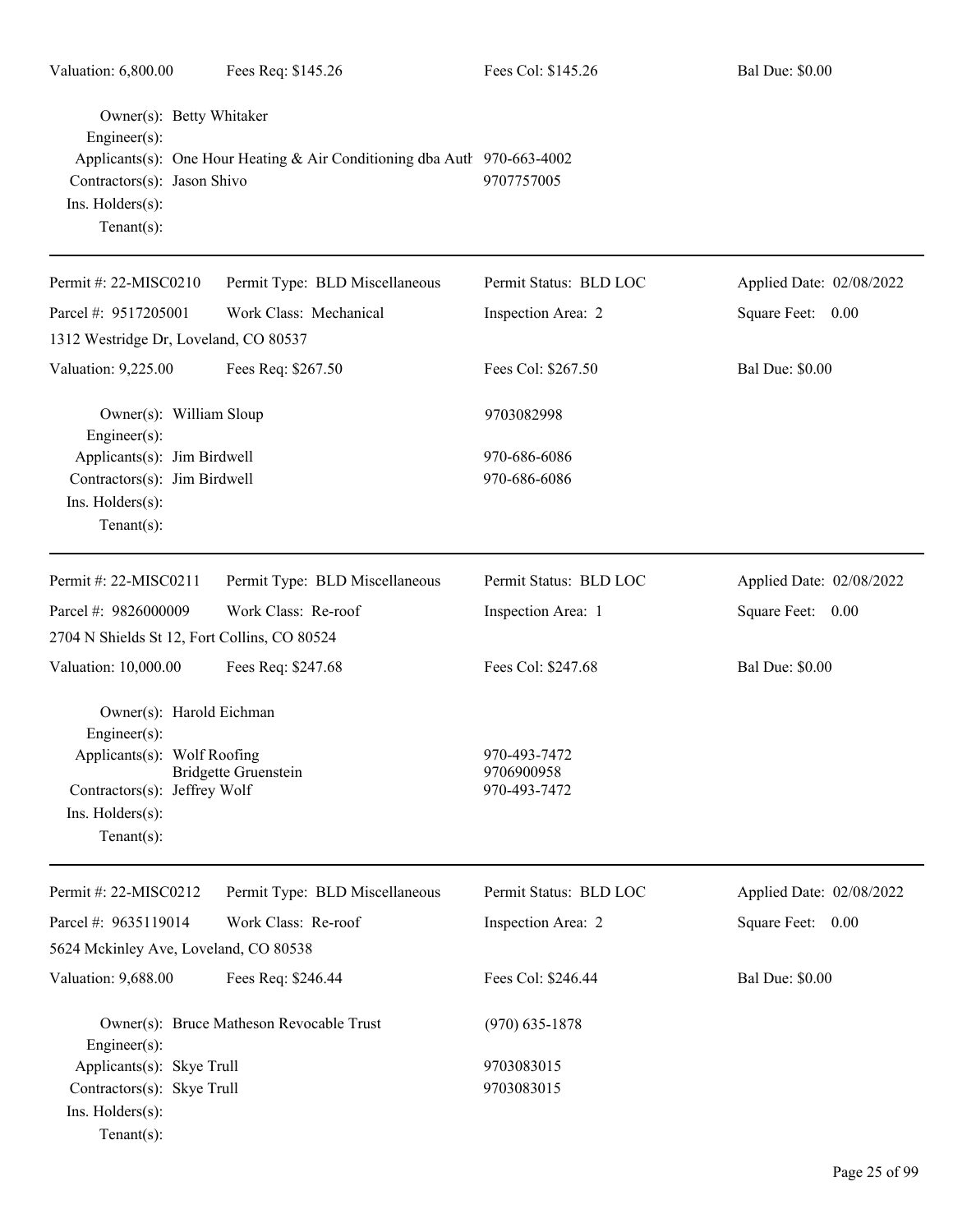| Permit #: 22-MISC0213                                                                                    | Permit Type: BLD Miscellaneous                                                  | Permit Status: BLD Issued | Applied Date: 02/09/2022 |
|----------------------------------------------------------------------------------------------------------|---------------------------------------------------------------------------------|---------------------------|--------------------------|
| Parcel #: 8622310018                                                                                     | Work Class: Plumbing                                                            | Inspection Area: 2        | Square Feet: 0.00        |
| 8505 Mummy Range Dr, Fort Collins, CO 80528                                                              |                                                                                 |                           |                          |
| Valuation: 1,178.00                                                                                      | Fees Req: \$53.93                                                               | Fees Col: \$53.93         | <b>Bal Due: \$0.00</b>   |
| Owner(s): Catherine Stock<br>Engineer(s):                                                                |                                                                                 | $(307)$ 267-1033          |                          |
| Applicants(s): Dimitar Kostarev<br>Contractors(s): Dimitar Kostarev<br>Ins. Holders(s):<br>$Tenant(s)$ : |                                                                                 | 3036686844<br>3036686844  |                          |
| Permit #: 22-MISC0214                                                                                    | Permit Type: BLD Miscellaneous                                                  | Permit Status: BLD Issued | Applied Date: 02/09/2022 |
| Parcel #: 3932307004                                                                                     | Work Class: Gas Fireplace or Stove/Lo <sub>1</sub> Inspection Area: 1<br>Insert |                           | Square Feet: 0.00        |
| 120 Crown Point Dr, Bellvue, CO 80512                                                                    |                                                                                 |                           |                          |
| Valuation: 4,832.53                                                                                      | Fees Req: \$163.77                                                              | Fees Col: \$163.77        | <b>Bal Due: \$0.00</b>   |
| Owner(s): Donald Smith<br>Engineer(s):                                                                   |                                                                                 | $(970)$ 227-4866          |                          |
| Applicants(s): Western Fireplace Supply                                                                  |                                                                                 | 97049896793               |                          |
| Contractors(s): Chris Tenan<br>Ins. Holders(s):<br>$Tenant(s)$ :                                         |                                                                                 | 970-498-9679              |                          |
| Permit #: 22-MISC0215                                                                                    | Permit Type: BLD Miscellaneous                                                  | Permit Status: BLD Issued | Applied Date: 02/09/2022 |
| Parcel #: 0402000931                                                                                     | Work Class: Electrical                                                          | Inspection Area: 3        | Square Feet: 0.00        |
| 4322 Fawn Trl, Loveland, CO 80537                                                                        |                                                                                 |                           |                          |
| Valuation: 2,000.00                                                                                      | Fees Req: \$120.00                                                              | Fees Col: \$120.00        | <b>Bal Due: \$0.00</b>   |
| $Engineering(s)$ :                                                                                       | Owner(s): North Carter Lake Water District                                      | 9706634632                |                          |
| Applicants(s): Joshua Heidbrink<br>Contractors(s):<br>Ins. Holders(s):<br>$Tenant(s)$ :                  |                                                                                 | 9703950536                |                          |
| Permit #: 22-MISC0216                                                                                    | Permit Type: BLD Miscellaneous                                                  | Permit Status: BLD LOC    | Applied Date: 02/09/2022 |
| Parcel #: 9829329001                                                                                     | Work Class: Re-roof                                                             | Inspection Area: 1        | Square Feet: 0.00        |
| 4009 Green Ridge Dr, Laporte, CO 80535                                                                   |                                                                                 |                           |                          |
| Valuation: 8,014.23                                                                                      | Fees Req: \$223.68                                                              | Fees Col: \$223.68        | <b>Bal Due: \$0.00</b>   |
| Owner(s): Michelle Nequette                                                                              |                                                                                 | 4046177713                |                          |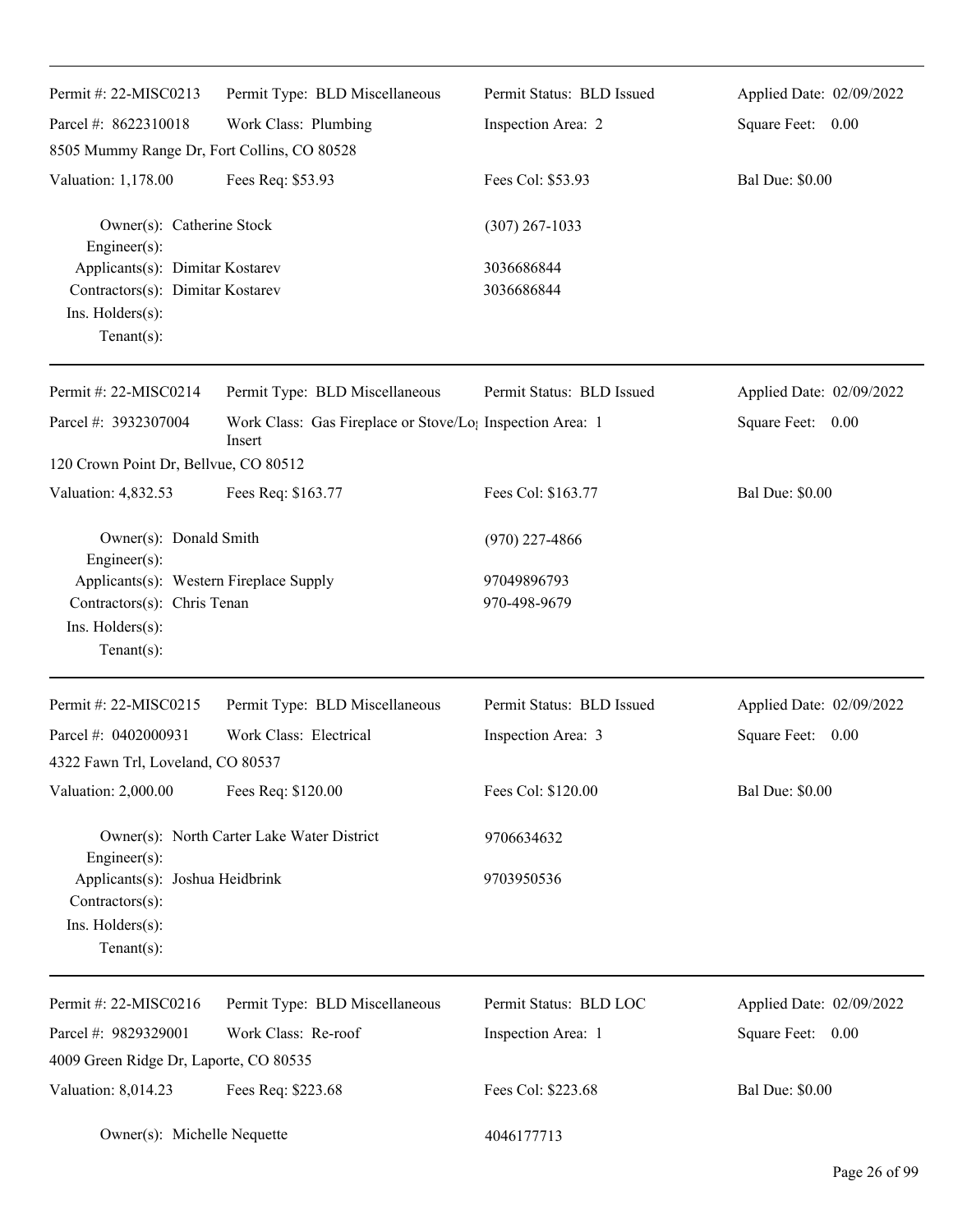Engineer(s): Applicants(s): Adrian Trevizo 9705811453 Contractors(s): Adrian Trevizo 9705811453 Ins. Holders(s): Tenant(s):

| Permit #: 22-MISC0217                                                                                                                     | Permit Type: BLD Miscellaneous                  | Permit Status: BLD Issued    | Applied Date: 02/09/2022 |
|-------------------------------------------------------------------------------------------------------------------------------------------|-------------------------------------------------|------------------------------|--------------------------|
| Parcel #: 0613000008                                                                                                                      | Work Class: Mechanical                          | Inspection Area: 2           | Square Feet:<br>0.00     |
| 7553 Stag Hollow Rd, Loveland, CO 80538                                                                                                   |                                                 |                              |                          |
| Valuation: 15,094.00                                                                                                                      | Fees Req: \$331.97                              | Fees Col: \$331.97           | <b>Bal Due: \$0.00</b>   |
| Owner(s): Stace Porter<br>Engineer(s):<br>Applicants(s): Mike Ducett<br>Contractors(s): Mike Ducett<br>Ins. Holders(s):<br>Tenant $(s)$ : |                                                 | $(970)$ 494-7632             |                          |
| Permit #: 22-MISC0218                                                                                                                     | Permit Type: BLD Miscellaneous                  | Permit Status: BLD LOC       | Applied Date: 02/09/2022 |
| Parcel #: 8710415002                                                                                                                      | Work Class: Mechanical                          | Inspection Area: 2           | Square Feet:<br>0.00     |
| 269 Camino Del Mundo, Fort Collins, CO 80524                                                                                              |                                                 |                              |                          |
| Valuation: 2,172.87                                                                                                                       | Fees Req: \$62.27                               | Fees Col: \$62.27            | <b>Bal Due: \$0.00</b>   |
| Owner(s): Henry Schauer<br>Engineer(s):                                                                                                   |                                                 | $(970)$ 222-9888             |                          |
| Applicants(s): Poudre Valley Air<br>Contractors(s): Robert Weisser<br>Ins. Holders(s):<br>$Tenant(s)$ :                                   |                                                 | 970-493-2050<br>970-493-2050 |                          |
| Permit #: 22-MISC0219                                                                                                                     | Permit Type: BLD Miscellaneous                  | Permit Status: BLD Issued    | Applied Date: 02/09/2022 |
| Parcel #: 8707427001                                                                                                                      | Work Class: Re-roof                             | Inspection Area: 2           | Square Feet:<br>0.00     |
| 1800 Heath Pkwy, Fort Collins, CO 80524                                                                                                   |                                                 |                              |                          |
| Valuation: 100,000.00                                                                                                                     | Fees Req: \$1,506.83                            | Fees Col: \$1,506.83         | <b>Bal Due: \$0.00</b>   |
| Engineer(s):                                                                                                                              | Owner(s): Genesis Health Clubs North Ft Collins | 3167344437                   |                          |
| Applicants(s): Jessica Judd                                                                                                               |                                                 | 3177101727                   |                          |
| Contractors(s): Jessica Judd<br>Ins. Holders(s):<br>Tenant $(s)$ :                                                                        |                                                 | 3177101727                   |                          |
| Permit #: 22-MISC0220                                                                                                                     | Permit Type: BLD Miscellaneous                  | Permit Status: BLD LOC       | Applied Date: 02/09/2022 |
| Parcel #: 9731300008                                                                                                                      | Work Class: Mechanical                          | Inspection Area: 2           | Square Feet:<br>0.00     |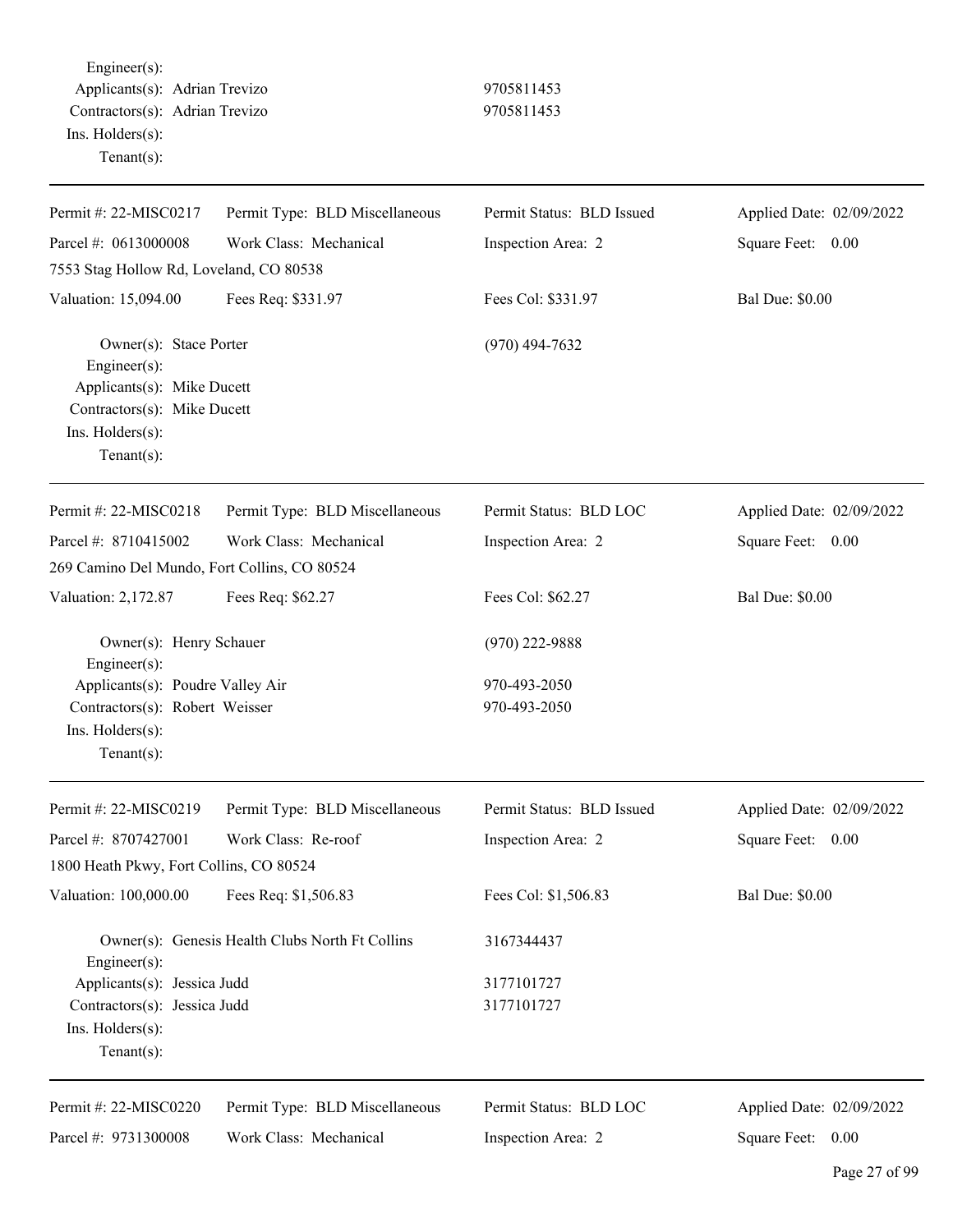| Valuation: 12,067.00     | Fees Req: \$269.74   | Fees Col: \$269.74 | <b>Bal Due: \$0.00</b> |
|--------------------------|----------------------|--------------------|------------------------|
|                          | Owner(s): James Culp | $(303)$ 591-8123   |                        |
| Engineer $(s)$ :         |                      |                    |                        |
| Applicants(s): Tim Swan  |                      | 970-215-5870       |                        |
| Contractors(s): Tim Swan |                      | 970-215-5870       |                        |
| $Ins.$ Holders $(s)$ :   |                      |                    |                        |
| Tenant $(s)$ :           |                      |                    |                        |
|                          |                      |                    |                        |

| Permit #: 22-MISC0221                         | Permit Type: BLD Miscellaneous | Permit Status: BLD Issued | Applied Date: 02/09/2022 |
|-----------------------------------------------|--------------------------------|---------------------------|--------------------------|
| Parcel #: 9507400006                          | Work Class: Mechanical         | Inspection Area: 2        | Square Feet: 0.00        |
| 5417 W Highway 34, Loveland, CO 80537         |                                |                           |                          |
| Valuation: 6,025.00                           | Fees Req: \$205.26             | Fees Col: \$205.26        | <b>Bal Due: \$0.00</b>   |
| Owner(s): Chris Connolly<br>Engineer $(s)$ :  |                                | 9702740576                |                          |
| Applicants(s): IMS Heating $& Air Inc$        |                                | 970-532-0123              |                          |
| Contractors(s): Dwayne Shawver                |                                | 970-532-0123              |                          |
| Ins. Holders(s):<br>Tenant $(s)$ :            |                                |                           |                          |
| Permit #: 22-MISC0222                         | Permit Type: BLD Miscellaneous | Permit Status: BLD LOC    | Applied Date: 02/10/2022 |
| Parcel #: 8711120005                          | Work Class: Gas Piping         | Inspection Area: 2        | Square Feet: 0.00        |
| 341 Duesenberg Ln, Fort Collins, CO 80524     |                                |                           |                          |
| Valuation: 2,000.00                           | Fees Req: \$113.93             | Fees Col: \$113.93        | <b>Bal Due: \$0.00</b>   |
| Owner(s): David Van Maren<br>Engineer $(s)$ : |                                | 970-310-8375              |                          |
| Applicants(s): Douglas Medina                 |                                | 970-658-6759              |                          |
| Contractors(s):                               |                                |                           |                          |
| Ins. $H$ olders $(s)$ :                       |                                |                           |                          |
| $Tenant(s)$ :                                 |                                |                           |                          |
| Permit #: 22-MISC0223                         | Permit Type: BLD Miscellaneous | Permit Status: BLD Issued | Applied Date: 02/10/2022 |

|                                                    | $1 \text{ cm}$ $\mu$ , $22 \text{ m}$ $\sigma$ $22 \sigma$ $\tau$ chant $1 \gamma$ $\beta$ . $D$ $D$ misechance $\alpha$ s | T emme blatas. DED 18840a | Typphed Date: $0\angle$ TV $\angle 0\angle 2$ |
|----------------------------------------------------|----------------------------------------------------------------------------------------------------------------------------|---------------------------|-----------------------------------------------|
| Parcel #: $9606209031$                             | Work Class: Demolition                                                                                                     | Inspection Area: 2        | Square Feet:<br>0.00                          |
|                                                    | 4809 Key Largo Dr, Fort Collins, CO 80526                                                                                  |                           |                                               |
| Valuation: 3,000.00                                | Fees Req: \$51.64                                                                                                          | Fees Col: \$51.64         | <b>Bal Due: \$0.00</b>                        |
| Owner(s): Renee Oppel                              |                                                                                                                            | 2144938567                |                                               |
| Engineer $(s)$ :<br>Applicants(s): Corey McCormick |                                                                                                                            | 9707753734                |                                               |
| Contractors(s): Keira Harkin                       |                                                                                                                            | 970-617-8983              |                                               |
| $Ins.$ Holders $(s)$ :                             |                                                                                                                            |                           |                                               |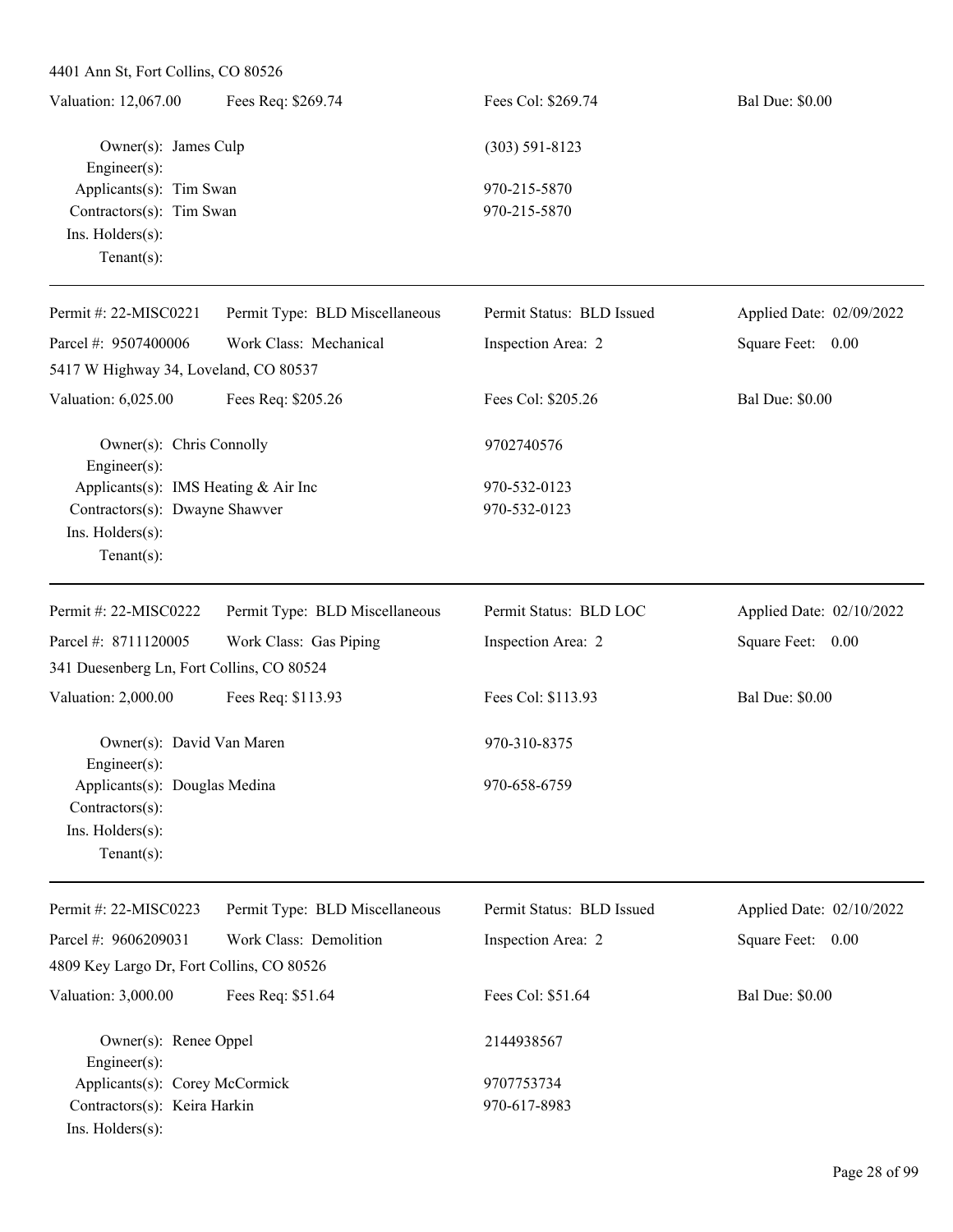| Permit #: 22-MISC0224                                                                                                                                                                                                                                                                                                                                                                                                                                                                                                                                                                                                                                                                                                                                                                                                                                                                                                                                                 | Permit Type: BLD Miscellaneous | Permit Status: BLD Issued    | Applied Date: 02/10/2022 |
|-----------------------------------------------------------------------------------------------------------------------------------------------------------------------------------------------------------------------------------------------------------------------------------------------------------------------------------------------------------------------------------------------------------------------------------------------------------------------------------------------------------------------------------------------------------------------------------------------------------------------------------------------------------------------------------------------------------------------------------------------------------------------------------------------------------------------------------------------------------------------------------------------------------------------------------------------------------------------|--------------------------------|------------------------------|--------------------------|
| Parcel #: 9509400025                                                                                                                                                                                                                                                                                                                                                                                                                                                                                                                                                                                                                                                                                                                                                                                                                                                                                                                                                  | Work Class: Re-roof            | Inspection Area: 2           | Square Feet: 0.00        |
| 3415 W Eisenhower Blvd, Loveland, CO 80537<br>Valuation: 14,769.65<br>Fees Req: \$347.11<br>Owner(s): Randall Porter<br>Engineer $(s)$ :<br>Applicants(s): Kristopher Wagner<br>Contractors(s): Kristopher Wagner<br>Ins. Holders(s):<br>$Tenant(s)$ :<br>Permit #: 22-MISC0225<br>Permit Type: BLD Miscellaneous<br>Work Class: Re-roof<br>Parcel #: 0525408001<br>2298 Golden Valley Rd, Loveland, CO 80537<br>Valuation: 10,743.00<br>Fees Req: \$266.73<br>Owner(s): Roberta Emge<br>Engineer(s):<br>Applicants(s): Advanced Roofing Technologies<br>Contractors(s): Brad Evans<br>Ins. Holders(s):<br>Tenant $(s)$ :<br>Permit #: 22-MISC0226<br>Permit Type: BLD Miscellaneous<br>Parcel #: 8717200012<br>Work Class: Plumbing<br>2235 E Mulberry St, Fort Collins, CO 80524<br>Valuation: 6,190.53<br>Fees Req: \$145.26<br>Owner(s): Jaysix Llc<br>Engineer(s):<br>Applicants(s): Mr Rooter Plumbing<br>Contractors(s):<br>Ins. Holders(s):<br>Tenant $(s)$ : |                                |                              |                          |
|                                                                                                                                                                                                                                                                                                                                                                                                                                                                                                                                                                                                                                                                                                                                                                                                                                                                                                                                                                       |                                | Fees Col: \$347.11           | <b>Bal Due: \$0.00</b>   |
|                                                                                                                                                                                                                                                                                                                                                                                                                                                                                                                                                                                                                                                                                                                                                                                                                                                                                                                                                                       |                                | $(970)$ 227-1708             |                          |
|                                                                                                                                                                                                                                                                                                                                                                                                                                                                                                                                                                                                                                                                                                                                                                                                                                                                                                                                                                       |                                | 7205523321                   |                          |
|                                                                                                                                                                                                                                                                                                                                                                                                                                                                                                                                                                                                                                                                                                                                                                                                                                                                                                                                                                       |                                | 7205523321                   |                          |
|                                                                                                                                                                                                                                                                                                                                                                                                                                                                                                                                                                                                                                                                                                                                                                                                                                                                                                                                                                       |                                | Permit Status: BLD Issued    | Applied Date: 02/10/2022 |
|                                                                                                                                                                                                                                                                                                                                                                                                                                                                                                                                                                                                                                                                                                                                                                                                                                                                                                                                                                       |                                | Inspection Area: 3           | Square Feet: 0.00        |
|                                                                                                                                                                                                                                                                                                                                                                                                                                                                                                                                                                                                                                                                                                                                                                                                                                                                                                                                                                       |                                |                              |                          |
|                                                                                                                                                                                                                                                                                                                                                                                                                                                                                                                                                                                                                                                                                                                                                                                                                                                                                                                                                                       |                                | Fees Col: \$266.73           | <b>Bal Due: \$0.00</b>   |
|                                                                                                                                                                                                                                                                                                                                                                                                                                                                                                                                                                                                                                                                                                                                                                                                                                                                                                                                                                       |                                |                              |                          |
|                                                                                                                                                                                                                                                                                                                                                                                                                                                                                                                                                                                                                                                                                                                                                                                                                                                                                                                                                                       |                                | 970-663-0203<br>970-663-0203 |                          |
|                                                                                                                                                                                                                                                                                                                                                                                                                                                                                                                                                                                                                                                                                                                                                                                                                                                                                                                                                                       |                                | Permit Status: BLD LOC       | Applied Date: 02/10/2022 |
|                                                                                                                                                                                                                                                                                                                                                                                                                                                                                                                                                                                                                                                                                                                                                                                                                                                                                                                                                                       |                                | Inspection Area: 2           | Square Feet:<br>0.00     |
|                                                                                                                                                                                                                                                                                                                                                                                                                                                                                                                                                                                                                                                                                                                                                                                                                                                                                                                                                                       |                                |                              |                          |
|                                                                                                                                                                                                                                                                                                                                                                                                                                                                                                                                                                                                                                                                                                                                                                                                                                                                                                                                                                       |                                | Fees Col: \$145.26           | <b>Bal Due: \$0.00</b>   |
|                                                                                                                                                                                                                                                                                                                                                                                                                                                                                                                                                                                                                                                                                                                                                                                                                                                                                                                                                                       |                                | 970-381-2800                 |                          |
|                                                                                                                                                                                                                                                                                                                                                                                                                                                                                                                                                                                                                                                                                                                                                                                                                                                                                                                                                                       |                                | 9706670058                   |                          |
| Permit #: 22-MISC0227                                                                                                                                                                                                                                                                                                                                                                                                                                                                                                                                                                                                                                                                                                                                                                                                                                                                                                                                                 | Permit Type: BLD Miscellaneous | Permit Status: BLD LOC       | Applied Date: 02/10/2022 |
| Parcel #: 9709106004                                                                                                                                                                                                                                                                                                                                                                                                                                                                                                                                                                                                                                                                                                                                                                                                                                                                                                                                                  | Work Class: Mechanical         | Inspection Area: 2           | Square Feet: 0.00        |
| 509 Sunrise Ln, Fort Collins, CO 80521                                                                                                                                                                                                                                                                                                                                                                                                                                                                                                                                                                                                                                                                                                                                                                                                                                                                                                                                |                                |                              |                          |
| Valuation: 12,000.00                                                                                                                                                                                                                                                                                                                                                                                                                                                                                                                                                                                                                                                                                                                                                                                                                                                                                                                                                  | Fees Req: \$308.99             | Fees Col: \$308.99           | <b>Bal Due: \$0.00</b>   |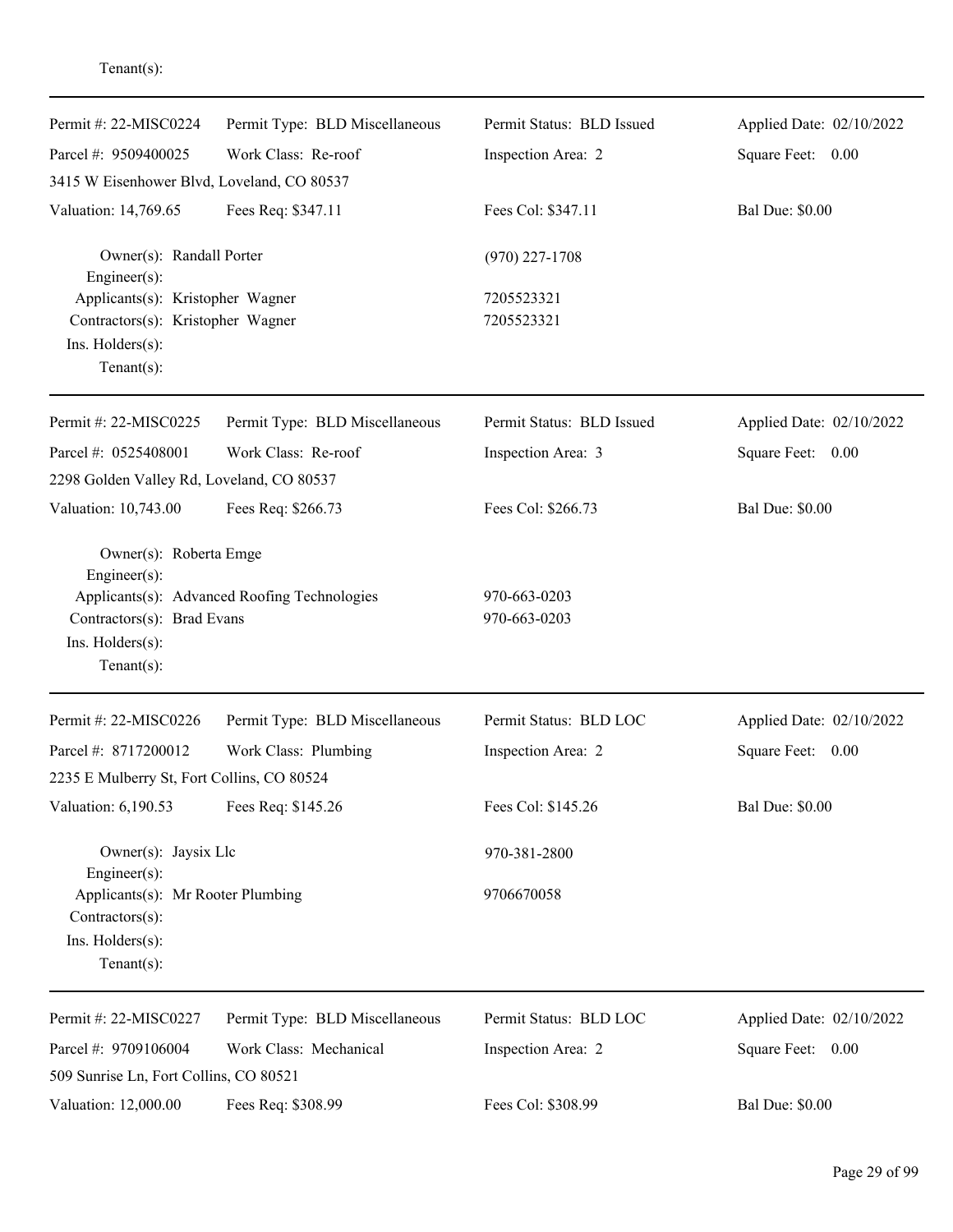Owner(s): Joe Arellano (970) 371-3099 Engineer(s): Applicants(s): Jim Birdwell 970-686-6086 Contractors(s): Jim Birdwell 970-686-6086 Ins. Holders(s): Tenant(s):

| Permit #: 22-MISC0228                                                                                                                      | Permit Type: BLD Miscellaneous                             | Permit Status: BLD Issued    | Applied Date: 02/10/2022 |
|--------------------------------------------------------------------------------------------------------------------------------------------|------------------------------------------------------------|------------------------------|--------------------------|
| Parcel #: 8715006005                                                                                                                       | Work Class: Mechanical                                     | Inspection Area: 2           | Square Feet: 0.00        |
| 4823 Kitchell Way, Fort Collins, CO 80524                                                                                                  |                                                            |                              |                          |
| Valuation: 1,494.00                                                                                                                        | Fees Req: \$53.93                                          | Fees Col: \$53.93            | <b>Bal Due: \$0.00</b>   |
| Owner(s): Kristine Laine<br>Engineer(s):                                                                                                   |                                                            | $(970)$ 443-1804             |                          |
| Contractors(s): John Hahn<br>Ins. Holders(s):<br>Tenant $(s)$ :                                                                            | Applicants(s): Hahn Plumbing & Heating Inc                 | 970-484-7668<br>970-484-7668 |                          |
| Permit #: 22-MISC0229                                                                                                                      | Permit Type: BLD Miscellaneous                             | Permit Status: BLD Issued    | Applied Date: 02/10/2022 |
| Parcel #: 9836406004                                                                                                                       | Work Class: Plumbing                                       | Inspection Area: 1           | Square Feet: 0.00        |
| 2005 Westview Rd, Fort Collins, CO 80524                                                                                                   |                                                            |                              |                          |
| Valuation: 3,385.04                                                                                                                        | Fees Req: \$83.02                                          | Fees Col: \$83.02            | <b>Bal Due: \$0.00</b>   |
| Owner(s): Erik Perschau<br>Engineer(s):<br>Applicants(s): Glenn Frank<br>Contractors(s): Glenn Frank<br>Ins. Holders(s):<br>Tenant $(s)$ : |                                                            | 970-484-4552<br>970-484-4552 |                          |
| Permit #: 22-MISC0230                                                                                                                      | Permit Type: BLD Miscellaneous                             | Permit Status: BLD Void      | Applied Date: 02/10/2022 |
| Parcel #: 0825420001                                                                                                                       | Work Class: Mechanical                                     | Inspection Area:             | Square Feet:<br>0.00     |
| 5103 Laporte St, Bellvue, CO 80512                                                                                                         |                                                            |                              |                          |
| Valuation: 13,725.00                                                                                                                       | Fees Req:                                                  | Fees Col:                    | Bal Due:                 |
| Owner(s): Pamela Scinto<br>Engineer(s):                                                                                                    |                                                            | 970-484-2942                 |                          |
| Contractors(s):<br>Ins. Holders(s):<br>Tenant $(s)$ :                                                                                      | Applicants(s): Balance Point Heating & A/C<br>Karen Arnold | 970-484-4440<br>9704844440   |                          |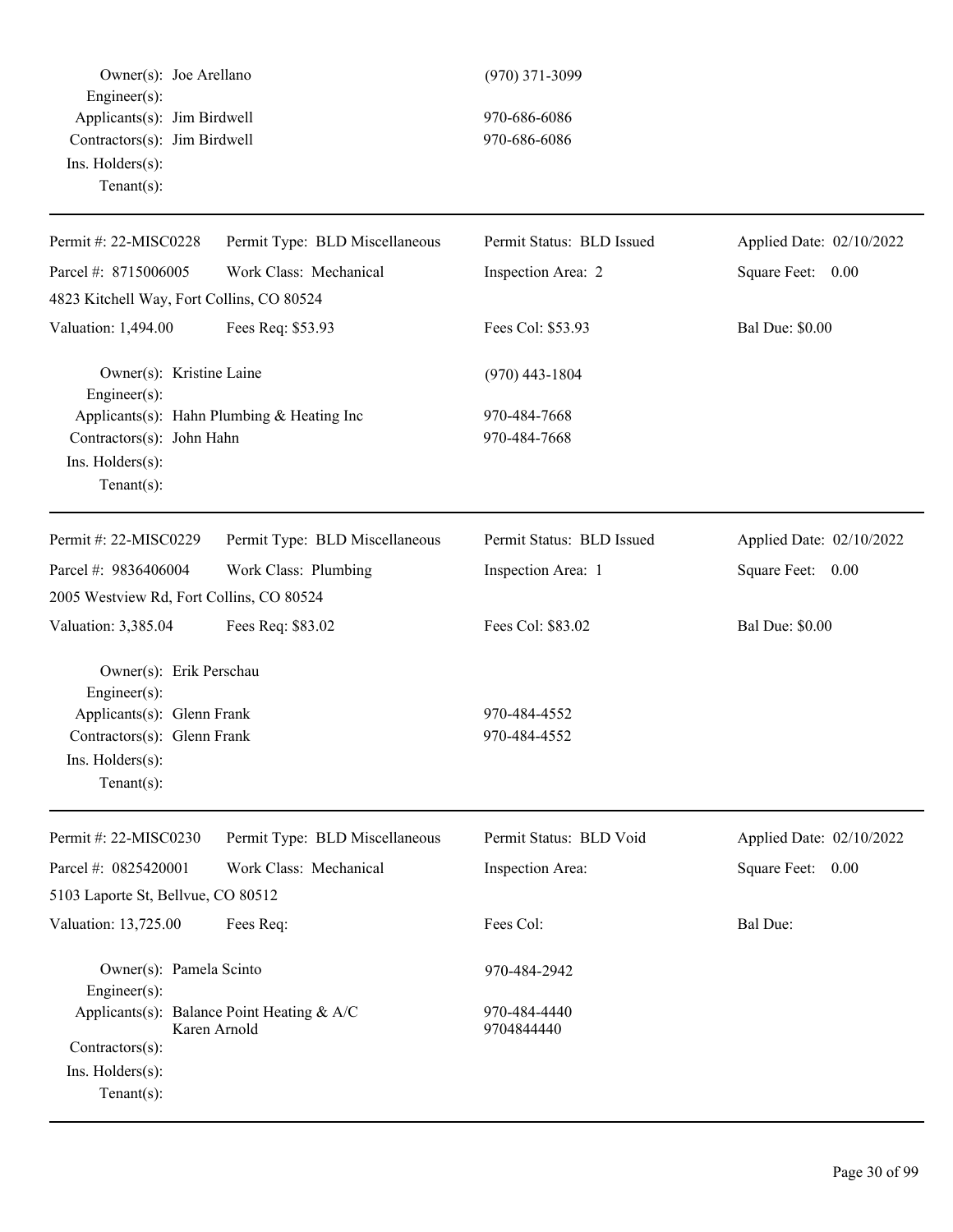| Permit #: 22-MISC0231                                                             | Permit Type: BLD Miscellaneous                                                  | Permit Status: BLD Issued | Applied Date: 02/11/2022 |
|-----------------------------------------------------------------------------------|---------------------------------------------------------------------------------|---------------------------|--------------------------|
| Parcel #: 9429400033                                                              | Work Class: Gas Fireplace or Stove/Lo <sub>1</sub> Inspection Area: 3<br>Insert |                           | Square Feet: 0.00        |
| 3428 W County Road 4, Berthoud, CO 80513                                          |                                                                                 |                           |                          |
| Valuation: 5,964.00                                                               | Fees Req: \$184.51                                                              | Fees Col: \$184.51        | <b>Bal Due: \$0.00</b>   |
| Owner(s): Heidi Zeller-Dart<br>Engineer(s):                                       |                                                                                 | 3038591827                |                          |
| Applicants(s): Alan Erps<br>Contractors(s):<br>Ins. Holders(s):<br>Tenant $(s)$ : |                                                                                 | 970-690-5969              |                          |
| Permit #: 22-MISC0232                                                             | Permit Type: BLD Miscellaneous                                                  | Permit Status: BLD LOC    | Applied Date: 02/11/2022 |
| Parcel #: 8921405702                                                              | Work Class: Re-roof                                                             | Inspection Area: 1        | Square Feet: 0.00        |
| 10001 N County Road 7, Wellington, CO 80549                                       |                                                                                 |                           |                          |
| Valuation: 4,000.00                                                               | Fees Req: \$127.29                                                              | Fees Col: \$127.29        | <b>Bal Due: \$0.00</b>   |
| Owner(s): Jim Newcomb<br>Engineer(s):                                             |                                                                                 | 9703913482                |                          |
| Applicants(s): Kelly Addington                                                    |                                                                                 | 970-635-1833              |                          |
| Contractors(s): Kelly Addington<br>Ins. Holders(s):<br>Tenant $(s)$ :             |                                                                                 | 970-635-1833              |                          |
| Permit #: 22-MISC0233                                                             | Permit Type: BLD Miscellaneous                                                  | Permit Status: BLD Issued | Applied Date: 02/11/2022 |
| Parcel #: 9635113005                                                              | Work Class: Mechanical                                                          | Inspection Area: 2        | Square Feet:<br>0.00     |
| 316 W 50th St, Loveland, CO 80538                                                 |                                                                                 |                           |                          |
| Valuation: 4,497.00                                                               | Fees Req: \$103.77                                                              | Fees Col: \$103.77        | <b>Bal Due: \$0.00</b>   |
| Owner(s): Valerie Sanders<br>$Engineering(s)$ :                                   |                                                                                 | $(970) 593 - 1772$        |                          |
| Applicants(s): Harlan Leingang                                                    |                                                                                 | 970-667-5741              |                          |
| Contractors(s): Harlan Leingang<br>Ins. Holders(s):<br>Tenant $(s)$ :             |                                                                                 | 970-667-5741              |                          |
| Permit #: 22-MISC0234                                                             | Permit Type: BLD Miscellaneous                                                  | Permit Status: BLD Issued | Applied Date: 02/13/2022 |
| Parcel #: 9824300049                                                              | Work Class: Electrical                                                          | Inspection Area: 1        | Square Feet: 0.00        |
| 4117 N Highway 1, Fort Collins, CO 80524                                          |                                                                                 |                           |                          |
| Valuation: 2,000.00                                                               | Fees Req: \$120.00                                                              | Fees Col: \$120.00        | <b>Bal Due: \$0.00</b>   |
| Owner(s): Brendan McCrann<br>Engineer(s):                                         |                                                                                 | 970-691-4335              |                          |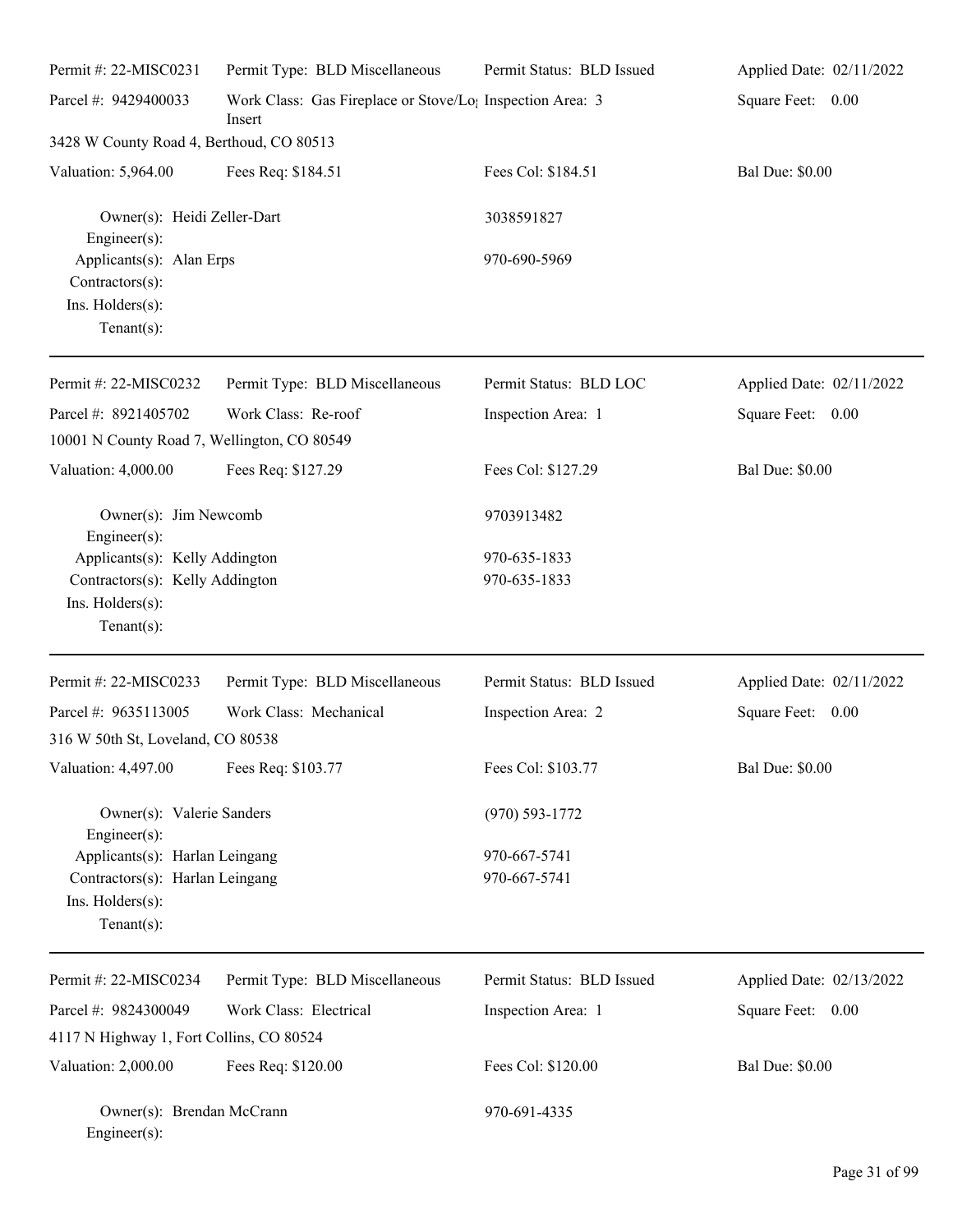| Applicants(s): Casey Shupe<br>Contractors(s):<br>Ins. Holders(s):<br>Tenant $(s)$ :                                                              |                                                                                 | 9706914335                |                          |
|--------------------------------------------------------------------------------------------------------------------------------------------------|---------------------------------------------------------------------------------|---------------------------|--------------------------|
| Permit #: 22-MISC0235                                                                                                                            | Permit Type: BLD Miscellaneous                                                  | Permit Status: BLD Issued | Applied Date: 02/13/2022 |
| Parcel #: 4229000014                                                                                                                             | Work Class: Gas Fireplace or Stove/Lo <sub>1</sub> Inspection Area: 6<br>Insert |                           | Square Feet: 0.00        |
| 240 Camel Rock Rd, Red Feather Lakes, CO 80545                                                                                                   |                                                                                 |                           |                          |
| Valuation: 3,500.00                                                                                                                              | Fees Req: \$83.02                                                               | Fees Col: \$83.02         | <b>Bal Due: \$0.00</b>   |
| Owner(s): Christopher Cawdrey<br>Engineer $(s)$ :<br>Applicants(s): Christopher Cawdrey<br>Contractors(s):<br>Ins. Holders(s):<br>Tenant $(s)$ : |                                                                                 |                           |                          |
| Permit #: 22-MISC0236                                                                                                                            | Permit Type: BLD Miscellaneous                                                  | Permit Status: BLD LOC    | Applied Date: 02/14/2022 |
| Parcel #: 8716107024                                                                                                                             | Work Class: Demolition                                                          | Inspection Area: 2        | Square Feet: 0.00        |
| 813 Smithfield Dr, Fort Collins, CO 80524                                                                                                        |                                                                                 |                           |                          |
| Valuation: 24,448.00                                                                                                                             | Fees Req: \$51.64                                                               | Fees Col: \$51.64         | <b>Bal Due: \$0.00</b>   |
| Owner(s): Brian Freeman                                                                                                                          |                                                                                 |                           |                          |

Engineer(s): Applicants(s): Brenda Fox 3033434318<br>MPB Contractors 303-343-4318 MPB Contractors 303-343-4318<br>Jay R Melvey 303-343-4318 Contractors(s): Jay R Melvey Ins. Holders(s): Tenant(s):

| Permit #: $22-MISCO237$                          | Permit Type: BLD Miscellaneous | Permit Status: BLD Issued | Applied Date: 02/14/2022 |
|--------------------------------------------------|--------------------------------|---------------------------|--------------------------|
| Parcel #: 9534407002                             | Work Class: Mechanical         | Inspection Area: 3        | Square Feet:<br>0.00     |
| 4115 Lissa Dr, Loveland, CO 80537                |                                |                           |                          |
| Valuation: 9,729.50                              | Fees Req: \$207.50             | Fees Col: \$207.50        | <b>Bal Due: \$0.00</b>   |
| Owner(s): Lauren Greenwell<br>$Engineering(s)$ : |                                | $(720)$ 298-7857          |                          |
| Applicants(s): Cassie Garofolo                   |                                | 9702155870                |                          |
| Contractors(s): Tim Swan                         |                                | 970-215-5870              |                          |
| $Ins.$ Holders $(s)$ :                           |                                |                           |                          |
| Tenant $(s)$ :                                   |                                |                           |                          |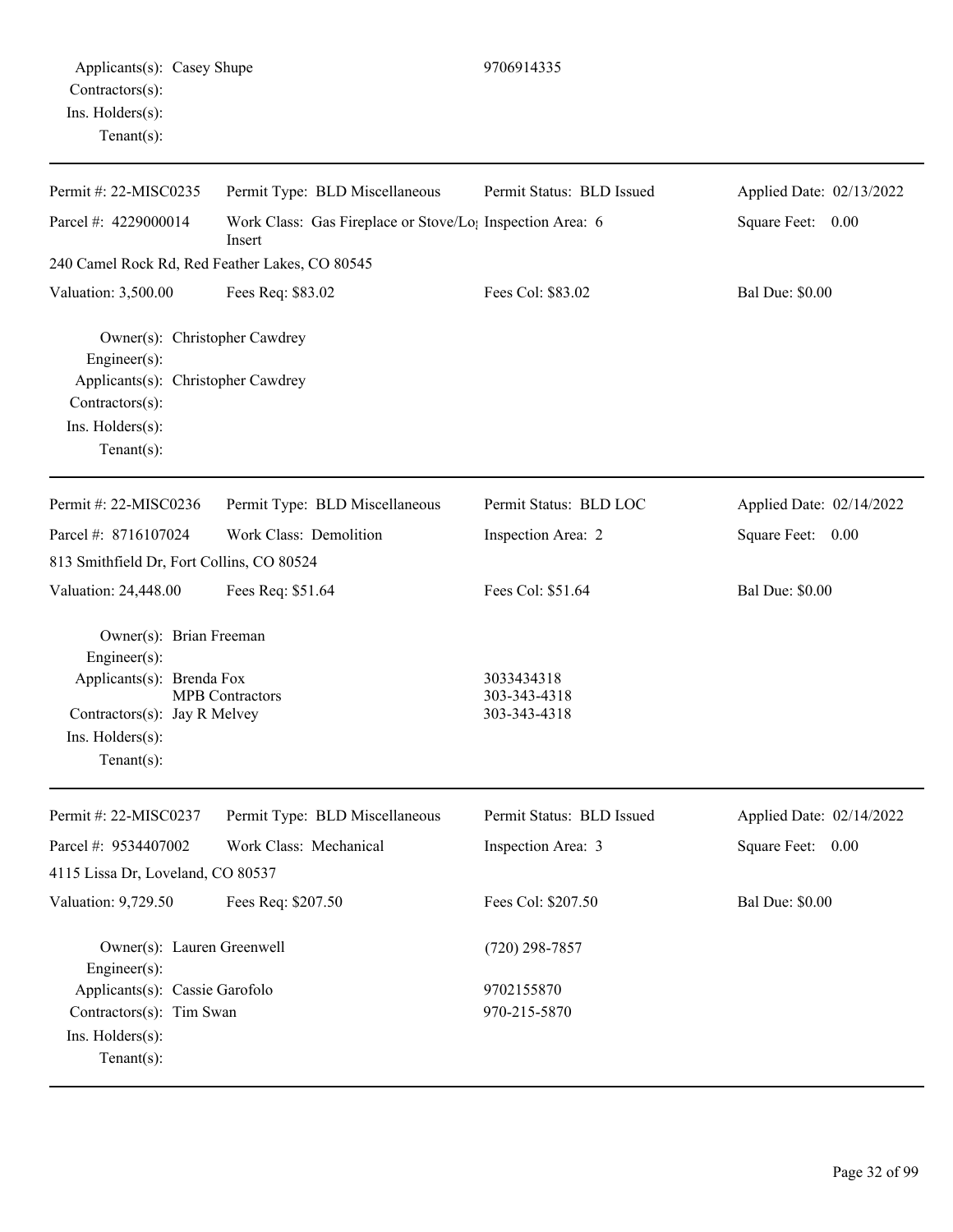| Permit#: 22-MISC0238                                                           | Permit Type: BLD Miscellaneous                                            | Permit Status: BLD Issued | Applied Date: 02/14/2022 |
|--------------------------------------------------------------------------------|---------------------------------------------------------------------------|---------------------------|--------------------------|
| Parcel #: 9609000902                                                           | Work Class: Electrical                                                    | Inspection Area: 2        | Square Feet: 0.00        |
| 2260 W Trilby Rd, Fort Collins, CO 80526                                       |                                                                           |                           |                          |
| Valuation: 22,303.00                                                           | Fees Req:                                                                 | Fees Col:                 | <b>Bal Due:</b>          |
| Owner(s): County Of Larimer<br>Engineer $(s)$ :<br>Applicants(s): David Walser |                                                                           | 9702668100                |                          |
| Contractors(s):<br>Ins. Holders(s):<br>Tenant $(s)$ :                          |                                                                           |                           |                          |
| Permit #: 22-MISC0239                                                          | Permit Type: BLD Miscellaneous                                            | Permit Status: BLD LOC    | Applied Date: 02/14/2022 |
| Parcel #: 2909405003                                                           | Work Class: Mechanical                                                    | Inspection Area: 5        | Square Feet: 0.00        |
| 70 Mount Tileston Ct, Livermore, CO 80536                                      |                                                                           |                           |                          |
| Valuation: 5,987.00                                                            | Fees Req: \$184.51                                                        | Fees Col: \$184.51        | <b>Bal Due: \$0.00</b>   |
| Owner(s): Juliana Berry<br>Engineer(s):                                        |                                                                           | $(401)$ 487-8724          |                          |
| Applicants(s): Grant McVay                                                     |                                                                           | 9704930866                |                          |
| Contractors(s): Grant McVay                                                    |                                                                           | 9704930866                |                          |
| Ins. Holders(s):<br>Tenant $(s)$ :                                             |                                                                           |                           |                          |
| Permit #: 22-MISC0240                                                          | Permit Type: BLD Miscellaneous                                            | Permit Status: BLD LOC    | Applied Date: 02/14/2022 |
| Parcel #: 9836125001                                                           | Work Class: Mechanical                                                    | Inspection Area: 1        | Square Feet: 0.00        |
| 608 Cordial Rd, Fort Collins, CO 80524                                         |                                                                           |                           |                          |
| Valuation: 1,916.38 Fees Req: \$53.93                                          |                                                                           | Fees Col: \$53.93         | Bal Due: \$0.00          |
| Owner(s): Darrel Ring<br>Engineer(s):                                          |                                                                           | $(970)$ 484-1773          |                          |
| Applicants(s): Poudre Valley Air                                               |                                                                           | 970-493-2050              |                          |
| Contractors(s): Robert Weisser                                                 |                                                                           | 970-493-2050              |                          |
| Ins. Holders(s):                                                               |                                                                           |                           |                          |
| Tenant $(s)$ :                                                                 |                                                                           |                           |                          |
| Permit #: 22-MISC0241                                                          | Permit Type: BLD Miscellaneous                                            | Permit Status: BLD LOC    | Applied Date: 02/14/2022 |
| Parcel #: 2435400002                                                           | Work Class: Electrical                                                    | Inspection Area: 4        | Square Feet: 0.00        |
| 1070 Big Elk Meadows Rd, Lyons, CO 80540                                       |                                                                           |                           |                          |
| Valuation: 2,000.00                                                            | Fees Req: \$120.00                                                        | Fees Col: \$120.00        | <b>Bal Due: \$0.00</b>   |
| Engineer(s):                                                                   | Owner(s): Big Elk Meadows Assn - Big Elk Meadows Sub<br>Glenn Christensen | 7204179533<br>3038235328  |                          |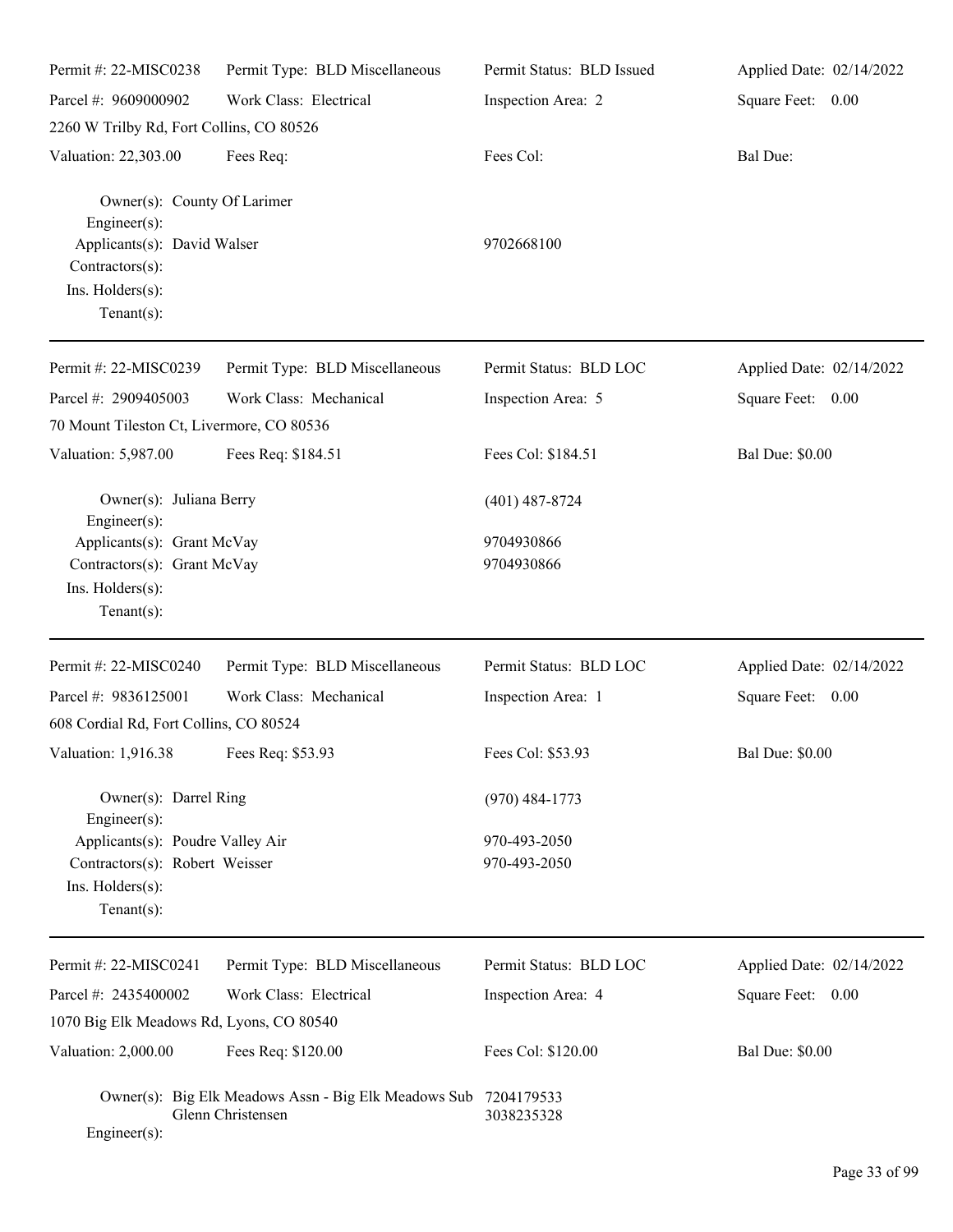| Permit #: 22-MISC0242                                                 | Permit Type: BLD Miscellaneous                | Permit Status: BLD LOC       | Applied Date: 02/14/2022 |
|-----------------------------------------------------------------------|-----------------------------------------------|------------------------------|--------------------------|
| Parcel #: 9402208006                                                  | Work Class: Re-roof                           | Inspection Area: 3           | Square Feet: 0.00        |
| 4716 Rosewood Dr, Loveland, CO 80537                                  |                                               |                              |                          |
| Valuation: 4,978.80                                                   | Fees Req: \$147.29                            | Fees Col: \$147.29           | <b>Bal Due: \$0.00</b>   |
| Owner(s): Brett Lammers<br>Engineer(s):<br>Applicants(s): Misty Krebs |                                               | 3035796721                   |                          |
|                                                                       |                                               | 9708884763                   |                          |
| Contractors(s): Misty Krebs                                           |                                               | 9708884763                   |                          |
| Ins. Holders(s):<br>Tenant $(s)$ :                                    |                                               |                              |                          |
| Permit #: 22-MISC0243                                                 | Permit Type: BLD Miscellaneous                | Permit Status: BLD LOC       | Applied Date: 02/14/2022 |
| Parcel #: 2001000011                                                  | Work Class: Gas Piping                        | Inspection Area: 6           | Square Feet: 0.00        |
|                                                                       | 1974 Cherokee Meadows Rd, Livermore, CO 80536 |                              |                          |
| Valuation: 2,000.00                                                   | Fees Req: \$216.57                            | Fees Col: \$216.57           | <b>Bal Due: \$0.00</b>   |
| Owner(s): James Thwaite<br>Engineer(s):                               |                                               | 4402898522                   |                          |
| Applicants(s): Douglas Medina<br>Contractors(s):                      |                                               | 970-658-6759                 |                          |
| Ins. Holders(s):<br>Tenant $(s)$ :                                    |                                               |                              |                          |
| Permit #: 22-MISC0244                                                 | Permit Type: BLD Miscellaneous                | Permit Status: BLD LOC       | Applied Date: 02/15/2022 |
| Parcel #: 0626307001                                                  | Work Class: Re-roof                           | Inspection Area: 2           | Square Feet:<br>0.00     |
| 5828 N County Road 27, Loveland, CO 80538                             |                                               |                              |                          |
| Valuation: 18,260.00                                                  | Fees Req: \$425.32                            | Fees Col: \$425.32           | <b>Bal Due: \$0.00</b>   |
| Owner(s): Aaron Ehle<br>Engineer(s):                                  |                                               | 9709622856                   |                          |
| Applicants(s): Brian Barnes                                           |                                               | 9704029455                   |                          |
| Contractors(s): Brian Barnes                                          |                                               | 9704029455                   |                          |
| Ins. Holders(s):<br>Tenant $(s)$ :                                    |                                               |                              |                          |
| Permit #: 22-MISC0245                                                 | Permit Type: BLD Miscellaneous                | Permit Status: BLD Withdrawn | Applied Date: 02/15/2022 |
| Parcel #: 0613000002                                                  | Work Class: Mechanical                        | Inspection Area: 2           | Square Feet: 0.00        |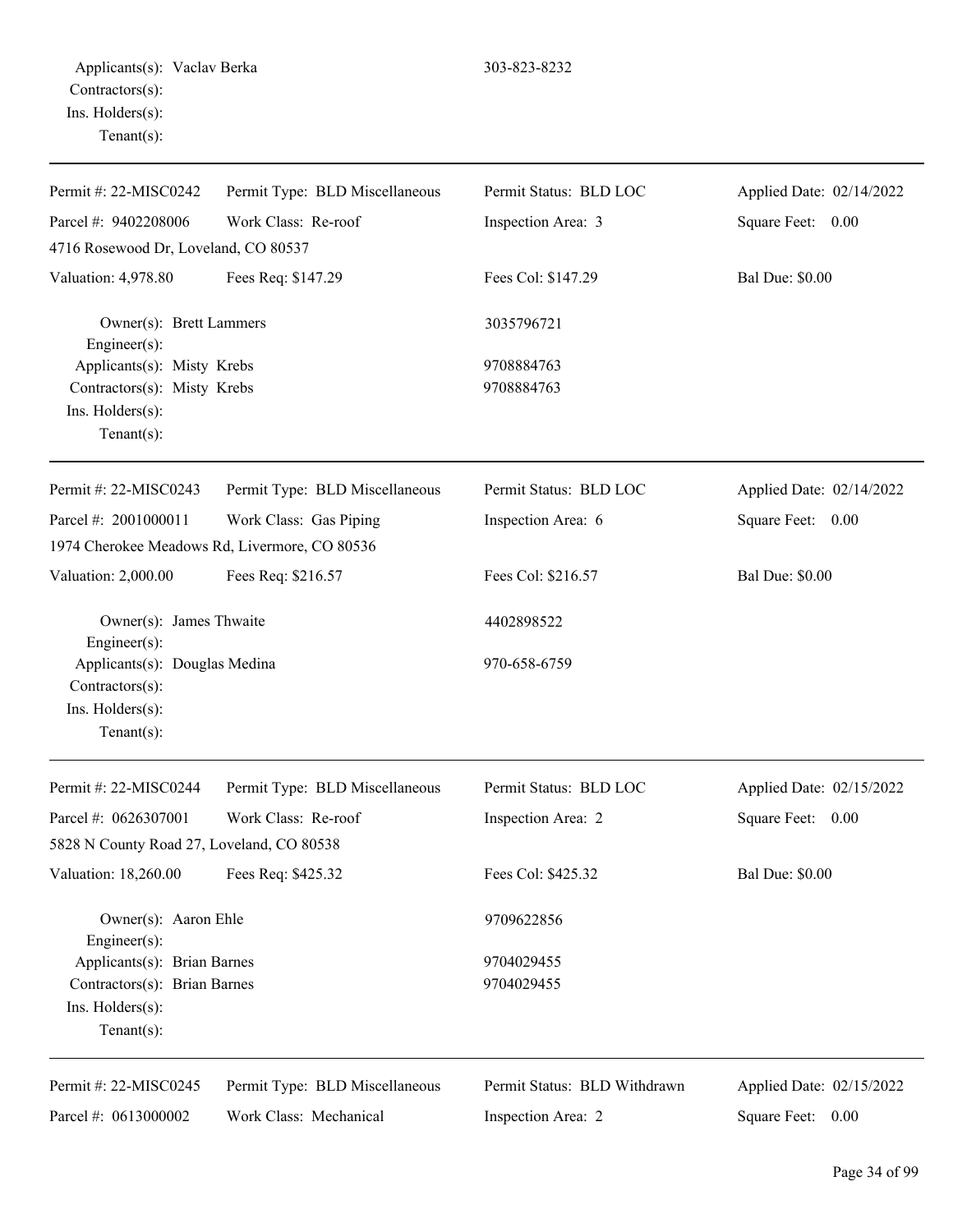| 8411 Eagle View Rd, Loveland, CO 80538                                                            |                                                                                 |                           |                          |  |  |
|---------------------------------------------------------------------------------------------------|---------------------------------------------------------------------------------|---------------------------|--------------------------|--|--|
| Valuation: 15,632.00                                                                              | Fees Req: \$331.97                                                              | Fees Col: \$331.97        | <b>Bal Due: \$0.00</b>   |  |  |
| Owner(s): Raymond Snyder<br>Engineer(s):                                                          |                                                                                 | $(303)$ 246-6619          |                          |  |  |
| Applicants(s): Perfect Temp Inc<br>Contractors(s):<br>Ins. Holders(s):<br>Tenant $(s)$ :          |                                                                                 | 970-663-4993              |                          |  |  |
| Permit #: 22-MISC0246                                                                             | Permit Type: BLD Miscellaneous                                                  | Permit Status: BLD Issued | Applied Date: 02/15/2022 |  |  |
| Parcel #: 8603406003<br>5000 SE Frontage Rd, Fort Collins, CO 80528                               | Work Class: Demolition                                                          | Inspection Area: 2        | Square Feet: 0.00        |  |  |
| Valuation: 500.00                                                                                 | Fees Req: \$51.64                                                               | Fees Col: \$51.64         | <b>Bal Due: \$0.00</b>   |  |  |
| Owner(s): Sheri Welch                                                                             |                                                                                 | 9702333151                |                          |  |  |
| Engineer(s):<br>Applicants(s): Eric Marsh<br>Contractors(s):<br>Ins. Holders(s):<br>$Tenant(s)$ : |                                                                                 | 9702158155                |                          |  |  |
| Permit #: 22-MISC0247                                                                             | Permit Type: BLD Miscellaneous                                                  | Permit Status: BLD Issued | Applied Date: 02/15/2022 |  |  |
| Parcel #: 9424008703                                                                              | Work Class: Electrical                                                          | Inspection Area: 3        | Square Feet: 0.00        |  |  |
| 332 E County Road 6c, Berthoud, CO 80513                                                          |                                                                                 |                           |                          |  |  |
| Valuation: 2,500.00                                                                               | Fees Req: \$144.00                                                              | Fees Col: \$144.00        | <b>Bal Due: \$0.00</b>   |  |  |
| $Engineering(s)$ :                                                                                | Owner(s): Karen Jacobson-Chernoff                                               | 970-889-9888              |                          |  |  |
| Applicants(s): Matthew Callen<br>Contractors(s):<br>Ins. Holders(s):<br>$Tenant(s)$ :             |                                                                                 | 5706876806                |                          |  |  |
| Permit #: 22-MISC0248                                                                             | Permit Type: BLD Miscellaneous                                                  | Permit Status: BLD Void   | Applied Date: 02/15/2022 |  |  |
| Parcel #: 8831309007                                                                              | Work Class: Gas Fireplace or Stove/Lo <sub>1</sub> Inspection Area: 1<br>Insert |                           | Square Feet: 0.00        |  |  |
| 1200 Miramont Dr, Fort Collins, CO 80524                                                          |                                                                                 |                           |                          |  |  |
| Valuation: 0.00                                                                                   | Fees Req: \$47.00                                                               | Fees Col: \$0.00          | Bal Due: \$47.00         |  |  |
| Owner(s): Ed Stoner<br>Engineer(s):                                                               |                                                                                 | 3076300930                |                          |  |  |
| Applicants(s): Ed Stoner<br>Contractors(s):<br>Ins. Holders(s):                                   |                                                                                 | 3076300930                |                          |  |  |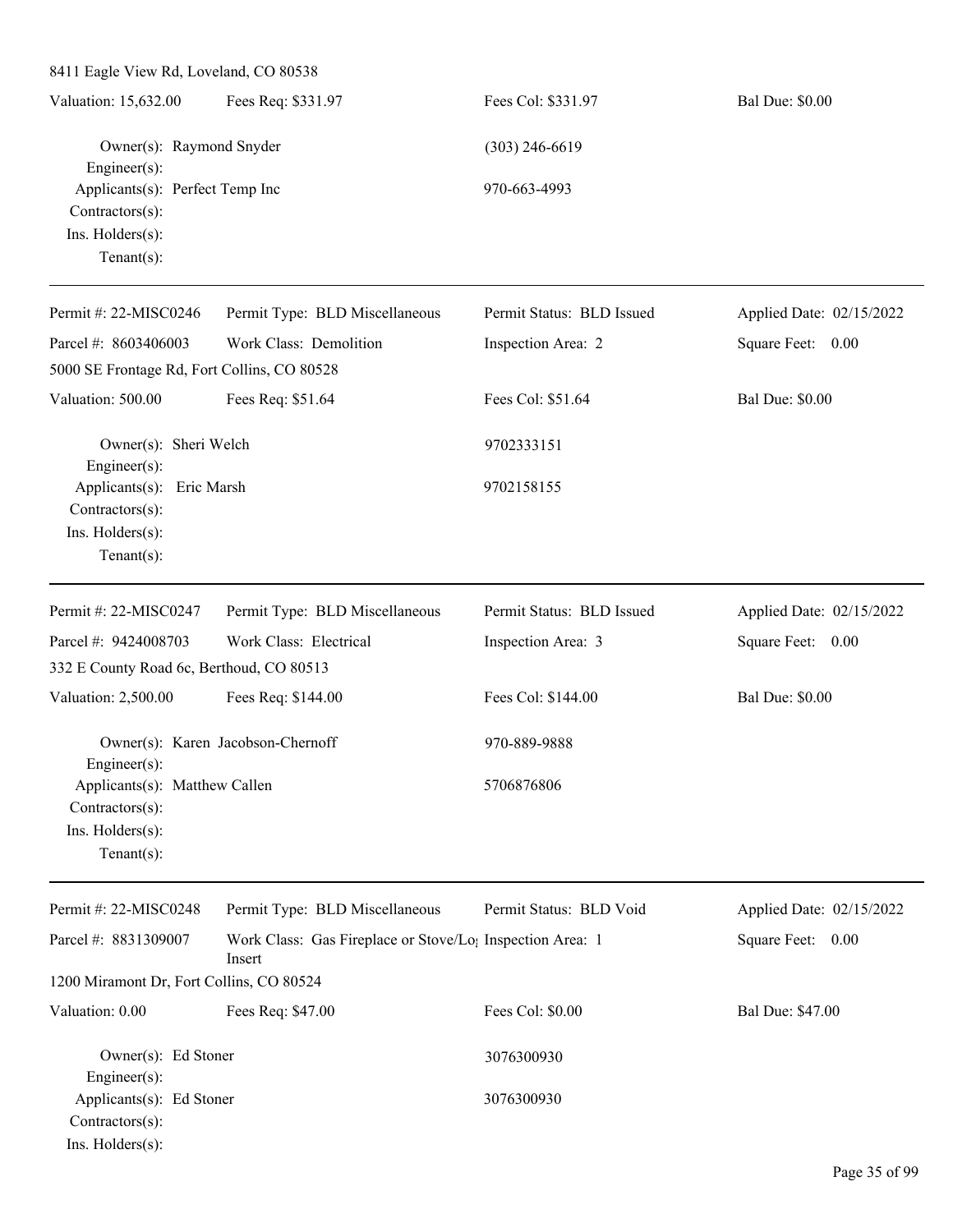| Permit #: 22-MISC0249                                                                                       | Permit Type: BLD Miscellaneous | Permit Status: BLD Issued | Applied Date: 02/15/2022 |
|-------------------------------------------------------------------------------------------------------------|--------------------------------|---------------------------|--------------------------|
| Parcel #: 3526315016                                                                                        | Work Class: Electrical         | Inspection Area: 4        | Square Feet: 0.00        |
| 1441 Bluebell Dr, Estes Park, CO 80517                                                                      |                                |                           |                          |
| Valuation: 2,000.00                                                                                         | Fees Req: \$120.00             | Fees Col: \$120.00        | <b>Bal Due: \$0.00</b>   |
| Owner(s): Michael Baldwin<br>Engineer $(s)$ :                                                               |                                | $(469)$ 261-7856          |                          |
| Applicants(s): Chris Karst<br>Contractors(s):<br>Ins. Holders(s):<br>Tenant $(s)$ :                         |                                | 9705771470                |                          |
| Permit #: 22-MISC0250                                                                                       | Permit Type: BLD Miscellaneous | Permit Status: BLD LOC    | Applied Date: 02/16/2022 |
| Parcel #: 8617206001                                                                                        | Work Class: Gas Piping         | Inspection Area: 2        | Square Feet: 0.00        |
| 2225 Rock Castle Ln, Fort Collins, CO 80528                                                                 |                                |                           |                          |
| Valuation: 2,000.00                                                                                         | Fees Req: \$113.93             | Fees Col: \$113.93        | <b>Bal Due: \$0.00</b>   |
| Owner(s): Paul Bickerton                                                                                    |                                | 970-377-4274              |                          |
| $Engineering(s)$ :<br>Applicants(s): Douglas Medina<br>Contractors(s):<br>Ins. Holders(s):<br>$Tenant(s)$ : |                                | 970-658-6759              |                          |
| Permit#: 22-MISC0251                                                                                        | Permit Type: BLD Miscellaneous | Permit Status: BLD Issued | Applied Date: 02/16/2022 |
| Parcel #: 9507414006                                                                                        | Work Class: Electrical         | Inspection Area: 2        | Square Feet:<br>0.00     |
| 5750 Peep O Day Ln, Loveland, CO 80538                                                                      |                                |                           |                          |
| Valuation: 4,500.00                                                                                         | Fees Req: \$163.20             | Fees Col: \$163.20        | <b>Bal Due: \$0.00</b>   |
| Owner(s): Eric Edwards                                                                                      |                                | $(503) 577 - 0964$        |                          |
| $Engineering(s)$ :<br>Applicants(s): Judah Pineda<br>Contractors(s):<br>Ins. Holders(s):<br>Tenant $(s)$ :  |                                | 7204042343                |                          |
| Permit #: 22-MISC0252                                                                                       | Permit Type: BLD Miscellaneous | Permit Status: BLD LOC    | Applied Date: 02/16/2022 |
| Parcel #: 0427000039                                                                                        | Work Class: Re-roof            | Inspection Area: 3        | Square Feet: 0.00        |
| 7560 Lakota Ridge Ln, Berthoud, CO 80513                                                                    |                                |                           |                          |
| Valuation: 26,000.00                                                                                        | Fees Req: \$564.14             | Fees Col: \$564.14        | <b>Bal Due: \$0.00</b>   |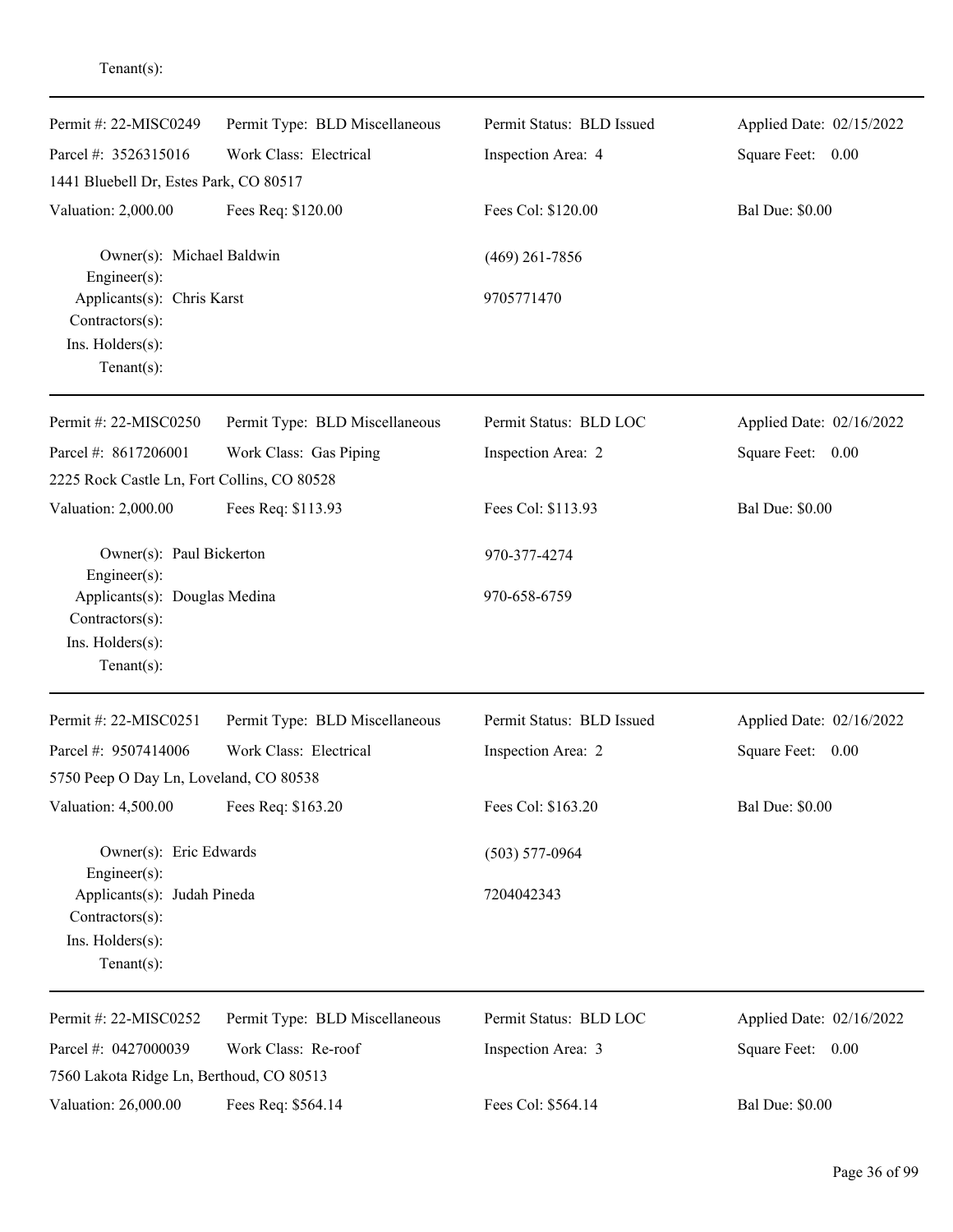| Owner(s): * Lavely Steven P Trust<br>Engineer(s):                                                                  |                                                                                 | $(603)$ 459-5099                         |                          |
|--------------------------------------------------------------------------------------------------------------------|---------------------------------------------------------------------------------|------------------------------------------|--------------------------|
| Applicants(s): James Simpson<br>Contractors(s):<br>Ins. Holders(s):                                                |                                                                                 | 970-207-0000                             |                          |
| $Tenant(s)$ :                                                                                                      |                                                                                 |                                          |                          |
| Permit #: 22-MISC0253                                                                                              | Permit Type: BLD Miscellaneous                                                  | Permit Status: BLD Issued                | Applied Date: 02/16/2022 |
| Parcel #: 2406210052                                                                                               | Work Class: Gas Fireplace or Stove/Lo <sub>1</sub> Inspection Area: 4<br>Insert |                                          | Square Feet: 0.00        |
| 1117 Whispering Pines Dr, Estes Park, CO 80517                                                                     |                                                                                 |                                          |                          |
| Valuation: 9,000.00                                                                                                | Fees Req: \$186.75                                                              | Fees Col: \$186.75                       | <b>Bal Due: \$0.00</b>   |
| Owner(s): Bruce Kane<br>Engineer(s):                                                                               |                                                                                 | 9705864754                               |                          |
| Applicants(s): Bruce Kane<br>Contractors(s):                                                                       |                                                                                 | 9705864754                               |                          |
| Ins. Holders(s):<br>$Tenant(s)$ :                                                                                  |                                                                                 |                                          |                          |
| Permit #: 22-MISC0254                                                                                              | Permit Type: BLD Miscellaneous                                                  | Permit Status: BLD Issued                | Applied Date: 02/16/2022 |
| Parcel #: 9624307001                                                                                               | Work Class: Mechanical                                                          | Inspection Area: 2                       | Square Feet: 0.00        |
| 8217 Bruns Dr, Fort Collins, CO 80525                                                                              |                                                                                 |                                          |                          |
| Valuation: 7,995.00                                                                                                | Fees Req: \$166.00                                                              | Fees Col: \$166.00                       | <b>Bal Due: \$0.00</b>   |
| Owner(s): Craig Carpenter<br>$Engineering(s)$ :                                                                    |                                                                                 | 9707753992                               |                          |
| Applicants(s): IMS Heating & Air Inc<br>Contractors(s): Dwayne Shawver<br>$Ins.$ Holders $(s)$ :<br>Tenant $(s)$ : |                                                                                 | 970-532-0123<br>970-532-0123             |                          |
| Permit #: 22-MISC0255                                                                                              | Permit Type: BLD Miscellaneous                                                  | Permit Status: BLD LOC                   | Applied Date: 02/16/2022 |
| Parcel #: 0501310001                                                                                               | Work Class: Mechanical                                                          | Inspection Area: 2                       | Square Feet: 0.00        |
| 7774 Bison Bluff St, Loveland, CO 80538                                                                            |                                                                                 |                                          |                          |
| Valuation: 7,645.00                                                                                                | Fees Req: \$166.00                                                              | Fees Col: \$166.00                       | <b>Bal Due: \$0.00</b>   |
| Owner(s): Bruce Willett<br>Engineer(s):                                                                            |                                                                                 | 6199527363                               |                          |
| Karen Arnold<br>Contractors(s): William Kusmik<br>Ins. Holders(s):<br>Tenant $(s)$ :                               | Applicants(s): Balance Point Heating & A/C                                      | 970-484-4440<br>9704844440<br>9705670184 |                          |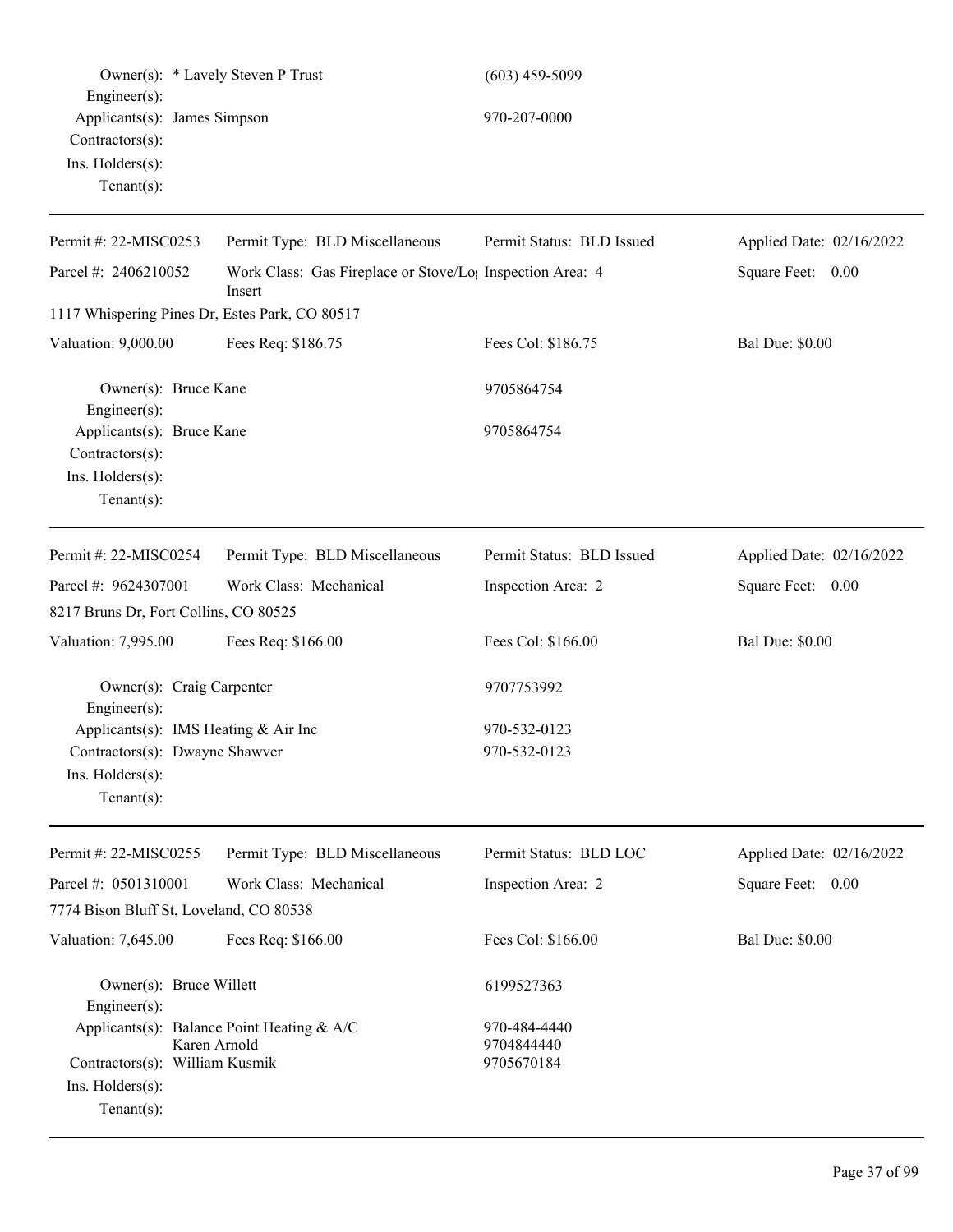| Permit #: 22-MISC0256                                                                                                                       | Permit Type: BLD Miscellaneous | Permit Status: BLD LOC                       | Applied Date: 02/16/2022 |
|---------------------------------------------------------------------------------------------------------------------------------------------|--------------------------------|----------------------------------------------|--------------------------|
| Parcel #: 9427409019                                                                                                                        | Work Class: Electrical         | Inspection Area: 3                           | Square Feet: 0.00        |
| 1181 Parkstone Ct, Berthoud, CO 80513                                                                                                       |                                |                                              |                          |
| Valuation: 2,048.00                                                                                                                         | Fees Req: \$139.66             | Fees Col: \$139.66                           | <b>Bal Due: \$0.00</b>   |
| Owner(s): William Draper<br>$Engineering(s)$ :<br>Applicants(s): Mike Taglialavore<br>Contractors(s):<br>Ins. Holders(s):<br>Tenant $(s)$ : |                                | $(970)$ 689-1726                             |                          |
| Permit #: 22-MISC0257                                                                                                                       | Permit Type: BLD Miscellaneous | Permit Status: BLD LOC                       | Applied Date: 02/16/2022 |
| Parcel #: 9606200015                                                                                                                        | Work Class: Electrical         | Inspection Area: 2                           | Square Feet: 0.00        |
| 4605 Shoreline Dr, Fort Collins, CO 80526                                                                                                   |                                |                                              |                          |
| Valuation: 500.00                                                                                                                           | Fees Req: \$120.00             | Fees Col: \$120.00                           | <b>Bal Due: \$0.00</b>   |
| Owner(s): Kandy Hartman<br>$Engineering(s)$ :<br>Applicants(s): Clayton Homes<br>Contractors(s):                                            | Double Crossed LLC             | $(970)$ 481-6236<br>9704816236<br>9708883371 |                          |
| Ins. Holders(s):<br>Tenant $(s)$ :                                                                                                          |                                |                                              |                          |
| Permit #: 22-MISC0258                                                                                                                       | Permit Type: BLD Miscellaneous | Permit Status: BLD Issued                    | Applied Date: 02/16/2022 |
| Parcel #: 8710000014                                                                                                                        | Work Class: Electrical         | Inspection Area: 2                           | Square Feet: 0.00        |
| 4412 E Mulberry St 108, Fort Collins, CO 80524                                                                                              |                                |                                              |                          |
| Valuation: 500.00                                                                                                                           | Fees Req: \$120.00             | Fees Col: \$120.00                           | <b>Bal Due: \$0.00</b>   |
| Owner(s): Clayton Homes<br>Engineer(s):                                                                                                     |                                | 9708883371                                   |                          |
| Applicants(s): Clayton Homes<br>Contractors(s):<br>Ins. Holders(s):<br>Tenant $(s)$ :                                                       |                                | 9708883371                                   |                          |
| Permit #: 22-MISC0259                                                                                                                       | Permit Type: BLD Miscellaneous | Permit Status: BLD Issued                    | Applied Date: 02/16/2022 |
| Parcel #: 9734210014                                                                                                                        | Work Class: Electrical         | Inspection Area: 2                           | Square Feet: 0.00        |
| 3915 Lynda Ln, Fort Collins, CO 80526                                                                                                       |                                |                                              |                          |
| Valuation: 8,650.00                                                                                                                         | Fees Req: \$203.04             | Fees Col: \$203.04                           | <b>Bal Due: \$0.00</b>   |
| Owner(s): Tobi Jacobi<br>$Engineer(s)$ :                                                                                                    |                                | 9702061000                                   |                          |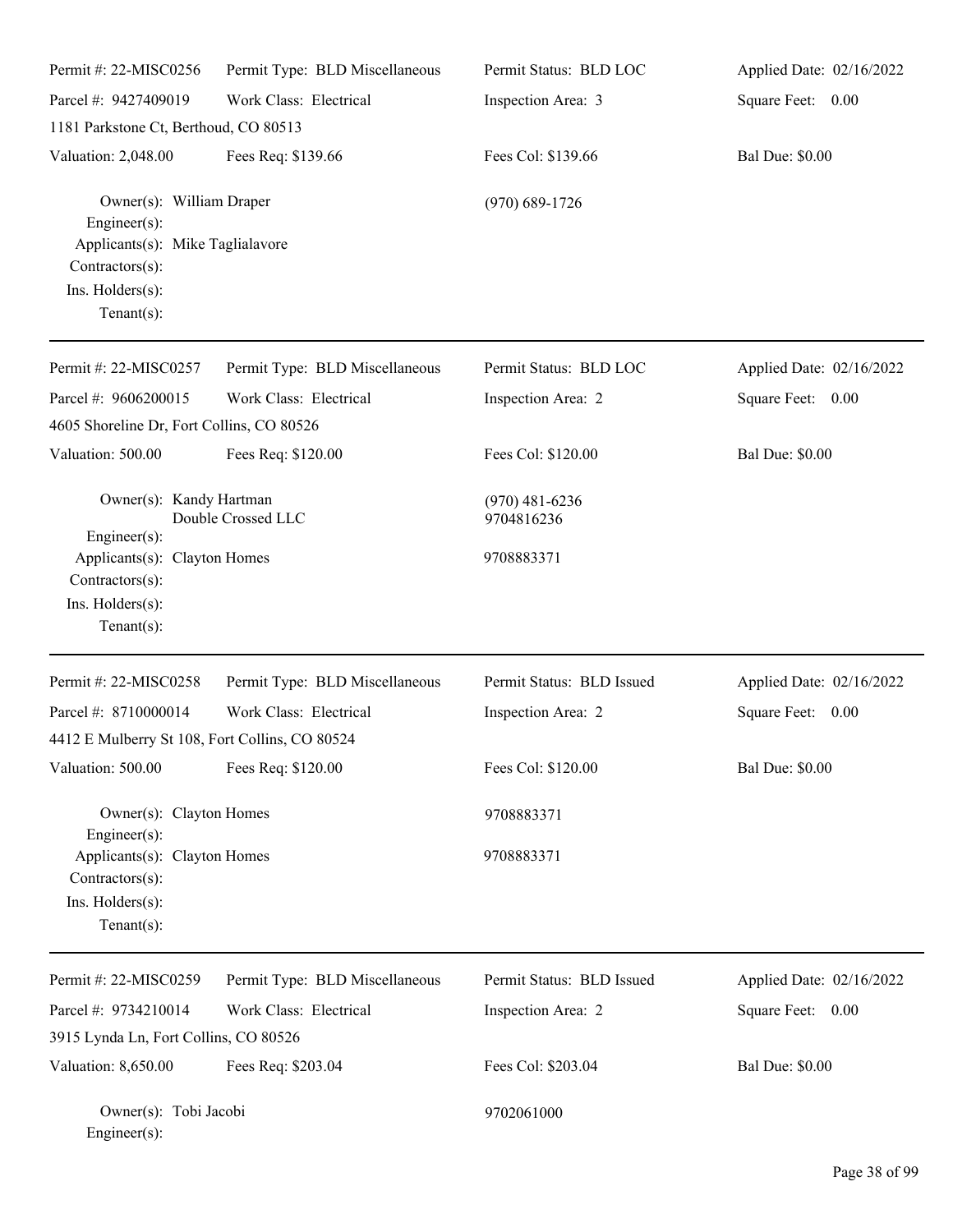| $1 \times 1 \times 1 \times 1 \times 1$     |                                                                                 |                           |                          |
|---------------------------------------------|---------------------------------------------------------------------------------|---------------------------|--------------------------|
| Permit #: $22-MISCO260$                     | Permit Type: BLD Miscellaneous                                                  | Permit Status: BLD Issued | Applied Date: 02/16/2022 |
| Parcel #: 9734210014                        | Work Class: Gas Piping                                                          | Inspection Area: 2        | Square Feet: 0.00        |
| 3915 Lynda Ln, Fort Collins, CO 80526       |                                                                                 |                           |                          |
| Valuation: 500.00                           | Fees Req: \$53.93                                                               | Fees Col: \$53.93         | <b>Bal Due: \$0.00</b>   |
| Owner(s): Tobi Jacobi<br>$Engineering(s)$ : |                                                                                 | 9702061000                |                          |
| Applicants(s): Jay Detweiler                |                                                                                 | 970-493-1141              |                          |
| $Contractors(s)$ :                          |                                                                                 |                           |                          |
| $Ins.$ Holders $(s)$ :                      |                                                                                 |                           |                          |
| Tenant $(s)$ :                              |                                                                                 |                           |                          |
| Permit #: 22-MISC0261                       | Permit Type: BLD Miscellaneous                                                  | Permit Status: BLD Issued | Applied Date: 02/16/2022 |
| Parcel #: 9733413002                        | Work Class: Gas Fireplace or Stove/Lo <sub>1</sub> Inspection Area: 2<br>Insert |                           | Square Feet: 0.00        |
| 2204 Brixton Rd, Fort Collins, CO 80526     |                                                                                 |                           |                          |
| Valuation: 3,500.00                         | Fees Req: \$83.02                                                               | Fees Col: \$83.02         | <b>Bal Due: \$0.00</b>   |
| Owner(s): Martin Fowler                     |                                                                                 | 970-217-1621              |                          |

Engineer(s): Applicants(s): Mark Humphrey 7194828599 Contractors(s): Mark Humphrey 7194828599 Ins. Holders(s): Tenant(s):

| Permit #: $22-MISCO262$                                            | Permit Type: BLD Miscellaneous | Permit Status: BLD Issued              | Applied Date: 02/16/2022 |
|--------------------------------------------------------------------|--------------------------------|----------------------------------------|--------------------------|
| Parcel #: $9624206065$                                             | Work Class: Plumbing           | Inspection Area: 2                     | Square Feet: 0.00        |
| 413 Park Place Dr, Fort Collins, CO 80525                          |                                |                                        |                          |
| Valuation: 1,500.00                                                | Fees Req: \$53.93              | Fees Col: \$53.93                      | <b>Bal Due: \$0.00</b>   |
| Owner(s): Catherine Norris<br>$Engineering(s)$ :                   |                                | $(970)$ 631-6663                       |                          |
| Applicants(s): Angela Lehr<br>Kye Lehr<br>Contractors(s): Kye Lehr |                                | 7193323247<br>7193323247<br>7193323247 |                          |
| $Ins.$ Holders $(s)$ :<br>Tenant $(s)$ :                           |                                |                                        |                          |
|                                                                    |                                |                                        |                          |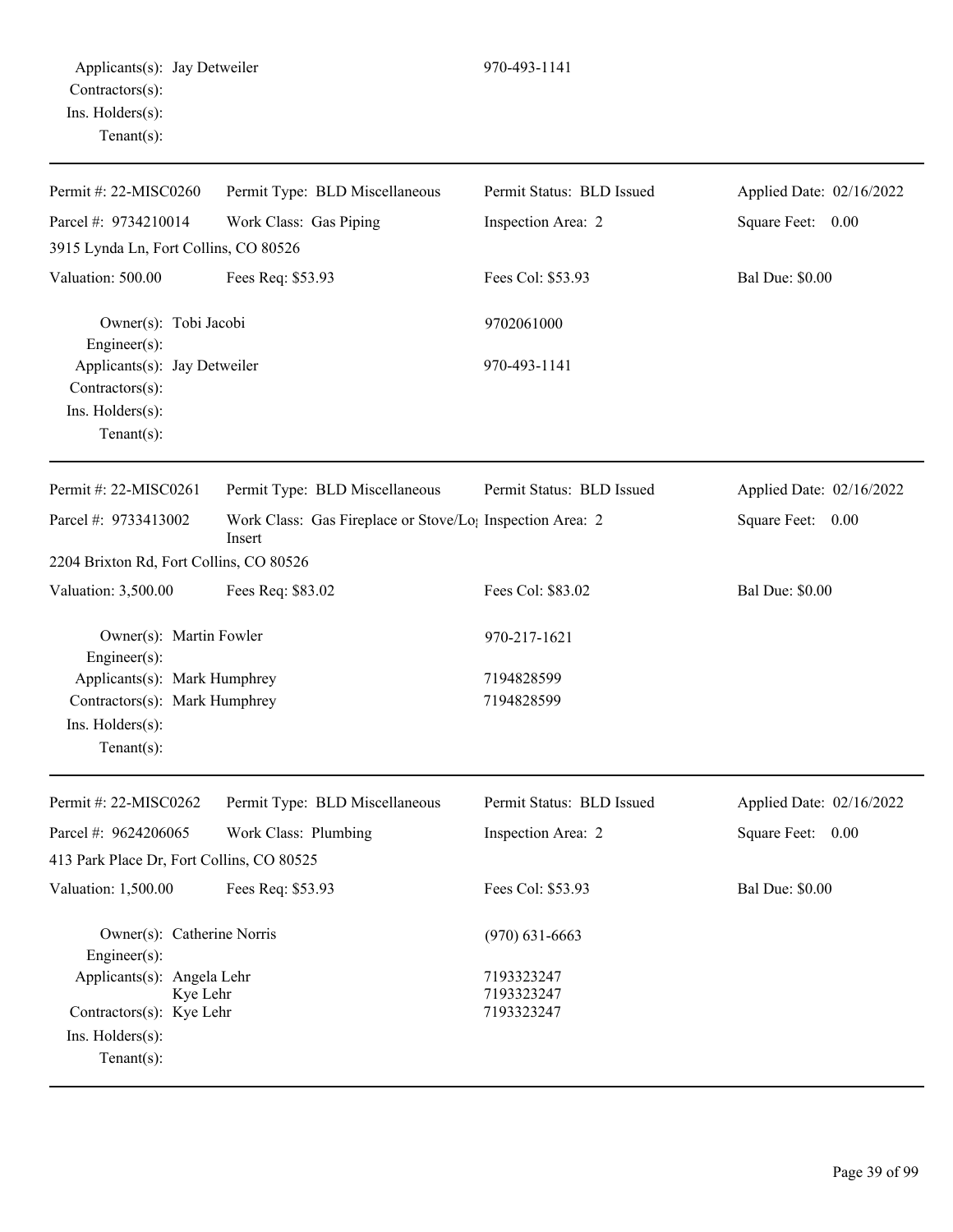| Permit #: 22-MISC0263                                                                                                                                 | Permit Type: BLD Miscellaneous | Permit Status: BLD Issued    | Applied Date: 02/16/2022 |
|-------------------------------------------------------------------------------------------------------------------------------------------------------|--------------------------------|------------------------------|--------------------------|
| Parcel #: 0535300069                                                                                                                                  | Work Class: Mechanical         | Inspection Area: 3           | Square Feet: 0.00        |
| 9018 Sunflower Rd, Loveland, CO 80537                                                                                                                 |                                |                              |                          |
| Valuation: 1,877.84                                                                                                                                   | Fees Req: \$53.93              | Fees Col: \$53.93            | <b>Bal Due: \$0.00</b>   |
| Owner(s): Douglas Brown<br>Engineer(s):                                                                                                               |                                | 9706352466                   |                          |
| Applicants(s): Poudre Valley Air<br>Contractors(s): Robert Weisser<br>Ins. $H$ olders $(s)$ :<br>Tenant $(s)$ :                                       |                                | 970-493-2050<br>970-493-2050 |                          |
| Permit #: 22-MISC0264                                                                                                                                 | Permit Type: BLD Miscellaneous | Permit Status: BLD Issued    | Applied Date: 02/17/2022 |
| Parcel #: 9826105025                                                                                                                                  | Work Class: Mechanical         | Inspection Area: 1           | Square Feet: 0.00        |
| 3309 Canadian Pkwy, Fort Collins, CO 80524                                                                                                            |                                |                              |                          |
| Valuation: 6,382.00                                                                                                                                   | Fees Req: \$145.26             | Fees Col: \$145.26           | <b>Bal Due: \$0.00</b>   |
| Owner(s): Katherine Dudzinski<br>Engineer(s):<br>Applicants(s): Gary Hooley Heating & Air<br>$Contractors(s)$ :<br>Ins. Holders(s):<br>Tenant $(s)$ : | Gary Hooley Heating & Air      | 970-493-3272<br>970-493-3272 |                          |
| Permit #: 22-MISC0265                                                                                                                                 | Permit Type: BLD Miscellaneous | Permit Status: BLD LOC       | Applied Date: 02/17/2022 |
| Parcel #: 8710000014                                                                                                                                  | Work Class: Electrical         | Inspection Area: 2           | Square Feet: 0.00        |
| 4412 E Mulberry St #319, Fort Collins, CO 80524                                                                                                       |                                |                              |                          |
| Valuation: 500.00                                                                                                                                     | Fees Req: \$120.00             | Fees Col: \$120.00           | <b>Bal Due: \$0.00</b>   |
| Owner(s): Clayton Homes<br>Engineer(s):                                                                                                               |                                | 9708883371                   |                          |
| Applicants(s): Clayton Homes<br>Contractors(s):<br>Ins. Holders(s):<br>Tenant $(s)$ :                                                                 |                                | 9708883371                   |                          |
| Permit #: 22-MISC0266                                                                                                                                 | Permit Type: BLD Miscellaneous | Permit Status: BLD Issued    | Applied Date: 02/17/2022 |
| Parcel #: 3534106026                                                                                                                                  | Work Class: Boiler             | Inspection Area: 4           | Square Feet: 0.00        |
| 1655 Lower Broadview, Estes Park, CO 80517                                                                                                            |                                |                              |                          |
| Valuation: 8,833.00                                                                                                                                   | Fees Req: \$186.75             | Fees Col: \$186.75           | <b>Bal Due: \$0.00</b>   |
| Owner(s): Mark McClendon<br>$Engineer(s)$ :                                                                                                           |                                | 2162804543                   |                          |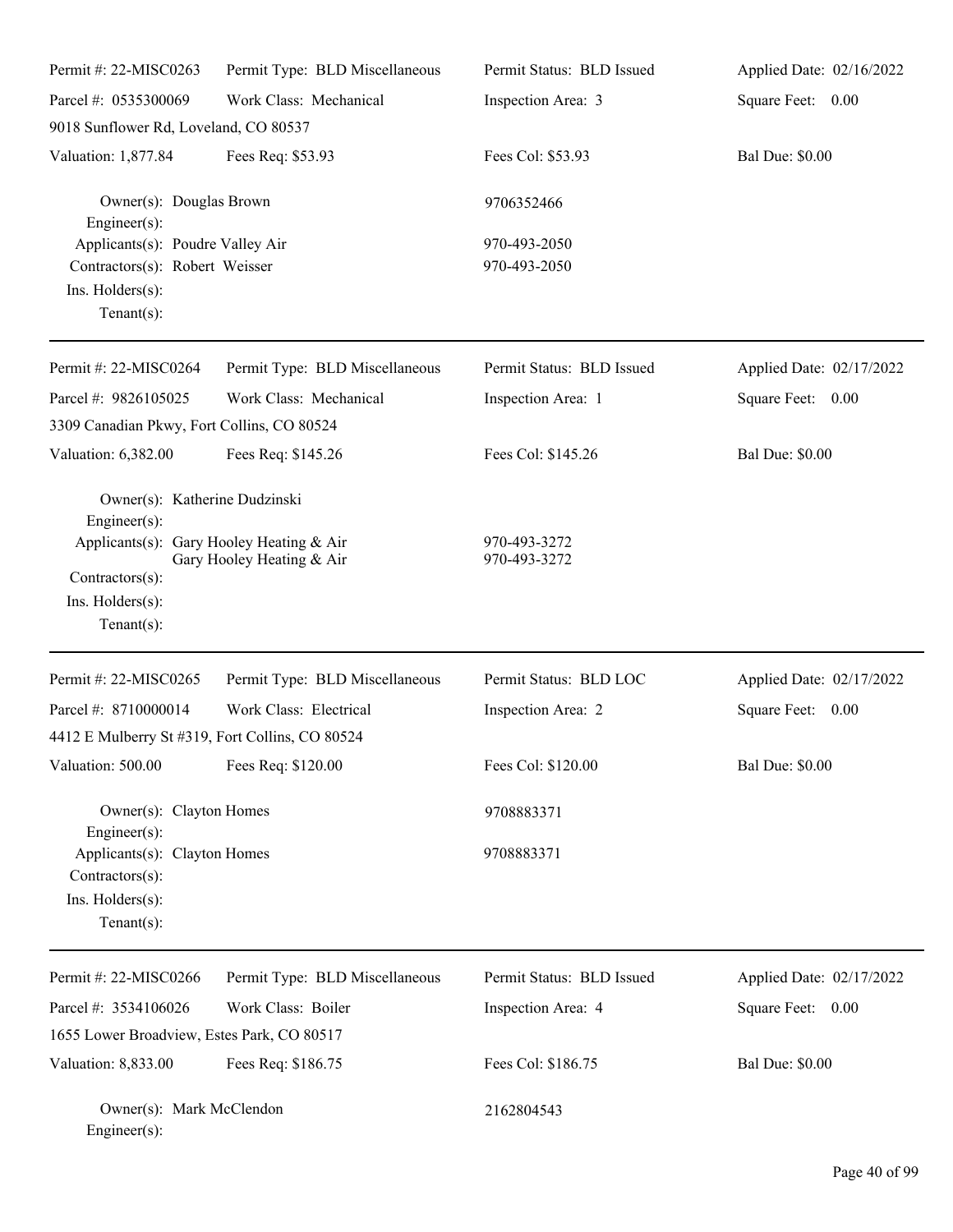| Permit #: 22-MISC0267                               | Permit Type: BLD Miscellaneous                                                  | Permit Status: BLD Issued | Applied Date: 02/17/2022 |
|-----------------------------------------------------|---------------------------------------------------------------------------------|---------------------------|--------------------------|
| Parcel #: 3535400030                                | Work Class: Mechanical                                                          | Inspection Area: 4        | Square Feet: 0.00        |
| 1381 Meadow Ln, Estes Park, CO 80517                |                                                                                 |                           |                          |
| Valuation: 6,729.00                                 | Fees Req: \$145.26                                                              | Fees Col: \$145.26        | <b>Bal Due: \$0.00</b>   |
| Owner(s): Barrie Sullivan<br>Engineer(s):           |                                                                                 | 9705868195                |                          |
| Applicants(s): Gary Lee                             |                                                                                 | 970-586-1085              |                          |
| Contractors(s): Gary Lee                            |                                                                                 | 970-586-1085              |                          |
| Ins. Holders(s):<br>$Tenant(s)$ :                   |                                                                                 |                           |                          |
| Permit #: 22-MISC0268                               | Permit Type: BLD Miscellaneous                                                  | Permit Status: BLD Issued | Applied Date: 02/17/2022 |
| Parcel #: 3401116008                                | Work Class: Mechanical                                                          | Inspection Area: 4        | Square Feet: 0.00        |
| 2619 Wildwood Dr, Estes Park, CO 80517              |                                                                                 |                           |                          |
| Valuation: 6,050.00                                 | Fees Req: \$145.26                                                              | Fees Col: \$145.26        | <b>Bal Due: \$0.00</b>   |
| Owner(s): Mark A Hodges                             |                                                                                 | 970-586-5047              |                          |
| Engineer(s):                                        |                                                                                 | 970-586-1085              |                          |
| Applicants(s): Gary Lee<br>Contractors(s): Gary Lee |                                                                                 | 970-586-1085              |                          |
| Ins. Holders(s):                                    |                                                                                 |                           |                          |
| $Tenant(s)$ :                                       |                                                                                 |                           |                          |
| Permit #: 22-MISC0269                               | Permit Type: BLD Miscellaneous                                                  | Permit Status: BLD Issued | Applied Date: 02/17/2022 |
| Parcel #: 3535207037                                | Work Class: Plumbing                                                            | Inspection Area: 4        | Square Feet: 0.00        |
| 1341 Glacier View Ln, Estes Park, CO 80517          |                                                                                 |                           |                          |
| Valuation: 3,708.00                                 | Fees Req: \$83.02                                                               | Fees Col: \$83.02         | <b>Bal Due: \$0.00</b>   |
| Owner(s): Mike Richardson<br>Engineer(s):           |                                                                                 | 9702152722                |                          |
| Applicants(s): Gary Lee                             |                                                                                 | 970-586-1085              |                          |
| Contractors(s): Gary Lee                            |                                                                                 | 970-586-1085              |                          |
| Ins. Holders(s):<br>Tenant $(s)$ :                  |                                                                                 |                           |                          |
| Permit #: 22-MISC0270                               | Permit Type: BLD Miscellaneous                                                  | Permit Status: BLD Issued | Applied Date: 02/17/2022 |
| Parcel #: 9734213098                                | Work Class: Gas Fireplace or Stove/Lo <sub>1</sub> Inspection Area: 2<br>Insert |                           | Square Feet: 0.00        |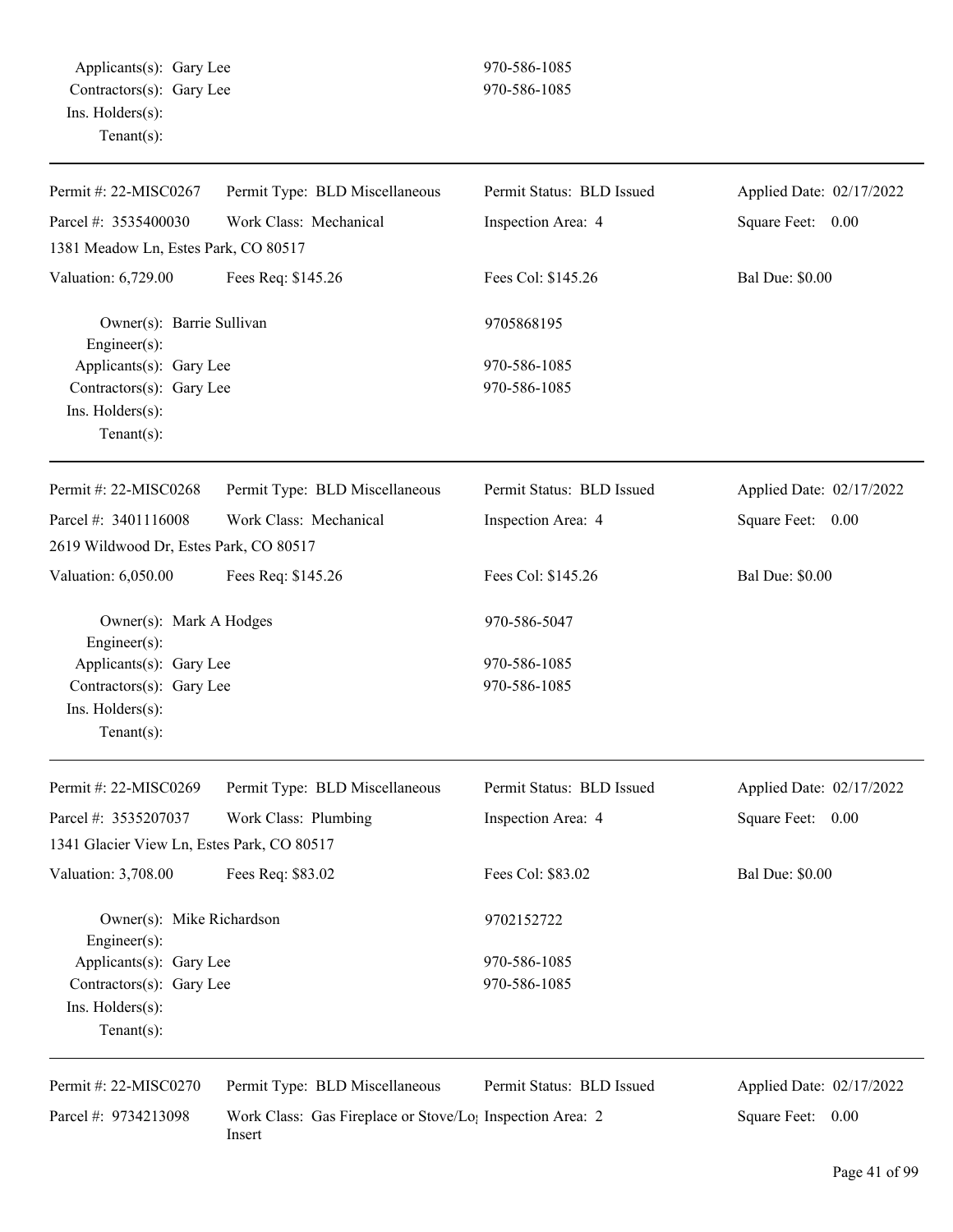| 1609 Westfield Dr, Fort Collins, CO 80526      |                                |                            |                          |
|------------------------------------------------|--------------------------------|----------------------------|--------------------------|
| Valuation: 5,498.80                            | Fees Req: \$184.51             | Fees Col: \$184.51         | <b>Bal Due: \$0.00</b>   |
| Owner(s): Jeremy LeClair<br>Engineer(s):       |                                | 916-764-0776               |                          |
| Applicants(s): Western Fireplace Supply        |                                | 97049896793                |                          |
| Contractors(s): Chris Tenan                    |                                | 970-498-9679               |                          |
| Ins. Holders(s):                               |                                |                            |                          |
| Tenant $(s)$ :                                 |                                |                            |                          |
| Permit #: 22-MISC0271                          | Permit Type: BLD Miscellaneous | Permit Status: BLD Issued  | Applied Date: 02/17/2022 |
| Parcel #: 9808400041                           | Work Class: Re-roof            | Inspection Area: 1         | Square Feet: 0.00        |
| 6274 Savvy Pl, Fort Collins, CO 80524          |                                |                            |                          |
| Valuation: 4,900.00                            | Fees Req: \$146.96             | Fees Col: \$146.96         | <b>Bal Due: \$0.00</b>   |
| Owner(s): Nathan Carter<br>Engineer(s):        |                                |                            |                          |
| Applicants(s): Sarah Hobbs                     |                                | 9706660321                 |                          |
| Contractors(s): Jeramiah Larsen                |                                | 9706660321                 |                          |
| Ins. Holders(s):                               |                                |                            |                          |
| Tenant $(s)$ :                                 |                                |                            |                          |
| Permit #: 22-MISC0272                          | Permit Type: BLD Miscellaneous | Permit Status: BLD LOC     | Applied Date: 02/17/2022 |
| Parcel #: 9812100027                           | Work Class: Gas Piping         | Inspection Area: 1         | Square Feet: 0.00        |
| 6286 Cheyenne Ridge Ln, Fort Collins, CO 80524 |                                |                            |                          |
| Valuation: 4,000.00                            | Fees Req: \$143.02             | Fees Col: \$143.02         | <b>Bal Due: \$0.00</b>   |
| Owner(s): Michael Detwiler<br>$Enginer(s)$ :   |                                | 3038878313                 |                          |
| Applicants(s): Douglas Medina                  |                                | 970-658-6759               |                          |
| Contractors(s):                                |                                |                            |                          |
| Ins. Holders(s):                               |                                |                            |                          |
| $Tenant(s)$ :                                  |                                |                            |                          |
| Permit #: 22-MISC0273                          | Permit Type: BLD Miscellaneous | Permit Status: BLD Issued  | Applied Date: 02/17/2022 |
| Parcel #: 9536000008                           | Work Class: Re-roof            | Inspection Area: 3         | Square Feet: 0.00        |
| 3520 S Garfield Ave, Loveland, CO 80537        |                                |                            |                          |
| Valuation: 9,635.21                            | Fees Req: \$246.23             | Fees Col: \$246.23         | <b>Bal Due: \$0.00</b>   |
| Owner(s): Daniel Drager                        |                                |                            |                          |
| Engineer(s):                                   |                                |                            |                          |
| Applicants(s): Bernardo Caceres                | Berna Roofing                  | 970-4122022<br>970-4122022 |                          |
| Contractors(s): Bernardo Caceres               |                                | 970-4122022                |                          |
| Ins. Holders(s):                               |                                |                            |                          |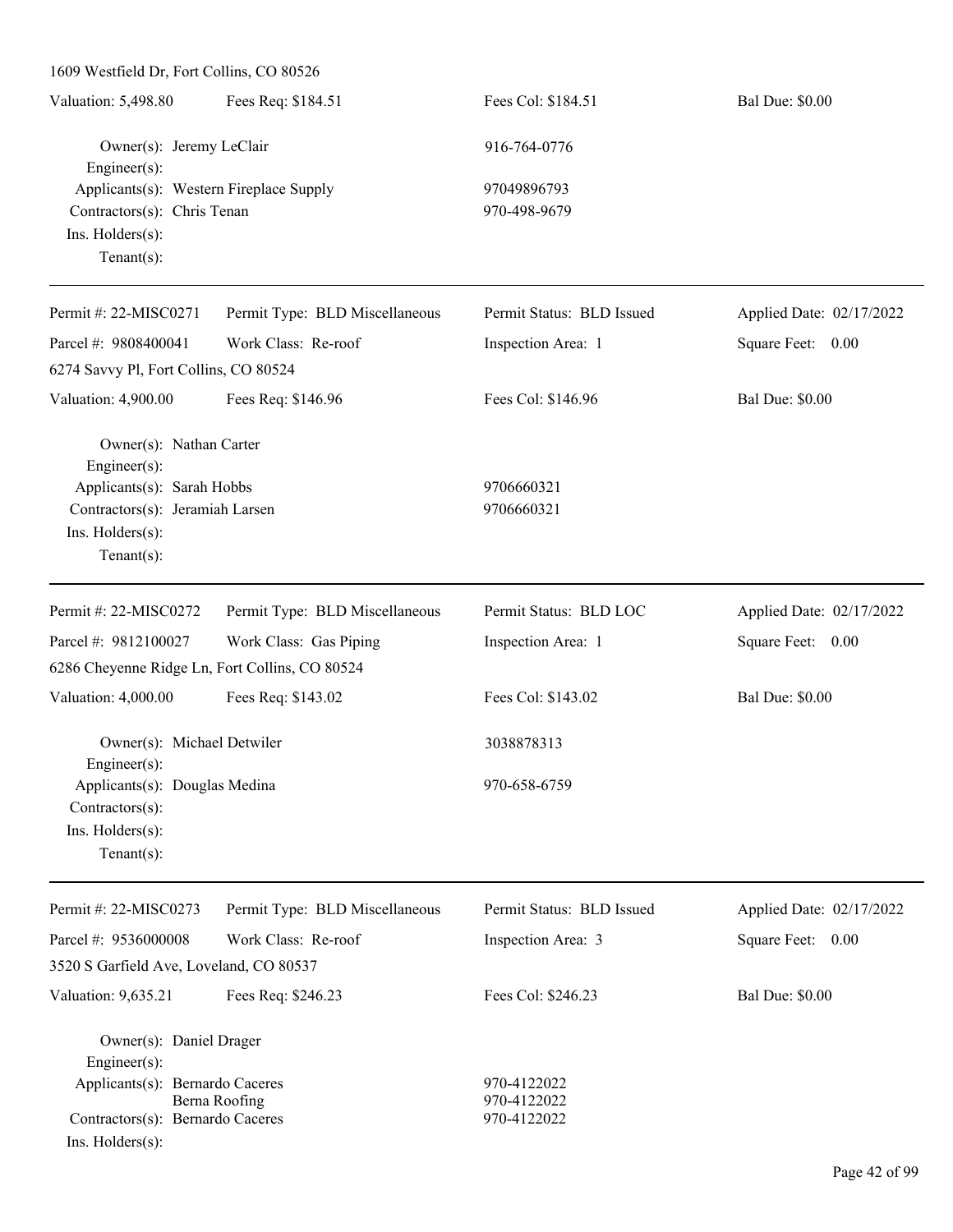| Permit #: 22-MISC0274                             | Permit Type: BLD Miscellaneous | Permit Status: BLD Issued    | Applied Date: 02/17/2022 |
|---------------------------------------------------|--------------------------------|------------------------------|--------------------------|
| Parcel #: 0034100052                              | Work Class: Electrical         | Inspection Area: 5           | Square Feet: 0.00        |
| 17685 N Highway 287, Livermore, CO 80536          |                                |                              |                          |
| Valuation: 4,260.00                               | Fees Req: \$202.90             | Fees Col: \$202.90           | <b>Bal Due: \$0.00</b>   |
| Owner(s): Forever Forks LLC<br>Engineer(s):       |                                | 3035741559                   |                          |
| Applicants(s): Jacob Tornatzky<br>Contractors(s): |                                | 9704079267                   |                          |
| Ins. Holders(s):                                  |                                |                              |                          |
| $Tenant(s)$ :                                     |                                |                              |                          |
| Permit #: 22-MISC0275                             | Permit Type: BLD Miscellaneous | Permit Status: BLD Issued    | Applied Date: 02/18/2022 |
| Parcel #: 9531218004                              | Work Class: Mechanical         | Inspection Area: 3           | Square Feet: 0.00        |
| 3219 Kyle Cir, Loveland, CO 80537                 |                                |                              |                          |
| Valuation: 19,020.00                              | Fees Req: \$414.96             | Fees Col: \$414.96           | <b>Bal Due: \$0.00</b>   |
| Owner(s): Dan Brandt<br>Engineer(s):              |                                | $(970)$ 214-5336             |                          |
| Applicants(s): Michael Culp                       |                                | 970-203-9954                 |                          |
| Michael Culp<br>Contractors(s): Michael Culp      |                                | 970-203-9954<br>970-203-9954 |                          |
| Ins. Holders(s):                                  |                                |                              |                          |
| $Tenant(s)$ :                                     |                                |                              |                          |
| Permit #: 22-MISC0276                             | Permit Type: BLD Miscellaneous | Permit Status: BLD LOC       | Applied Date: 02/18/2022 |
| Parcel #: 9535400051                              | Work Class: Mechanical         | Inspection Area: 3           | Square Feet:<br>0.00     |
| 439 42nd St SW, Loveland, CC 80537                |                                |                              |                          |
| Valuation: 6,000.00                               | Fees Req: \$124.51             | Fees Col: \$124.51           | <b>Bal Due: \$0.00</b>   |
| Owner(s): Bonnie Eaddy<br>Engineer(s):            |                                | 919-995-0544                 |                          |
| Applicants(s): Matthew Markle                     |                                | 9703080807                   |                          |
| Contractors(s): Matthew Markle                    |                                | 9703080807                   |                          |
| Ins. Holders(s):<br>$Tenant(s)$ :                 |                                |                              |                          |
| Permit #: 22-MISC0277                             | Permit Type: BLD Miscellaneous | Permit Status: BLD Issued    | Applied Date: 02/18/2022 |
| Parcel #: 8830107009                              | Work Class: Mechanical         | Inspection Area: 1           | Square Feet: 0.00        |
| 1816 Serramonte Dr, Fort Collins, CO 80524        |                                |                              |                          |
| Valuation: 8,237.63                               | Fees Req: \$186.75             | Fees Col: \$186.75           | <b>Bal Due: \$0.00</b>   |

## Tenant(s):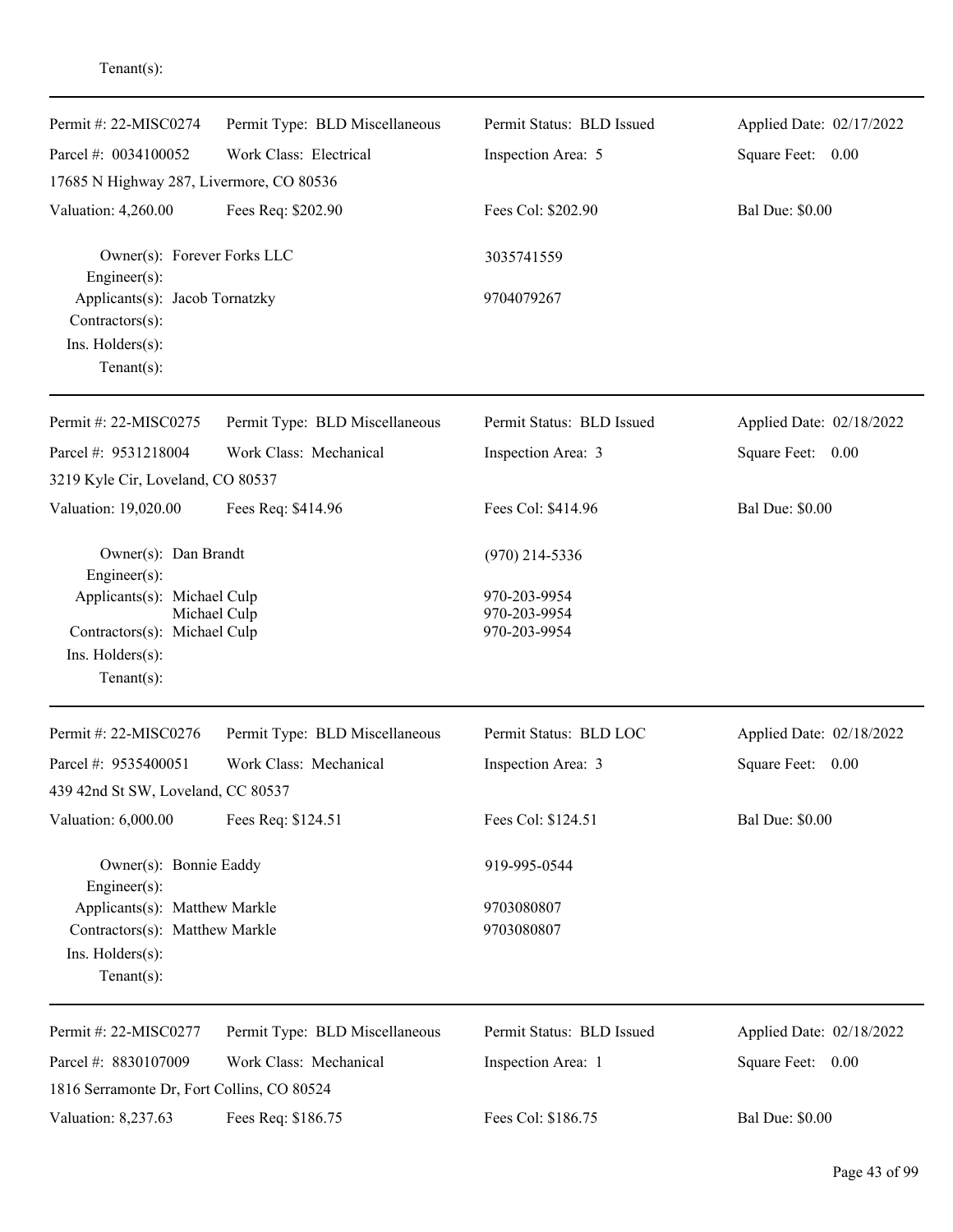| Owner(s): Christopher Gentile<br>Engineer(s):<br>Applicants(s): Morgan Lopez | Mark Lancaster                 | $(970)$ 302-0963<br>9702156539<br>9705560544 |                          |
|------------------------------------------------------------------------------|--------------------------------|----------------------------------------------|--------------------------|
| Contractors(s): Mark Lancaster<br>Ins. Holders(s):<br>$Tenant(s)$ :          |                                | 9705560544                                   |                          |
| Permit #: 22-MISC0278                                                        | Permit Type: BLD Miscellaneous | Permit Status: BLD Issued                    | Applied Date: 02/18/2022 |
| Parcel #: 9704217059                                                         | Work Class: Mechanical         | Inspection Area: 1                           | Square Feet: 0.00        |
| 2664 Headwater Dr, Fort Collins, CO 80521                                    |                                |                                              |                          |
| Valuation: 10,000.00                                                         | Fees Req: \$207.50             | Fees Col: \$207.50                           | <b>Bal Due: \$0.00</b>   |
| Owner(s): Karen Hammond<br>Engineer(s):                                      | Orian Hammond                  | 9706198902<br>9706198902                     |                          |
| Applicants(s): Michael Wetzbarger                                            |                                | 970-282-7220                                 |                          |
| Contractors(s): Michael Wetzbarger                                           |                                | 970-282-7220                                 |                          |
| Ins. Holders(s):<br>$Tenant(s)$ :                                            |                                |                                              |                          |
| Permit #: 22-MISC0279                                                        | Permit Type: BLD Miscellaneous | Permit Status: BLD Issued                    | Applied Date: 02/18/2022 |
| Parcel #: 8716306008                                                         | Work Class: Mechanical         | Inspection Area: 2                           | Square Feet: 0.00        |
| 1037 Greenfields Ct, Fort Collins, CO 80524                                  |                                |                                              |                          |
| Valuation: 2,205.48                                                          | Fees Req: \$62.27              | Fees Col: \$62.27                            | <b>Bal Due: \$0.00</b>   |
| Owner(s): Jackie Maness<br>Engineer(s):                                      |                                | $(970)$ 493-3493                             |                          |
| Applicants(s): Robert Weisser                                                |                                | 970-493-2050                                 |                          |
| Contractors(s): Robert Weisser<br>Ins. Holders(s):<br>$Tenant(s)$ :          |                                | 970-493-2050                                 |                          |
| Permit #: 22-MISC0280                                                        | Permit Type: BLD Miscellaneous | Permit Status: BLD Issued                    | Applied Date: 02/18/2022 |
| Parcel #: 9835205004                                                         | Work Class: Mechanical         | Inspection Area: 1                           | Square Feet: 0.00        |
| 919 N Highway 287, Fort Collins, CO 80524                                    |                                |                                              |                          |
| Valuation: 2,194.43                                                          | Fees Req: \$62.27              | Fees Col: \$62.27                            | <b>Bal Due: \$0.00</b>   |
| Owner(s): Barbara McConnell<br>$Engineering(s)$ :                            |                                | $(970)$ 224-4881                             |                          |
| Applicants(s): Robert Weisser                                                |                                | 970-493-2050                                 |                          |
| Contractors(s): Robert Weisser<br>Ins. Holders(s):<br>$Tenant(s)$ :          |                                | 970-493-2050                                 |                          |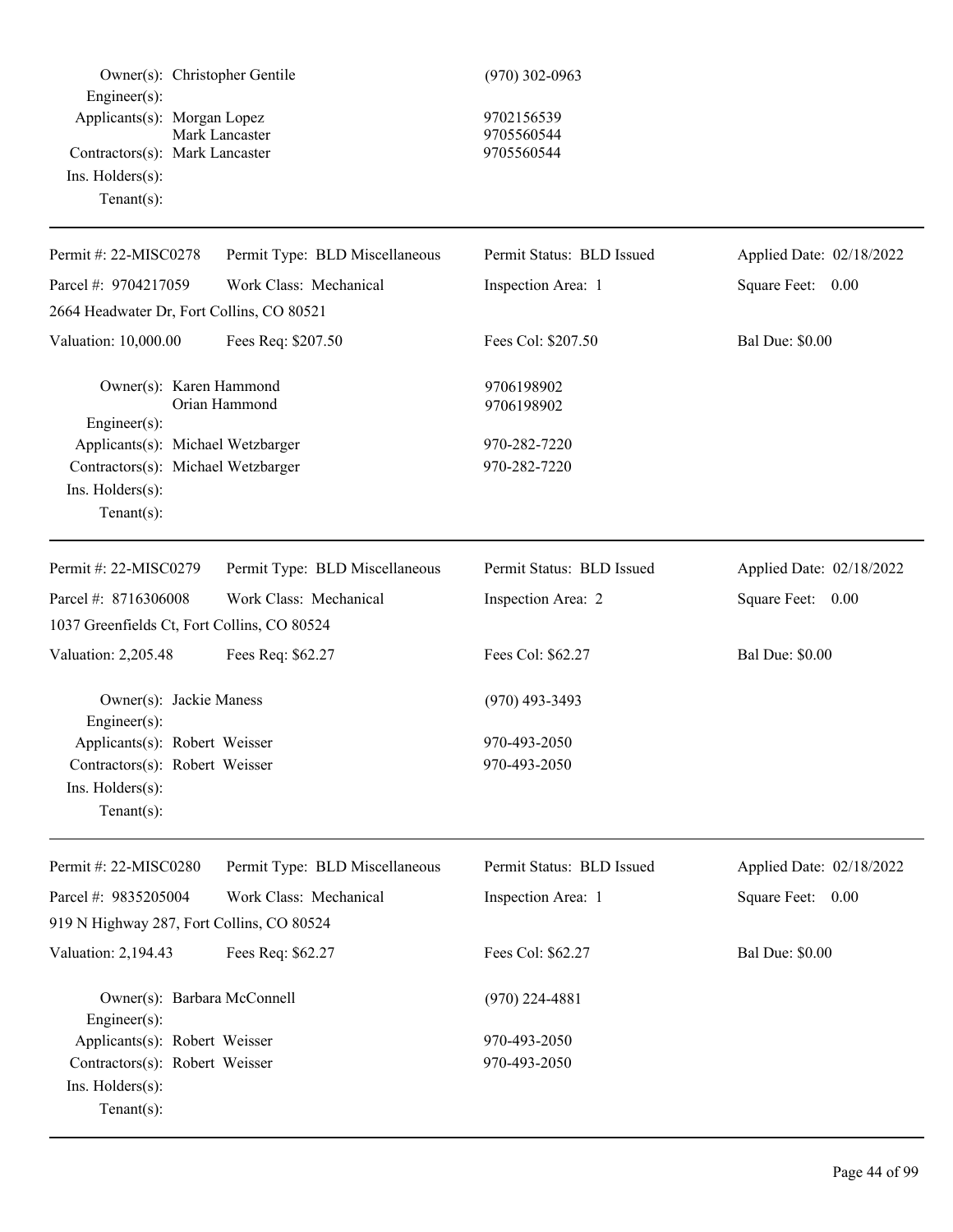| Permit#: 22-MISC0281                                                                                     | Permit Type: BLD Miscellaneous | Permit Status: BLD Issued              | Applied Date: 02/18/2022 |
|----------------------------------------------------------------------------------------------------------|--------------------------------|----------------------------------------|--------------------------|
| Parcel #: 9703105006                                                                                     | Work Class: Electrical         | Inspection Area: 1                     | Square Feet: 0.00        |
| 1229 Harris Dr, Fort Collins, CO 80524                                                                   |                                |                                        |                          |
| Valuation: 5,000.00                                                                                      | Fees Req: \$168.00             | Fees Col: \$168.00                     | <b>Bal Due: \$0.00</b>   |
| Owner(s): Adrianne Jurgenson<br>Engineer(s):                                                             |                                | 970-214-9541                           |                          |
| Applicants(s): Andrew Lyle<br>Contractors(s):<br>Ins. Holders(s):<br>$Tenant(s)$ :                       |                                | 9136608581                             |                          |
| Permit #: 22-MISC0282                                                                                    | Permit Type: BLD Miscellaneous | Permit Status: BLD LOC                 | Applied Date: 02/18/2022 |
| Parcel #: 9624213020                                                                                     | Work Class: Mechanical         | Inspection Area: 2                     | Square Feet: 0.00        |
| 7902 Louden Ct, Fort Collins, CO 80525                                                                   |                                |                                        |                          |
| Valuation: 4,659.79                                                                                      | Fees Req: \$103.77             | Fees Col: \$103.77                     | <b>Bal Due: \$0.00</b>   |
| Owner(s): Steve Parrish<br>$Engineering(s)$ :                                                            |                                | 970-481-4080                           |                          |
| Applicants(s): Robert Weisser                                                                            |                                | 970-493-2050                           |                          |
| Contractors(s): Robert Weisser<br>Ins. Holders(s):<br>$Tenant(s)$ :                                      |                                | 970-493-2050                           |                          |
| Permit #: 22-MISC0283                                                                                    | Permit Type: BLD Miscellaneous | Permit Status: BLD Issued              | Applied Date: 02/18/2022 |
| Parcel #: 0805206012                                                                                     | Work Class: Re-roof            | Inspection Area: 1                     | Square Feet: 0.00        |
| 116 Smith Bridge Rd, Bellvue, CO 80512                                                                   |                                |                                        |                          |
| Valuation: 7,235.00 Fees Req: \$204.50                                                                   |                                | Fees Col: \$204.50                     | <b>Bal Due: \$0.00</b>   |
| Owner(s): Michael Wyman<br>Engineer(s):                                                                  | Kathleen Wyman                 | $(970)$ 484-3737<br>$(970)$ 420-6740   |                          |
| Applicants(s): Mixteriors Roofing<br>Contractors(s): Wesley McNutt<br>Ins. Holders(s):<br>Tenant $(s)$ : | Connie Morris                  | 9704812445<br>9706823207<br>9704812445 |                          |
| Permit #: 22-MISC0284                                                                                    | Permit Type: BLD Miscellaneous | Permit Status: BLD Issued              | Applied Date: 02/21/2022 |
| Parcel #: 9520405032                                                                                     | Work Class: Mechanical         | Inspection Area: 3                     | Square Feet: 0.00        |
| 4108 10th St SW, Loveland, CO 80537                                                                      |                                |                                        |                          |
| Valuation: 7,210.00                                                                                      | Fees Req: \$226.00             | Fees Col: \$226.00                     | <b>Bal Due: \$0.00</b>   |
| Owner(s): Rebecca Boyce                                                                                  |                                | 3036425551                             |                          |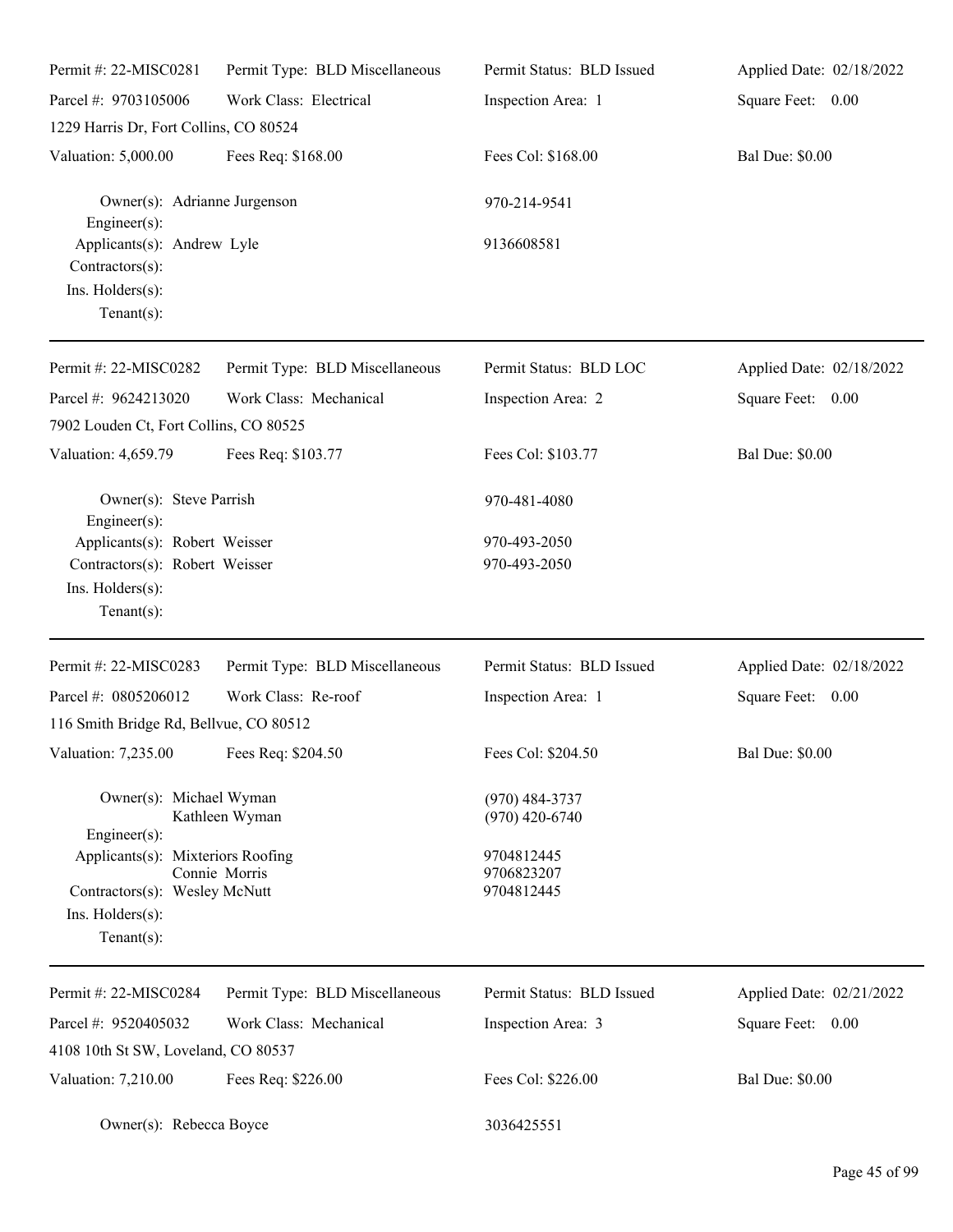Engineer(s): Applicants(s): IMS Heating & Air Inc 970-532-0123 Contractors(s): Dwayne Shawver 970-532-0123 Ins. Holders(s): Tenant(s):

| Permit #: 22-MISC0285                                                                              | Permit Type: BLD Miscellaneous | Permit Status: BLD LOC    | Applied Date: 02/21/2022 |
|----------------------------------------------------------------------------------------------------|--------------------------------|---------------------------|--------------------------|
| Parcel #: 9509407010                                                                               | Work Class: Re-roof            | Inspection Area: 2        | Square Feet: 0.00        |
| 1509 Village Ave, Loveland, CO 80538                                                               |                                |                           |                          |
| Valuation: 6,600.00                                                                                | Fees Req: \$185.90             | Fees Col: \$185.90        | <b>Bal Due: \$0.00</b>   |
| Owner(s): * 1509 Village Trust<br>Engineer $(s)$ :                                                 |                                | 9705661884                |                          |
| Applicants(s): Jake Herzanek<br>Contractors(s): Jake Herzanek<br>Ins. Holders(s):<br>$Tenant(s)$ : |                                | 9704307081<br>9704307081  |                          |
| Permit #: 22-MISC0286                                                                              | Permit Type: BLD Miscellaneous | Permit Status: BLD Issued | Applied Date: 02/21/2022 |
| Parcel #: 1523000028                                                                               | Work Class: Gas Piping         | Inspection Area: 3        | Square Feet:<br>0.00     |
| 637 Sawmill Rd, Loveland, CO 80537                                                                 |                                |                           |                          |
| Valuation: 1,000.00                                                                                | Fees Req: \$105.57             | Fees Col: \$105.57        | <b>Bal Due: \$0.00</b>   |
| Owner(s): Joshua Campbell<br>Engineer(s):                                                          |                                | 3096130866                |                          |
| Applicants(s): Joshua Campbell<br>Contractors(s):<br>Ins. Holders(s):<br>$Tenant(s)$ :             |                                | 3096130866                |                          |
| Permit #: 22-MISC0287                                                                              | Permit Type: BLD Miscellaneous | Permit Status: BLD Issued | Applied Date: 02/21/2022 |
| Parcel #: 1523000028                                                                               | Work Class: Mechanical         | Inspection Area: 3        | Square Feet: 0.00        |
| 637 Sawmill Rd, Loveland, CO 80537                                                                 |                                |                           |                          |
| Valuation: 2,000.00                                                                                | Fees Req: \$53.93              | Fees Col: \$53.93         | <b>Bal Due: \$0.00</b>   |
| Owner(s): Joshua Campbell<br>Engineer(s):                                                          |                                | 3096130866                |                          |
| Applicants(s): Joshua Campbell<br>Contractors(s):<br>Ins. Holders(s):<br>Tenant $(s)$ :            |                                | 3096130866                |                          |
| Permit #: 22-MISC0288                                                                              | Permit Type: BLD Miscellaneous | Permit Status: BLD Issued | Applied Date: 02/21/2022 |
| Parcel #: 1523000028                                                                               | Work Class: Plumbing           | Inspection Area: 3        | Square Feet: 0.00        |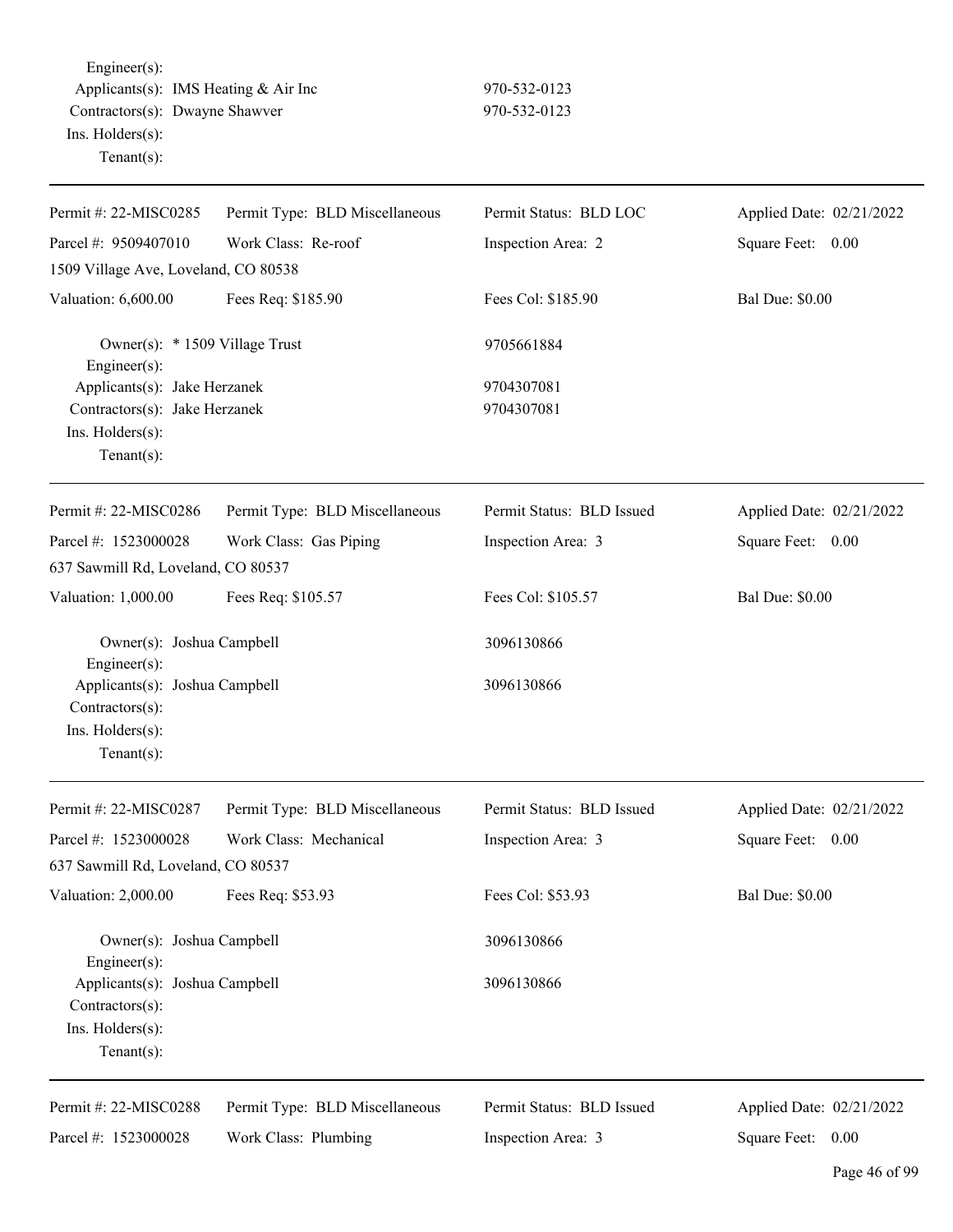| 637 Sawmill Rd, Loveland, CO 80537                                                                                                   |                                                              |                           |                          |
|--------------------------------------------------------------------------------------------------------------------------------------|--------------------------------------------------------------|---------------------------|--------------------------|
| Valuation: 2,000.00                                                                                                                  | Fees Req: \$53.93                                            | Fees Col: \$53.93         | <b>Bal Due: \$0.00</b>   |
| Owner(s): Joshua Campbell<br>Engineer(s):<br>Applicants(s): Joshua Campbell<br>Contractors(s):<br>Ins. Holders(s):<br>Tenant $(s)$ : |                                                              | 3096130866                |                          |
|                                                                                                                                      |                                                              | 3096130866                |                          |
| Permit #: 22-MISC0289                                                                                                                | Permit Type: BLD Miscellaneous                               | Permit Status: BLD Issued | Applied Date: 02/21/2022 |
| Parcel #: 8710406004                                                                                                                 | Work Class: Mechanical                                       | Inspection Area: 2        | Square Feet: 0.00        |
| 405 Loma Linda Dr, Fort Collins, CO 80524                                                                                            |                                                              |                           |                          |
| Valuation: 3,115.00                                                                                                                  | Fees Req: \$83.02                                            | Fees Col: \$83.02         | <b>Bal Due: \$0.00</b>   |
| Owner(s): Philippe El Hakim<br>Engineer(s):                                                                                          |                                                              | $(970)$ 402-8539          |                          |
| Applicants(s): IMS Heating & Air Inc                                                                                                 |                                                              | 970-532-0123              |                          |
| Contractors(s): Dwayne Shawver                                                                                                       |                                                              | 970-532-0123              |                          |
| Ins. Holders(s):<br>Tenant $(s)$ :                                                                                                   |                                                              |                           |                          |
| Permit #: 22-MISC0290                                                                                                                | Permit Type: BLD Miscellaneous                               | Permit Status: BLD Issued | Applied Date: 02/21/2022 |
| Parcel #: 8827000905                                                                                                                 | Work Class: Electrical                                       | Inspection Area: 1        | Square Feet: 0.00        |
| 3208 NE Frontage Rd, Fort Collins, CO 80524                                                                                          |                                                              |                           |                          |
| Valuation: 3,000.00                                                                                                                  | Fees Req: \$148.80                                           | Fees Col: \$148.80        | <b>Bal Due: \$0.00</b>   |
| Owner(s): c/o Farm Management<br>$Engineering(s)$ :                                                                                  |                                                              |                           |                          |
| Applicants(s): Nick Stone<br>Contractors(s):<br>Ins. Holders(s):<br>$Tenant(s)$ :                                                    |                                                              | 9703021437                |                          |
| Permit #: 22-MISC0291                                                                                                                | Permit Type: BLD Miscellaneous                               | Permit Status: BLD LOC    | Applied Date: 02/21/2022 |
|                                                                                                                                      |                                                              |                           |                          |
| Parcel #: 9405305017                                                                                                                 | Work Class: Gas Piping                                       | Inspection Area: 3        | Square Feet:<br>0.00     |
| 5040 Soaring Peaks Dr, Loveland, CO 80537                                                                                            |                                                              |                           |                          |
| Valuation: 1,950.00                                                                                                                  | Fees Req: \$53.93                                            | Fees Col: \$53.93         | <b>Bal Due: \$0.00</b>   |
| Owner(s): James Schumacher<br>Engineer(s):                                                                                           |                                                              | 970-599-5000              |                          |
| Contractors(s):<br>Ins. Holders(s):                                                                                                  | Applicants(s): Pauls Plumbing And Heating<br>Paul Kisselbach | 9706696555<br>9702277718  |                          |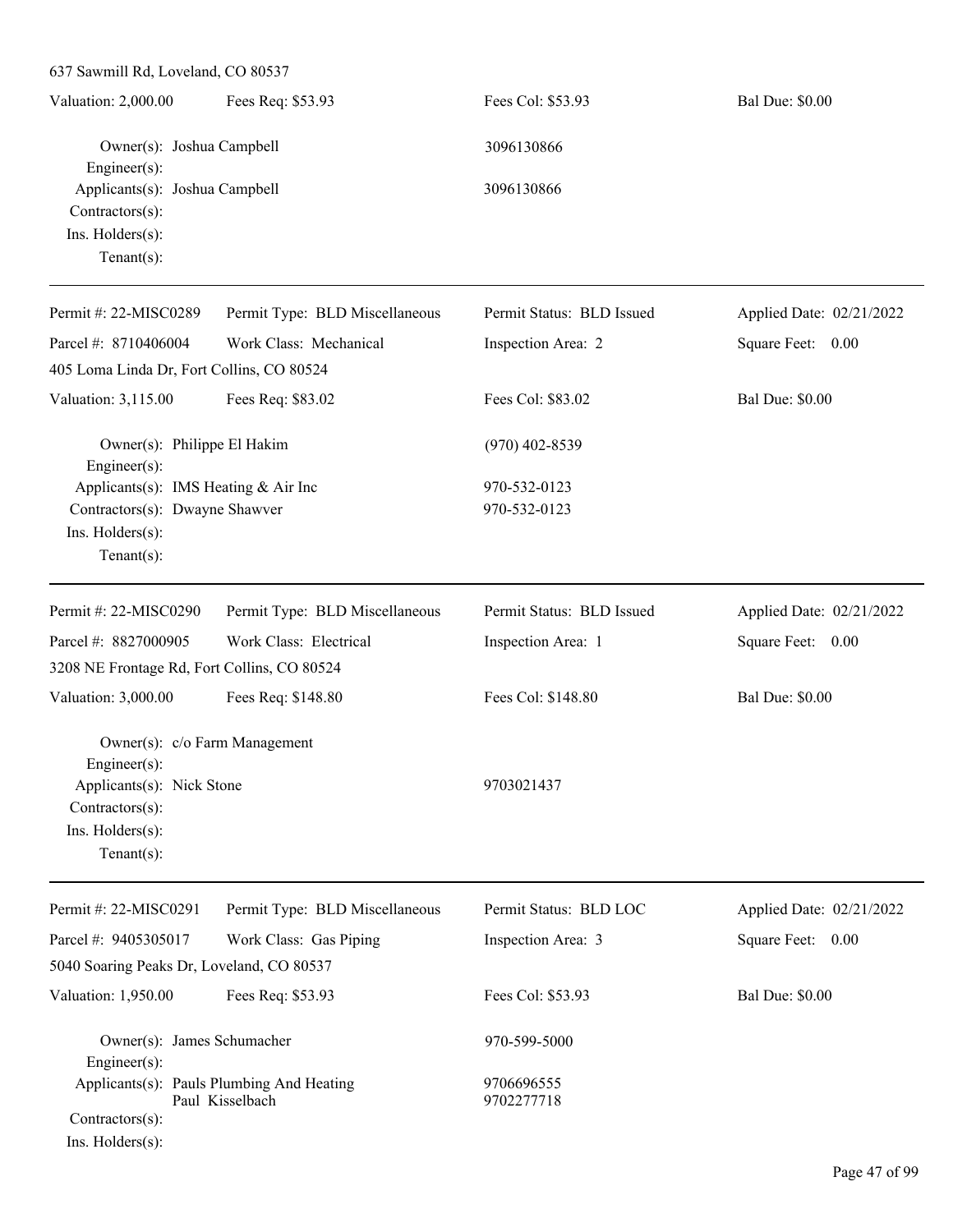| Permit #: 22-MISC0292                                                                                                                                  | Permit Type: BLD Miscellaneous                                                                             | Permit Status: BLD Issued | Applied Date: 02/22/2022 |
|--------------------------------------------------------------------------------------------------------------------------------------------------------|------------------------------------------------------------------------------------------------------------|---------------------------|--------------------------|
| Parcel #: 8628000008                                                                                                                                   | Work Class: Mechanical                                                                                     | Inspection Area: 2        | Square Feet: 0.00        |
| 4001 E County Road 30, Loveland, CO 80538                                                                                                              |                                                                                                            |                           |                          |
| Valuation: 6,116.00                                                                                                                                    | Fees Req: \$145.26                                                                                         | Fees Col: \$145.26        | <b>Bal Due: \$0.00</b>   |
| Owner(s): Barbara Keen Living Trust<br>Engineer(s):<br>Applicants(s): Mike Ducett<br>Contractors(s): Mike Ducett<br>Ins. Holders(s):<br>Tenant $(s)$ : |                                                                                                            | $(970)$ 223-1107          |                          |
|                                                                                                                                                        |                                                                                                            |                           |                          |
| Permit #: 22-MISC0293                                                                                                                                  | Permit Type: BLD Miscellaneous                                                                             | Permit Status: BLD LOC    | Applied Date: 02/22/2022 |
| Parcel #: 2914205200                                                                                                                                   | Work Class: Re-roof                                                                                        | Inspection Area: 5        | Square Feet: 0.00        |
| 1417 Green Mountain Dr, Livermore, CO 80536                                                                                                            |                                                                                                            |                           |                          |
| Valuation: 7,500.00                                                                                                                                    | Fees Req: \$205.56                                                                                         | Fees Col: \$205.56        | <b>Bal Due: \$0.00</b>   |
| Jerry Wildin<br>Engineer(s):                                                                                                                           | Owner(s): Glacier View Meadows Road & Recreation Ass( 9704936812<br>Glacier View Road And Recreation Assoc | 970-667-1269              |                          |
| Applicants(s): Jerry Wildin<br>Contractors(s):<br>Ins. Holders(s):<br>$Tenant(s)$ :                                                                    |                                                                                                            | 970-667-1269              |                          |
| Permit #: 22-MISC0294                                                                                                                                  | Permit Type: BLD Miscellaneous                                                                             | Permit Status: BLD Void   | Applied Date: 02/22/2022 |
| Parcel #: 9704105019                                                                                                                                   | Work Class: Electrical                                                                                     | Inspection Area:          | Square Feet:<br>0.00     |
| 2309 Northridge Dr, Fort Collins, CO 80521                                                                                                             |                                                                                                            |                           |                          |
| Valuation: 26,360.00                                                                                                                                   | Fees Req:                                                                                                  | Fees Col:                 | Bal Due:                 |
| Owner(s): Robert Goodier<br>Engineer(s):<br>Applicants(s): Jason Mashburn<br>Contractors(s):<br>Ins. Holders(s):<br>Tenant $(s)$ :                     |                                                                                                            | 7855501493                |                          |
|                                                                                                                                                        |                                                                                                            |                           |                          |
| Permit #: 22-MISC0295                                                                                                                                  | Permit Type: BLD Miscellaneous                                                                             | Permit Status: BLD Issued | Applied Date: 02/22/2022 |
| Parcel #: 9704426024<br>960 Wild Cherry Ln, Fort Collins, CO 80521                                                                                     | Work Class: Mechanical                                                                                     | Inspection Area: 1        | Square Feet: 0.00        |

Tenant(s):

Page 48 of 99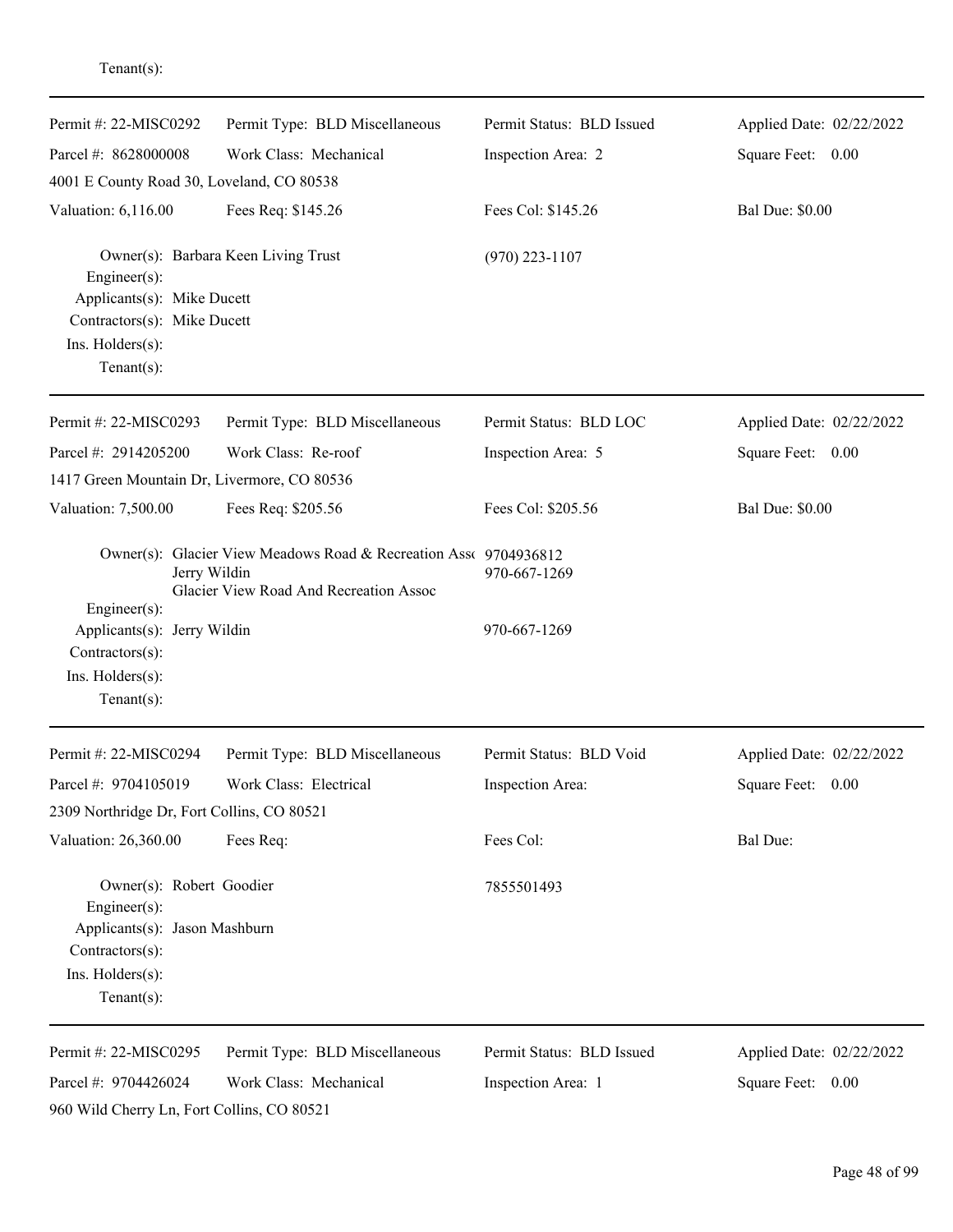| Valuation: 9,067.00                                                                               | Fees Req: \$207.50             | Fees Col: \$207.50           | <b>Bal Due: \$0.00</b>   |
|---------------------------------------------------------------------------------------------------|--------------------------------|------------------------------|--------------------------|
| Owner(s): Donald Bunn II<br>Engineer(s):                                                          |                                | 3034200986                   |                          |
| Applicants(s): IMS Heating & Air Inc                                                              |                                | 970-532-0123                 |                          |
| Contractors(s): Dwayne Shawver<br>Ins. Holders(s):<br>Tenant $(s)$ :                              |                                | 970-532-0123                 |                          |
| Permit #: 22-MISC0296                                                                             | Permit Type: BLD Miscellaneous | Permit Status: BLD Void      | Applied Date: 02/22/2022 |
| Parcel #:                                                                                         | Work Class: Electrical         | Inspection Area:             | Square Feet: 0.00        |
| 2120 Marys Lake Rd, Estes Park, CO 80517                                                          |                                |                              |                          |
| Valuation: 61,000.00                                                                              | Fees Req: \$705.60             | Fees Col: \$705.60           | <b>Bal Due: \$0.00</b>   |
| Owner(s): James Sanders<br>Engineer(s):                                                           |                                | 9708524480                   |                          |
| Applicants(s): James Sanders<br>Contractors(s):<br>Ins. Holders(s):<br>$Tenant(s)$ :              |                                | 9708524480                   |                          |
| Permit #: 22-MISC0297                                                                             | Permit Type: BLD Miscellaneous | Permit Status: BLD Issued    | Applied Date: 02/22/2022 |
| Parcel #: 1626320008                                                                              | Work Class: Electrical         | Inspection Area: 4           | Square Feet: 0.00        |
| 1780 Palisade Mountain Dr, Drake, CO 80515                                                        |                                |                              |                          |
| Valuation: 1,350.00                                                                               | Fees Req: \$120.00             | Fees Col: \$120.00           | <b>Bal Due: \$0.00</b>   |
| Owner(s): Scott Tippett<br>Engineer(s):                                                           |                                | $(303) 859 - 2814$           |                          |
| Applicants(s): Scott Tippett<br>Contractors(s):<br>Ins. Holders(s):<br>Tenant $(s)$ :             |                                | $(303) 859 - 2814$           |                          |
| Permit #: 22-MISC0298                                                                             | Permit Type: BLD Miscellaneous | Permit Status: BLD Issued    | Applied Date: 02/22/2022 |
| Parcel #: 8710000014                                                                              | Work Class: Re-roof            | Inspection Area: 2           | Square Feet: 0.00        |
| 4412 E Mulberry St 219, Fort Collins, CO 80524                                                    |                                |                              |                          |
| Valuation: 5,684.60                                                                               | Fees Req: \$166.17             | Fees Col: \$166.17           | <b>Bal Due: \$0.00</b>   |
| Owner(s): Blas Calderon<br>Engineer(s):                                                           |                                | $(970)$ 821-6872             |                          |
| Applicants(s): Bob Behrends<br>Contractors(s): Bob Behrends<br>Ins. Holders(s):<br>Tenant $(s)$ : |                                | 970-395-0406<br>970-395-0406 |                          |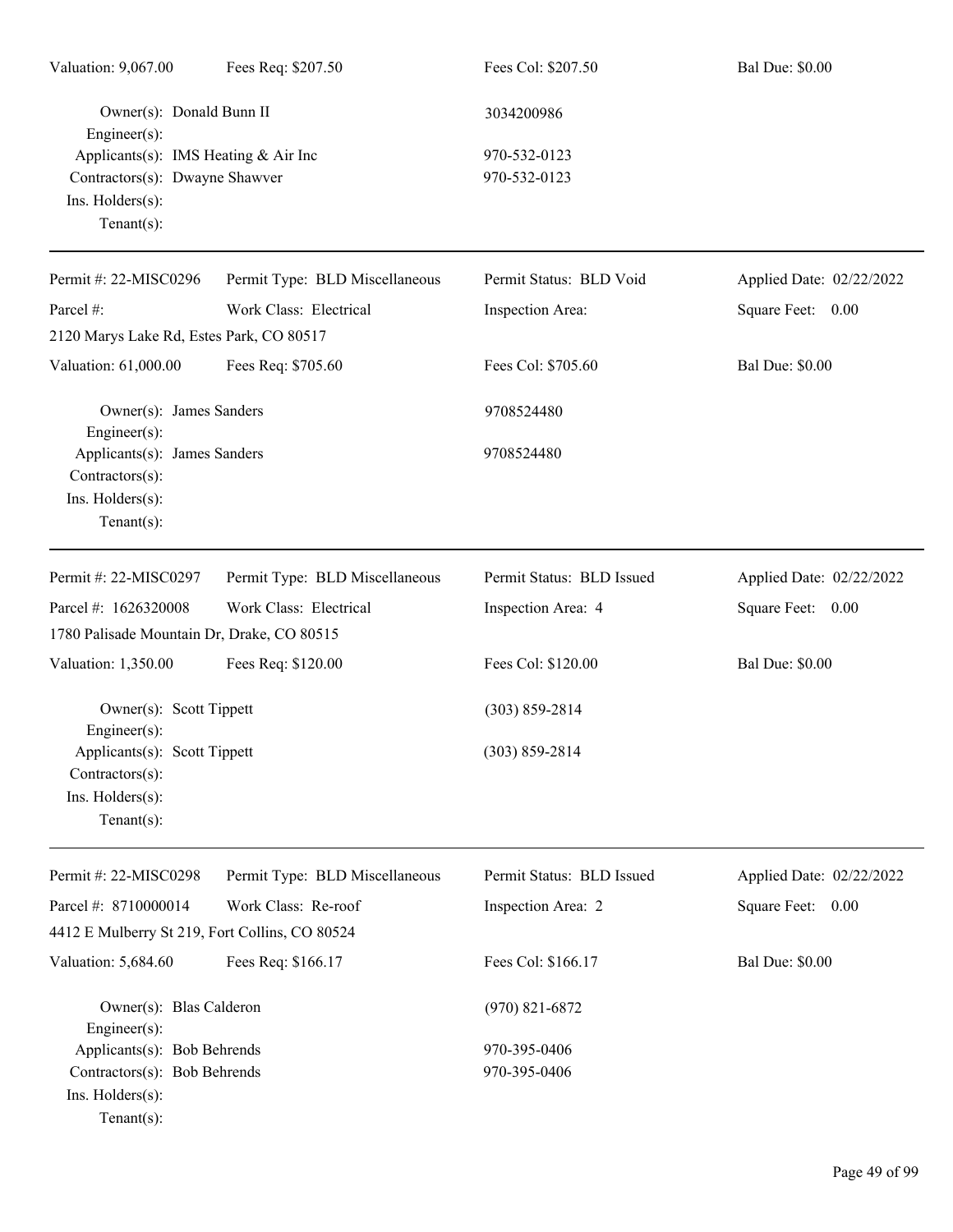| Permit #: 22-MISC0299                                                                                        | Permit Type: BLD Miscellaneous                                                  | Permit Status: BLD Issued   | Applied Date: 02/22/2022 |
|--------------------------------------------------------------------------------------------------------------|---------------------------------------------------------------------------------|-----------------------------|--------------------------|
| Parcel #: 2522201008                                                                                         | Work Class: Demolition                                                          | Inspection Area: 4          | Square Feet: 0.00        |
| 2462 W Highway 34 C, Drake, CO 80515                                                                         |                                                                                 |                             |                          |
| Valuation: 10.00                                                                                             | Fees Req: \$51.64                                                               | Fees Col: \$51.64           | <b>Bal Due: \$0.00</b>   |
| Engineer(s):<br>Applicants(s): Patricia Vest<br>Contractors(s):<br>Ins. Holders(s):<br>Tenant $(s)$ :        | Owner(s): Annies Mountain Retreat Inc.                                          | 9705779380                  |                          |
| Permit #: 22-MISC0310                                                                                        | Permit Type: BLD Miscellaneous                                                  | Permit Status: BLD Issued   | Applied Date: 02/23/2022 |
| Parcel #: 8919000017                                                                                         | Work Class: Gas Fireplace or Stove/Lo <sub>1</sub> Inspection Area: 1<br>Insert |                             | Square Feet: 0.00        |
| 1297 E County Road 66e, Wellington, CO 80549                                                                 |                                                                                 |                             |                          |
| Valuation: 11,111.00                                                                                         | Fees Req: \$308.99                                                              | Fees Col: \$308.99          | <b>Bal Due: \$0.00</b>   |
| Owner(s): Joseph Monty<br>Engineer(s):                                                                       |                                                                                 | 6088524779                  |                          |
| Applicants(s): Western Fireplace Supply<br>Contractors(s): Chris Tenan<br>Ins. Holders(s):<br>Tenant $(s)$ : |                                                                                 | 97049896793<br>970-498-9679 |                          |
| Permit #: 22-MISC0311                                                                                        | Permit Type: BLD Miscellaneous                                                  | Permit Status: BLD LOC      | Applied Date: 02/23/2022 |
| Parcel #: 9830109022                                                                                         | Work Class: Re-roof                                                             | Inspection Area: 1          | Square Feet:<br>0.00     |
| 3509 Buckskin Trl, Laporte, CO 80535                                                                         |                                                                                 |                             |                          |
| Valuation: 6,000.00                                                                                          | Fees Req: \$167.43                                                              | Fees Col: \$167.43          | <b>Bal Due: \$0.00</b>   |
| Owner(s): Shana Bickford<br>Engineer(s):                                                                     |                                                                                 | $(650)$ 248-1121            |                          |
| Applicants(s): Robert Marshall                                                                               |                                                                                 | 7204800076                  |                          |
| Contractors(s): Robert Marshall                                                                              | Robert Marshall                                                                 | 7204800076<br>7204800076    |                          |
| $Ins.$ Holders $(s)$ :<br>$Tenant(s)$ :                                                                      |                                                                                 |                             |                          |
| Permit #: 22-MISC0312                                                                                        | Permit Type: BLD Miscellaneous                                                  | Permit Status: BLD Issued   | Applied Date: 02/23/2022 |
| Parcel #: 9709108017                                                                                         | Work Class: Mechanical                                                          | Inspection Area: 2          | Square Feet: 0.00        |
| 405 N Impala Dr, Fort Collins, CO 80521                                                                      |                                                                                 |                             |                          |
| Valuation: 7,994.00                                                                                          | Fees Req: \$226.00                                                              | Fees Col: \$226.00          | <b>Bal Due: \$0.00</b>   |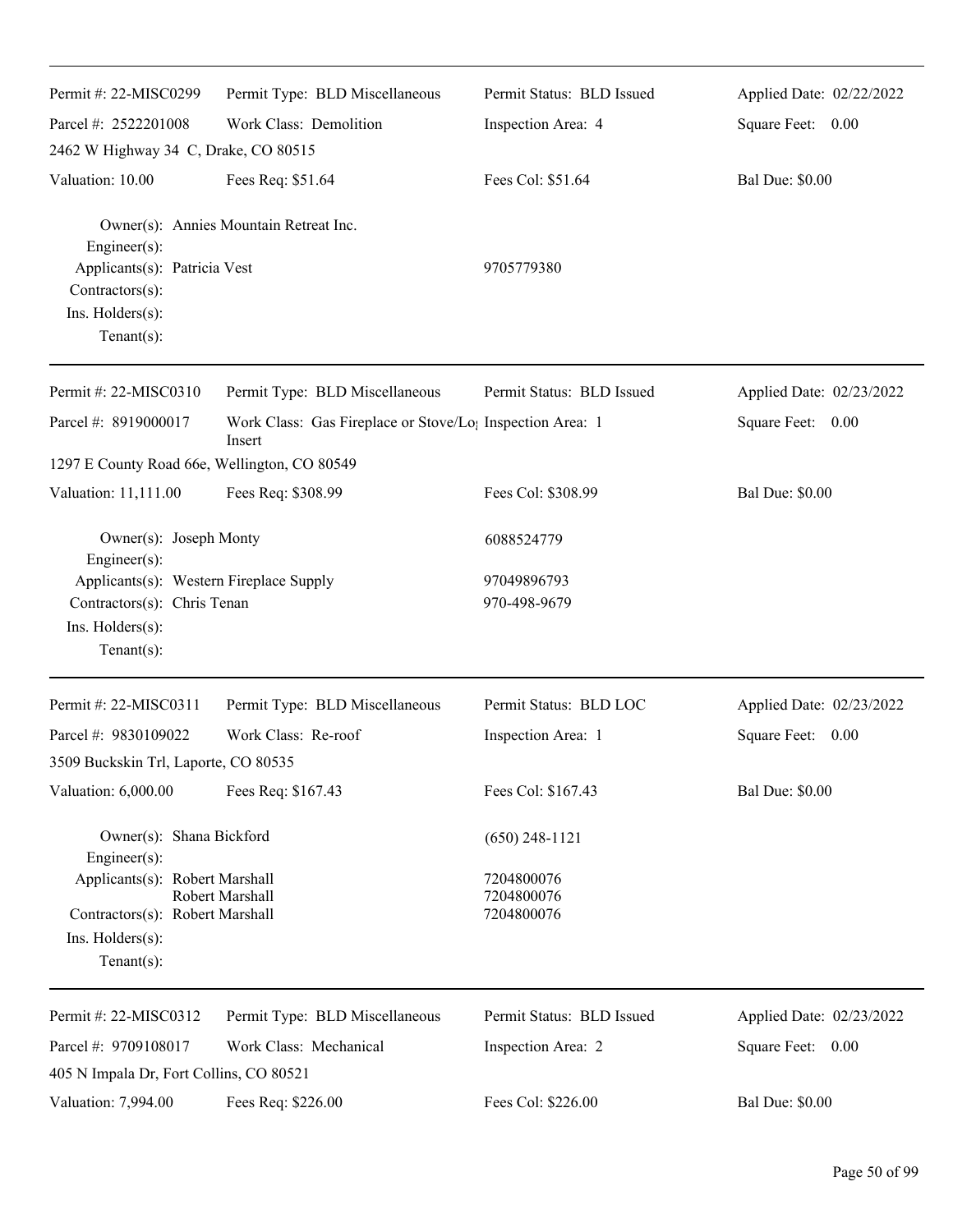| Owner(s): Emily Roberts<br>Engineer(s):<br>Applicants(s): IMS Heating & Air Inc                                                              |                                            | $(816) 838 - 7337$<br>970-532-0123 |                          |
|----------------------------------------------------------------------------------------------------------------------------------------------|--------------------------------------------|------------------------------------|--------------------------|
| Contractors(s): Dwayne Shawver<br>Ins. Holders(s):<br>Tenant $(s)$ :                                                                         |                                            | 970-532-0123                       |                          |
| Permit #: 22-MISC0313                                                                                                                        | Permit Type: BLD Miscellaneous             | Permit Status: BLD Issued          | Applied Date: 02/23/2022 |
| Parcel #: 8710000014                                                                                                                         | Work Class: Mechanical                     | Inspection Area: 2                 | Square Feet: 0.00        |
| 4412 E Mulberry St 252, Fort Collins, CO 80524                                                                                               |                                            |                                    |                          |
| Valuation: 4,700.00                                                                                                                          | Fees Req: \$103.77                         | Fees Col: \$103.77                 | <b>Bal Due: \$0.00</b>   |
| Owner(s): Gwendolyn Tracy<br>Engineer(s):<br>Applicants(s): Mike Ducett<br>Contractors(s): Mike Ducett<br>Ins. Holders(s):<br>Tenant $(s)$ : |                                            | $(970)$ 493-2520                   |                          |
| Permit #: 22-MISC0314                                                                                                                        | Permit Type: BLD Miscellaneous             | Permit Status: BLD LOC             | Applied Date: 02/23/2022 |
| Parcel #: 0911000046                                                                                                                         | Work Class: Plumbing                       | Inspection Area: 5                 | Square Feet: 0.00        |
| 2051 N Greyrock Rd, Laporte, CO 80535                                                                                                        |                                            |                                    |                          |
| Valuation: 1,032.54                                                                                                                          | Fees Req: \$53.93                          | Fees Col: \$53.93                  | <b>Bal Due: \$0.00</b>   |
| Owner(s): Larry Smith<br>Engineer(s):<br>Contractors(s): John Hahn Sr<br>$Ins.$ Holders $(s)$ :<br>Tenant $(s)$ :                            | Applicants(s): Hahn Plumbing & Heating Inc | 970-484-7668<br>970-484-7668       |                          |
| Permit #: 22-MISC0315                                                                                                                        | Permit Type: BLD Miscellaneous             | Permit Status: BLD Issued          | Applied Date: 02/23/2022 |
| Parcel #: 8717205203                                                                                                                         | Work Class: Mechanical                     | Inspection Area: 2                 | Square Feet: 0.00        |
| 603 Countryside Dr, Fort Collins, CO 80524                                                                                                   |                                            |                                    |                          |
| Valuation: 6,985.00                                                                                                                          | Fees Req: \$145.26                         | Fees Col: \$145.26                 | <b>Bal Due: \$0.00</b>   |
| Owner(s): Hong Lam<br>Engineer(s):                                                                                                           |                                            | $(970)$ 581-6936                   |                          |
| Applicants(s): IMS Heating & Air Inc                                                                                                         |                                            | 970-532-0123                       |                          |
| Contractors(s): Dwayne Shawver<br>Ins. Holders(s):<br>Tenant $(s)$ :                                                                         |                                            | 970-532-0123                       |                          |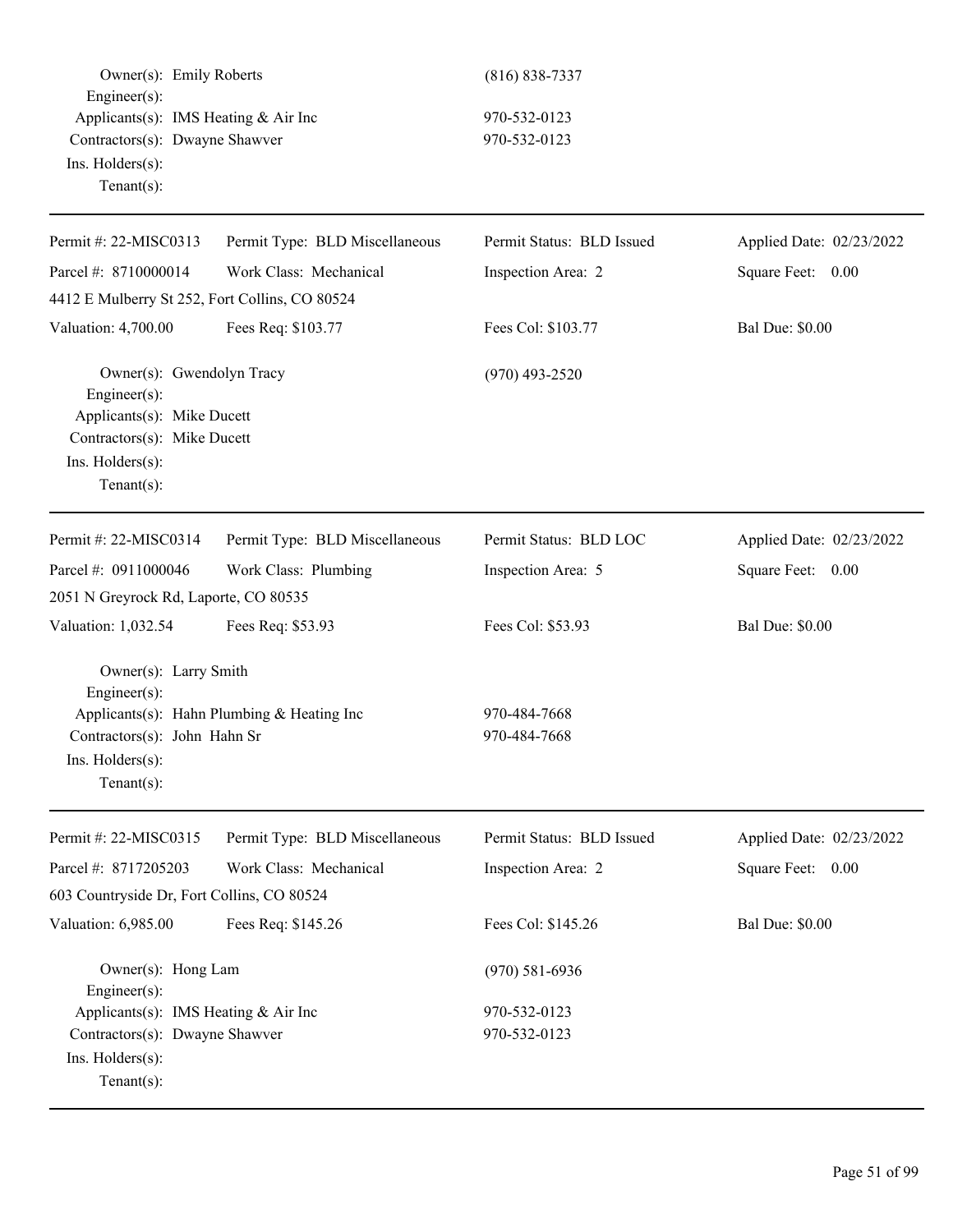| Permit #: 22-MISC0316                                                                                                                           | Permit Type: BLD Miscellaneous | Permit Status: BLD Issued    | Applied Date: 02/23/2022 |
|-------------------------------------------------------------------------------------------------------------------------------------------------|--------------------------------|------------------------------|--------------------------|
| Parcel #: 9418106019                                                                                                                            | Work Class: Mechanical         | Inspection Area: 3           | Square Feet: 0.00        |
| 4532 Malibu Dr, Berthoud, CO 80513                                                                                                              |                                |                              |                          |
| Valuation: 13,963.00                                                                                                                            | Fees Req: \$290.48             | Fees Col: \$290.48           | <b>Bal Due: \$0.00</b>   |
| Owner(s): Kyle Gronenthal<br>$Engineering(s)$ :                                                                                                 |                                | $(303)$ 397-9690             |                          |
| Applicants(s): IMS Heating & Air Inc<br>Contractors(s): Dwayne Shawver<br>Ins. Holders(s):<br>Tenant $(s)$ :                                    |                                | 970-532-0123<br>970-532-0123 |                          |
| Permit #: 22-MISC0317                                                                                                                           | Permit Type: BLD Miscellaneous | Permit Status: BLD LOC       | Applied Date: 02/23/2022 |
| Parcel #: 0520000050<br>1627 Turkey Walk Trl, Loveland, CO 80537                                                                                | Work Class: Gas Piping         | Inspection Area: 3           | Square Feet: 0.00        |
| Valuation: 2,000.00                                                                                                                             | Fees Req: \$165.57             | Fees Col: \$165.57           | <b>Bal Due: \$0.00</b>   |
| Owner(s): Rick Roncka<br>$Engineering(s)$ :                                                                                                     |                                | 9704610411                   |                          |
| Applicants(s): Douglas Medina<br>Contractors(s):<br>Ins. Holders(s):<br>Tenant $(s)$ :                                                          |                                | 970-658-6759                 |                          |
| Permit #: 22-MISC0318                                                                                                                           | Permit Type: BLD Miscellaneous | Permit Status: BLD Issued    | Applied Date: 02/23/2022 |
| Parcel #: 9834000036                                                                                                                            | Work Class: Demolition         | Inspection Area: 1           | Square Feet: 0.00        |
| 2200 N Taft Hill Rd, Fort Collins, CO 80524                                                                                                     |                                |                              |                          |
| Valuation: 38,000.00 Fees Req: \$51.64                                                                                                          |                                | Fees Col: \$51.64            | <b>Bal Due: \$0.00</b>   |
| Owner(s): Sarah Swanty<br>Engineer $(s)$ :<br>Applicants(s): Maral Jalili<br>Contractors(s): Derek Breier<br>Ins. Holders(s):<br>Tenant $(s)$ : |                                | 3035980422                   |                          |
| Permit #: 22-MISC0319                                                                                                                           | Permit Type: BLD Miscellaneous | Permit Status: BLD Issued    | Applied Date: 02/23/2022 |
| Parcel #: 1429406017<br>287 May Ave, Lyons, CO 80540                                                                                            | Work Class: Mechanical         | Inspection Area: 4           | Square Feet: 0.00        |
| Valuation: 10,360.00                                                                                                                            | Fees Req: \$288.24             | Fees Col: \$288.24           | <b>Bal Due: \$0.00</b>   |
| Owner(s): Ralph Bier<br>Engineer $(s)$ :                                                                                                        |                                | 3038232304                   |                          |
| Applicants(s): Dwayne Shawver                                                                                                                   |                                | 970-532-0123                 |                          |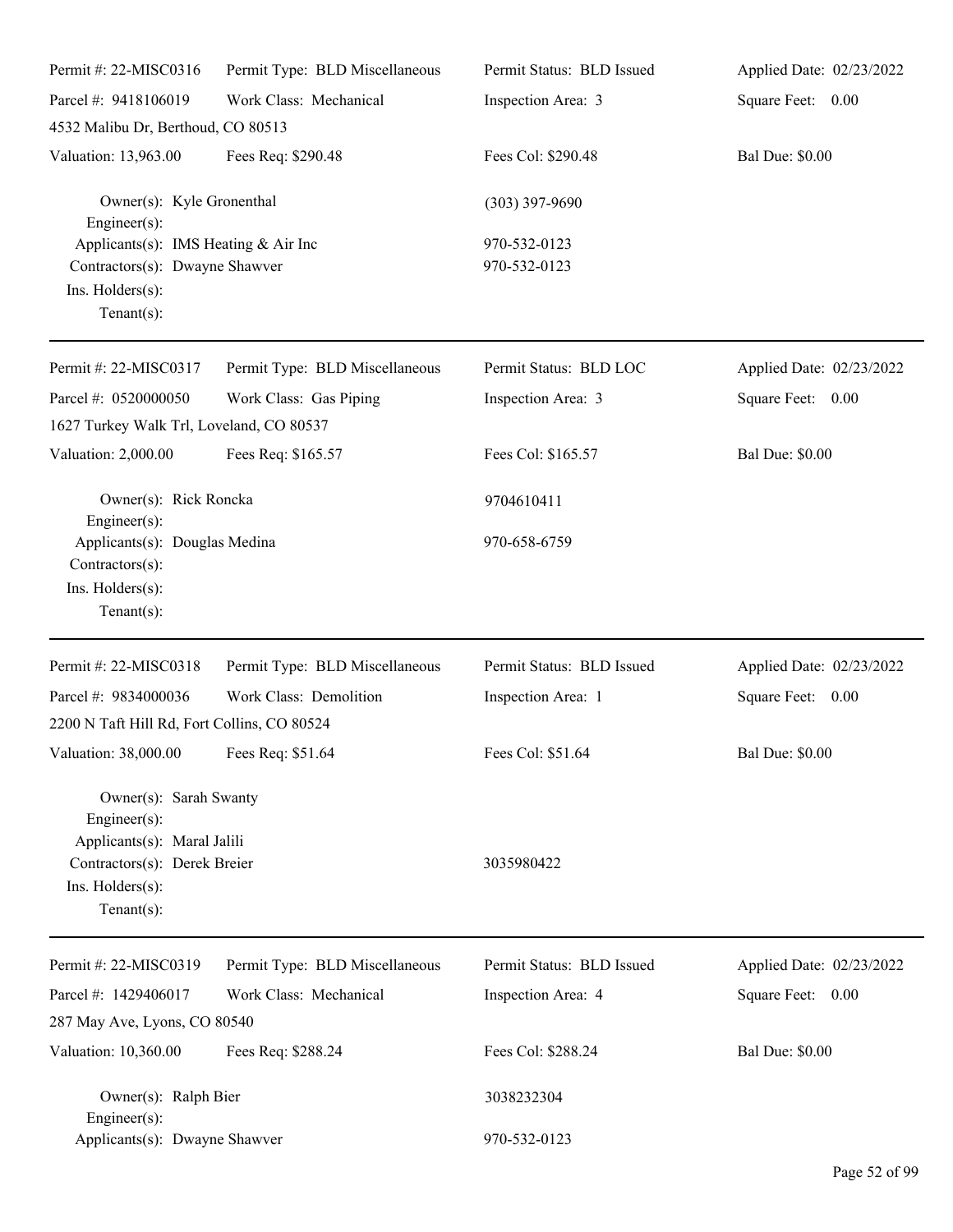| Permit #: 22-MISC0320                                                                          | Permit Type: BLD Miscellaneous                                           | Permit Status: BLD Issued    | Applied Date: 02/24/2022 |
|------------------------------------------------------------------------------------------------|--------------------------------------------------------------------------|------------------------------|--------------------------|
| Parcel #: 8919000005                                                                           | Work Class: Mechanical                                                   | Inspection Area: 1           | Square Feet: 0.00        |
| 2000 E County Road 66, Wellington, CO 80549                                                    |                                                                          |                              |                          |
| Valuation: 2,982.50                                                                            | Fees Req: \$62.27                                                        | Fees Col: \$62.27            | <b>Bal Due: \$0.00</b>   |
| $Owner(s)$ :<br>Engineer(s):                                                                   | Cecil R Thompson Family Remainder Trust                                  | 970-568-3815                 |                          |
| Applicants(s): Tim Swan<br>Contractors(s): Tim Swan<br>Ins. Holders(s):<br>$Tenant(s)$ :       |                                                                          | 970-215-5870<br>970-215-5870 |                          |
| Permit #: 22-MISC0321                                                                          | Permit Type: BLD Miscellaneous                                           | Permit Status: BLD Issued    | Applied Date: 02/24/2022 |
| Parcel #: 9624000008<br>8426 S Highway 287, Fort Collins, CO 80525                             | Work Class: Mechanical                                                   | Inspection Area: 2           | Square Feet: 0.00        |
| Valuation: 5,566.97                                                                            | Fees Req: \$124.51                                                       | Fees Col: \$124.51           | <b>Bal Due: \$0.00</b>   |
| Owner(s): Tina Wagner<br>Engineer(s):                                                          |                                                                          | $(970)$ 667-0202             |                          |
| Applicants(s): Glenn Frank<br>Contractors(s): Glenn Frank<br>Ins. Holders(s):<br>$Tenant(s)$ : |                                                                          | 970-484-4552<br>970-484-4552 |                          |
| Permit #: 22-MISC0322                                                                          | Permit Type: BLD Miscellaneous                                           | Permit Status: BLD Issued    | Applied Date: 02/24/2022 |
| Parcel #: 9636200044                                                                           | Work Class: Mechanical                                                   | Inspection Area: 2           | Square Feet: 0.00        |
| 420 E 57th St 276, Loveland, CO 80538                                                          |                                                                          |                              |                          |
| Valuation: 6,700.00                                                                            | Fees Req: \$145.26                                                       | Fees Col: \$145.26           | <b>Bal Due: \$0.00</b>   |
| Owner(s): Sharon Miller<br>Engineer $(s)$ :                                                    |                                                                          | $(970)$ 290-1065             |                          |
| Contractors(s): Jason Shivo<br>Ins. Holders(s):<br>$Tenant(s)$ :                               | Applicants(s): One Hour Heating & Air Conditioning dba Autl 970-663-4002 | 9707757005                   |                          |
| Permit #: 22-MISC0323                                                                          | Permit Type: BLD Miscellaneous                                           | Permit Status: BLD Issued    | Applied Date: 02/24/2022 |
| Parcel #: 8619405005<br>8439 Cindy Ln, Fort Collins, CO 80525                                  | Work Class: Mechanical                                                   | Inspection Area: 2           | Square Feet: 0.00        |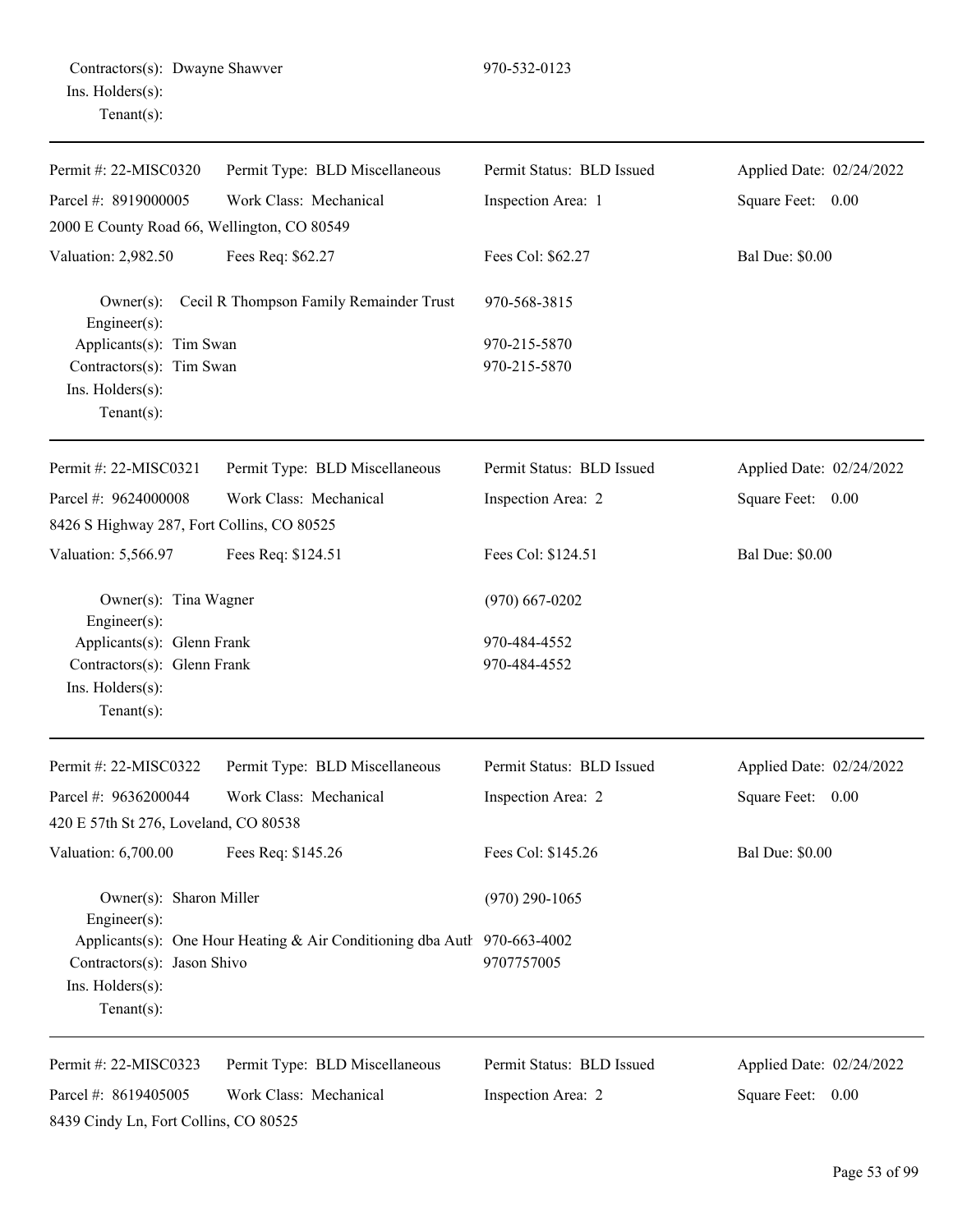| Valuation: 5,179.00                                                                                            | Fees Req: \$124.51             | Fees Col: \$124.51                           | <b>Bal Due: \$0.00</b>   |
|----------------------------------------------------------------------------------------------------------------|--------------------------------|----------------------------------------------|--------------------------|
| Owner(s): Ed Skaggs<br>Engineer(s):                                                                            |                                | $(970)$ 980-6799                             |                          |
| Applicants(s): Harlan Leingang<br>Contractors(s): Harlan Leingang<br>Ins. Holders(s):<br>Tenant $(s)$ :        | Harlan Leingang                | 970-667-5741<br>970-667-5741<br>970-667-5741 |                          |
| Permit #: 22-MISC0324                                                                                          | Permit Type: BLD Miscellaneous | Permit Status: BLD Issued                    | Applied Date: 02/24/2022 |
| Parcel #: 8619405005                                                                                           | Work Class: Mechanical         | Inspection Area: 2                           | Square Feet: 0.00        |
| 8439 Cindy Ln, Fort Collins, CO 80525                                                                          |                                |                                              |                          |
| Valuation: 3,823.00                                                                                            | Fees Req: \$83.02              | Fees Col: \$83.02                            | <b>Bal Due: \$0.00</b>   |
| Owner(s): Ed Skaggs<br>Engineer(s):                                                                            |                                | $(970)$ 980-6799                             |                          |
| Applicants(s): Harlan Leingang<br>Contractors(s): Harlan Leingang<br>Ins. $H$ olders $(s)$ :<br>Tenant $(s)$ : | Harlan Leingang                | 970-667-5741<br>970-667-5741<br>970-667-5741 |                          |
| Permit #: 22-MISC0325                                                                                          | Permit Type: BLD Miscellaneous | Permit Status: BLD LOC                       | Applied Date: 02/25/2022 |
| Parcel #: 9829307005                                                                                           | Work Class: Re-roof            | Inspection Area: 1                           | Square Feet: 0.00        |
| 4017 Cork Dr, Laporte, CO 80535                                                                                |                                |                                              |                          |
| Valuation: 8,000.00                                                                                            | Fees Req: \$207.57             | Fees Col: \$207.57                           | <b>Bal Due: \$0.00</b>   |
| Owner(s): William Hanlon<br>$Engineering(s)$ :                                                                 |                                | 6207940793                                   |                          |
| Applicants(s): Bridgette Gruenstein<br>Contractors(s): Jeffrey Wolf<br>Ins. Holders(s):<br>$Tenant(s)$ :       |                                | 9706900958<br>970-493-7472                   |                          |
| Permit #: 22-MISC0326                                                                                          | Permit Type: BLD Miscellaneous | Permit Status: BLD Issued                    | Applied Date: 02/25/2022 |
| Parcel #: 9829200030                                                                                           | Work Class: Re-roof            | Inspection Area: 1                           | Square Feet: 0.00        |
| 3512 Mesa Dr, Laporte, CO 80535                                                                                |                                |                                              |                          |
| Valuation: 9,800.00                                                                                            | Fees Req: \$246.88             | Fees Col: \$246.88                           | <b>Bal Due: \$0.00</b>   |
| Owner(s): Larry Easthouse<br>Engineer(s):<br>Applicants(s): Bridgette Gruenstein                               |                                | $(970)$ 217-5020<br>9706900958               |                          |
| Contractors(s):<br>Ins. Holders(s):                                                                            |                                |                                              |                          |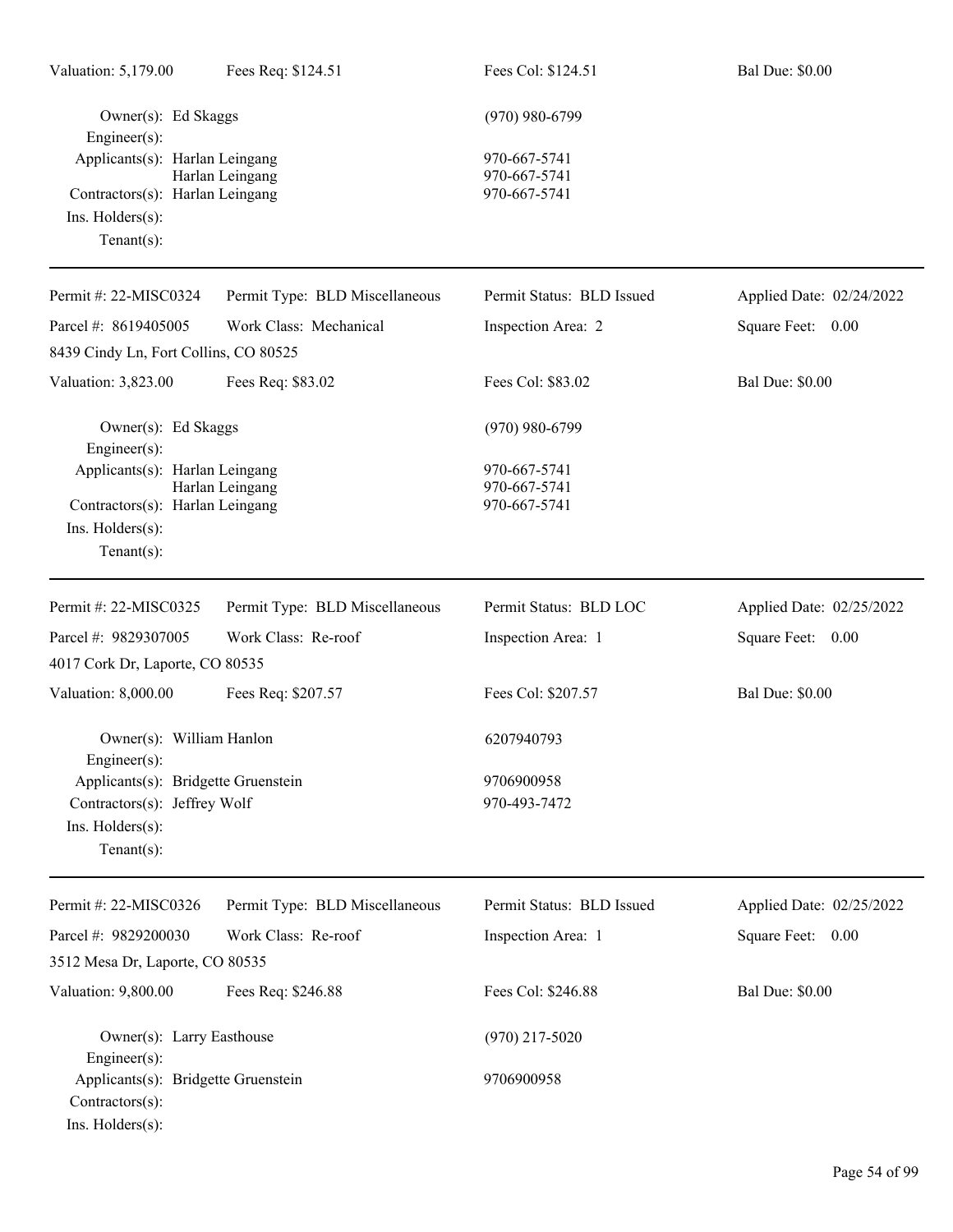| Permit #: 22-MISC0327                                                                                                           | Permit Type: BLD Miscellaneous | Permit Status: BLD Issued | Applied Date: 02/25/2022 |
|---------------------------------------------------------------------------------------------------------------------------------|--------------------------------|---------------------------|--------------------------|
| Parcel #: 1822405008                                                                                                            | Work Class: Re-roof            | Inspection Area: 1        | Square Feet: 0.00        |
| 1029 Mount Ethel Rd, Bellvue, CO 80512                                                                                          |                                |                           |                          |
| Valuation: 9,800.00                                                                                                             | Fees Req: \$246.88             | Fees Col: \$246.88        | <b>Bal Due: \$0.00</b>   |
| Owner(s): Cody Moreshed<br>Engineer(s):                                                                                         |                                | $(970)$ 484-1223          |                          |
| Applicants(s): Bridgette Gruenstein<br>Contractors(s):                                                                          |                                | 9706900958                |                          |
| Ins. Holders(s):<br>$Tenant(s)$ :                                                                                               |                                |                           |                          |
| Permit #: 22-MISC0328                                                                                                           | Permit Type: BLD Miscellaneous | Permit Status: BLD Issued | Applied Date: 02/25/2022 |
| Parcel #: 0819000060                                                                                                            | Work Class: Re-roof            | Inspection Area: 1        | Square Feet: 0.00        |
| 12000 Rist Canyon Rd, Bellvue, CO 80512                                                                                         |                                |                           |                          |
| Valuation: 28,000.00                                                                                                            | Fees Req: \$595.08             | Fees Col: \$595.08        | <b>Bal Due: \$0.00</b>   |
| Owner(s): Barbara Powers<br>Engineer(s):                                                                                        |                                | 9702215729                |                          |
| Applicants(s): Bridgette Gruenstein<br>Contractors(s):<br>Ins. Holders(s):<br>$Tenant(s)$ :                                     |                                | 9706900958                |                          |
| Permit #: 22-MISC0329                                                                                                           | Permit Type: BLD Miscellaneous | Permit Status: BLD Issued | Applied Date: 02/25/2022 |
| Parcel #: 0431000040                                                                                                            | Work Class: Gas Piping         | Inspection Area: 4        | Square Feet: 0.00        |
| 3920 Stone Canyon Rd, Longmont, CO 80503                                                                                        |                                |                           |                          |
| Valuation: 2,000.00                                                                                                             | Fees Req: \$105.57             | Fees Col: \$105.57        | <b>Bal Due: \$0.00</b>   |
| Owner(s): Anita Black<br>Engineer $(s)$ :<br>Applicants(s): Anita Black<br>Contractors(s):<br>Ins. Holders(s):<br>$Tenant(s)$ : |                                |                           |                          |
| Permit #: 22-MISC0330                                                                                                           | Permit Type: BLD Miscellaneous | Permit Status: BLD Void   | Applied Date: 02/25/2022 |
| Parcel #: 0431000040                                                                                                            | Work Class: Mechanical         | Inspection Area: 4        | Square Feet: 0.00        |
| 3920 Stone Canyon Rd, Longmont, CO 80503                                                                                        |                                |                           |                          |
| Valuation: 10,500.00                                                                                                            | Fees Req:                      | Fees Col:                 | Bal Due:                 |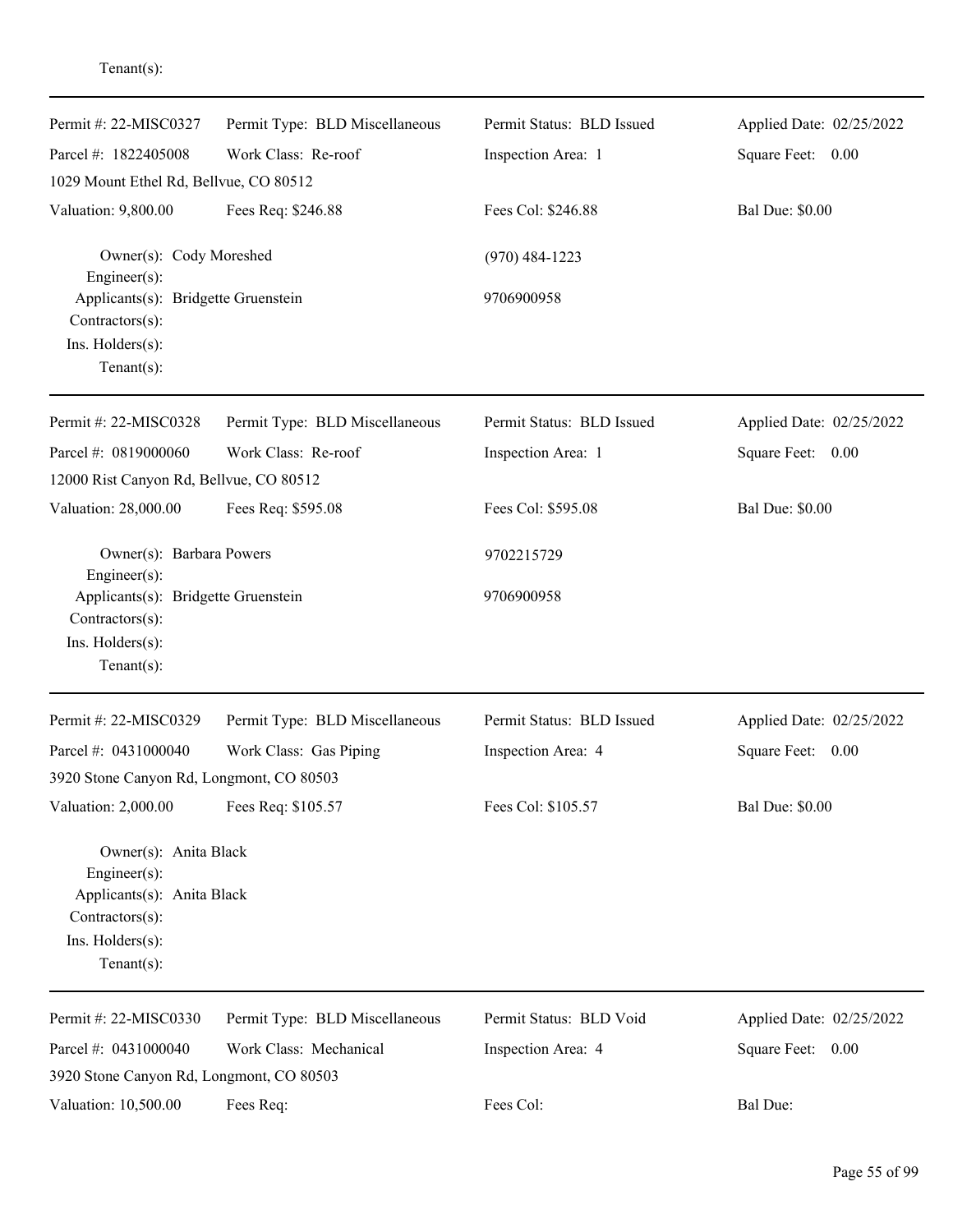Owner(s): Anita Black Engineer(s): Applicants(s): Anita Black Contractors(s): Ins. Holders(s): Tenant(s):

| Permit #: 22-MISC0331                       |                                | Permit Status: BLD Issued |                          |
|---------------------------------------------|--------------------------------|---------------------------|--------------------------|
|                                             | Permit Type: BLD Miscellaneous |                           | Applied Date: 02/25/2022 |
| Parcel #: 3401423004                        | Work Class: Re-roof            | Inspection Area: 4        | Square Feet: 0.00        |
| 820 Ramshorn Dr, Estes Park, CO 80517       |                                |                           |                          |
| Valuation: 6,500.00                         | Fees Req: \$185.49             | Fees Col: \$185.49        | <b>Bal Due: \$0.00</b>   |
| Owner(s): Seth Dunn<br>Engineer(s):         |                                | 9705905620                |                          |
| Applicants(s): Seth Dunn<br>Contractors(s): |                                | 9705905620                |                          |
| Ins. Holders(s):                            |                                |                           |                          |
| $Tenant(s)$ :                               |                                |                           |                          |
|                                             |                                |                           |                          |
| Permit #: 22-MISC0332                       | Permit Type: BLD Miscellaneous | Permit Status: BLD Issued | Applied Date: 02/28/2022 |
| Parcel #: 9636200044                        | Work Class: Mechanical         | Inspection Area: 2        | Square Feet: 0.00        |
| 420 E 57th St 146, Loveland, CO 80538       |                                |                           |                          |
| Valuation: 4,000.00                         | Fees Req: \$83.02              | Fees Col: \$83.02         | <b>Bal Due: \$0.00</b>   |
| Owner(s): Roxana Taylor<br>Engineer(s):     |                                | $(970) 646 - 6605$        |                          |
| Applicants(s): Matthew Markle               |                                | 9703080807                |                          |
| Contractors(s): Matthew Markle              |                                | 9703080807                |                          |
| Ins. Holders(s):                            |                                |                           |                          |
| $Tenant(s)$ :                               |                                |                           |                          |
| Permit #: 22-MISC0333                       | Permit Type: BLD Miscellaneous | Permit Status: BLD LOC    | Applied Date: 02/28/2022 |
| Parcel #: 9407407007                        | Work Class: Re-roof            | Inspection Area: 3        | Square Feet: 0.00        |
| 4122 John Galt Dr, Berthoud, CO 80513       |                                |                           |                          |
| Valuation: 10,000.00                        | Fees Req: \$247.68             | Fees Col: \$247.68        | <b>Bal Due: \$0.00</b>   |
|                                             |                                |                           |                          |
| Owner(s): Wesley Swanson<br>Engineer(s):    |                                | $(970)$ 222-9773          |                          |
| Applicants(s): Ike Jon Nissen               |                                | 4805893355                |                          |
| Contractors(s): Ike Jon Nissen              |                                | 4805893355                |                          |
| Ins. Holders(s):                            |                                |                           |                          |
| Tenant $(s)$ :                              |                                |                           |                          |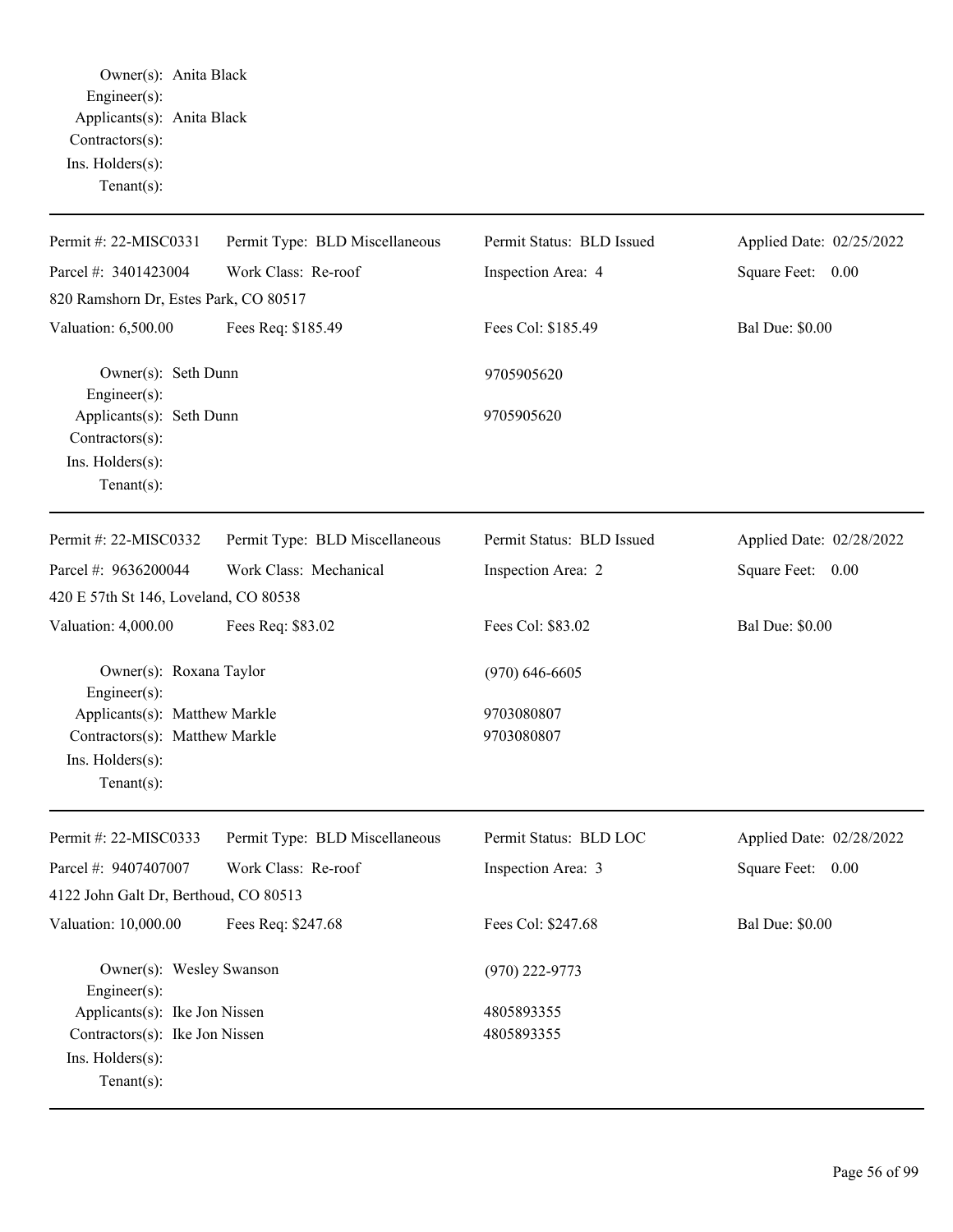| Permit #: 22-MISC0334                                                                                                                              | Permit Type: BLD Miscellaneous                        | Permit Status: BLD LOC       | Applied Date: 02/28/2022 |
|----------------------------------------------------------------------------------------------------------------------------------------------------|-------------------------------------------------------|------------------------------|--------------------------|
| Parcel #: 0636311001                                                                                                                               | Work Class: Mechanical                                | Inspection Area: 2           | Square Feet: 0.00        |
| 4505 Brookside Dr, Loveland, CO 80538                                                                                                              |                                                       |                              |                          |
| Valuation: 10,566.00                                                                                                                               | Fees Req: \$228.24                                    | Fees Col: \$228.24           | <b>Bal Due: \$0.00</b>   |
| Owner(s): Mark Davis<br>$Engineering(s)$ :                                                                                                         |                                                       | 9702142163                   |                          |
| Applicants(s): Tim Swan<br>Contractors(s): Tim Swan<br>Ins. Holders(s):<br>Tenant $(s)$ :                                                          |                                                       | 970-215-5870<br>970-215-5870 |                          |
| Permit #: 22-MISC0335                                                                                                                              | Permit Type: BLD Miscellaneous                        | Permit Status: BLD Issued    | Applied Date: 02/28/2022 |
| Parcel #: 9825107002<br>825 E Douglas Rd, Fort Collins, CO 80524                                                                                   | Work Class: Re-roof                                   | Inspection Area: 1           | Square Feet: 0.00        |
| Valuation: 10,000.00                                                                                                                               | Fees Req: \$247.68                                    | Fees Col: \$247.68           | <b>Bal Due: \$0.00</b>   |
| Owner(s): Steve Ray<br>$Engineering(s)$ :<br>Applicants(s): Andrew Bercher<br>Contractors(s): Andrew Bercher<br>Ins. Holders(s):<br>Tenant $(s)$ : |                                                       | $(970)$ 420-2337             |                          |
| Permit #: 22-MISC0336                                                                                                                              | Permit Type: BLD Miscellaneous                        | Permit Status: BLD Issued    | Applied Date: 02/28/2022 |
| Parcel #: 1801305042                                                                                                                               | Work Class: Electrical                                | Inspection Area: 1           | Square Feet: 0.00        |
| 9940 W Highway 14, Bellvue, CO 80512                                                                                                               |                                                       |                              |                          |
| Valuation: 5,000.00 Fees Req: \$168.00                                                                                                             |                                                       | Fees Col: \$168.00           | <b>Bal Due: \$0.00</b>   |
|                                                                                                                                                    | Owner(s): Poudre River Paradise LLC<br>Roger Lunsford | 9702228136<br>9704843013     |                          |
| Engineer $(s)$ :<br>Applicants(s): Barry Kadlub<br>$Contractors(s)$ :<br>Ins. Holders(s):<br>Tenant $(s)$ :                                        |                                                       | 9703107090                   |                          |
| Permit #: 22-RES0064                                                                                                                               | Permit Type: BLD Residential                          | Permit Status: BLD Applied   | Applied Date: 02/01/2022 |
| Parcel #: 9823319005                                                                                                                               | Work Class: New                                       | Inspection Area: 1           | Square Feet: 5,784.00    |
| 4048 N County Road 17, Fort Collins, CO 80524                                                                                                      |                                                       |                              |                          |
| Valuation: 500,000.00                                                                                                                              | Fees Req: \$14,970.75                                 | Fees Col: \$1,882.35         | Bal Due: \$13,088.40     |
| Owner(s): Terri Blackmore                                                                                                                          | Dennis Scholl                                         | 9703052626<br>970-305-2826   |                          |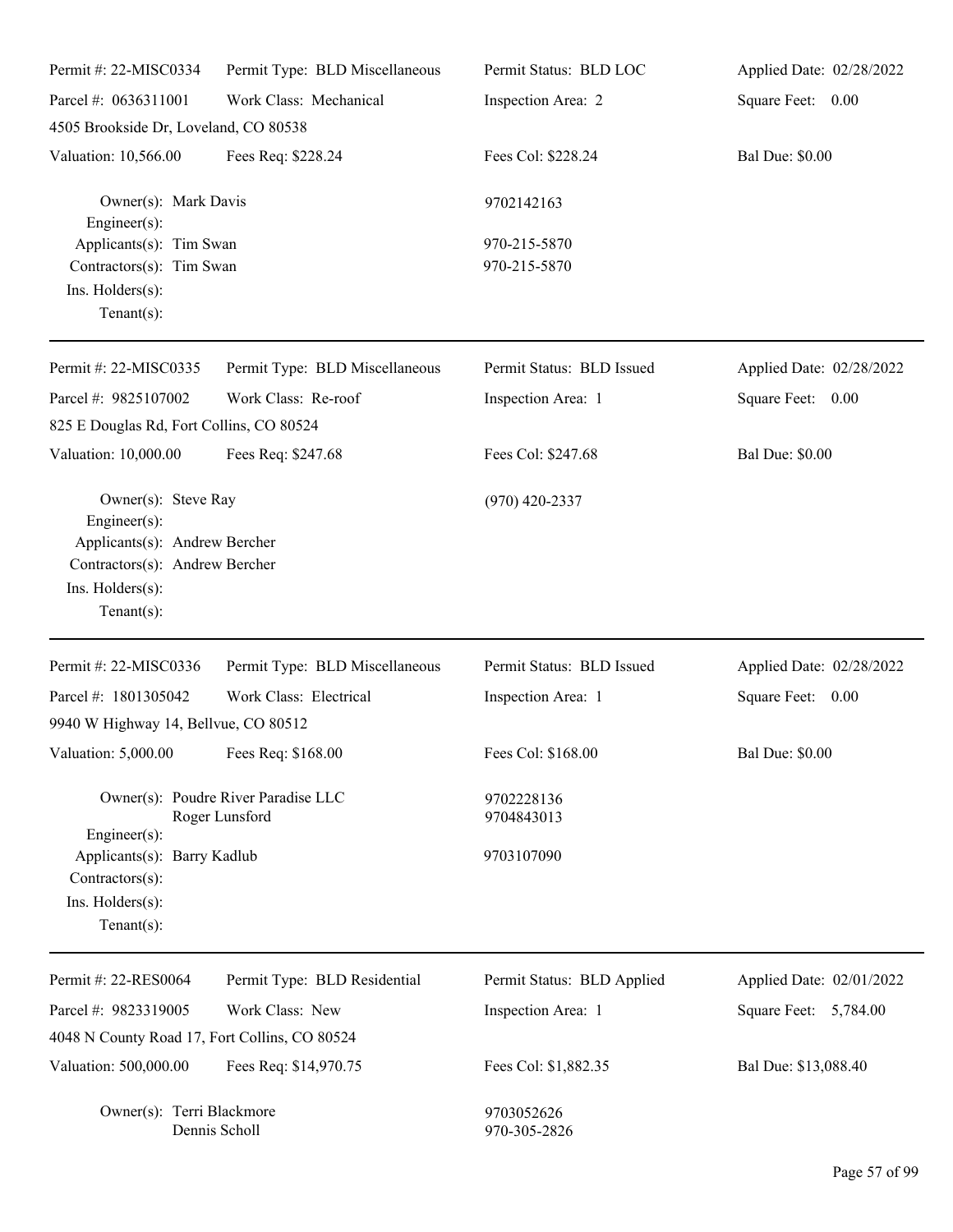Engineer(s): Nicholas Reuter 9702069455 Applicants(s): Dennis Scholl 970-305-2826 Contractors(s): Ins. Holders(s): Tenant(s):

| Permit #: 22-RES0065                                                                    | Permit Type: BLD Residential                                      | Permit Status: BLD Applied  | Applied Date: 02/01/2022 |
|-----------------------------------------------------------------------------------------|-------------------------------------------------------------------|-----------------------------|--------------------------|
| Parcel #: 8619206007                                                                    | Work Class: Addition                                              | Inspection Area: 2          | Square Feet:<br>0.00     |
| 7752 Vantage View Pl, Fort Collins, CO 80525                                            |                                                                   |                             |                          |
| Valuation: 37,193.00                                                                    | Fees Req: \$1,114.90                                              | Fees Col: \$0.00            | Bal Due: \$1,114.90      |
| Owner(s): Eugene Lewis<br>$Engineering(s)$ :                                            |                                                                   | 8183570157                  |                          |
| Applicants(s): Christian Rodriquez                                                      |                                                                   | 9702318378                  |                          |
| Contractors(s): Vince Heuer                                                             |                                                                   | 7202184999                  |                          |
| Ins. Holders(s):<br>Tenant $(s)$ :                                                      |                                                                   |                             |                          |
| Permit #: 22-RES0066                                                                    | Permit Type: BLD Residential                                      | Permit Status: BLD Issued   | Applied Date: 02/01/2022 |
| Parcel #: 9729305001                                                                    | Work Class: Alteration                                            | Inspection Area: 2          | Square Feet: 0.00        |
|                                                                                         | 3505 Horsetooth Cliffs Way, Fort Collins, CO 80526                |                             |                          |
| Valuation: 25,000.00                                                                    | Fees Req: \$1,000.55                                              | Fees Col: \$1,000.55        | <b>Bal Due: \$0.00</b>   |
| Owner(s): Jacquelyn Hadwick                                                             | Michael Hadwick                                                   |                             |                          |
| Engineer(s): Jason Baker                                                                |                                                                   | 9702781909                  |                          |
| Applicants(s): Christian Renger                                                         |                                                                   | 9708931329                  |                          |
| Contractors(s): Dwight Sailer                                                           |                                                                   | 9704728100                  |                          |
| Ins. Holders(s):<br>Tenant $(s)$ :                                                      |                                                                   |                             |                          |
| Permit #: 22-RES0067                                                                    | Permit Type: BLD Residential                                      | Permit Status: BLD Approved | Applied Date: 02/01/2022 |
| Parcel #: 3427000044                                                                    | Work Class: Conversion to Short-Term Inspection Area: 4<br>Rental |                             | Square Feet:<br>0.00     |
| 772 Goblins Castle Rd, Estes Park, CO 80517                                             |                                                                   |                             |                          |
| Valuation: 0.00                                                                         | Fees Req: \$300.00                                                | Fees Col: \$0.00            | Bal Due: \$300.00        |
| Owner(s): Keri Ann Wilson<br>Engineer(s):                                               | Christopher Wilson                                                | 8567963222<br>8567963222    |                          |
| Applicants(s): Keri Ann Wilson<br>Contractors(s):<br>Ins. Holders(s):<br>Tenant $(s)$ : |                                                                   | 8567963222                  |                          |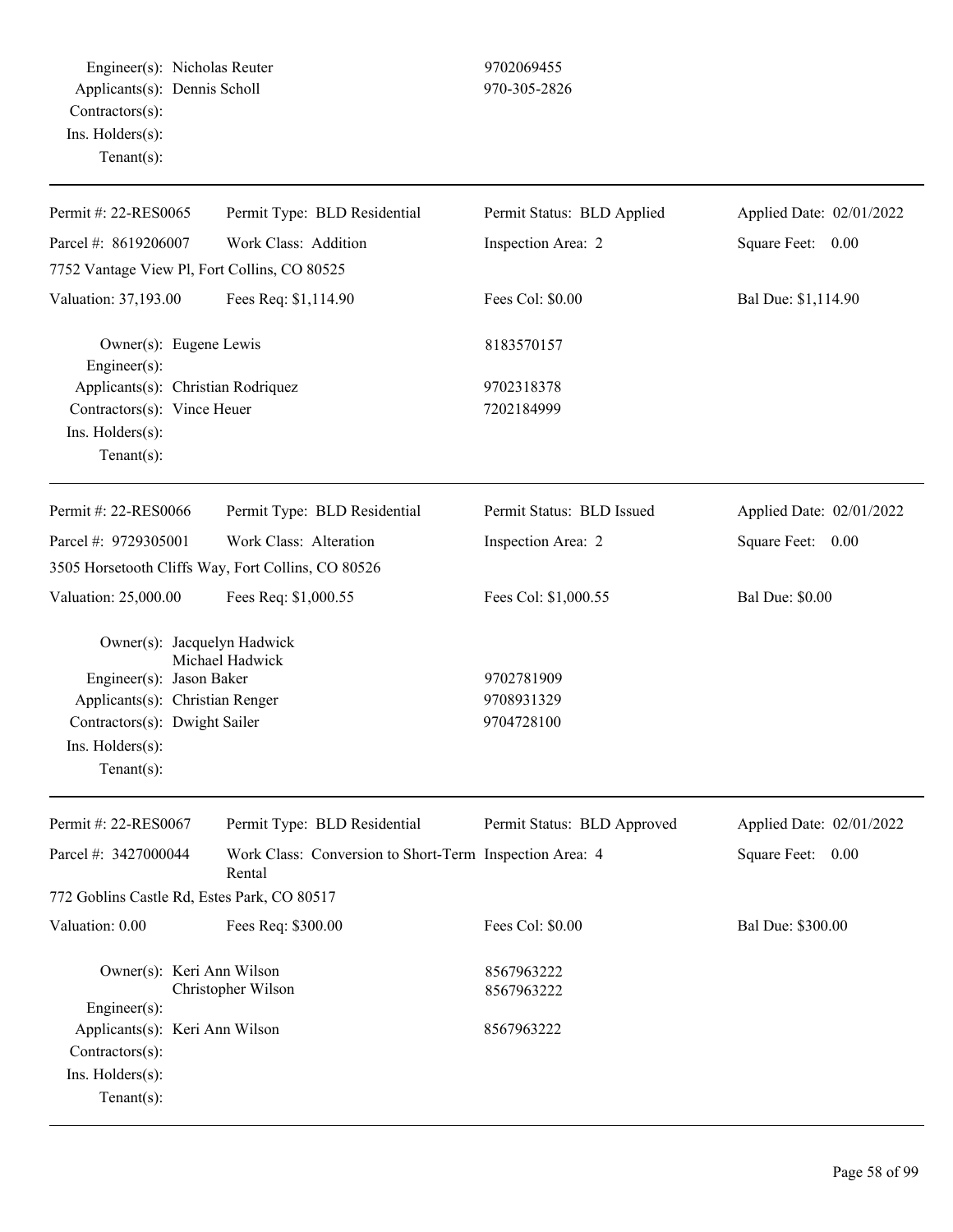| Permit #: 22-RES0068                                                                                                                     | Permit Type: BLD Residential | Permit Status: BLD Issued              | Applied Date: 02/01/2022 |
|------------------------------------------------------------------------------------------------------------------------------------------|------------------------------|----------------------------------------|--------------------------|
| Parcel #: 8706119004                                                                                                                     | Work Class: Alteration       | Inspection Area: 1                     | Square Feet: 0.00        |
| 1932 Kedron Ct, Fort Collins, CO 80524                                                                                                   |                              |                                        |                          |
| Valuation: 10,000.00                                                                                                                     | Fees Req: \$471.52           | Fees Col: \$471.52                     | <b>Bal Due: \$0.00</b>   |
| Owner(s): Gerald Brandt<br>Engineer(s):                                                                                                  |                              | 9702179241                             |                          |
| Applicants(s): Gerald Brandt<br>Contractors(s):<br>Ins. Holders(s):<br>Tenant $(s)$ :                                                    |                              | 9702179241                             |                          |
| Permit #: 22-RES0069                                                                                                                     | Permit Type: BLD Residential | Permit Status: BLD Applied             | Applied Date: 02/01/2022 |
| Parcel #: 9431207001                                                                                                                     | Work Class: Alteration       | Inspection Area: 3                     | Square Feet: 0.00        |
| 2101 S County Road 23e, Berthoud, CO 80513                                                                                               |                              |                                        |                          |
| Valuation: 60,000.00                                                                                                                     | Fees Req: \$1,458.23         | Fees Col: \$0.00                       | Bal Due: \$1,458.23      |
| Owner(s): Jason Gregg<br>Engineer(s):<br>Applicants(s): Zack Ballard<br>Contractors(s): Scott Zurn<br>Ins. Holders(s):<br>Tenant $(s)$ : |                              | 7206646441<br>7206646441               |                          |
| Permit #: 22-RES0070                                                                                                                     | Permit Type: BLD Residential | Permit Status: BLD Applied             | Applied Date: 02/02/2022 |
| Parcel #: 9826106016                                                                                                                     | Work Class: Alteration       | Inspection Area: 1                     | Square Feet: 0.00        |
| 3316 Canadian Pkwy, Fort Collins, CO 80524                                                                                               |                              |                                        |                          |
| Valuation: 80,000.00 Fees Req: \$2,088.71                                                                                                |                              | Fees Col: \$0.00                       | Bal Due: \$2,088.71      |
| Owner(s): Nathan Kimple<br>Engineer(s):                                                                                                  |                              | 9702191619                             |                          |
| Applicants(s): Nathan Kimple<br>Contractors(s):<br>Ins. Holders(s):<br>Tenant $(s)$ :                                                    |                              | 9702191619                             |                          |
| Permit #: 22-RES0071                                                                                                                     | Permit Type: BLD Residential | Permit Status: BLD Issued              | Applied Date: 02/02/2022 |
| Parcel #: 3401112023                                                                                                                     | Work Class: Deck             | Inspection Area: 4                     | Square Feet: 342.00      |
| 2334 Carriage Dr, Estes Park, CO 80517                                                                                                   |                              |                                        |                          |
| Valuation: 13,200.00                                                                                                                     | Fees Req: \$460.73           | Fees Col: \$460.73                     | <b>Bal Due: \$0.00</b>   |
| Owner(s): Judith Leinweber<br>Engineer(s): Michael Todd                                                                                  | Leonard Leinweber            | 9704122906<br>9704122906<br>9702147318 |                          |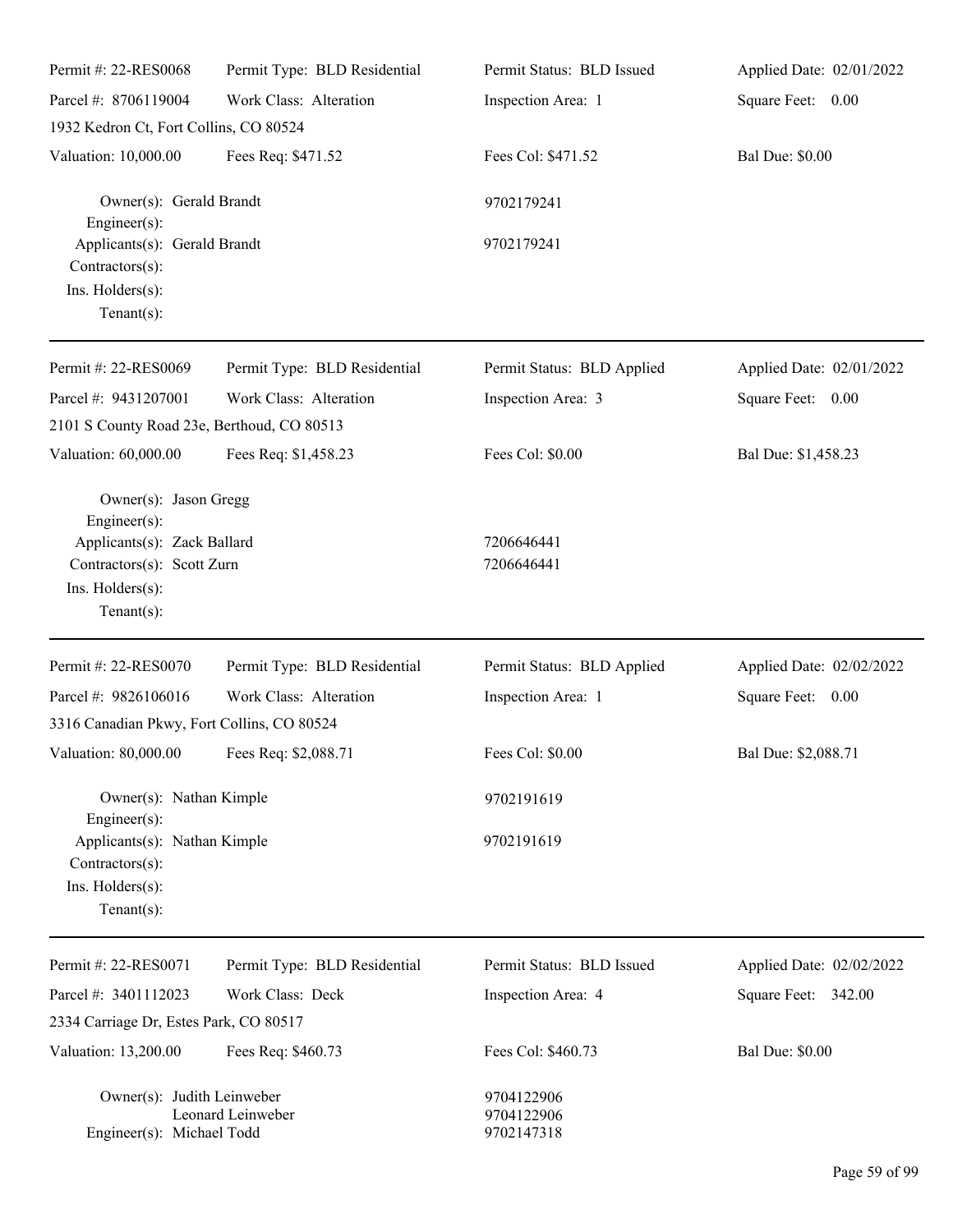Permit Type: BLD Residential Work Class: Alteration Permit Status: BLD Issued Inspection Area: 1 Applied Date: 02/02/2022 Square Feet: 2,433.00 3501 Terry Point Dr, Fort Collins, CO 80524 Valuation: 65,000.00 Fees Req: \$1,706.97 Fees Col: \$1,706.97 Bal Due: \$0.00 Owner(s): John Gejer 9708291181

Barbara Gejer Engineer(s): Applicants(s): John Gejer 9708291181 Contractors(s): Ins. Holders(s): Tenant(s):

Permit #: 22-RES0072 Parcel #: 9826106008

Permit #: 22-RES0073 Parcel #: 9416405022 Permit Type: BLD Residential Work Class: New Permit Status: BLD Applied Inspection Area: 3 Applied Date: 02/02/2022 Square Feet: 6,238.00 506 Talons Reach Run, Berthoud, CO 80513 Valuation: 573,328.00 Fees Req: \$18,194.25 Fees Col: \$2,096.92 Bal Due: \$16,097.33 Owner(s): Plumb Construction Inc 303-588-0895 Engineer(s): Applicants(s): Plumb Construction Inc 303-588-0895 Contractors(s): James Plumb Jr 303-588-0895 Ins. Holders(s): Tenant(s):  $P = 15.4202/202$ 

| Permit #: 22-RES0074                     | Permit Type: BLD Residential | Permit Status: BLD Issued  | Applied Date: 02/02/2022 |
|------------------------------------------|------------------------------|----------------------------|--------------------------|
| Parcel #: $8614322039$                   | Work Class: Alteration       | Inspection Area: 2         | Square Feet:<br>0.00     |
| 5256 Augusta Trl, Fort Collins, CO 80528 |                              |                            |                          |
| Valuation: 2,000.00                      | Fees Req: \$246.78           | Fees Col: \$246.78         | <b>Bal Due: \$0.00</b>   |
| Owner(s): Natalie Turner                 |                              | $(970)$ 231-3704           |                          |
| Engineer(s): Jason Baker                 |                              | 9702781909                 |                          |
| Applicants(s): Kevin Swope               |                              | 970-534-2222               |                          |
| Contractors(s): Kevin Swope              |                              | 970-534-2222               |                          |
| $Ins.$ Holders $(s)$ :                   |                              |                            |                          |
| $Tenant(s)$ :                            |                              |                            |                          |
| Permit #: 22-RES0075                     | Permit Type: BLD Residential | Permit Status: BLD Applied | Applied Date: 02/02/2022 |

Parcel #: 8706156144 Work Class: New Permit Status: BLD Applied

Inspection Area: 1

Applied Date: 02/02/2022 Square Feet: 0.00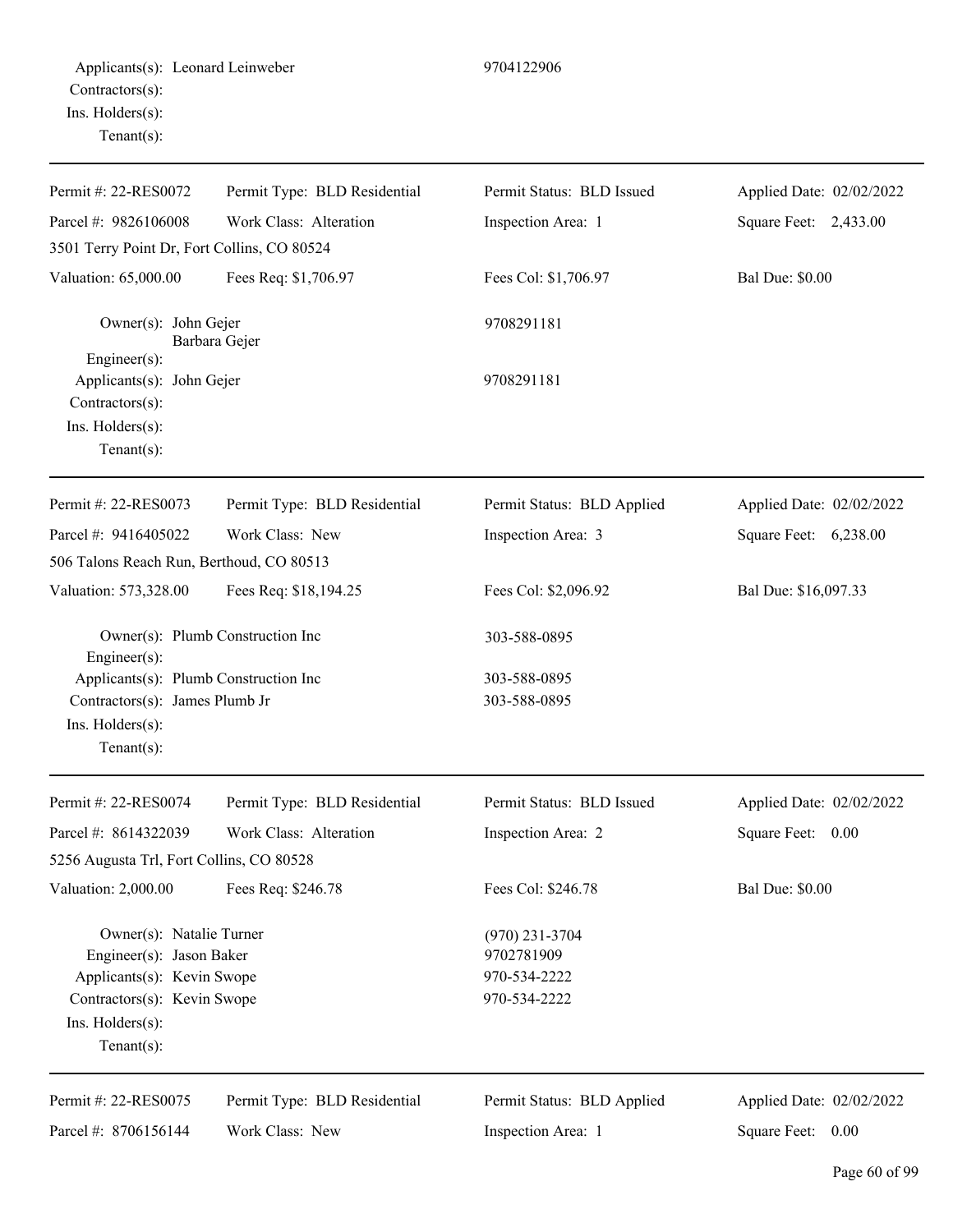1704 Lindenwood Dr, Fort Collins, CO 80524 Valuation: 850,000.00 Fees Req: \$11,737.39 Fees Col: \$2,781.79 Bal Due: \$8,955.60 Owner(s): Lynn Birdsong 9704925566 Terry Birdsong 9704925566 Engineer(s): Applicants(s): Jim Burczyk 9702787887 Contractors(s): Sean Carson 9706899911 Ins. Holders(s): Tenant(s): Permit #: 22-RES0076 Parcel #: 9433411001 Permit Type: BLD Residential Work Class: New Permit Status: BLD Applied Inspection Area: 3 Applied Date: 02/02/2022 Square Feet: 0.00 2188 Ranchero Rd, Longmont, CO 80504 Valuation: 1,200,000.00 Fees Req: \$25,950.64 Fees Col: \$3,508.75 Bal Due: \$22,441.89 Owner(s): Susan Goodyear Trust 2169269620 Engineer(s): Wyatt Knutson 970-472-6255 Applicants(s): Robert Davis 7202093001 Contractors(s): Robert Davis 7202093001 Ins. Holders(s): Tenant(s): Permit #: 22-RES0077 Parcel #: 5221000009 Permit Type: BLD Residential Work Class: Addition Permit Status: BLD Applied Inspection Area: 6 Applied Date: 02/02/2022 Square Feet: 600.00 454 Wyoming Flats, Red Feather Lakes, CO 80545 Valuation: 35,000.00 Fees Req: \$1,104.49 Fees Col: \$0.00 Bal Due: \$1,104.49 Owner(s): Kim Doss Engineer(s): Applicants(s): Kim Doss Contractors(s): Ins. Holders(s): Tenant(s): Permit #: 22-RES0078 Parcel #: 9810000012 Permit Type: BLD Residential Work Class: New Permit Status: BLD Applied Inspection Area: 1 Applied Date: 02/02/2022 Square Feet: 7,532.00 1302 Humble Rd, Fort Collins, CO 80524

Valuation: 1,475,000.00 Fees Req: \$18,325.83 Fees Col: \$3,996.29 Bal Due: \$14,329.54

Owner(s): \* JSLAY Revocable Trust Engineer(s): Wendy Dworak 970-372-1140 Applicants(s): Eric Johnson 9703817699 Contractors(s): Chandler Souther 970-381-7699 Ins. Holders(s):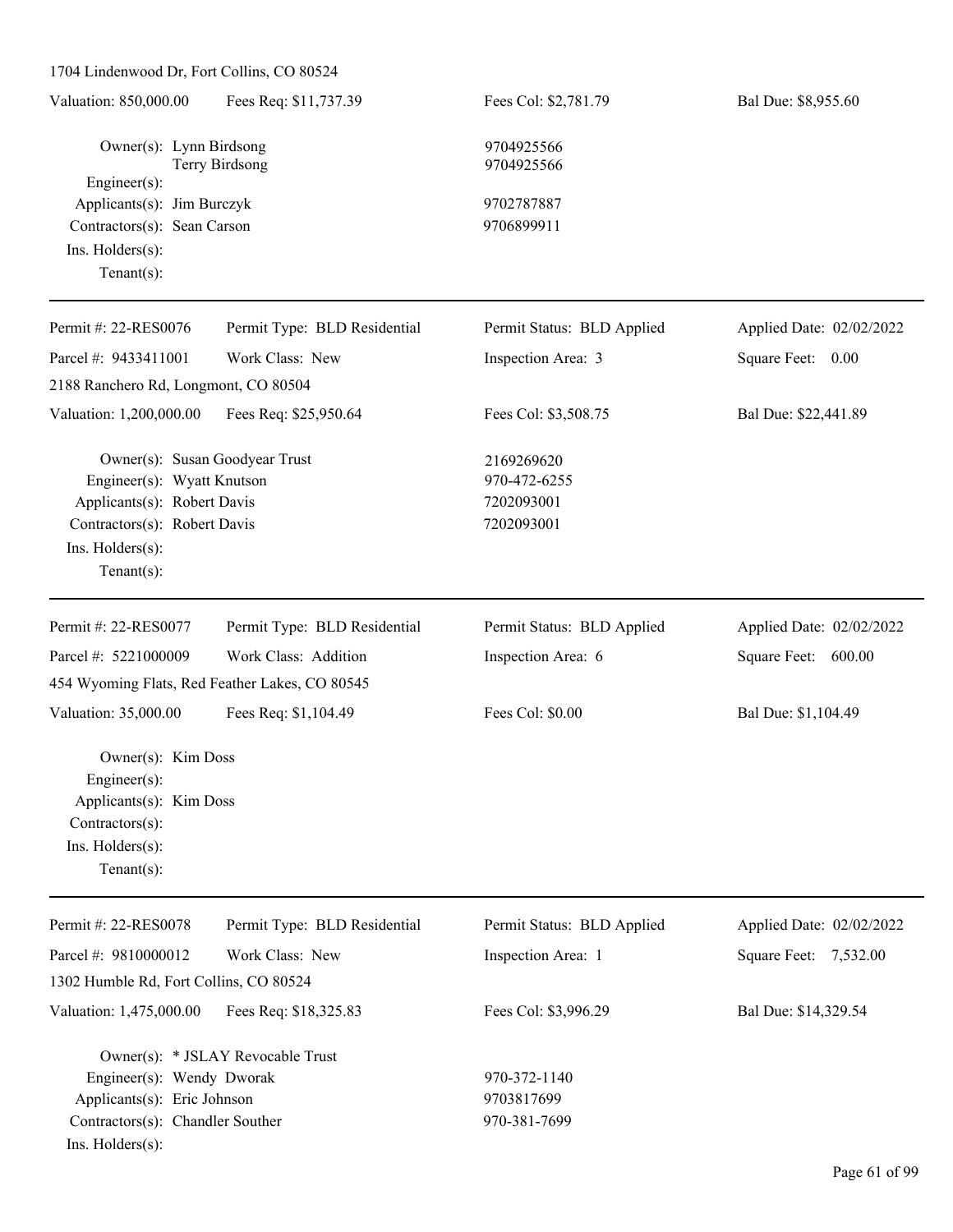| Permit #: 22-RES0079                                                                    | Permit Type: BLD Residential | Permit Status: BLD Void     | Applied Date: 02/03/2022 |
|-----------------------------------------------------------------------------------------|------------------------------|-----------------------------|--------------------------|
| Parcel #:                                                                               | Work Class: Cabin            | Inspection Area: 4          | Square Feet: 512.00      |
| Valuation: 50,000.00                                                                    | Fees Req:                    | Fees Col:                   | Bal Due:                 |
| Owner(s): Kim Doss<br>Engineer $(s)$ :<br>Applicants(s): Kim Doss<br>$Contractors(s)$ : |                              |                             |                          |
| Ins. Holders(s):<br>Tenant $(s)$ :                                                      |                              |                             |                          |
| Permit #: 22-RES0080                                                                    | Permit Type: BLD Residential | Permit Status: BLD Approved | Applied Date: 02/03/2022 |
| Parcel #: 9836437701                                                                    | Work Class: Addition         | Inspection Area: 1          | Square Feet: 1,638.00    |
| 1005 Country Club Rd, Fort Collins, CO 80524                                            |                              |                             |                          |
| Valuation: 537,675.00                                                                   | Fees Req: \$8,264.14         | Fees Col: \$1,986.24        | Bal Due: \$6,277.90      |
| Owner(s): Pink Puma LLC<br>Engineer $(s)$ :                                             |                              |                             |                          |
| Applicants(s): Eric Johnson                                                             |                              | 9703817699                  |                          |
| Contractors(s): Chandler Souther                                                        |                              | 970-381-7699                |                          |
| Ins. Holders(s):<br>Tenant $(s)$ :                                                      |                              |                             |                          |
| Permit #: 22-RES0081                                                                    | Permit Type: BLD Residential | Permit Status: BLD Applied  | Applied Date: 02/03/2022 |
| Parcel #: 3403417003                                                                    | Work Class: New              | Inspection Area: 4          | Square Feet: 0.00        |
| 3147 Eiger Trl, Estes Park, CO 80517                                                    |                              |                             |                          |
| Valuation: 1,500,000.00                                                                 | Fees Req: \$18,916.48        | Fees Col: \$4,100.61        | Bal Due: \$14,815.87     |
| Owner(s): Sharon Wenner                                                                 | John Wenner                  | 3107881032<br>3107881032    |                          |
| Engineer(s): David Bangs                                                                |                              | 9703088221                  |                          |
| Applicants(s): Brian Weber                                                              |                              | 9702311174                  |                          |
| Contractors(s): Bob Iwanicki<br>Ins. Holders(s):                                        |                              | 970-586-9342                |                          |
| Tenant $(s)$ :                                                                          |                              |                             |                          |
|                                                                                         |                              |                             |                          |
| Permit #: 22-RES0082                                                                    | Permit Type: BLD Residential | Permit Status: BLD Applied  | Applied Date: 02/03/2022 |
| Parcel #: 3402200031                                                                    | Work Class: New              | Inspection Area: 4          | Square Feet: 0.00        |
| 730 Little Prospect Rd, Estes Park, CO 80517                                            |                              |                             |                          |
| Valuation: 250,000.00                                                                   | Fees Req: \$4,408.70         | Fees Col: \$1,125.01        | Bal Due: \$3,283.69      |

Tenant(s):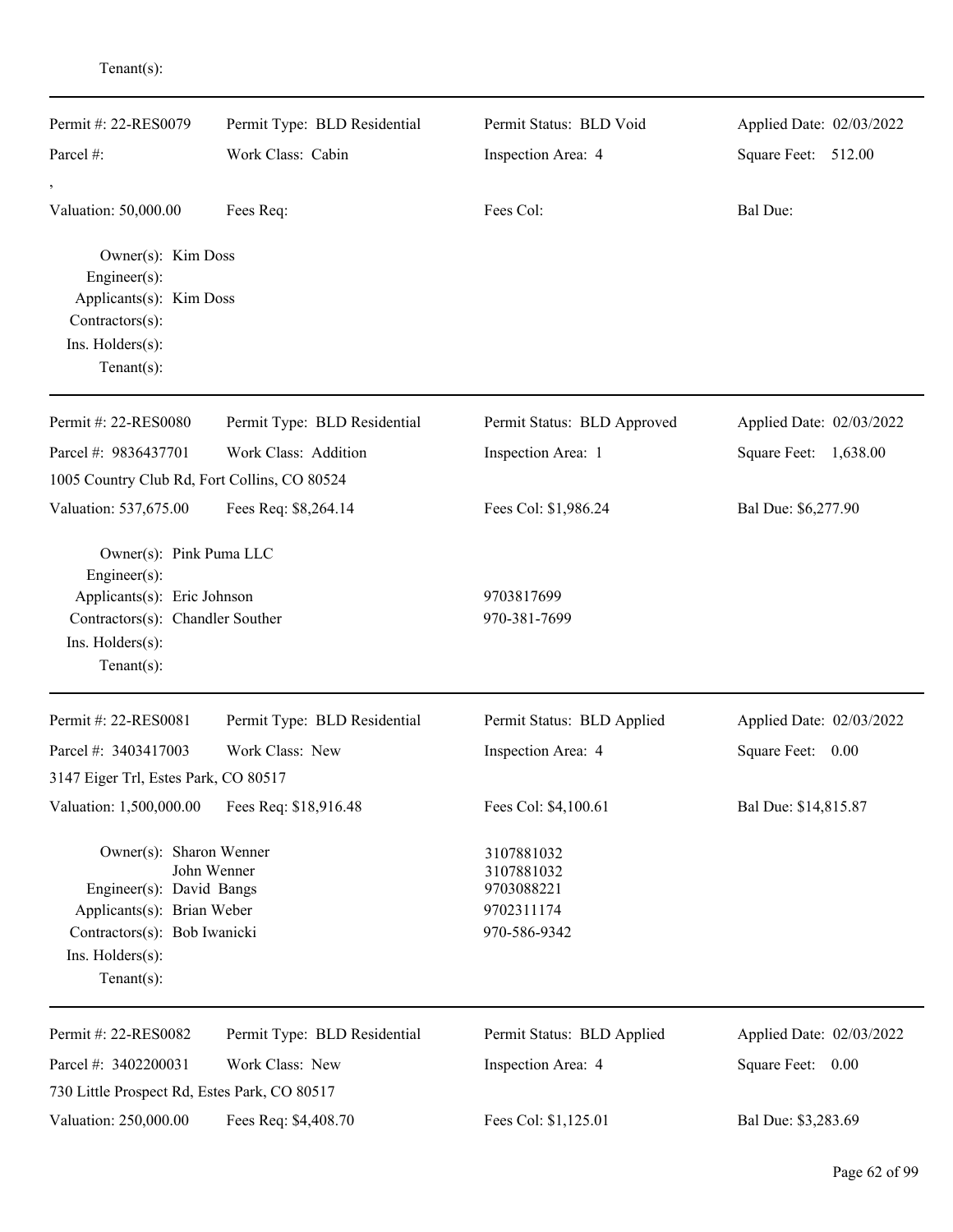| Owner(s): Tonya Ziegler<br>Joel Ziegler<br>Engineer(s): Frank Roberts<br>Applicants(s): Joel Ziegler<br>Contractors(s):<br>Ins. Holders(s):<br>Tenant $(s)$ : |                                                                   | 9702324919<br>3039317362<br>9702324919 |                          |
|---------------------------------------------------------------------------------------------------------------------------------------------------------------|-------------------------------------------------------------------|----------------------------------------|--------------------------|
| Permit #: 22-RES0083                                                                                                                                          | Permit Type: BLD Residential                                      | Permit Status: BLD Issued              | Applied Date: 02/04/2022 |
| Parcel #: 8505105014                                                                                                                                          | Work Class: Addition                                              | Inspection Area: 2                     | Square Feet: 391.00      |
| 3804 Yellow Pine Pl, Loveland, CO 80538                                                                                                                       |                                                                   |                                        |                          |
| Valuation: 29,750.00                                                                                                                                          | Fees Req: \$1,067.43                                              | Fees Col: \$1,067.43                   | <b>Bal Due: \$0.00</b>   |
| Owner(s): James Freeland<br>Engineer(s): Kevin Becker<br>Applicants(s): James Freeland<br>Contractors(s):<br>Ins. Holders(s):<br>Tenant $(s)$ :               |                                                                   | 970-667-8010                           |                          |
| Permit #: 22-RES0084                                                                                                                                          | Permit Type: BLD Residential                                      | Permit Status: BLD Approved            | Applied Date: 02/07/2022 |
| Parcel #: 4010205048                                                                                                                                          | Work Class: Conversion to Short-Term Inspection Area: 5<br>Rental |                                        | Square Feet: 0.00        |
| 511 Arapahoe Way, Red Feather Lakes, CO 80545                                                                                                                 |                                                                   |                                        |                          |
| Valuation: 0.00                                                                                                                                               | Fees Req: \$300.00                                                | Fees Col: \$0.00                       | Bal Due: \$300.00        |
| Owner(s): Christopher Oloughlin<br>$Engineering(s)$ :<br>Applicants(s): Stacey O'Loughlin<br>Contractors(s):<br>Ins. Holders(s):<br>Tenant $(s)$ :            | Stacey O'Loughlin                                                 | 9709806904<br>9709806904<br>9709806904 |                          |
| Permit #: 22-RES0085                                                                                                                                          | Permit Type: BLD Residential                                      | Permit Status: BLD Approved            | Applied Date: 02/07/2022 |
| Parcel #: 9836111004                                                                                                                                          | Work Class: Alteration                                            | Inspection Area: 1                     | Square Feet: 0.00        |
| 2307 Westview Rd, Fort Collins, CO 80524                                                                                                                      |                                                                   |                                        |                          |
| Valuation: 207,500.00                                                                                                                                         | Fees Req: \$3,926.23                                              | Fees Col: \$0.00                       | Bal Due: \$3,926.23      |
| Owner(s): Dawn Sharkey<br>Engineer(s): Nicholas Reuter<br>Applicants(s): Eric Johnson<br>Contractors(s):<br>Ins. Holders(s):<br>Tenant $(s)$ :                |                                                                   | 9704932225<br>9702069455<br>9703817699 |                          |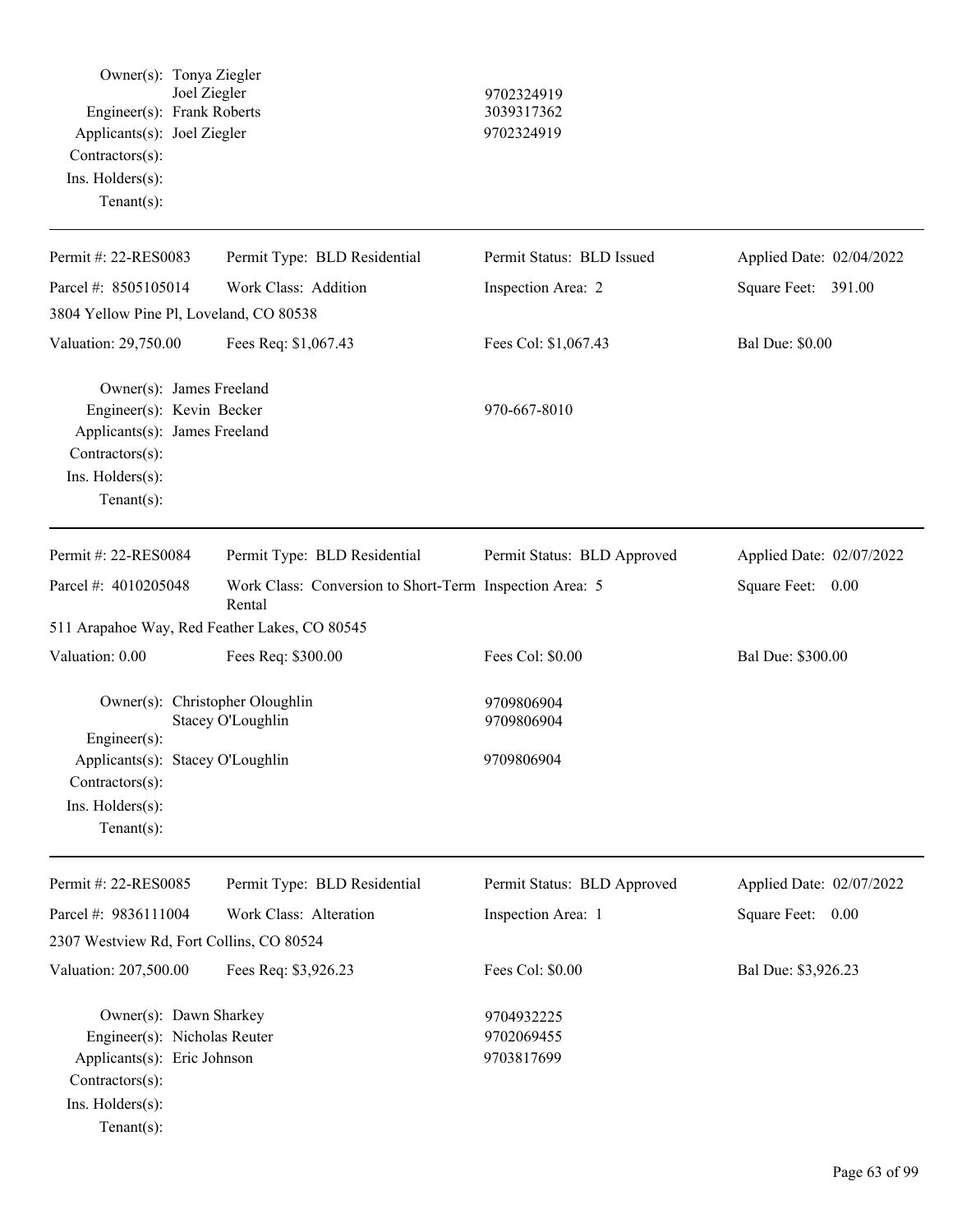| Permit #: 22-RES0086                                                                                                                  | Permit Type: BLD Residential                                      | Permit Status: BLD Issued  | Applied Date: 02/08/2022 |
|---------------------------------------------------------------------------------------------------------------------------------------|-------------------------------------------------------------------|----------------------------|--------------------------|
| Parcel #: 8021000011                                                                                                                  | Work Class: Alteration                                            | Inspection Area: 1         | Square Feet: 691.00      |
| 16185 N County Road 7, Wellington, CO 80549                                                                                           |                                                                   |                            |                          |
| Valuation: 29,000.00                                                                                                                  | Fees Req: \$1,120.12                                              | Fees Col: \$1,120.12       | <b>Bal Due: \$0.00</b>   |
| Owner(s): Troyer Angel<br>Engineer $(s)$ :<br>Applicants(s): Troyer Angel<br>$Contractors(s)$ :<br>Ins. Holders(s):<br>Tenant $(s)$ : |                                                                   |                            |                          |
| Permit #: 22-RES0087                                                                                                                  | Permit Type: BLD Residential                                      | Permit Status: BLD Applied | Applied Date: 02/08/2022 |
| Parcel #: 3932300006                                                                                                                  | Work Class: Conversion to Short-Term Inspection Area: 1<br>Rental |                            | Square Feet: 0.00        |
| 27 U Bar U Ln, Bellvue, CO 80512                                                                                                      |                                                                   |                            |                          |
| Valuation: 0.00                                                                                                                       | Fees Req: \$300.00                                                | Fees Col: \$0.00           | Bal Due: \$300.00        |
| Owner(s): Lois Termeer<br>$Engineering(s)$ :                                                                                          |                                                                   | 9706890394                 |                          |
| Applicants(s): Lois Termeer<br>Contractors(s):<br>Ins. Holders(s):<br>Tenant $(s)$ :                                                  |                                                                   | 9706890394                 |                          |
| Permit #: 22-RES0088                                                                                                                  | Permit Type: BLD Residential                                      | Permit Status: BLD Applied | Applied Date: 02/08/2022 |
| Parcel #: 0733205010                                                                                                                  | Work Class: Alteration                                            | Inspection Area: 2         | Square Feet:<br>0.00     |
| 13428 Otter Rd, Loveland, CO 80538                                                                                                    |                                                                   |                            |                          |
| Valuation: 44,000.00                                                                                                                  | Fees Req: \$1,467.15                                              | Fees Col: \$0.00           | Bal Due: \$1,467.15      |
| Owner(s): Jacob Jandrew<br>$Engineering(s)$ :                                                                                         |                                                                   | 7669691793                 |                          |
| Applicants(s): Jacob Jandrew<br>Contractors(s):<br>Ins. Holders(s):<br>Tenant $(s)$ :                                                 |                                                                   | 7669691793                 |                          |
| Permit #: 22-RES0089                                                                                                                  | Permit Type: BLD Residential                                      | Permit Status: BLD Applied | Applied Date: 02/08/2022 |
| Parcel #: 3435400001                                                                                                                  | Work Class: Addition                                              | Inspection Area: 4         | Square Feet:<br>0.00     |
| 691 Green Pasture Rd, Allenspark, CO 80501                                                                                            |                                                                   |                            |                          |
| Valuation: 90,000.00                                                                                                                  | Fees Req: \$2,192.59                                              | Fees Col: \$0.00           | Bal Due: \$2,192.59      |

Owner(s): Tingchun Huang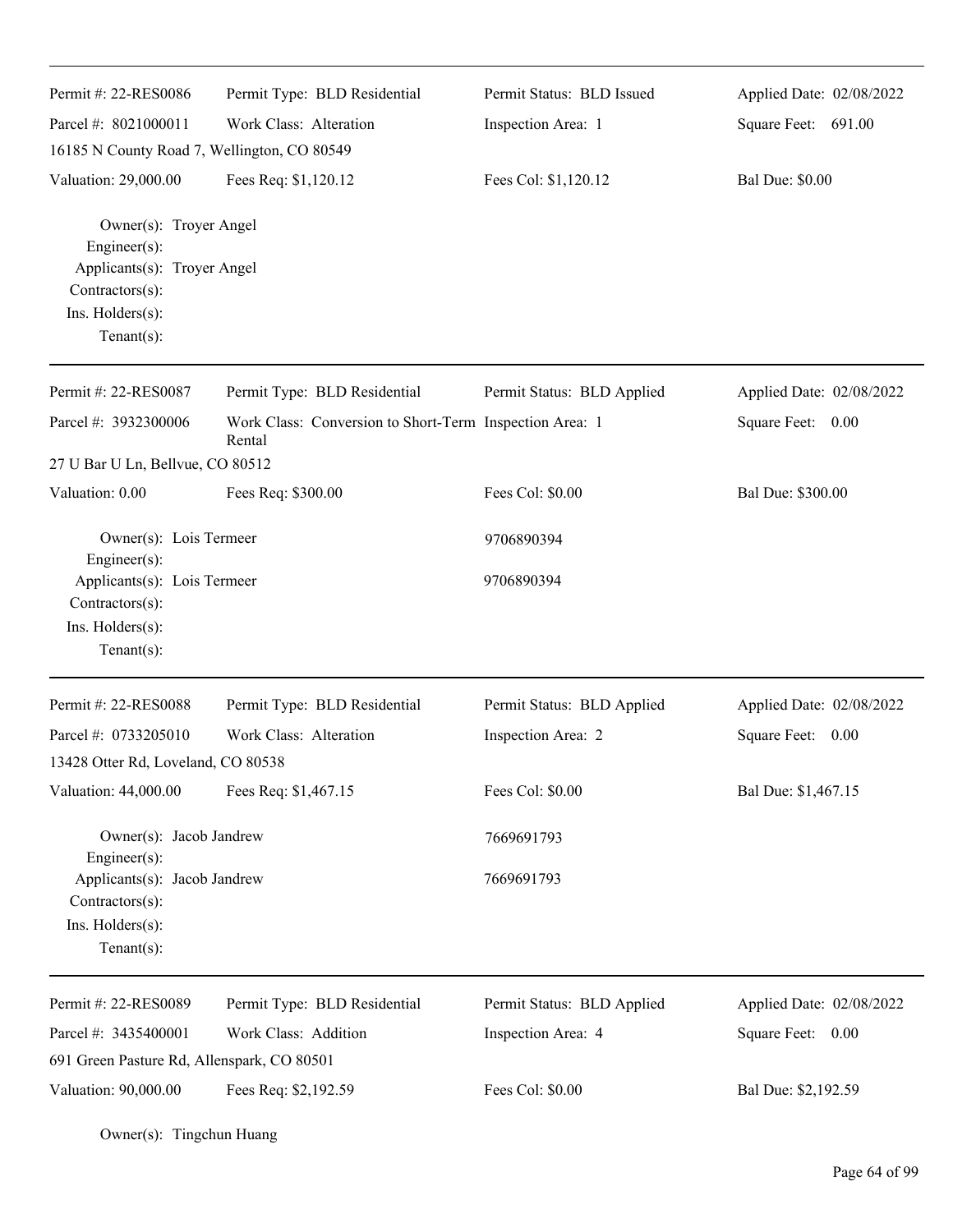Engineer(s): Reyes Sarmiento 970-498-9537 Applicants(s): Christian Renger 9708931329 HighCraft Builders Inc 970-472-8100 Contractors(s): Dwight Sailer 9704728100 HighCraft Builders Inc 970-472-8100 Ins. Holders(s): Tenant(s):

| Permit #: 22-RES0090                             | Permit Type: BLD Residential                                      | Permit Status: BLD Applied | Applied Date: 02/09/2022    |
|--------------------------------------------------|-------------------------------------------------------------------|----------------------------|-----------------------------|
| Parcel #: 9606200027                             | Work Class: Alteration                                            | Inspection Area: 2         | Square Feet: 960.00         |
| 4711 Skyline Dr, Fort Collins, CO 80526          |                                                                   |                            |                             |
| Valuation: 65,465.00                             | Fees Req: \$2,780.03                                              | Fees Col: \$0.00           | Bal Due: \$2,780.03         |
| Owner(s): Aya Ley<br>Engineer(s):                |                                                                   | 9704025747                 |                             |
| Applicants(s): Adam Jaspers                      |                                                                   | 9702318632                 |                             |
| Contractors(s): Adam Jaspers                     |                                                                   | 9702318632                 |                             |
| Ins. Holders(s):<br>Tenant $(s)$ :               |                                                                   |                            |                             |
| Permit #: 22-RES0091                             | Permit Type: BLD Residential                                      | Permit Status: BLD Applied | Applied Date: 02/09/2022    |
| Parcel #: 9716207004                             | Work Class: Conversion to Short-Term Inspection Area: 2<br>Rental |                            | Square Feet: 0.00           |
| 2919 W Mulberry St, Fort Collins, CO 80521       |                                                                   |                            |                             |
| Valuation: 0.00                                  | Fees Req: \$300.00                                                | Fees Col: \$0.00           | Bal Due: \$300.00           |
| Owner(s): Mike Labate<br>Engineer(s):            |                                                                   | 9702191174                 |                             |
| Applicants(s): Julia Senesac<br>Contractors(s):  |                                                                   | 9702317817                 |                             |
| Ins. Holders(s):                                 |                                                                   |                            |                             |
| $Tenant(s)$ :                                    |                                                                   |                            |                             |
| Permit #: 22-RES0092                             | Permit Type: BLD Residential                                      | Permit Status: BLD Issued  | Applied Date: 02/09/2022    |
| Parcel #: 8710414024                             | Work Class: Alteration                                            | Inspection Area: 2         | <b>Square Feet:</b><br>0.00 |
| 284 Sierra Vista Dr, Fort Collins, CO 80524      |                                                                   |                            |                             |
| Valuation: 45,000.00                             | Fees Req: \$1,404.78                                              | Fees Col: \$1,404.78       | <b>Bal Due: \$0.00</b>      |
|                                                  | Owner(s): Adan Quezada-Hernandez<br>Kalene Quezada                | 5154413361                 |                             |
| Engineer(s):                                     |                                                                   |                            |                             |
| Applicants(s): Kalene Quezada<br>Contractors(s): |                                                                   | 5154413361                 |                             |
| Ins. Holders(s):                                 |                                                                   |                            |                             |
| Tenant $(s)$ :                                   |                                                                   |                            |                             |
|                                                  |                                                                   |                            |                             |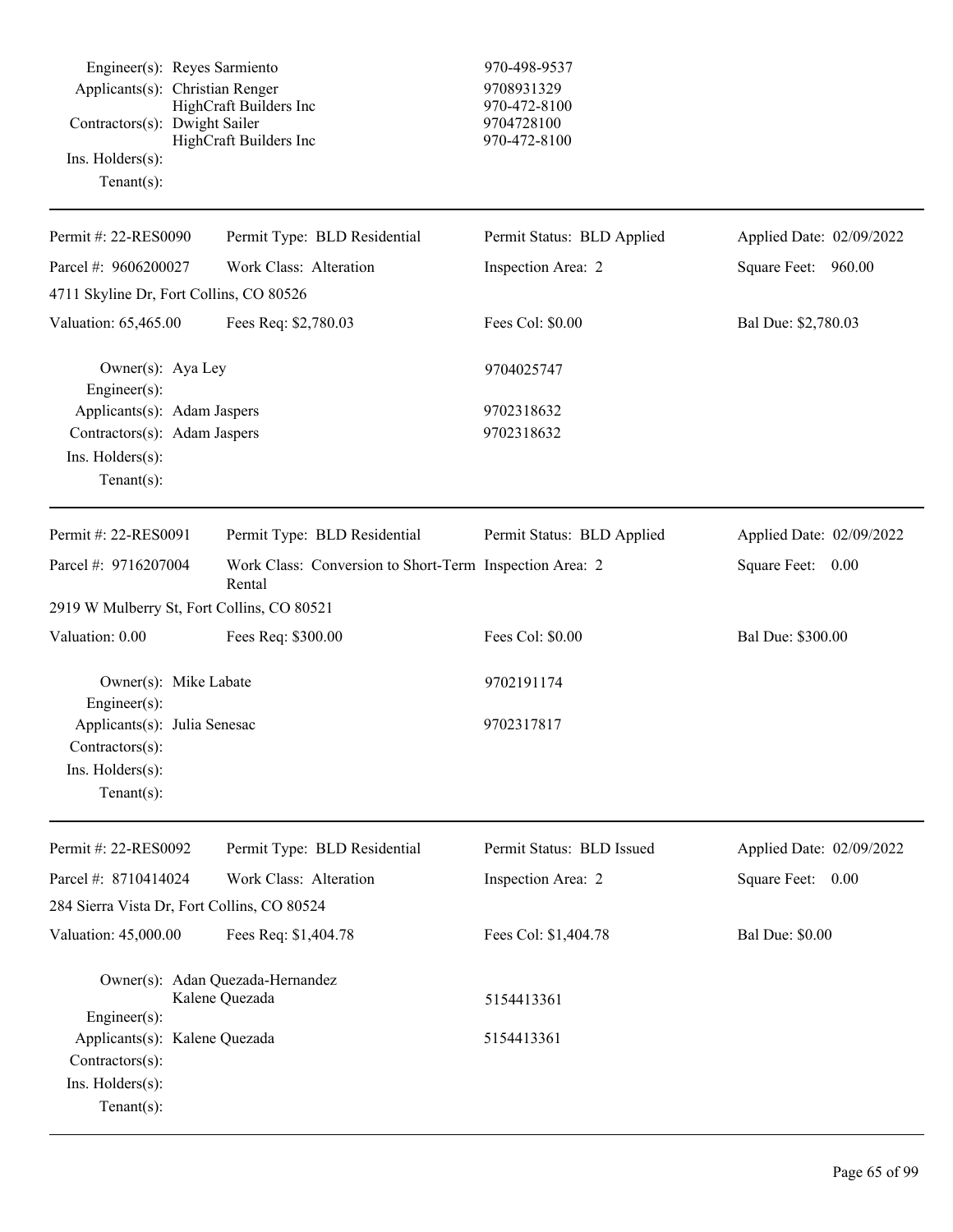| Permit #: 22-RES0093                                                                                                                                  | Permit Type: BLD Residential                  | Permit Status: BLD Applied               | Applied Date: 02/09/2022 |
|-------------------------------------------------------------------------------------------------------------------------------------------------------|-----------------------------------------------|------------------------------------------|--------------------------|
| Parcel #: 3029165002                                                                                                                                  | Work Class: Addition                          | Inspection Area: 5                       | Square Feet: 282.00      |
|                                                                                                                                                       | 310 Hiawatha Hwy, Red Feather Lakes, CO 80545 |                                          |                          |
| Valuation: 35,000.00                                                                                                                                  | Fees Req: \$1,158.42                          | Fees Col: \$0.00                         | Bal Due: \$1,158.42      |
| Owner(s): Mark Roberts<br>Engineer(s):                                                                                                                |                                               | 9702187158                               |                          |
| Applicants(s): Mark Roberts<br>Contractors(s):<br>Ins. Holders(s):<br>Tenant $(s)$ :                                                                  |                                               | 9702187158                               |                          |
| Permit #: 22-RES0094                                                                                                                                  | Permit Type: BLD Residential                  | Permit Status: BLD Applied               | Applied Date: 02/09/2022 |
| Parcel #: 4935000012<br>35520 W Highway 14, Bellvue, CO 80512                                                                                         | Work Class: New                               | Inspection Area: 6                       | Square Feet: 0.00        |
| Valuation: 179,200.00                                                                                                                                 | Fees Req: \$3,429.78                          | Fees Col: \$0.00                         | Bal Due: \$3,429.78      |
| Owner(s): Ted Marshall<br>Engineer(s): Stephen Jr Schernecker<br>Applicants(s): Ted Marshall<br>Contractors(s):<br>Ins. Holders(s):<br>Tenant $(s)$ : |                                               | 6023200818<br>303-981-7284<br>6023200818 |                          |
| Permit #: 22-RES0095                                                                                                                                  | Permit Type: BLD Residential                  | Permit Status: BLD Issued                | Applied Date: 02/09/2022 |
| Parcel #: 9418206042                                                                                                                                  | Work Class: Alteration                        | Inspection Area: 3                       | Square Feet: 1,940.00    |
| 4977 Malibu Dr, Berthoud, CO 80513                                                                                                                    |                                               |                                          |                          |
| Valuation: 80,000.00 Fees Req: \$2,088.71                                                                                                             |                                               | Fees Col: \$2,088.71                     | <b>Bal Due: \$0.00</b>   |
| Owner(s): John Stonum<br>Engineer(s):<br>Applicants(s): Travis Paswaters<br>$Contractors(s)$ :<br>Ins. Holders(s):<br>Tenant $(s)$ :                  |                                               | 3038752748                               |                          |
| Permit #: 22-RES0096                                                                                                                                  | Permit Type: BLD Residential                  | Permit Status: BLD Void                  | Applied Date: 02/10/2022 |
| Parcel #: 1503106903                                                                                                                                  | Work Class: New                               | Inspection Area: 4                       | Square Feet: 0.00        |
| 1580 W Highway 34, Loveland, CO 80537                                                                                                                 |                                               |                                          |                          |
| Valuation: 100,000.00                                                                                                                                 | Fees Req: \$3,200.98                          | Fees Col: \$0.00                         | Bal Due: \$3,200.98      |
| Owner(s): Jennifer Fisher<br>Engineer(s):                                                                                                             |                                               | 970-498-7717                             |                          |
| Applicants(s): Jennifer Fisher                                                                                                                        |                                               | 970-498-7717                             |                          |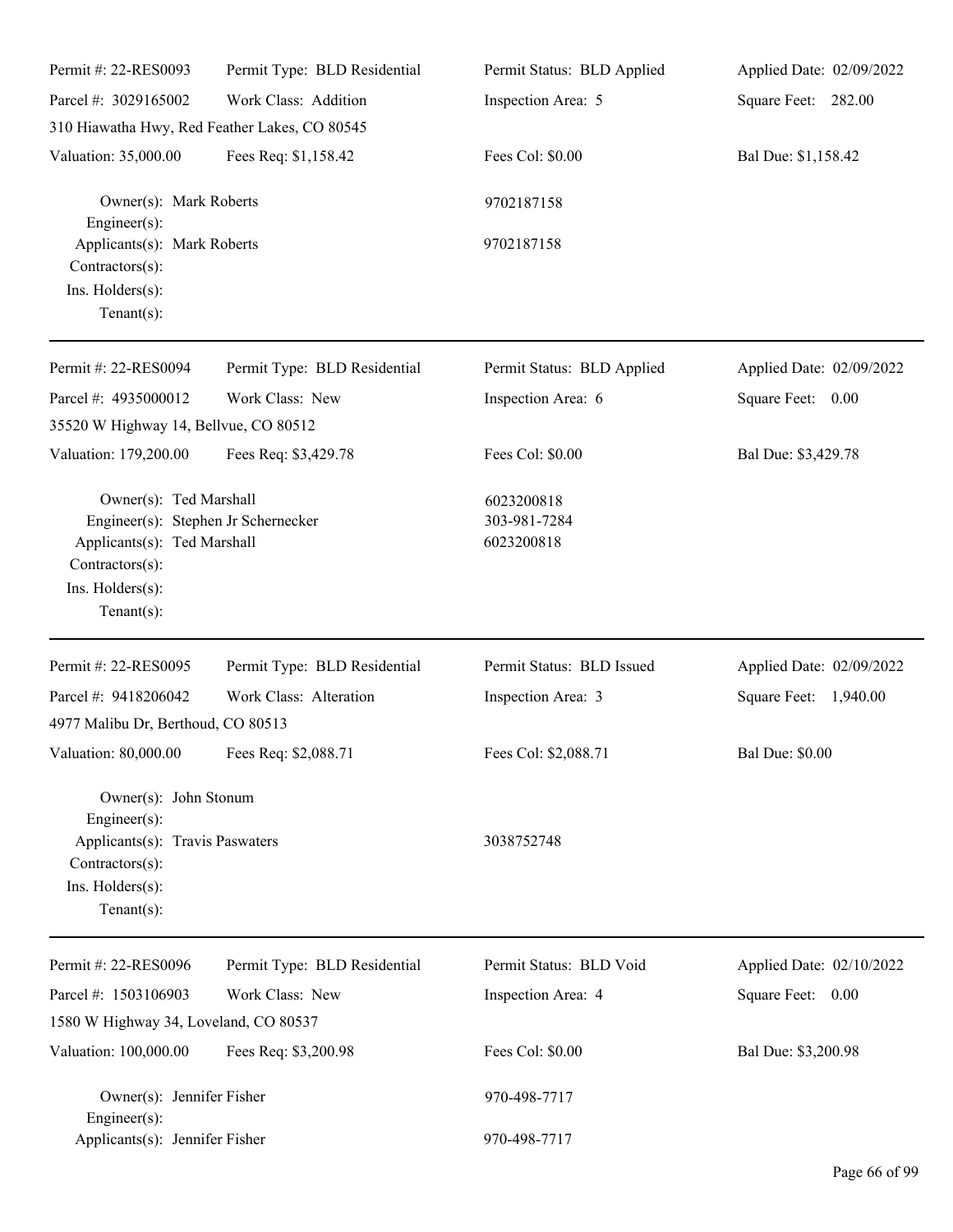Contractors(s): Ins. Holders(s): Tenant(s):

| Permit #: 22-RES0096                                                                    | Permit Type: BLD Residential                                      | Permit Status: BLD Void     | Applied Date: 02/10/2022 |
|-----------------------------------------------------------------------------------------|-------------------------------------------------------------------|-----------------------------|--------------------------|
| Parcel #: 1730200918                                                                    | Work Class: New                                                   | Inspection Area: 4          | Square Feet: 0.00        |
| 1580 W Highway 34, Loveland, CO 80537                                                   |                                                                   |                             |                          |
| Valuation: 100,000.00                                                                   | Fees Req: \$3,200.98                                              | Fees Col: \$0.00            | Bal Due: \$3,200.98      |
| Owner(s): Jennifer Fisher<br>$Engineering(s)$ :                                         |                                                                   | 970-498-7717                |                          |
| Applicants(s): Jennifer Fisher<br>Contractors(s):<br>Ins. Holders(s):<br>Tenant $(s)$ : |                                                                   | 970-498-7717                |                          |
| Permit #: 22-RES0097                                                                    | Permit Type: BLD Residential                                      | Permit Status: BLD Approved | Applied Date: 02/10/2022 |
| Parcel #: 0701405015<br>1105 Santanka Trl, Bellvue, CO 80512                            | Work Class: Addition                                              | Inspection Area: 1          | Square Feet: 907.00      |
| Valuation: 29,678.82                                                                    | Fees Req: \$1,626.67                                              | Fees Col: \$0.00            | Bal Due: \$1,626.67      |
| Owner(s): Scott Haley<br>Janice Haley<br>Engineer(s):                                   |                                                                   | 9705661302<br>9705561302    |                          |
| Applicants(s): Janice Haley<br>Contractors(s):<br>Ins. Holders(s):<br>Tenant $(s)$ :    |                                                                   | 9705561302                  |                          |
| Permit #: 22-RES0098                                                                    | Permit Type: BLD Residential                                      | Permit Status: BLD Applied  | Applied Date: 02/11/2022 |
| Parcel #: 8717119251                                                                    | Work Class: Addition                                              | Inspection Area: 2          | Square Feet: 0.00        |
| 2613 Darren St, Fort Collins, CO 80524                                                  |                                                                   |                             |                          |
| Valuation: 25,000.00                                                                    | Fees Req: \$842.38                                                | Fees Col: \$0.00            | Bal Due: \$842.38        |
| Owner(s): Robyn Leming<br><b>Barry Leming</b><br>Engineer(s):                           |                                                                   | 480-284-1013<br>4802842212  |                          |
| Applicants(s): Barry Leming<br>Contractors(s):<br>Ins. Holders(s):<br>Tenant $(s)$ :    |                                                                   | 4802842212                  |                          |
| Permit #: 22-RES0099                                                                    | Permit Type: BLD Residential                                      | Permit Status: BLD Issued   | Applied Date: 02/11/2022 |
| Parcel #: 3536307006                                                                    | Work Class: Conversion to Short-Term Inspection Area: 4<br>Rental |                             | Square Feet: 0.00        |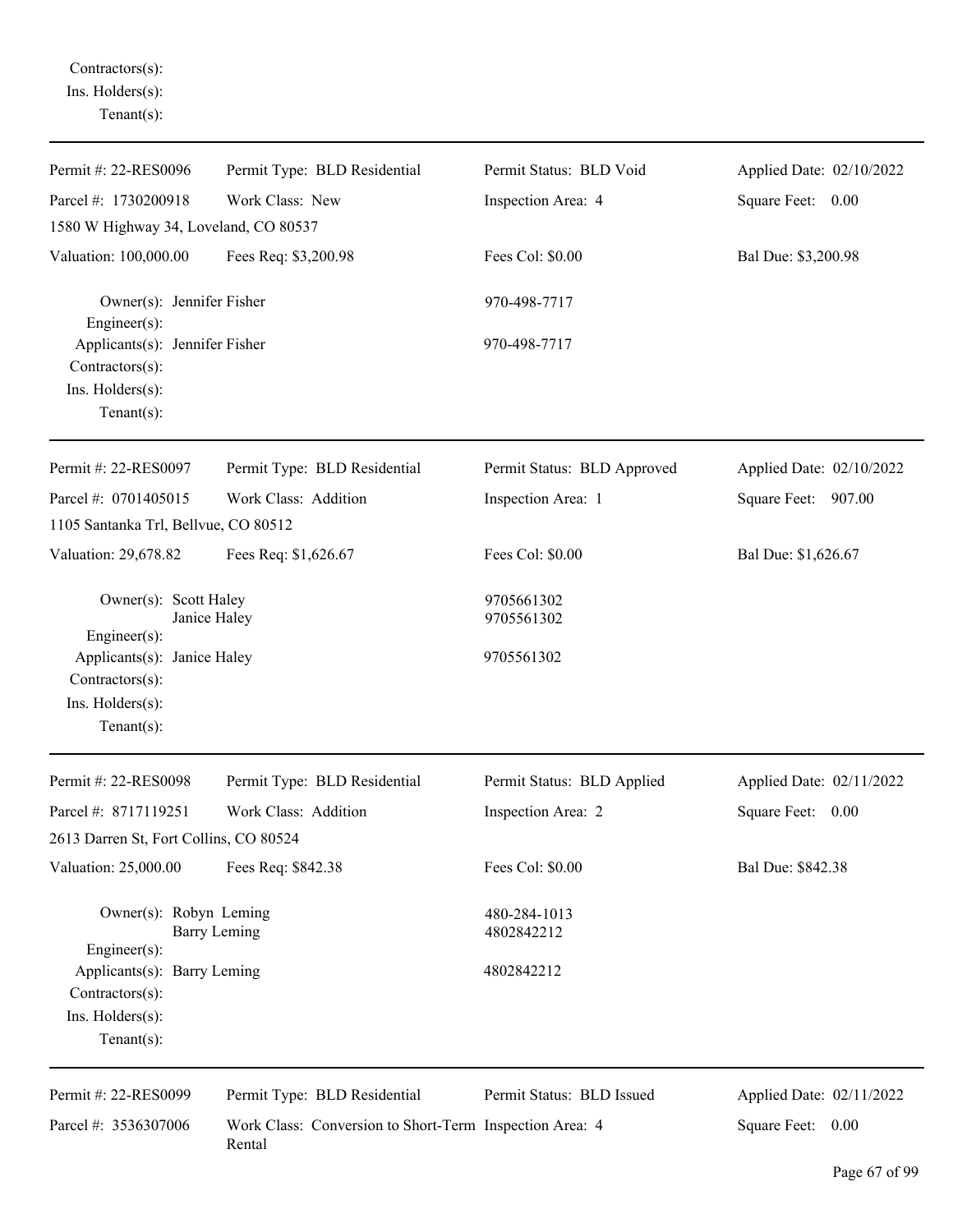| 333 Prospect Mountain Ct, Estes Park, CO 80517                                                |                                        |                                        |                          |
|-----------------------------------------------------------------------------------------------|----------------------------------------|----------------------------------------|--------------------------|
| Valuation: 0.00                                                                               | Fees Req: \$300.00                     | Fees Col: \$300.00                     | <b>Bal Due: \$0.00</b>   |
| Owner(s): Gautam Mehrotra<br>$Engineering(s)$ :                                               |                                        | 9706908380                             |                          |
| Applicants(s): Gautam Mehrotra<br>$Contractors(s)$ :<br>Ins. Holders(s):<br>Tenant $(s)$ :    |                                        | 9706908380                             |                          |
| Permit #: 22-RES0100                                                                          | Permit Type: BLD Residential           | Permit Status: BLD Applied             | Applied Date: 02/11/2022 |
| Parcel #: 1425200001                                                                          | Work Class: New                        | Inspection Area: 4                     | Square Feet: 5,861.00    |
| 582 Open Range Rd, Lyons, CO 80540                                                            |                                        |                                        |                          |
| Valuation: 386,541.82                                                                         | Fees Req: \$6,198.28                   | Fees Col: \$1,503.68                   | Bal Due: \$4,694.60      |
| Owner(s): Merle Smith<br>Engineer(s):                                                         | Peggy Smith                            | 3037750578                             |                          |
| Applicants(s): Merle Smith<br>Contractors(s):<br>Ins. Holders(s):<br>Tenant $(s)$ :           | Peggy Smith                            | 3037750578                             |                          |
| Permit #: 22-RES0101                                                                          | Permit Type: BLD Residential           | Permit Status: BLD Issued              | Applied Date: 02/11/2022 |
| Parcel #: 0425414001                                                                          | Work Class: Alteration                 | Inspection Area: 3                     | Square Feet: 0.00        |
| 6204 W County Road 4, Berthoud, CO 80513                                                      |                                        |                                        |                          |
| Valuation: 7,000.00                                                                           | Fees Req: \$441.19                     | Fees Col: \$441.19                     | <b>Bal Due: \$0.00</b>   |
| Owner(s): Paul Kisselbach<br>Engineer $(s)$ :                                                 |                                        | 9702277718                             |                          |
| Applicants(s): Paul Kisselbach<br>Contractors(s):<br>Ins. Holders(s):<br>Tenant $(s)$ :       |                                        | 9702277718                             |                          |
| Permit #: 22-RES0102                                                                          | Permit Type: BLD Residential           | Permit Status: BLD Applied             | Applied Date: 02/14/2022 |
| Parcel #: 1705000007                                                                          | Work Class: Cabin                      | Inspection Area: 6                     | Square Feet: 0.00        |
| 2362 Paradise Park Rd, 80512,                                                                 |                                        |                                        |                          |
| Valuation: 80,000.00                                                                          | Fees Req: \$2,063.44                   | Fees Col: \$0.00                       | Bal Due: \$2,063.44      |
| Engineer(s): Samuel Schneiders<br>Applicants(s): Timothy Wind<br>Contractors(s): Timothy Wind | Owner(s): * Merriman Joannah Lyn Trust | 3037834797<br>9706857601<br>9706857601 |                          |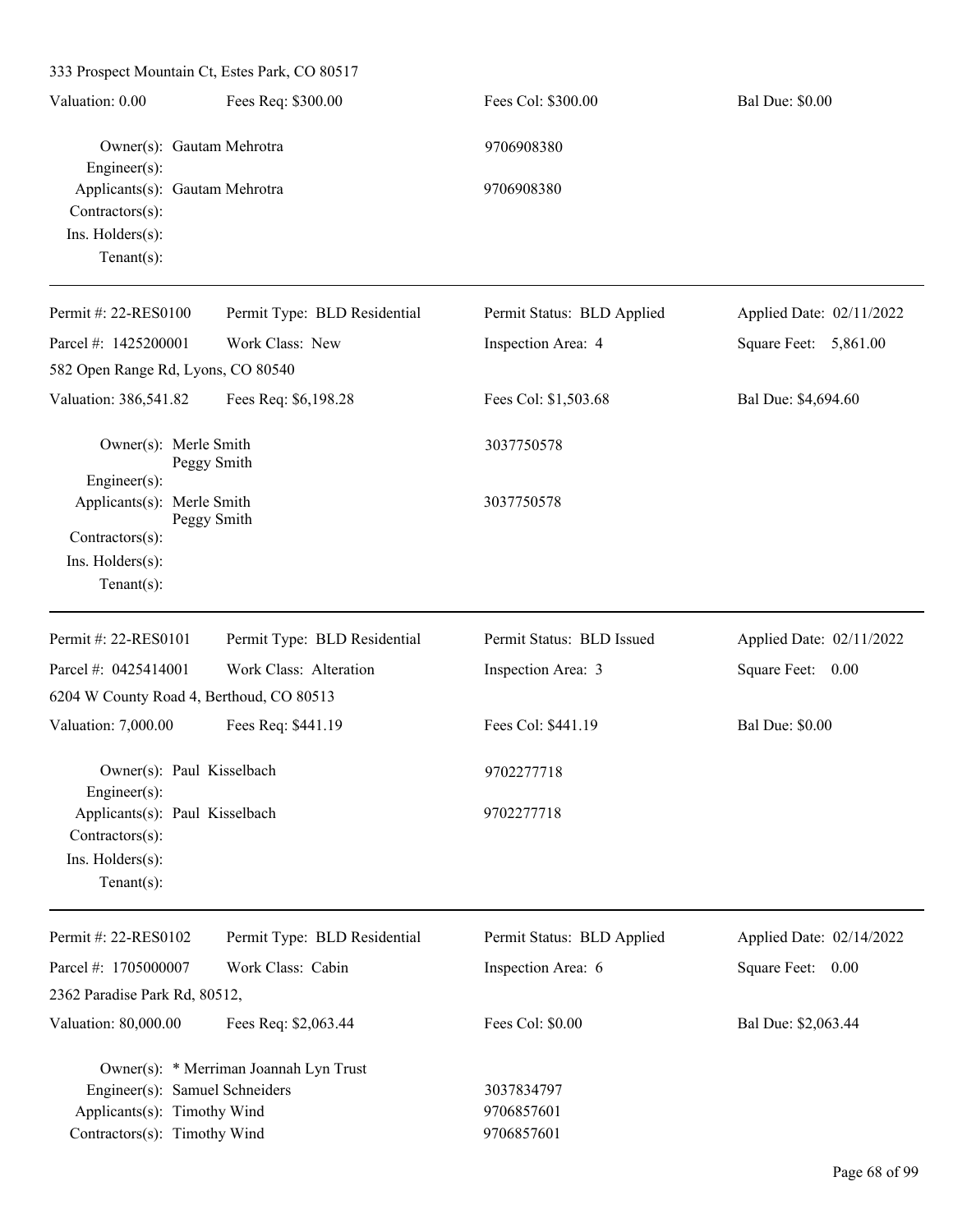Ins. Holders(s): Tenant(s):

| Permit #: 22-RES0103                                                                     | Permit Type: BLD Residential | Permit Status: BLD Applied  | Applied Date: 02/15/2022 |
|------------------------------------------------------------------------------------------|------------------------------|-----------------------------|--------------------------|
| Parcel #: 9710200026                                                                     | Work Class: Alteration       | Inspection Area: 2          | Square Feet: 0.00        |
| 616 N Taft Hill Rd, Fort Collins, CO 80521                                               |                              |                             |                          |
| Valuation: 8,000.00                                                                      | Fees Req: \$528.83           | Fees Col: \$0.00            | Bal Due: \$528.83        |
| Owner(s): Zachary Scott<br>Engineer $(s)$ :                                              |                              | $(814) 571 - 0667$          |                          |
| Applicants(s): Zachary Scott<br>Contractors(s):                                          |                              | $(814) 571 - 0667$          |                          |
| Ins. Holders(s):<br>Tenant $(s)$ :                                                       |                              |                             |                          |
| Permit #: 22-RES0104                                                                     | Permit Type: BLD Residential | Permit Status: BLD Void     | Applied Date: 02/15/2022 |
| Parcel #: 8831335033                                                                     | Work Class: New              | Inspection Area: 1          | Square Feet: 0.00        |
| 1400 Hillside Dr, Fort Collins, CO 80524                                                 |                              |                             |                          |
| Valuation: 5.00                                                                          | Fees Req: \$155.30           | Fees Col: \$0.00            | Bal Due: \$155.30        |
| Owner(s): Jennifer Fisher<br>$Engineering(s)$ :                                          |                              | 970-498-7717                |                          |
| Applicants(s): Jennifer Fisher<br>Contractors(s):<br>Ins. Holders(s):                    |                              | 970-498-7717                |                          |
| Tenant $(s)$ :                                                                           |                              |                             |                          |
| Permit #: 22-RES0105                                                                     | Permit Type: BLD Residential | Permit Status: BLD Approved | Applied Date: 02/15/2022 |
| Parcel #: 3402200069                                                                     | Work Class: Alteration       | Inspection Area: 4          | Square Feet: 700.00      |
| 662 Little Prospect Rd, Estes Park, CO 80517                                             |                              |                             |                          |
| Valuation: 50,000.00                                                                     | Fees Req: \$1,303.29         | Fees Col: \$0.00            | Bal Due: \$1,303.29      |
| Owner(s): Cheryl Carter<br>$Engineering(s)$ :                                            |                              | 9706135092                  |                          |
| Applicants(s): Michael Ferrante<br>Contractors(s):<br>Ins. Holders(s):<br>Tenant $(s)$ : |                              | 970-889-5771                |                          |
| Permit #: 22-RES0106                                                                     | Permit Type: BLD Residential | Permit Status: BLD Applied  | Applied Date: 02/15/2022 |
| Parcel #: 2503000035                                                                     | Work Class: New              | Inspection Area: 4          | Square Feet: 0.00        |
| 3775 Hillcrest Ln, Estes Park, CO 80517                                                  |                              |                             |                          |
| Valuation: 850,000.00                                                                    | Fees Req: \$12,673.03        | Fees Col: \$0.00            | Bal Due: \$12,673.03     |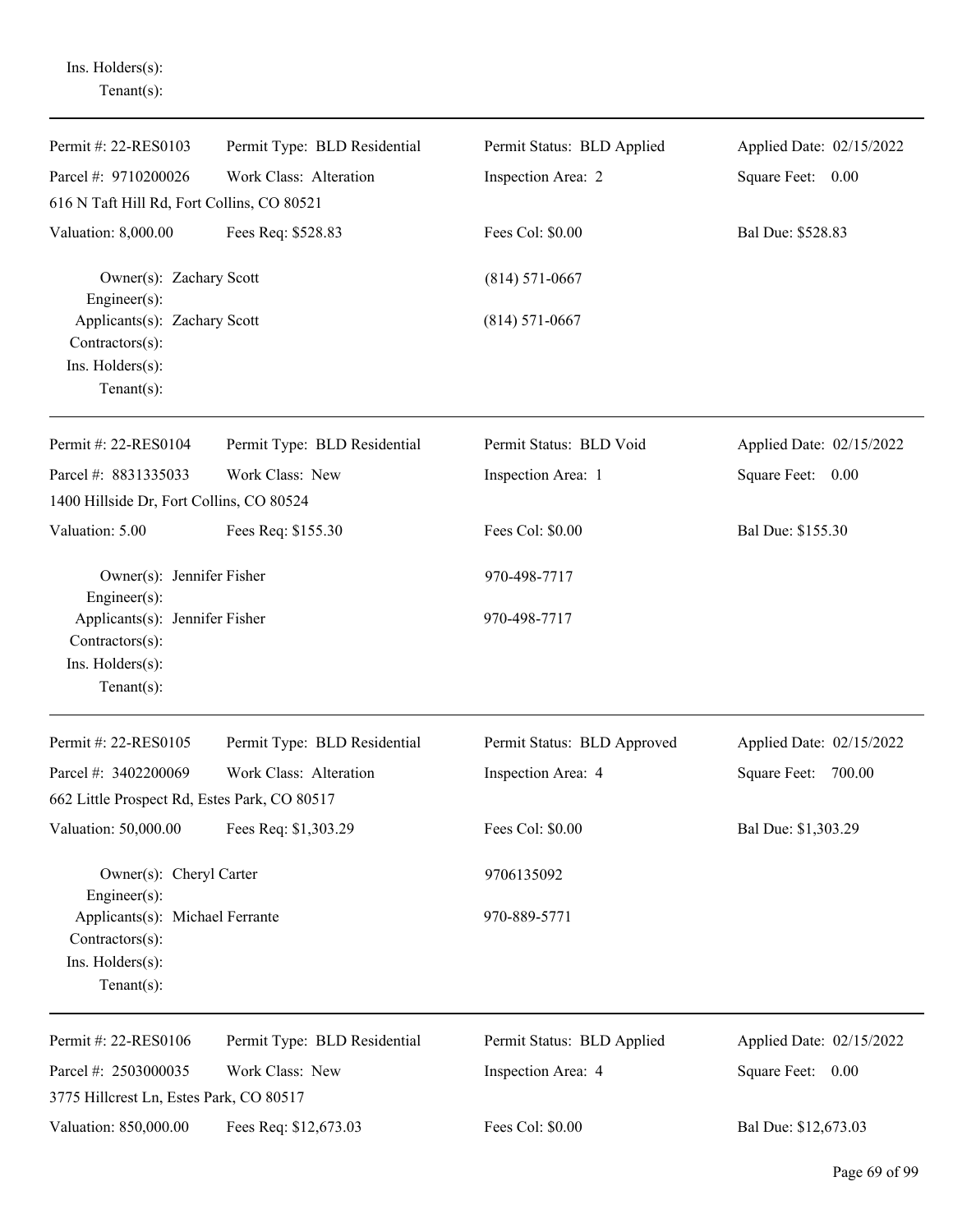Owner(s): Alan Renner Engineer(s): Douglas Hardin 2083458946 Applicants(s): Nathan Kinley 970-227-4865 Contractors(s): Nathan Kinley 970-227-4865 Ins. Holders(s): Tenant(s):

| Permit #: 22-RES0107                                                                                                                                     | Permit Type: BLD Residential | Permit Status: BLD Issued                            | Applied Date: 02/17/2022 |
|----------------------------------------------------------------------------------------------------------------------------------------------------------|------------------------------|------------------------------------------------------|--------------------------|
| Parcel #: 8711305010                                                                                                                                     | Work Class: Alteration       | Inspection Area: 2                                   | Square Feet: 221.00      |
| 308 Lago Ct, Fort Collins, CO 80524                                                                                                                      |                              |                                                      |                          |
| Valuation: 8,753.81                                                                                                                                      | Fees Req: \$442.48           | Fees Col: \$442.48                                   | <b>Bal Due: \$0.00</b>   |
| Owner(s): Richard Houk<br>Engineer(s):                                                                                                                   |                              | 9703768070                                           |                          |
| Applicants(s): Richard Houk<br>Contractors(s):<br>Ins. Holders(s):<br>$Tenant(s)$ :                                                                      |                              | 9703768070                                           |                          |
| Permit #: 22-RES0108                                                                                                                                     | Permit Type: BLD Residential | Permit Status: BLD Applied                           | Applied Date: 02/17/2022 |
| Parcel #: 2634219027                                                                                                                                     | Work Class: Alteration       | Inspection Area: 4                                   | Square Feet: 0.00        |
| 48 Goff Haven Ln, Glen Haven, CO 80532                                                                                                                   |                              |                                                      |                          |
| Valuation: 7,000.00                                                                                                                                      | Fees Req: \$437.26           | Fees Col: \$0.00                                     | Bal Due: \$437.26        |
| Owner(s): Linda Goff<br>Engineer(s):                                                                                                                     | Gregory Goff                 | 620-338-0578<br>6203385788                           |                          |
| Applicants(s): Bryan Land                                                                                                                                |                              | 3035130974                                           |                          |
| Contractors(s): Bryan Land<br>Ins. Holders(s):<br>$Tenant(s)$ :                                                                                          |                              | 3035130974                                           |                          |
| Permit #: 22-RES0109                                                                                                                                     | Permit Type: BLD Residential | Permit Status: BLD Applied                           | Applied Date: 02/17/2022 |
| Parcel #: 8534405004                                                                                                                                     | Work Class: Addition         | Inspection Area: 3                                   | Square Feet:<br>3,282.00 |
| 6002 Quiet View Ct, Loveland, CO 80537                                                                                                                   |                              |                                                      |                          |
| Valuation: 108,240.36                                                                                                                                    | Fees Req: \$2,593.72         | Fees Col: \$0.00                                     | Bal Due: \$2,593.72      |
| Owner(s): Jacob Davis<br>Callie Davis<br>Engineer(s): Jason Baker<br>Applicants(s): Callie Davis<br>Contractors(s):<br>Ins. Holders(s):<br>$Tenant(s)$ : |                              | 9705818750<br>9705818750<br>9702781909<br>9705818750 |                          |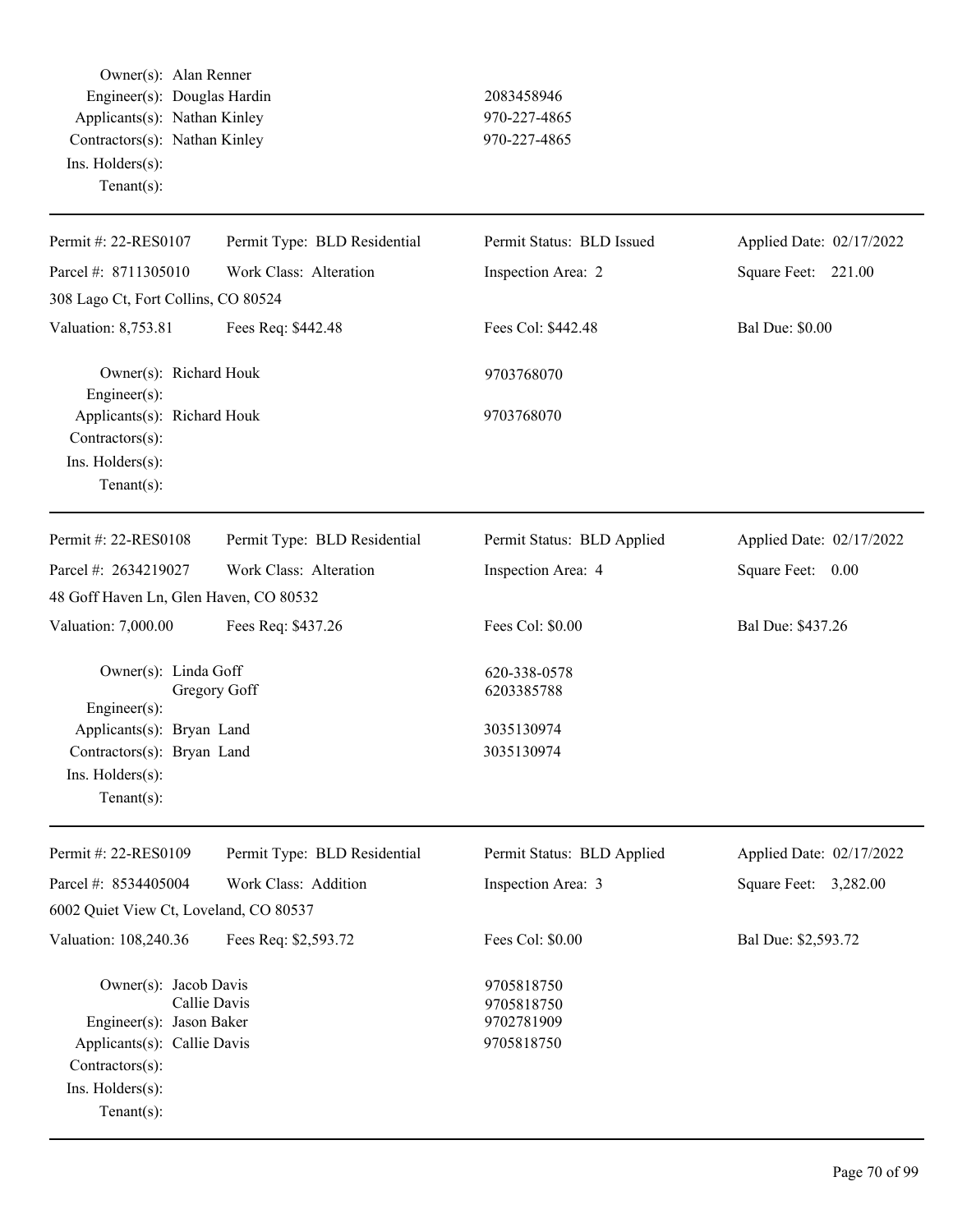| Permit #: 22-RES0110                                                                                             | Permit Type: BLD Residential | Permit Status: BLD LOC                   | Applied Date: 02/17/2022 |
|------------------------------------------------------------------------------------------------------------------|------------------------------|------------------------------------------|--------------------------|
| Parcel #: 0524100019                                                                                             | Work Class: Alteration       | Inspection Area: 3                       | Square Feet: 0.00        |
| 6901 Willow Vista Ct, Loveland, CO 80537                                                                         |                              |                                          |                          |
| Valuation: 25,000.00                                                                                             | Fees Req: \$734.34           | Fees Col: \$734.34                       | <b>Bal Due: \$0.00</b>   |
| Owner(s): Mark Vonlintel<br>Engineer $(s)$ :                                                                     |                              | 9706674924                               |                          |
| Applicants(s): Douglas Claxton<br>Contractors(s):<br>Ins. Holders(s):<br>Tenant $(s)$ :                          |                              | 3038159360                               |                          |
| Permit #: 22-RES0111                                                                                             | Permit Type: BLD Residential | Permit Status: BLD Applied               | Applied Date: 02/18/2022 |
| Parcel #: 9509400025                                                                                             | Work Class: Alteration       | Inspection Area: 2                       | Square Feet: 100.00      |
| 3415 W Eisenhower Blvd, Loveland, CO 80537                                                                       |                              |                                          |                          |
| Valuation: 35,000.00                                                                                             | Fees Req: \$1,039.04         | Fees Col: \$0.00                         | Bal Due: \$1,039.04      |
| Owner(s): Randall Potter<br>Engineer(s):<br>Applicants(s): Randall Potter<br>Contractors(s):<br>Ins. Holders(s): | Davida Dupont-Potter         | 9702271708<br>970-443-2615<br>9702271708 |                          |
| Tenant $(s)$ :                                                                                                   |                              |                                          |                          |
| Permit #: 22-RES0112                                                                                             | Permit Type: BLD Residential | Permit Status: BLD Applied               | Applied Date: 02/18/2022 |
| Parcel #: 9625317035                                                                                             | Work Class: Alteration       | Inspection Area: 2                       | Square Feet:<br>0.00     |
| 472 Deer Creek Ct, Loveland, CO 80538                                                                            |                              |                                          |                          |
| Valuation: 40,000.00                                                                                             | Fees Req: \$1,353.44         | Fees Col: \$0.00                         | Bal Due: \$1,353.44      |
| Owner(s): John Green<br>Engineer(s):                                                                             |                              | 9705674186                               |                          |
| Applicants(s): Tca Builders<br>Tom Ames<br>Contractors(s):<br>Ins. Holders(s):<br>Tenant $(s)$ :                 |                              | 970-667-3693<br>970-667-3693             |                          |
| Permit #: 22-RES0113                                                                                             | Permit Type: BLD Residential | Permit Status: BLD Approved              | Applied Date: 02/18/2022 |
| Parcel #: 0501207003                                                                                             | Work Class: Alteration       | Inspection Area: 2                       | 188.00<br>Square Feet:   |
| 3800 Verbo Rd, Loveland, CO 80538                                                                                |                              |                                          |                          |
| Valuation: 26,090.00                                                                                             | Fees Req: \$1,136.53         | Fees Col: \$1,136.53                     | <b>Bal Due: \$0.00</b>   |
| Owner(s): Debra Hilker                                                                                           |                              | 9703676070                               |                          |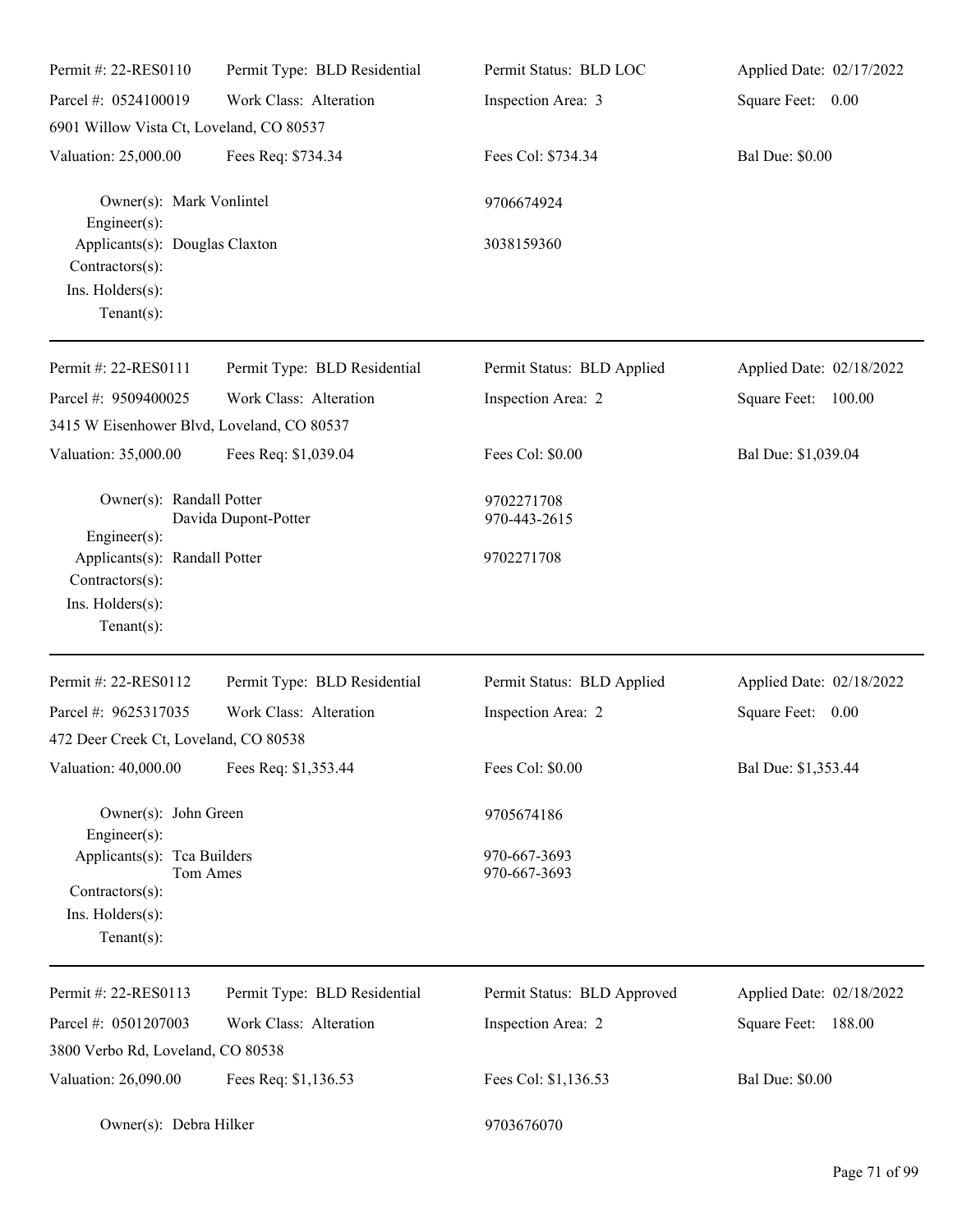Engineer(s): Applicants(s): Debra Hilker 9703676070 Contractors(s): Ins. Holders(s): Tenant(s):

| Permit #: 22-RES0114                                                                                                                            | Permit Type: BLD Residential                                                           | Permit Status: BLD Applied                             | Applied Date: 02/18/2022 |
|-------------------------------------------------------------------------------------------------------------------------------------------------|----------------------------------------------------------------------------------------|--------------------------------------------------------|--------------------------|
| Parcel #: 0512000070                                                                                                                            | Work Class: Addition                                                                   | Inspection Area: 2                                     | Square Feet: 0.00        |
| 6715 Echo Ridge Trl, Loveland, CO 80537                                                                                                         |                                                                                        |                                                        |                          |
| Valuation: 25,000.00                                                                                                                            | Fees Req: \$1,001.93                                                                   | Fees Col: \$0.00                                       | Bal Due: \$1,001.93      |
| Owner(s): Nichole Jordan<br>Applicants(s): Steven Jordan<br>Contractors(s):<br>Ins. Holders(s):<br>Tenant $(s)$ :                               | Steven Jordan<br>Engineer(s): Sorensen Engineering & Construction LLC<br>Paul Sorensen | 3039318145<br>9705901579<br>970-590-1579<br>3039318145 |                          |
| Permit #: 22-RES0115                                                                                                                            | Permit Type: BLD Residential                                                           | Permit Status: BLD Applied                             | Applied Date: 02/18/2022 |
| Parcel #: 9824000048                                                                                                                            | Work Class: Alteration                                                                 | Inspection Area: 1                                     | Square Feet: 0.00        |
| 995 Windcrest Ln, Fort Collins, CO 80524                                                                                                        |                                                                                        |                                                        |                          |
| Valuation: 55,590.00                                                                                                                            | Fees Req: \$1,658.67                                                                   | Fees Col: \$0.00                                       | Bal Due: \$1,658.67      |
| Owner(s): Cynthia Merris<br>Engineer(s):<br>Applicants(s): Alison Johnson<br>Contractors(s): Bob Peterson<br>Ins. Holders(s):<br>Tenant $(s)$ : | James Anderson                                                                         | 9709889376<br>9702252323<br>9704200301                 |                          |
| Permit #: 22-RES0116                                                                                                                            | Permit Type: BLD Residential                                                           | Permit Status: BLD Issued                              | Applied Date: 02/18/2022 |
| Parcel #: 3526314001                                                                                                                            | Work Class: Conversion to Short-Term Inspection Area: 4<br>Rental                      |                                                        | Square Feet: 0.00        |
| 1436 Narcissus Dr, Estes Park, CO 80517                                                                                                         |                                                                                        |                                                        |                          |
| Valuation: 0.00                                                                                                                                 | Fees Req: \$300.00                                                                     | Fees Col: \$300.00                                     | <b>Bal Due: \$0.00</b>   |
| Owner(s): Deanna Franklin<br>Engineer $(s)$ :                                                                                                   |                                                                                        | 9704125054                                             |                          |
| Applicants(s): Russ Franklin<br>$Contractors(s)$ :<br>Ins. Holders(s):<br>Tenant $(s)$ :                                                        |                                                                                        | 9704125054                                             |                          |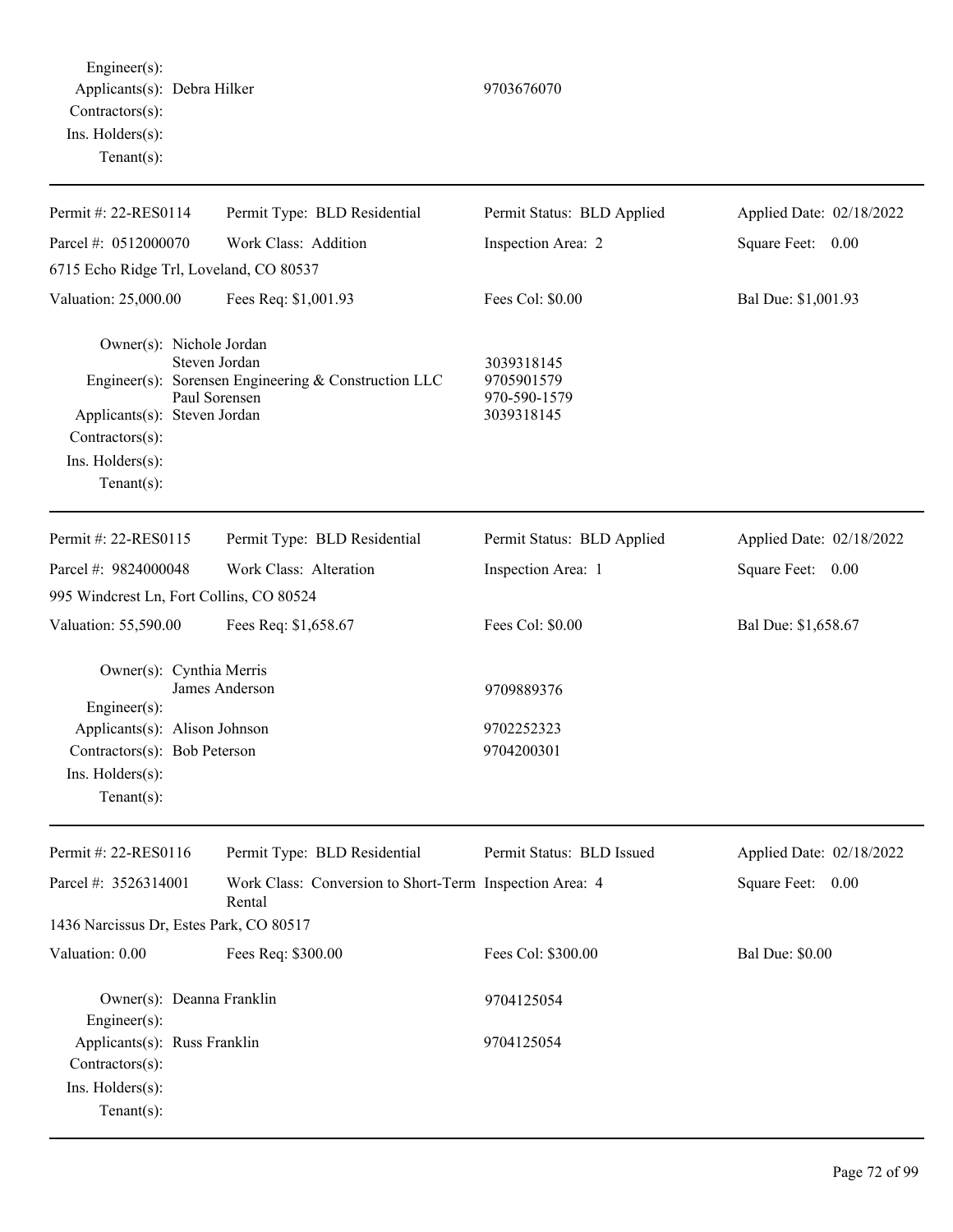| Permit #: 22-RES0117                                                                            | Permit Type: BLD Residential                                      | Permit Status: BLD Issued    | Applied Date: 02/18/2022      |
|-------------------------------------------------------------------------------------------------|-------------------------------------------------------------------|------------------------------|-------------------------------|
| Parcel #: 3526312010                                                                            | Work Class: Conversion to Short-Term Inspection Area: 4<br>Rental |                              | Square Feet: 0.00             |
| 732 Columbine Dr, Estes Park, CO 80517                                                          |                                                                   |                              |                               |
| Valuation: 0.00                                                                                 | Fees Req: \$300.00                                                | Fees Col: \$300.00           | <b>Bal Due: \$0.00</b>        |
| Owner(s): Trudy Franklin<br>$Engineering(s)$ :                                                  | Russ Franklin                                                     | 9704125169<br>9704125054     |                               |
| Applicants(s): Russ Franklin<br>$Contractors(s)$ :<br>Ins. Holders(s):<br>Tenant $(s)$ :        |                                                                   | 9704125054                   |                               |
| Permit #: 22-RES0118                                                                            | Permit Type: BLD Residential                                      | Permit Status: BLD Applied   | Applied Date: 02/21/2022      |
| Parcel #: 0022400012<br>16000 Legend Way, Livermore, CO 80536                                   | Work Class: New                                                   | Inspection Area: 5           | Square Feet: 8,343.00         |
| Valuation: 1,100,000.00                                                                         | Fees Req: \$21,128.41                                             | Fees Col: \$0.00             | Bal Due: \$21,128.41          |
| Owner(s): David Jellison<br>Engineer $(s)$ :                                                    |                                                                   | 7206330899                   |                               |
| Applicants(s): Jason Jones<br>Contractors(s): Jason Jones<br>Ins. Holders(s):<br>Tenant $(s)$ : |                                                                   | 970-581-0481<br>970-581-0481 |                               |
| Permit #: 22-RES0119                                                                            | Permit Type: BLD Residential                                      | Permit Status: BLD Approved  | Applied Date: 02/21/2022      |
| Parcel #: 9606207024                                                                            | Work Class: Deck                                                  | Inspection Area: 2           | <b>Square Feet:</b><br>138.00 |
| 5005 Foothills Dr, Fort Collins, CO 80526                                                       |                                                                   |                              |                               |
| Valuation: 807.30                                                                               | Fees Req: \$121.51                                                | Fees Col: \$0.00             | Bal Due: \$121.51             |
| Owner(s): Andrew Wojcik<br>Engineer $(s)$ :                                                     | Valerie Kisiel                                                    | 3037756004<br>3037756004     |                               |
| Applicants(s): Valerie Kisiel<br>Contractors(s):<br>Ins. Holders(s):<br>Tenant $(s)$ :          |                                                                   | 3037756004                   |                               |
| Permit #: 22-RES0120                                                                            | Permit Type: BLD Residential                                      | Permit Status: BLD Applied   | Applied Date: 02/21/2022      |
| Parcel #: 9636207014<br>5105 Edgewood Ct, Loveland, CO 80538                                    | Work Class: Alteration                                            | Inspection Area: 2           | Square Feet: 450.00           |
| Valuation: 9,423.00                                                                             | Fees Req: \$463.14                                                | Fees Col: \$0.00             | Bal Due: \$463.14             |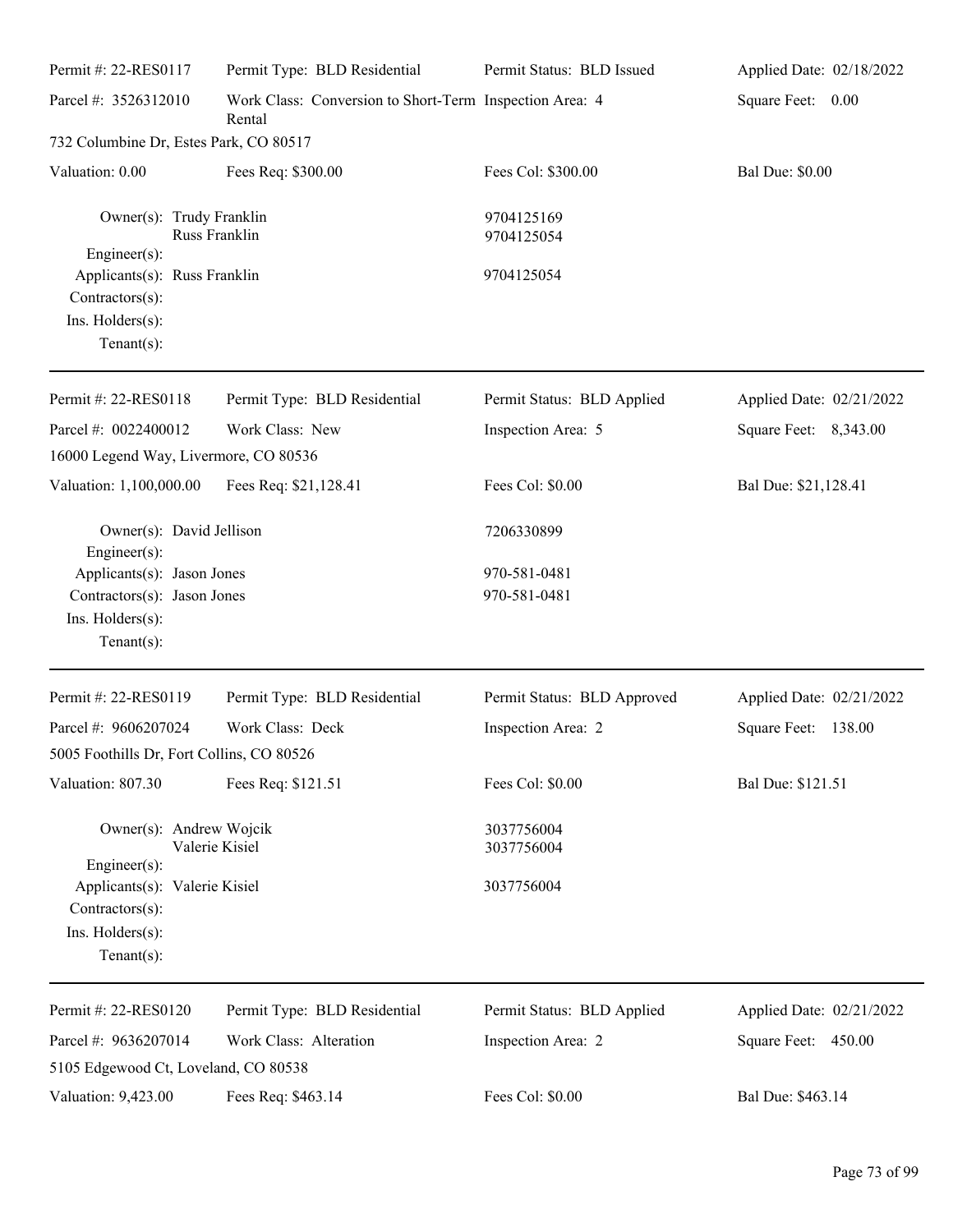| Owner(s): Taylor Read<br>Lindsey Read                                                                                                                      |                                                 | 7207997033                       |                          |  |
|------------------------------------------------------------------------------------------------------------------------------------------------------------|-------------------------------------------------|----------------------------------|--------------------------|--|
| $Engineering(s)$ :<br>Applicants(s): Taylor Read<br>Contractors(s):<br>Ins. Holders(s):<br>$Tenant(s)$ :                                                   |                                                 | 7207997033                       |                          |  |
| Permit #: 22-RES0121                                                                                                                                       | Permit Type: BLD Residential                    | Permit Status: BLD Applied       | Applied Date: 02/21/2022 |  |
| Parcel #: 9519406004                                                                                                                                       | Work Class: Alteration                          | Inspection Area: 3               | Square Feet: 1,155.00    |  |
| 1012 Willowrock Dr, Loveland, CO 80537                                                                                                                     |                                                 |                                  |                          |  |
| Valuation: 24,185.70                                                                                                                                       | Fees Req: \$883.66                              | Fees Col: \$0.00                 | Bal Due: \$883.66        |  |
| Owner(s): Joseph Eversman<br>Engineer(s):                                                                                                                  |                                                 | 3038599758                       |                          |  |
| Applicants(s): Joseph Eversman<br>Contractors(s):<br>Ins. Holders(s):<br>Tenant $(s)$ :                                                                    |                                                 | 3038599758                       |                          |  |
| Permit #: 22-RES0122                                                                                                                                       | Permit Type: BLD Residential                    | Permit Status: BLD Applied       | Applied Date: 02/22/2022 |  |
| Parcel #: 3036000045                                                                                                                                       | Work Class: Addition                            | Inspection Area: 5               | Square Feet: 0.00        |  |
|                                                                                                                                                            | 514 Cougar Rock Rd, Red Feather Lakes, CO 80545 |                                  |                          |  |
| Valuation: 90,000.00                                                                                                                                       | Fees Req: \$2,142.59                            | Fees Col: \$0.00                 | Bal Due: \$2,142.59      |  |
| Owner(s): Sheila Balloffet<br>Engineer(s): Robert Greenwald II<br>Applicants(s): Armando Balloffet<br>Contractors(s):<br>Ins. Holders(s):<br>$Tenant(s)$ : |                                                 | 970-667-8010<br>$(970)$ 420-0813 |                          |  |
| Permit #: 22-RES0123                                                                                                                                       | Permit Type: BLD Residential                    | Permit Status: BLD Applied       | Applied Date: 02/22/2022 |  |
| Parcel #: 3410143004                                                                                                                                       | Work Class: New                                 | Inspection Area: 4               | Square Feet: 0.00        |  |
| 1483 Saint Moritz Trl,,                                                                                                                                    |                                                 |                                  |                          |  |
| Valuation: 1,800,000.00                                                                                                                                    | Fees Req: \$22,546.02                           | Fees Col: \$4,632.45             | Bal Due: \$17,913.57     |  |
| Engineer $(s)$ :                                                                                                                                           | Owner(s): * Craig Doiron Insurance Trust        | 3149743878                       |                          |  |
| Applicants(s): Adam Darling                                                                                                                                |                                                 | 7405033881                       |                          |  |
| Contractors(s): Don Darling<br>Ins. Holders(s):<br>Tenant $(s)$ :                                                                                          |                                                 | 970-586-1047                     |                          |  |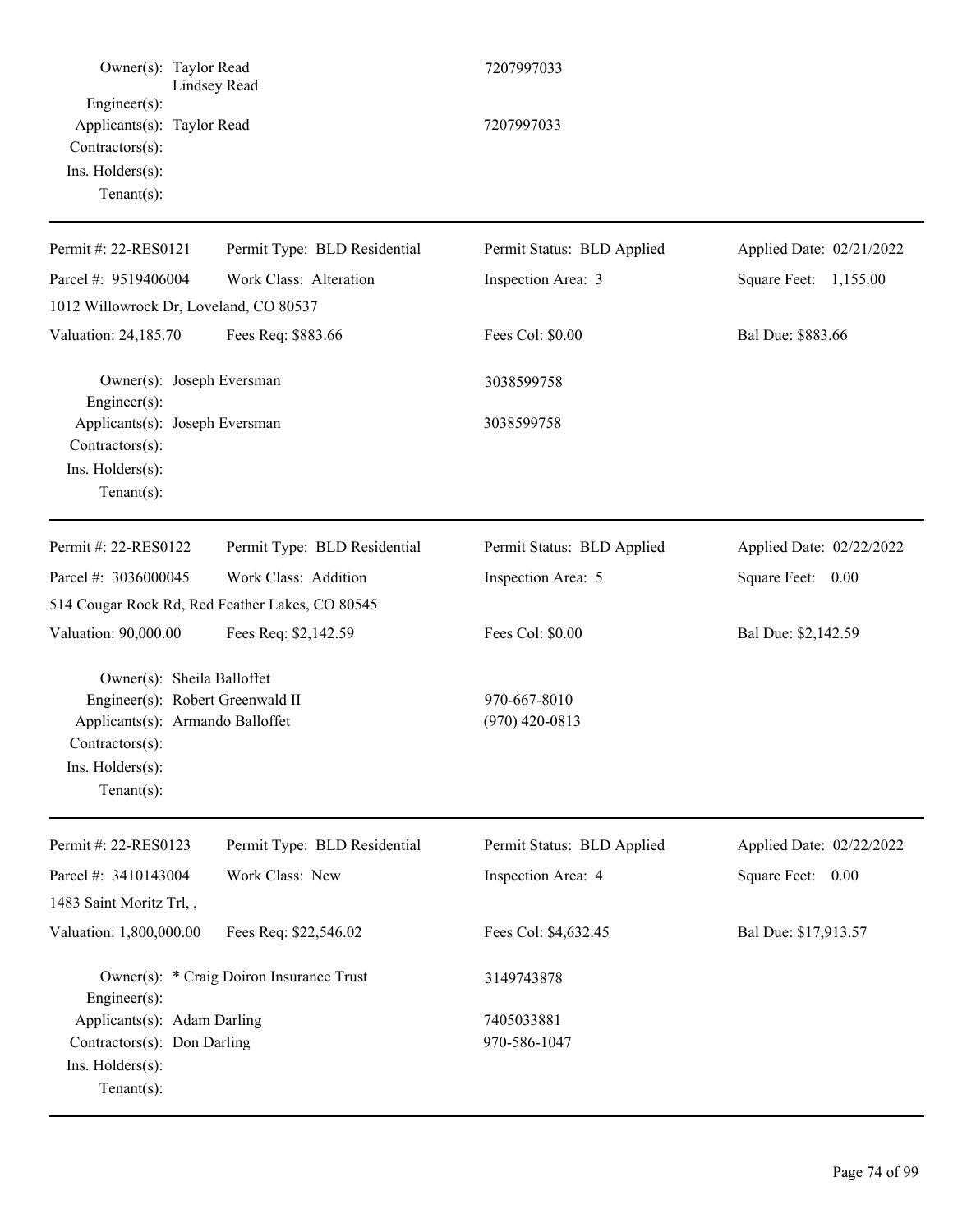| Permit #: 22-RES0124                                                                                                                                                                        | Permit Type: BLD Residential          | Permit Status: BLD Applied                                                                   | Applied Date: 02/22/2022 |
|---------------------------------------------------------------------------------------------------------------------------------------------------------------------------------------------|---------------------------------------|----------------------------------------------------------------------------------------------|--------------------------|
| Parcel #: 9635119005                                                                                                                                                                        | Work Class: Modular DW/SW with<br>Add | Inspection Area: 2                                                                           | Square Feet: 0.00        |
| 5609 N Harrison Ave, Loveland, CO 80538                                                                                                                                                     |                                       |                                                                                              |                          |
| Valuation: 95,000.00                                                                                                                                                                        | Fees Req: \$3,309.21                  | Fees Col: \$0.00                                                                             | Bal Due: \$3,309.21      |
| Owner(s): Marion Geer<br>CJ Myatt<br>Engineer(s): Stephen Wernsman<br>Applicants(s): Clayton Homes<br><b>Bill Dunn</b><br>Contractors(s): Mike Jansen<br>Ins. Holders(s):<br>Tenant $(s)$ : |                                       | $(970)$ 412-1915<br>970-227-5336<br>970-353-4463<br>9708883371<br>9708883371<br>970-339-5500 |                          |
| Permit #: 22-RES0125                                                                                                                                                                        | Permit Type: BLD Residential          | Permit Status: BLD Applied                                                                   | Applied Date: 02/23/2022 |
| Parcel #: 2515400004                                                                                                                                                                        | Work Class: Alteration                | Inspection Area: 4                                                                           | Square Feet: 1,417.00    |
| 2380 W Highway 34, Drake, CO 80515                                                                                                                                                          |                                       |                                                                                              |                          |
| Valuation: 29,671.98                                                                                                                                                                        | Fees Req: \$1,101.22                  | Fees Col: \$0.00                                                                             | Bal Due: \$1,101.22      |
| Owner(s): Carolyn Kuenzel<br>Jim Kuenzel<br>$Engineering(s)$ :                                                                                                                              |                                       | 9705864306<br>9705864306                                                                     |                          |
| Applicants(s): Jim Kuenzel<br>Contractors(s):<br>Ins. Holders(s):<br>Tenant $(s)$ :                                                                                                         |                                       | 9705864306                                                                                   |                          |
| Permit #: 22-RES0126                                                                                                                                                                        | Permit Type: BLD Residential          | Permit Status: BLD Applied                                                                   | Applied Date: 02/23/2022 |
| Parcel #: 3022411001<br>$\,$                                                                                                                                                                | Work Class: New                       | Inspection Area: 5                                                                           | Square Feet: 0.00        |
| Valuation: 280,000.00                                                                                                                                                                       | Fees Req: \$7,262.34                  | Fees Col: \$0.00                                                                             | Bal Due: \$7,262.34      |
| Owner(s): Melanie Weidner<br>$Engineering(s)$ :                                                                                                                                             |                                       | 9703087712                                                                                   |                          |
| Applicants(s): Melanie Weidner<br>Contractors(s):<br>Ins. Holders(s):<br>Tenant $(s)$ :                                                                                                     |                                       | 9703087712                                                                                   |                          |
| Permit #: 22-RES0127                                                                                                                                                                        | Permit Type: BLD Residential          | Permit Status: BLD Applied                                                                   | Applied Date: 02/24/2022 |
| Parcel #: 3401116009                                                                                                                                                                        | Work Class: Alteration                | Inspection Area: 4                                                                           | Square Feet: 1,794.00    |
| 2629 Wildwood Dr, Estes Park, CO 80517                                                                                                                                                      |                                       |                                                                                              |                          |
| Valuation: 88,910.64                                                                                                                                                                        | Fees Req: \$2,291.01                  | Fees Col: \$406.08                                                                           | Bal Due: \$1,884.93      |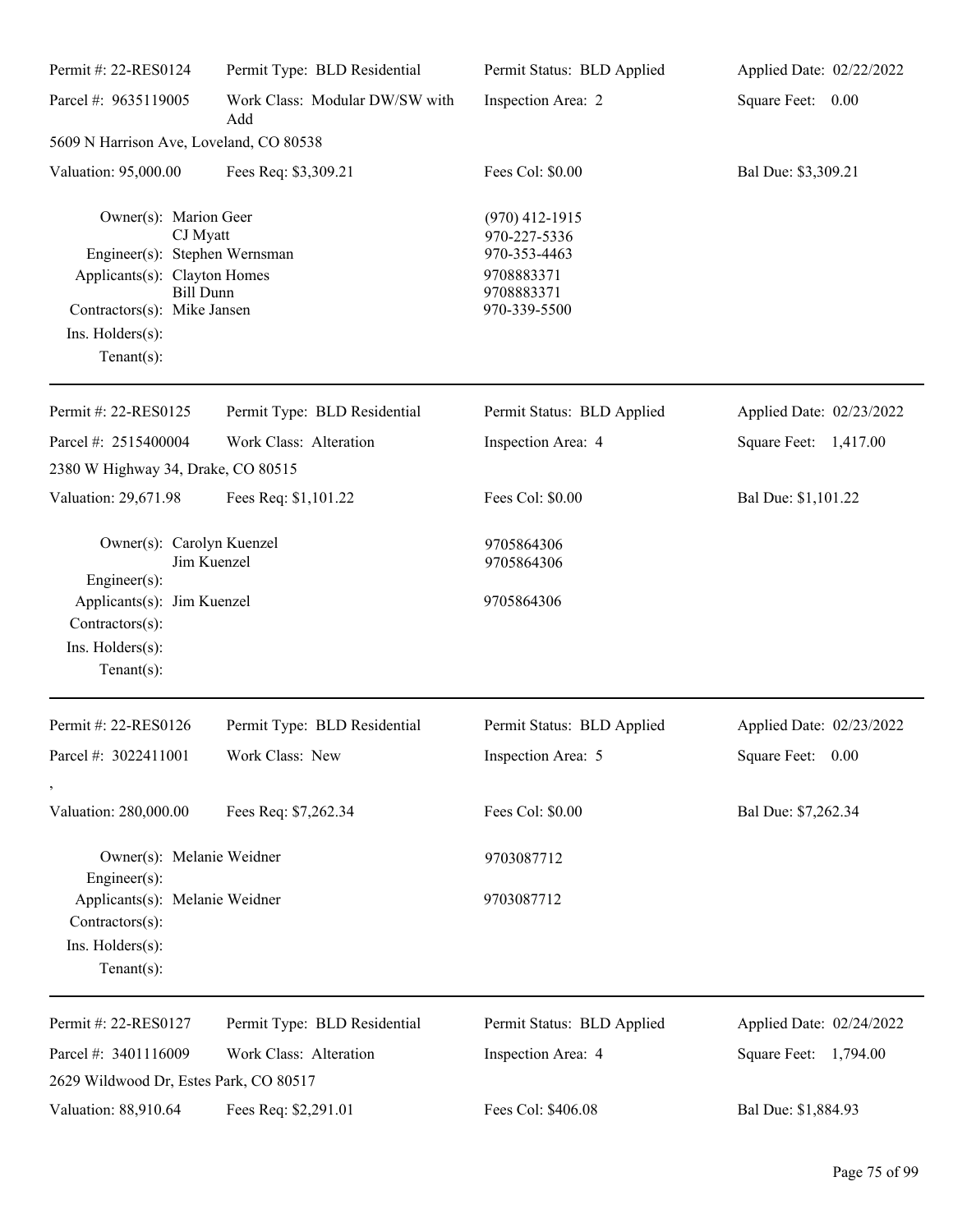| Owner(s): Heather Wallsten<br>Engineer(s):                                                             | Mark Wallsten                | 7195107691<br>6208022686                     |                          |
|--------------------------------------------------------------------------------------------------------|------------------------------|----------------------------------------------|--------------------------|
| Applicants(s): Heather Wallsten<br>Contractors(s):<br>Ins. $H$ olders $(s)$ :<br>Tenant $(s)$ :        | Mark Wallsten                | 7195107691<br>6208022686                     |                          |
| Permit #: 22-RES0128                                                                                   | Permit Type: BLD Residential | Permit Status: BLD Applied                   | Applied Date: 02/24/2022 |
| Parcel #: 3410136014                                                                                   | Work Class: New              | Inspection Area: 4                           | Square Feet: 0.00        |
| 3434 Eagle Cliff Dr E, Estes Park, CO 80517                                                            |                              |                                              |                          |
| Valuation: 800,000.00                                                                                  | Fees Req: \$12,751.82        | Fees Col: \$2,717.72                         | Bal Due: \$10,034.10     |
| Owner(s): Larraine Darling<br>Engineer(s):                                                             | Don Darling                  | 970-586-1047                                 |                          |
| Applicants(s): Don Darling<br>Contractors(s): Don Darling<br>Ins. $H$ olders $(s)$ :<br>Tenant $(s)$ : | Don Darling                  | 970-586-1047<br>970-586-1047<br>970-586-1047 |                          |
| Permit #: 22-RES0129                                                                                   | Permit Type: BLD Residential | Permit Status: BLD Issued                    | Applied Date: 02/25/2022 |
| Parcel #: 8621405033                                                                                   | Work Class: Alteration       | Inspection Area: 2                           | Square Feet: 0.00        |
| 3722 Eagle Spirit Ct, Fort Collins, CO 80528                                                           |                              |                                              |                          |
| Valuation: 14,447.00                                                                                   | Fees Req: \$872.84           | Fees Col: \$872.84                           | <b>Bal Due: \$0.00</b>   |
| Owner(s): Scott Hoyt<br>$Engineer(s)$ :                                                                |                              | 5122306153                                   |                          |
| Applicants(s): Daniel Mulder<br>Contractors(s): Daniel Mulder<br>Ins. Holders(s):<br>Tenant $(s)$ :    |                              | 970-412-8567<br>970-412-8567                 |                          |
| Permit #: 22-RES0130                                                                                   | Permit Type: BLD Residential | Permit Status: BLD Issued                    | Applied Date: 02/25/2022 |
| Parcel #: 9430209003                                                                                   | Work Class: Alteration       | Inspection Area: 3                           | 1,664.00<br>Square Feet: |
| 5001 Glen Dr, Berthoud, CO 80513                                                                       |                              |                                              |                          |
| Valuation: 34,092.16                                                                                   | Fees Req: \$1,251.42         | Fees Col: \$1,251.42                         | <b>Bal Due: \$0.00</b>   |
| Owner(s): James Nelson<br>Engineer(s):<br>Applicants(s): James Nelson                                  |                              | 3037757572<br>3037757572                     |                          |
| Contractors(s):<br>Ins. Holders(s):                                                                    |                              |                                              |                          |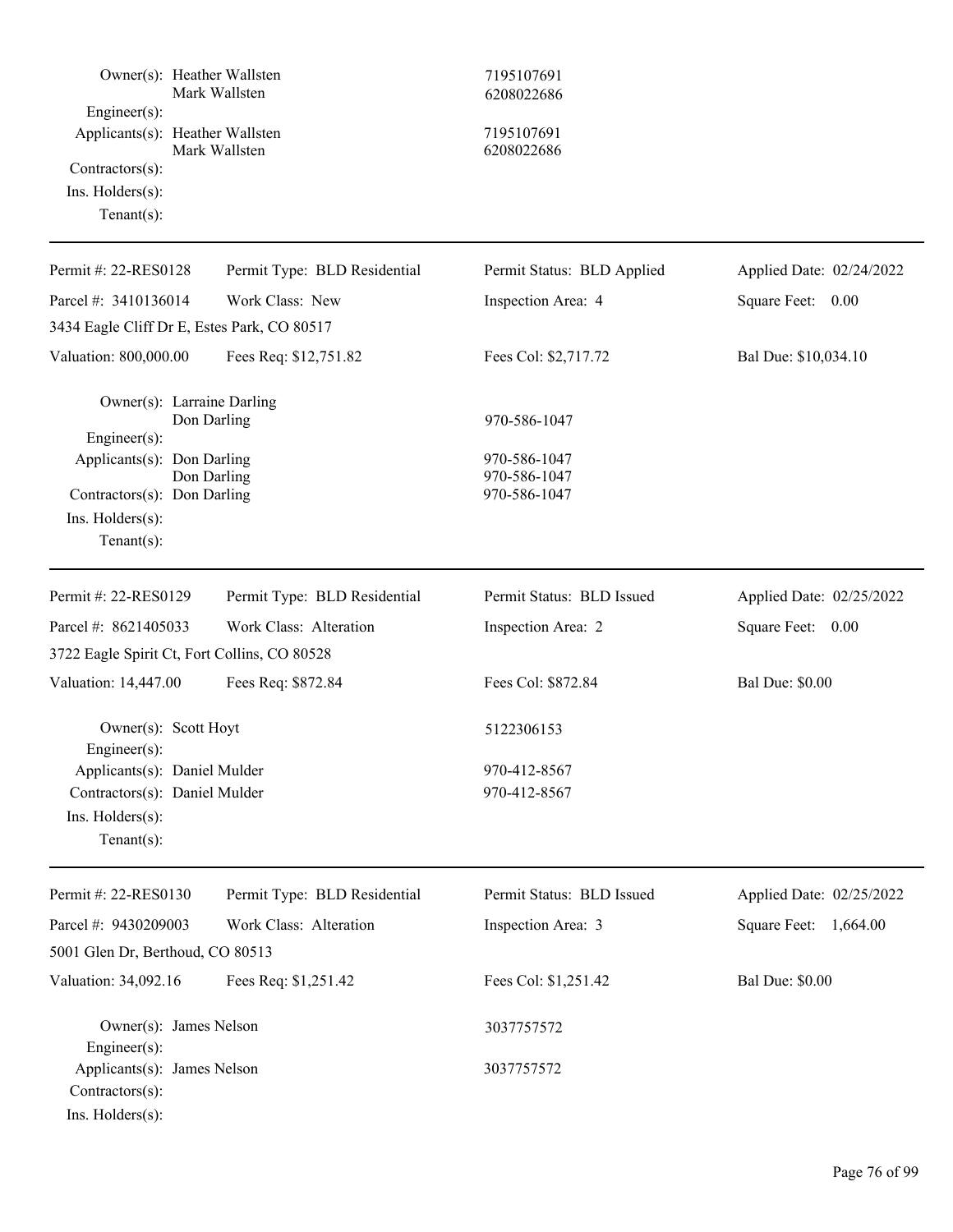| Permit #: 22-RES0131                                                                  | Permit Type: BLD Residential | Permit Status: BLD Applied | Applied Date: 02/25/2022 |
|---------------------------------------------------------------------------------------|------------------------------|----------------------------|--------------------------|
| Parcel #: 0436200001                                                                  | Work Class: New              | Inspection Area: 3         | Square Feet: 6,885.00    |
| 1992 Lucky Ln, Berthoud, CO 80513                                                     |                              |                            |                          |
| Valuation: 1,000,000.00                                                               | Fees Req: \$21,047.64        | Fees Col: \$3,154.00       | Bal Due: \$17,893.64     |
| Owner(s): William Gambrell<br>$Engineering(s)$ :                                      |                              | 3037092881                 |                          |
| Applicants(s): William Gambrell                                                       |                              | 3037092881                 |                          |
| Contractors(s): Jeffrey Van Blaricom                                                  |                              | 303-808-4066               |                          |
| Ins. Holders(s):<br>Tenant $(s)$ :                                                    |                              |                            |                          |
| Permit #: 22-RES0132                                                                  | Permit Type: BLD Residential | Permit Status: BLD Applied | Applied Date: 02/25/2022 |
| Parcel #: 2921000035                                                                  | Work Class: New              | Inspection Area: 5         | Square Feet: 0.00        |
| 3715 N Rim Rd, Livermore, CO 80536                                                    |                              |                            |                          |
| Valuation: 320,000.00                                                                 | Fees Req: \$5,374.86         | Fees Col: \$1,337.07       | Bal Due: \$4,037.79      |
| Owner(s): Sherwood Roper<br>$Engineering(s)$ :                                        |                              | 303-960-8547               |                          |
| Applicants(s): Sherwood Roper<br>Contractors(s):<br>Ins. Holders(s):<br>$Tenant(s)$ : |                              | 303-960-8547               |                          |
| Permit #: 22-RES0133                                                                  | Permit Type: BLD Residential | Permit Status: BLD Applied | Applied Date: 02/25/2022 |
| Parcel #: 9533306006                                                                  | Work Class: New              | Inspection Area: 3         | Square Feet: 0.00        |
| 3400 Fox Dr, Loveland, CO 80537                                                       |                              |                            |                          |
| Valuation: 1,100,000.00                                                               | Fees Req: \$14,326.43        | Fees Col: \$3,331.47       | Bal Due: \$10,994.96     |
| Owner(s): Gunter Preuss<br>$Engineering(s)$ :                                         |                              | 9704815301                 |                          |
| Applicants(s): Jim Gibbs                                                              |                              | 9705669336                 |                          |
| Contractors(s): Jim Gibbs                                                             |                              | 9705669336                 |                          |
| Ins. Holders(s):<br>$Tenant(s)$ :                                                     |                              |                            |                          |
| Permit #: 22-RES0134                                                                  | Permit Type: BLD Residential | Permit Status: BLD Applied | Applied Date: 02/28/2022 |
| Parcel #: 1627105023                                                                  | Work Class: Alteration       | Inspection Area: 4         | Square Feet: 720.00      |
| 60 Sage Hen Pl, Drake, CO 80515                                                       |                              |                            |                          |
| Valuation: 15,076.80                                                                  | Fees Req: \$739.91           | Fees Col: \$0.00           | Bal Due: \$739.91        |

Tenant(s):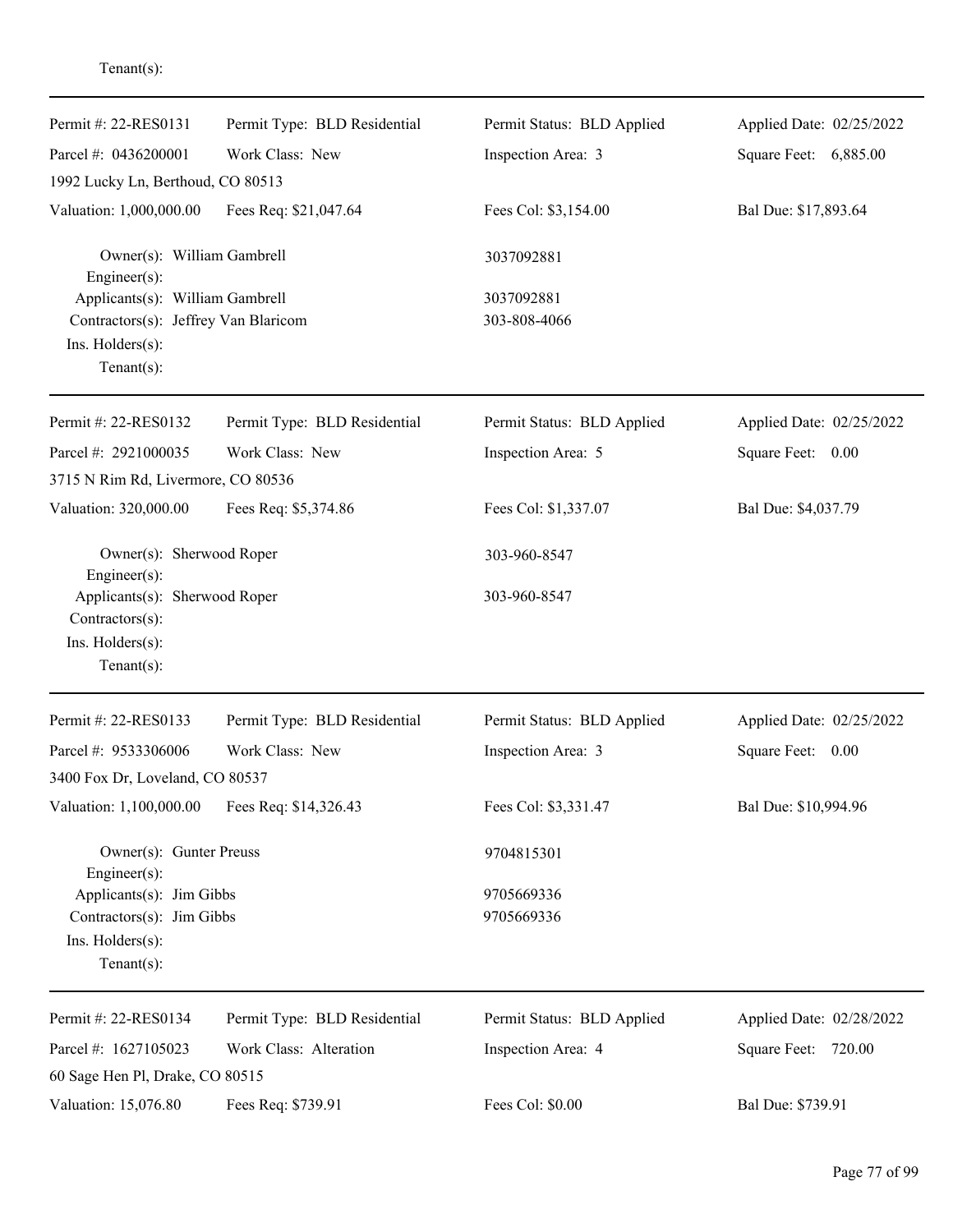|                                                                                                                        | Owner(s): JNorris Properties LLC | 2084634755                             |                          |
|------------------------------------------------------------------------------------------------------------------------|----------------------------------|----------------------------------------|--------------------------|
| Engineer(s):<br>Applicants(s): Corey Norris<br>Contractors(s):<br>Ins. Holders(s):<br>Tenant $(s)$ :                   |                                  | 2084634755                             |                          |
| Permit #: 22-RES0135                                                                                                   | Permit Type: BLD Residential     | Permit Status: BLD Applied             | Applied Date: 02/28/2022 |
| Parcel #: 9418408007                                                                                                   | Work Class: New                  | Inspection Area: 3                     | Square Feet: 0.00        |
| 816 Carvin Ct, Berthoud, CO 80513                                                                                      |                                  |                                        |                          |
| Valuation: 800,000.00                                                                                                  | Fees Req: \$15,260.03            | Fees Col: \$0.00                       | Bal Due: \$15,260.03     |
| Owner(s): Karen Fretwell<br>Engineer(s):                                                                               | James Fretwell                   | 3038156921<br>3038156921               |                          |
| Applicants(s): Sigg Brothers Homes Llc<br>Doug Sigg<br>Contractors(s): Doug Sigg<br>Ins. Holders(s):<br>Tenant $(s)$ : |                                  | 3035793674<br>3035793674<br>3035793674 |                          |
| Permit #: 22-RES0136                                                                                                   | Permit Type: BLD Residential     | Permit Status: BLD Applied             | Applied Date: 02/28/2022 |
| Parcel #: 3113000022                                                                                                   | Work Class: New                  | Inspection Area: 6                     | Square Feet: 0.00        |
| 317 Deer Park Dr, Livermore, CO 80536                                                                                  |                                  |                                        |                          |
| Valuation: 450,000.00                                                                                                  | Fees Req: \$7,026.30             | Fees Col: \$1,730.88                   | Bal Due: \$5,295.42      |
| Owner(s): Terri Hanna<br>Engineer(s): Scott Ratterman                                                                  | Clint Hanna                      | 9705676024                             |                          |
| Applicants(s): William Warren                                                                                          |                                  | 970-482-1976                           |                          |
| Contractors(s): William Warren<br>Ins. Holders(s):<br>$Tenant(s)$ :                                                    |                                  | 970-482-1976                           |                          |
| Permit #: 22-RES0137                                                                                                   | Permit Type: BLD Residential     | Permit Status: BLD Applied             | Applied Date: 02/28/2022 |
| Parcel #: 9835400046                                                                                                   | Work Class: Alteration           | Inspection Area: 1                     | Square Feet: 0.00        |
| 2025 N College Ave 210, Fort Collins, CO 80524                                                                         |                                  |                                        |                          |
| Valuation: 3,000.00                                                                                                    | Fees Req: \$107.24               | Fees Col: \$0.00                       | Bal Due: \$107.24        |
| Owner(s): Sol Chavez<br>$Engineering(s)$ :                                                                             |                                  | 9703084380                             |                          |
| Applicants(s): Sol Chavez<br>Contractors(s):<br>Ins. Holders(s):<br>$Tenant(s)$ :                                      |                                  | 9703084380                             |                          |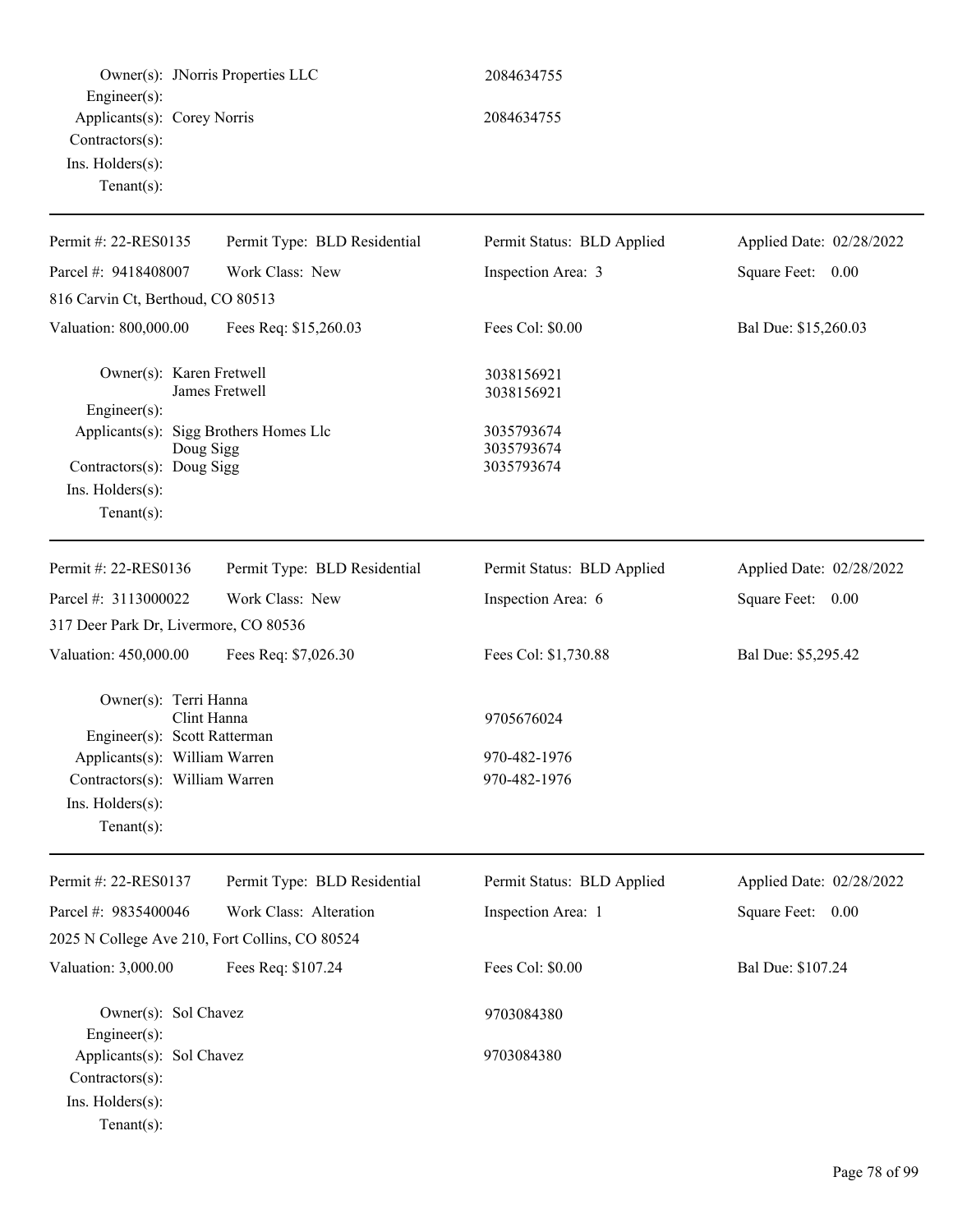| Permit #: 22-RES0139                                 | Permit Type: BLD Residential               | Permit Status: BLD Approved  | Applied Date: 02/28/2022 |
|------------------------------------------------------|--------------------------------------------|------------------------------|--------------------------|
| Parcel #: 9832005702                                 | Work Class: Alteration                     | Inspection Area: 1           | Square Feet: 1,010.00    |
| 3921 Bingham Hill Rd, Fort Collins, CO 80521         |                                            |                              |                          |
| Valuation: 38,000.00                                 | Fees Req: \$1,222.68                       | Fees Col: \$1,222.68         | <b>Bal Due: \$0.00</b>   |
| Owner(s): Ingrid Grotheer                            | <b>Steve Grotheer</b>                      | 9702271372<br>9702271372     |                          |
| $Engineering(s)$ :                                   |                                            |                              |                          |
| Applicants(s): Bradley Anderson                      | Contractors(s): Clear Cut Construction LLC | 970-556-5986<br>970-556-5986 |                          |
|                                                      | <b>Bradley Anderson</b>                    | 970-556-5986                 |                          |
| Ins. Holders(s):<br>Tenant $(s)$ :                   |                                            |                              |                          |
| Permit #: 22-RES0140                                 | Permit Type: BLD Residential               | Permit Status: BLD Applied   | Applied Date: 02/28/2022 |
| Parcel #: 0606000019                                 | Work Class: New                            | Inspection Area: 2           | Square Feet: 2,716.00    |
| 12914 Big Bear Rd, Loveland, CO 80538                |                                            |                              |                          |
| Valuation: 210,646.77                                | Fees Req: \$3,896.85                       | Fees Col: \$0.00             | Bal Due: \$3,896.85      |
| Owner(s): Michael L White                            | Cinthia White                              | 970-231-5641<br>9702315641   |                          |
| $Engineering(s)$ :<br>Applicants(s): Michael L White | Cinthia White                              | 970-231-5641<br>9702315641   |                          |
| Contractors(s):                                      |                                            |                              |                          |
| Ins. Holders(s):<br>Tenant $(s)$ :                   |                                            |                              |                          |
| Permit #: 22-RES0142                                 | Permit Type: BLD Residential               | Permit Status: BLD Approved  | Applied Date: 02/28/2022 |
| Parcel #: 9704217055                                 | Work Class: Alteration                     | Inspection Area: 1           | Square Feet: 1,300.00    |
| 1420 Bubbling Brook Ct, Fort Collins, CO 80521       |                                            |                              |                          |
| Valuation: 50,000.00                                 | Fees Req: \$1,570.37                       | Fees Col: \$0.00             | Bal Due: \$1,570.37      |
| Owner(s): Deborah French<br>Engineer(s):             | John Irving                                | 9702186978<br>9702197474     |                          |
| Applicants(s): Robert Traylor                        |                                            | 970-223-6494                 |                          |
| Contractors(s): Robert Traylor                       |                                            | 970-223-6494                 |                          |
| Ins. Holders(s):                                     |                                            |                              |                          |
| Tenant $(s)$ :                                       |                                            |                              |                          |
| Permit #: 22-RES0143                                 | Permit Type: BLD Residential               | Permit Status: BLD Applied   | Applied Date: 02/28/2022 |
| Parcel #: 9734214008                                 | Work Class: Addition                       | Inspection Area: 2           | Square Feet:<br>0.00     |
|                                                      |                                            |                              |                          |

3823 Capitol Dr, Fort Collins, CO 80526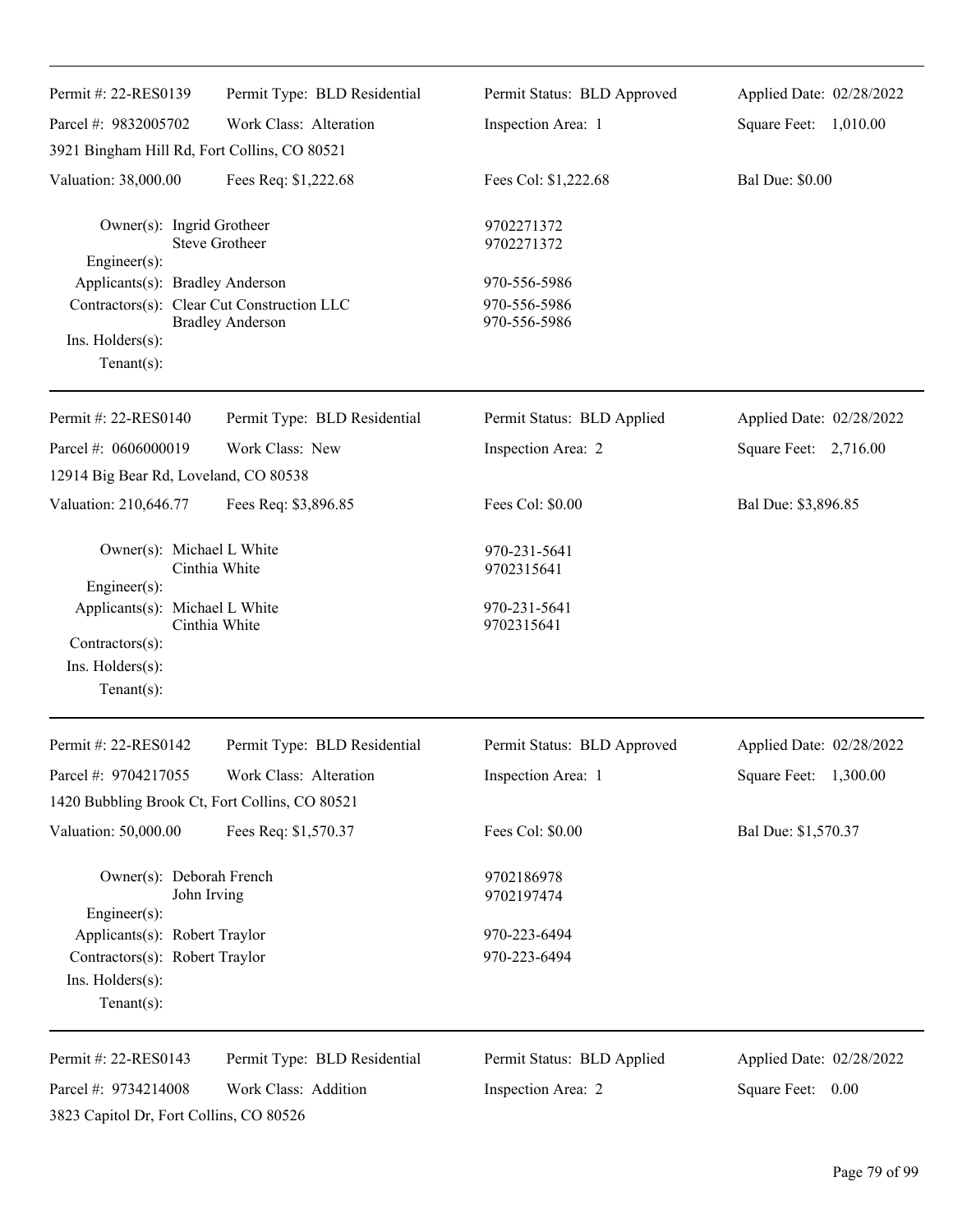| Owner(s): Gwen Crist<br>Engineer(s): Robert Greenwald II<br>Applicants(s): Jeffrey "David" Young<br>Contractors(s): Jeffrey "David" Young<br>Ins. Holders(s):<br>$Tenant(s)$ : | Conrad Crist<br>Jason Baker  | 9702151899<br>9702151899<br>970-667-8010<br>9702781909<br>9703084717<br>9703084717 |                          |
|--------------------------------------------------------------------------------------------------------------------------------------------------------------------------------|------------------------------|------------------------------------------------------------------------------------|--------------------------|
| Permit #: 22-RES0144                                                                                                                                                           | Permit Type: BLD Residential | Permit Status: BLD Applied                                                         | Applied Date: 02/28/2022 |
| Parcel #: 3019305011                                                                                                                                                           | Work Class: Alteration       | Inspection Area: 5                                                                 | Square Feet: 0.00        |
| 56 Voto Way, Red Feather Lakes, CO 80545                                                                                                                                       |                              |                                                                                    |                          |
| Valuation: 7,500.00                                                                                                                                                            | Fees Req: \$293.34           | Fees Col: \$0.00                                                                   | Bal Due: \$293.34        |
| Owner(s): Denis Duchesne<br>Engineer(s):                                                                                                                                       |                              | 3035946180                                                                         |                          |
| Applicants(s): Denis Duchesne<br>Contractors(s):<br>Ins. Holders(s):<br>Tenant $(s)$ :                                                                                         |                              | 3035946180                                                                         |                          |
| Permit #: 22-RES0145                                                                                                                                                           | Permit Type: BLD Residential | Permit Status: BLD Applied                                                         | Applied Date: 02/28/2022 |
| Parcel #: 3720305011                                                                                                                                                           | Work Class: Cabin            | Inspection Area: 6                                                                 | Square Feet: 0.00        |
| $^\circ$                                                                                                                                                                       |                              |                                                                                    |                          |
| Valuation: 120,000.00                                                                                                                                                          | Fees Req: \$2,542.14         | Fees Col: \$0.00                                                                   | Bal Due: \$2,542.14      |
| Owner(s): John Sanderson<br>$Engineering(s)$ :                                                                                                                                 | Veronica Estelle             | 9704937827                                                                         |                          |
| Applicants(s): George Kidder<br>Contractors(s): George Kidder<br>$Ins.$ Holders $(s)$ :<br>Tenant $(s)$ :                                                                      |                              | 970-225-0458<br>970-225-0458                                                       |                          |
| Permit #: 22-RES0146                                                                                                                                                           | Permit Type: BLD Residential | Permit Status: BLD Applied                                                         | Applied Date: 02/28/2022 |
| Parcel #: 8824306001                                                                                                                                                           | Work Class: Alteration       | Inspection Area: 1                                                                 | Square Feet: 0.00        |
| 6900 Sunwater Way, Fort Collins, CO 80524                                                                                                                                      |                              |                                                                                    |                          |
| Valuation: 215,000.00                                                                                                                                                          | Fees Req: \$3,866.71         | Fees Col: \$0.00                                                                   | Bal Due: \$3,866.71      |
| Owner(s): Mark Guadagnoli                                                                                                                                                      | Melinda Frye                 | 970-472-9140                                                                       |                          |
| Engineer(s): Wendy Dworak                                                                                                                                                      |                              | 970-372-1140                                                                       |                          |
| Applicants(s): Lee Barker                                                                                                                                                      | Lee Barker Builder Inc       | 970-420-8788<br>970-420-8788                                                       |                          |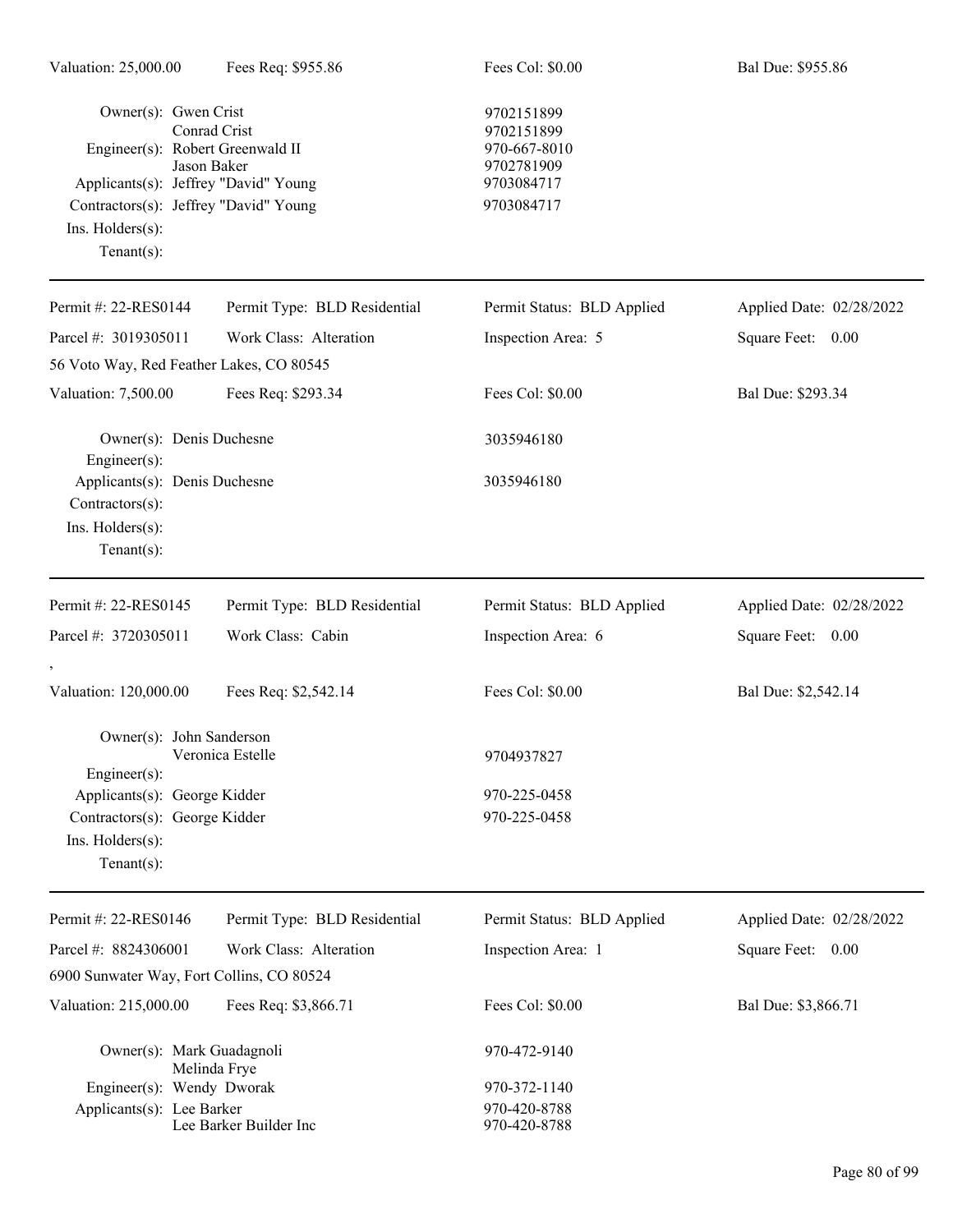| Permit #: 22-RES0147                                                                                                                                         | Permit Type: BLD Residential | Permit Status: BLD Applied                                             | Applied Date: 02/28/2022 |
|--------------------------------------------------------------------------------------------------------------------------------------------------------------|------------------------------|------------------------------------------------------------------------|--------------------------|
| Parcel #: 9734205015                                                                                                                                         | Work Class: Addition         | Inspection Area: 2                                                     | Square Feet: 0.00        |
| 3618 Goodell Ln, Fort Collins, CO 80526                                                                                                                      |                              |                                                                        |                          |
| Valuation: 18,500.00                                                                                                                                         | Fees Req: \$671.79           | Fees Col: \$0.00                                                       | Bal Due: \$671.79        |
| Owner(s): Devon Smith<br><b>Brandy Smith</b><br>Engineer(s): Michael Arsaney<br>Applicants(s): Devon Smith                                                   |                              | 9702122432<br>9702122432                                               |                          |
| $Contractors(s)$ :<br>Ins. Holders(s):<br>Tenant $(s)$ :                                                                                                     |                              |                                                                        |                          |
| Permit #: 22-RES0149                                                                                                                                         | Permit Type: BLD Residential | Permit Status: BLD Applied                                             | Applied Date: 02/28/2022 |
| Parcel #: 3535400086                                                                                                                                         | Work Class: New              | Inspection Area: 4                                                     | Square Feet: 0.00        |
| Valuation: 700,000.00                                                                                                                                        | Fees Req: \$10,906.40        | Fees Col: \$2,469.58                                                   | Bal Due: \$8,436.82      |
| Owner(s): Mary Doty<br>Mike Doty<br>Engineer(s): Gary Weeks<br>Applicants(s): Mary Doty<br>Contractors(s): Dale Terrel<br>Ins. Holders(s):<br>Tenant $(s)$ : |                              | 9703963454<br>9703963454<br>970-225-2422<br>9703963454<br>303-652-1577 |                          |
| Permit #: 22-RES0150                                                                                                                                         | Permit Type: BLD Residential | Permit Status: BLD Applied                                             | Applied Date: 02/28/2022 |
| Parcel #: 1814000035                                                                                                                                         | Work Class: New              | Inspection Area: 1                                                     | Square Feet: 0.00        |
| 1023 Woodlot Ln, Bellvue, CO 80512                                                                                                                           |                              |                                                                        |                          |
| Valuation: 300,000.00                                                                                                                                        | Fees Req: \$5,001.91         | Fees Col: \$1,276.48                                                   | Bal Due: \$3,725.43      |
| Owner(s): Lucila Corro                                                                                                                                       | Shayne Magstadt              | 3039183531                                                             |                          |
| Engineer(s): Amy Evans                                                                                                                                       |                              | 3074603915                                                             |                          |
| Applicants(s): Lucila Corro                                                                                                                                  |                              | 3039183531                                                             |                          |
| Contractors(s):                                                                                                                                              |                              |                                                                        |                          |
| Ins. Holders(s):<br>Tenant $(s)$ :                                                                                                                           |                              |                                                                        |                          |
| Permit #: 22-RES0151                                                                                                                                         | Permit Type: BLD Residential | Permit Status: BLD Applied                                             | Applied Date: 02/28/2022 |
| Parcel #: 1823000003                                                                                                                                         | Work Class: Addition         | Inspection Area: 1                                                     | Square Feet: 0.00        |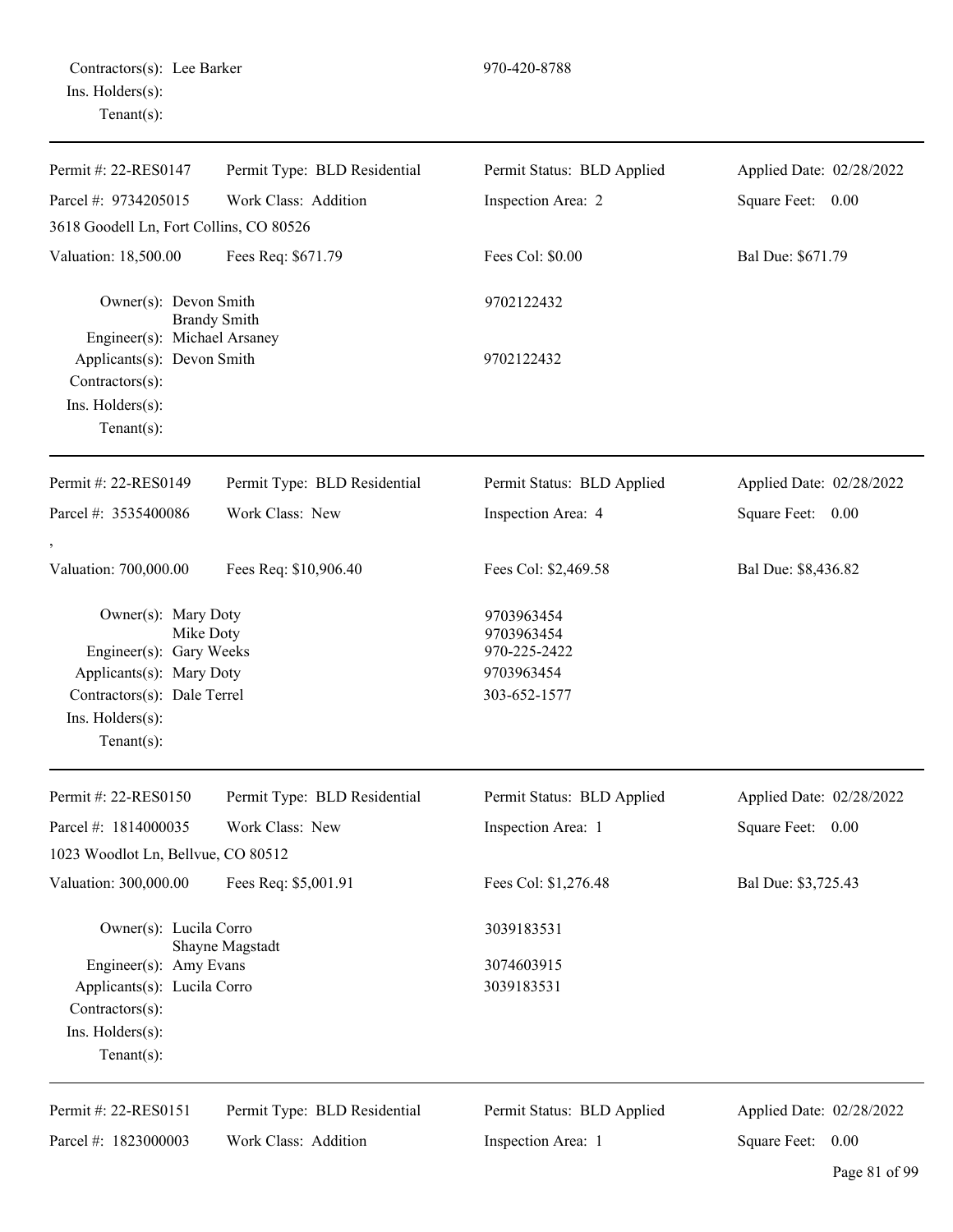| 895 Stratton Park Rd, Bellvue, CO 80512                                                                                                                              |                              |                                                                          |                          |
|----------------------------------------------------------------------------------------------------------------------------------------------------------------------|------------------------------|--------------------------------------------------------------------------|--------------------------|
| Valuation: 15,000.00                                                                                                                                                 | Fees Req: \$665.34           | Fees Col: \$0.00                                                         | Bal Due: \$665.34        |
| Owner(s): Sharon Clagett<br>Engineer(s):<br>Applicants(s): George Clagett<br>Contractors(s):<br>Ins. Holders(s):<br>Tenant $(s)$ :                                   | George Clagett               | 907-223-4615<br>907-223-4615                                             |                          |
| Permit #: 22-RES0152                                                                                                                                                 | Permit Type: BLD Residential | Permit Status: BLD Applied                                               | Applied Date: 02/28/2022 |
| Parcel #: 8734121001                                                                                                                                                 | Work Class: New              | Inspection Area: 2                                                       | Square Feet: 0.00        |
| 3630 Ravens Ln, Fort Collins, CO 8052521-                                                                                                                            |                              |                                                                          |                          |
| Valuation: 450,000.00                                                                                                                                                | Fees Req: \$6,984.66         | Fees Col: \$1,730.88                                                     | Bal Due: \$5,253.78      |
| Owner(s): Sam Rudkin<br>Ronald Rudkin<br>Engineer(s): Gary Weeks<br>Applicants(s): Sam Rudkin<br>Contractors(s): Ronald Rudkin<br>Ins. Holders(s):<br>Tenant $(s)$ : |                              | 9705565660<br>970-224-3332<br>970-225-2422<br>9705565660<br>970-224-3332 |                          |
| Permit #: 22-RES0153                                                                                                                                                 | Permit Type: BLD Residential | Permit Status: BLD Applied                                               | Applied Date: 02/28/2022 |
| Parcel #: 5102000063                                                                                                                                                 | Work Class: Cabin            | Inspection Area: 6                                                       | Square Feet: 792.00      |
| Valuation: 85,000.00                                                                                                                                                 | Fees Req: \$4,421.22         | Fees Col: \$0.00                                                         | Bal Due: \$4,421.22      |
| Owner(s): Lane Ford<br>Engineer(s): Karl Lemmenes<br>Applicants(s): Lane Ford<br>Contractors(s):<br>Ins. Holders(s):<br>Tenant $(s)$ :                               | Karl Lemmenes                | 970590-4044<br>6088459700<br>608-884-5970<br>970590-4044                 |                          |
| Permit #: 22-RES0154                                                                                                                                                 | Permit Type: BLD Residential | Permit Status: BLD Applied                                               | Applied Date: 02/28/2022 |
| Parcel #: 1930200032                                                                                                                                                 | Work Class: New              | Inspection Area: 5                                                       | Square Feet: 0.00        |
| 794 Eiger Rd, Livermore, CO 80536                                                                                                                                    |                              |                                                                          |                          |
| Valuation: 670,000.00                                                                                                                                                | Fees Req: \$9,719.05         | Fees Col: \$2,335.13                                                     | Bal Due: \$7,383.92      |
| Owner(s): Marlene Smith<br>$Engineer(s)$ :                                                                                                                           |                              | 9704842631                                                               |                          |
| Applicants(s): Robert Pichi                                                                                                                                          |                              | 970-224-5581                                                             |                          |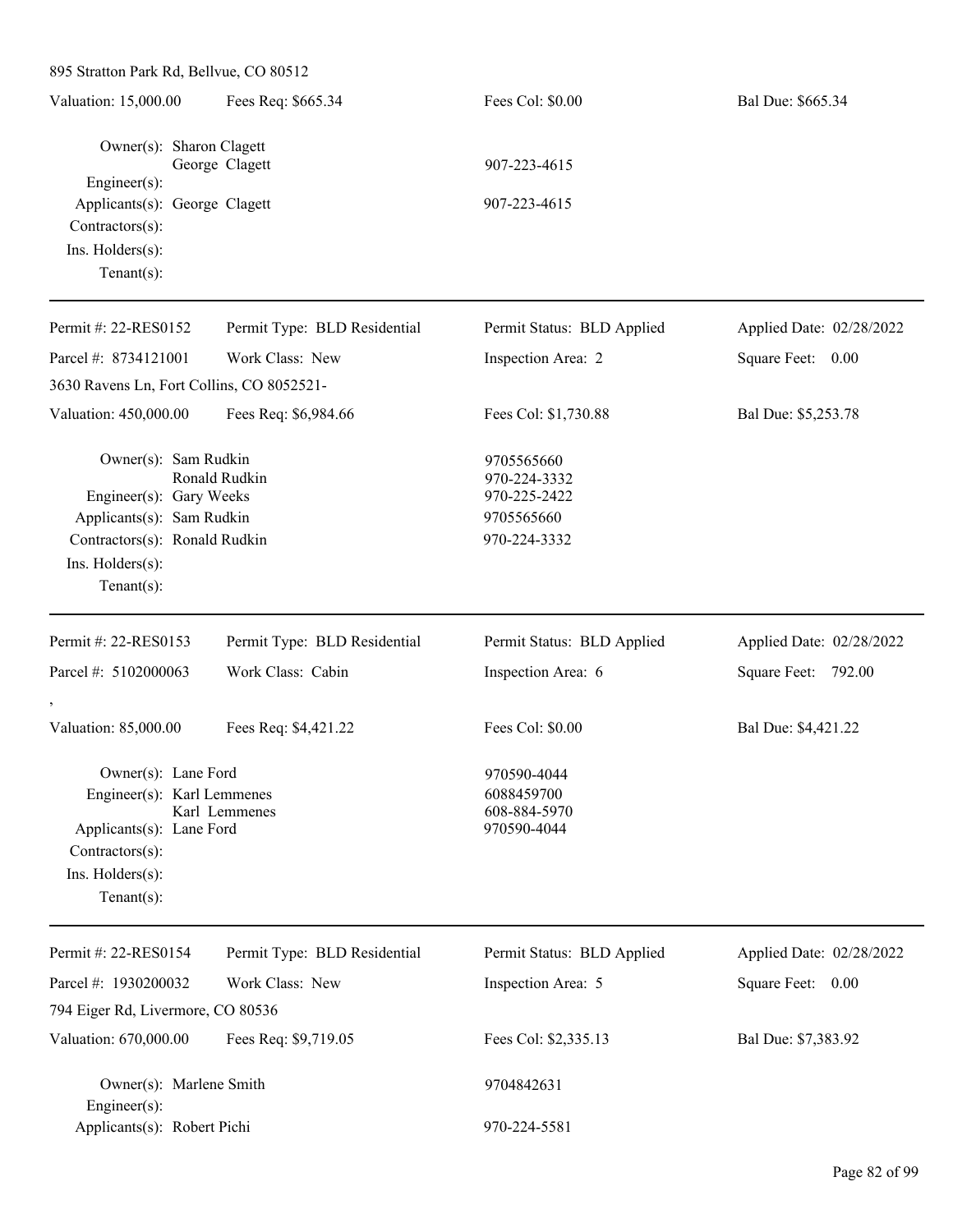| Permit #: 22-RES0155                                                                                                                     | Permit Type: BLD Residential                 | Permit Status: BLD Approved                            | Applied Date: 02/28/2022 |
|------------------------------------------------------------------------------------------------------------------------------------------|----------------------------------------------|--------------------------------------------------------|--------------------------|
| Parcel #: 9733107005                                                                                                                     | Work Class: Alteration                       | Inspection Area: 2                                     | Square Feet: 240.00      |
| 2340 Dalton Dr, Fort Collins, CO 80526                                                                                                   |                                              |                                                        |                          |
| Valuation: 82,132.69                                                                                                                     | Fees Req: \$1,964.13                         | Fees Col: \$1,964.13                                   | <b>Bal Due: \$0.00</b>   |
| Owner(s): Logan McConnel                                                                                                                 |                                              | 9702316356                                             |                          |
| Engineer(s): Grant Schulte                                                                                                               |                                              | 3039251900                                             |                          |
| Applicants(s): All Phase Restoration                                                                                                     | Doug Crites                                  | 970-686-6000                                           |                          |
| Contractors(s): Kelly Addington                                                                                                          |                                              | 970-635-1833                                           |                          |
| Ins. Holders(s):<br>Tenant $(s)$ :                                                                                                       |                                              |                                                        |                          |
| Permit #: 22-RES0156                                                                                                                     | Permit Type: BLD Residential                 | Permit Status: BLD Applied                             | Applied Date: 02/28/2022 |
| Parcel #: 2924100020                                                                                                                     | Work Class: New                              | Inspection Area: 5                                     | Square Feet: 0.00        |
|                                                                                                                                          | 12343 W County Road 74e, Livermore, CO 80536 |                                                        |                          |
| Valuation: 150,000.00                                                                                                                    | Fees Req: \$3,149.90                         | Fees Col: \$0.00                                       | Bal Due: \$3,149.90      |
| Owner(s): Cheryl Orr<br>Engineer(s):                                                                                                     |                                              | 7573250739                                             |                          |
| Applicants(s): Cheryl Orr<br>Contractors(s):<br>Ins. Holders(s):<br>Tenant $(s)$ :                                                       |                                              | 7573250739                                             |                          |
| Permit #: 22-RES0157                                                                                                                     | Permit Type: BLD Residential                 | Permit Status: BLD Applied                             | Applied Date: 02/28/2022 |
| Parcel #: 9733107004                                                                                                                     | Work Class: Alteration                       | Inspection Area: 2                                     | Square Feet:<br>0.00     |
| 2404 Dalton Dr, Fort Collins, CO 80526                                                                                                   |                                              |                                                        |                          |
| Valuation: 118,100.42                                                                                                                    | Fees Req: \$2,547.94                         | Fees Col: \$0.00                                       | Bal Due: \$2,547.94      |
| Owner(s): William Moloney<br>Lily Moloney<br>Engineer(s): Grant Schulte<br>Applicants(s): Doug Crites<br>Contractors(s): Kelly Addington |                                              | 3193313356<br>3193313356<br>3039251900<br>970-635-1833 |                          |
| Ins. Holders(s):<br>Tenant $(s)$ :                                                                                                       |                                              |                                                        |                          |
| Permit #: 22-RES0159                                                                                                                     | Permit Type: BLD Residential                 | Permit Status: BLD Applied                             | Applied Date: 02/28/2022 |
| Parcel #: 2623406019                                                                                                                     | Work Class: New                              | Inspection Area: 4                                     | Square Feet: 0.00        |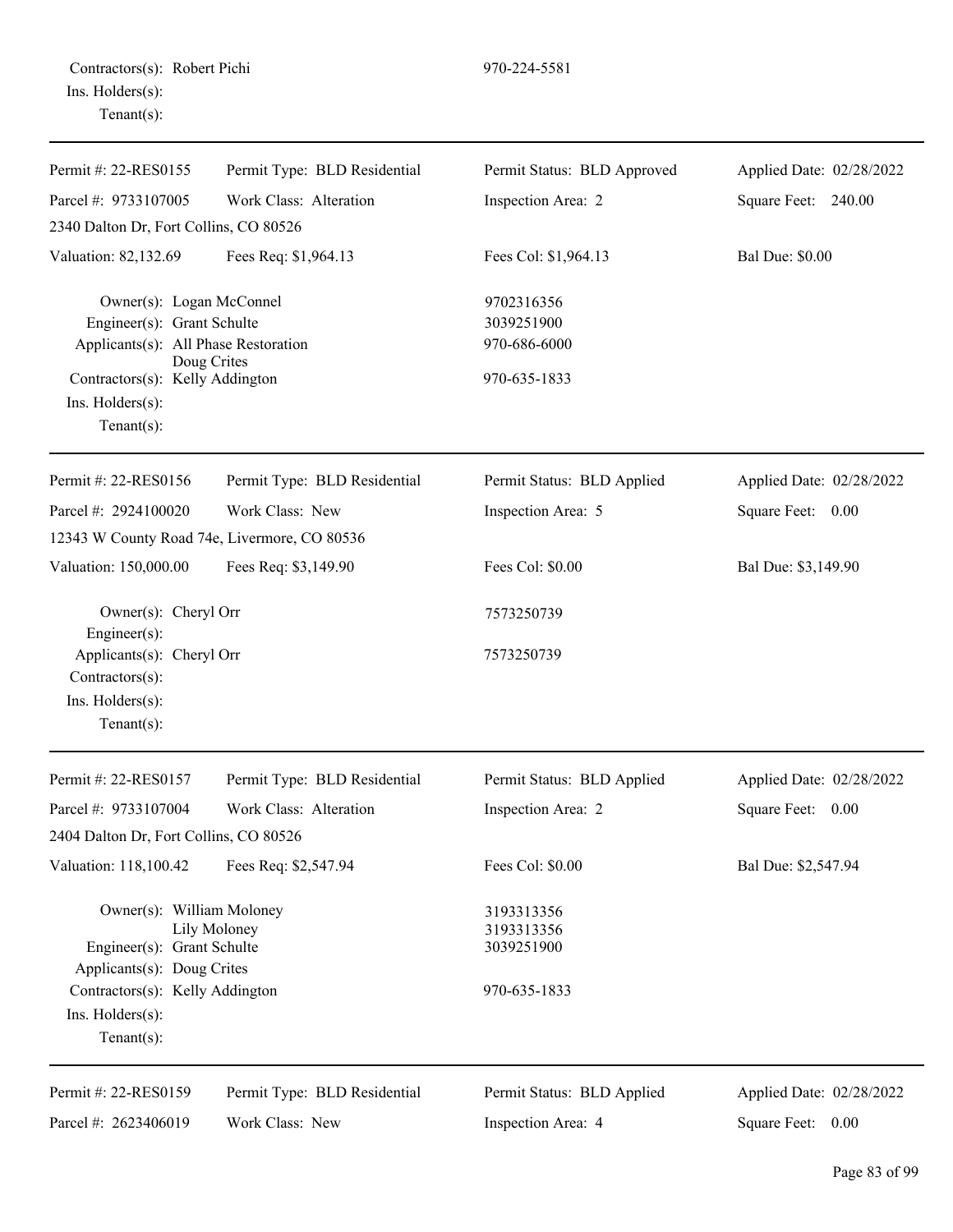| Valuation: 235,000.00                                                                                                                                            | Fees Req: \$4,272.38         | Fees Col: \$0.00                                     | Bal Due: \$4,272.38      |
|------------------------------------------------------------------------------------------------------------------------------------------------------------------|------------------------------|------------------------------------------------------|--------------------------|
| Owner(s): Tim Klippert<br>Engineer(s): Rolf Armstrong<br>Applicants(s): Tim Klippert<br>Contractors(s): John "Jack" Cooney<br>Ins. Holders(s):<br>Tenant $(s)$ : |                              | 9709885324<br>4067215733<br>9709885324<br>6308774249 |                          |
| Permit #: 22-RES0160                                                                                                                                             | Permit Type: BLD Residential | Permit Status: BLD Applied                           | Applied Date: 02/28/2022 |
| Parcel #: 3028123006                                                                                                                                             | Work Class: New              | Inspection Area: 5                                   | Square Feet:<br>0.00     |
| Valuation: 1,480,795.00                                                                                                                                          | Fees Req: \$20,498.60        | Fees Col: \$0.00                                     | Bal Due: \$20,498.60     |
| Owner(s): Lucia Stacy<br>Engineer(s):                                                                                                                            | Michael Stacy                | 9255751058<br>9255751058                             |                          |
| Applicants(s): Frameworks Timber<br>Contractors(s):<br>Ins. Holders(s):<br>Tenant $(s)$ :                                                                        | <b>Adrian Jones</b>          | 970-568-4900<br>9705684900                           |                          |
| Permit #: 22-RES0161                                                                                                                                             | Permit Type: BLD Residential | Permit Status: BLD Applied                           | Applied Date: 02/28/2022 |
| Parcel #: 8826207023                                                                                                                                             | Work Class: New              | Inspection Area: 1                                   | Square Feet:<br>0.00     |
| Valuation: 1,201,990.00                                                                                                                                          | Fees Req: \$17,747.85        | Fees Col: \$3,572.29                                 | Bal Due: \$14,175.56     |
| Owner(s): David Heintz                                                                                                                                           | Gidget Heintz                | 9706912917                                           |                          |
| Engineer(s): Gary Weeks<br>Applicants(s): Taryn Strope<br>Contractors(s): Alan Strope<br>Ins. Holders(s):<br>Tenant $(s)$ :                                      |                              | 970-225-2422<br>9704725667<br>970-472-5667           |                          |
| Permit #: 22-RES0162                                                                                                                                             | Permit Type: BLD Residential | Permit Status: BLD Applied                           | Applied Date: 02/28/2022 |
| Parcel #: 9822108701                                                                                                                                             | Work Class: New              | Inspection Area: 1                                   | Square Feet: 0.00        |
| 1109 W County Road 56, Fort Collins, CO 80524                                                                                                                    |                              |                                                      |                          |
| Valuation: 901,959.00                                                                                                                                            | Fees Req: \$12,383.96        | Fees Col: \$2,910.82                                 | Bal Due: \$9,473.14      |
| Owner(s): Barbara Combs<br>Eric Combs<br>Engineer(s): Joseph Bastian<br>Applicants(s): Taryn Strope                                                              |                              | 9704880970<br>970-631-7225<br>9704725667             |                          |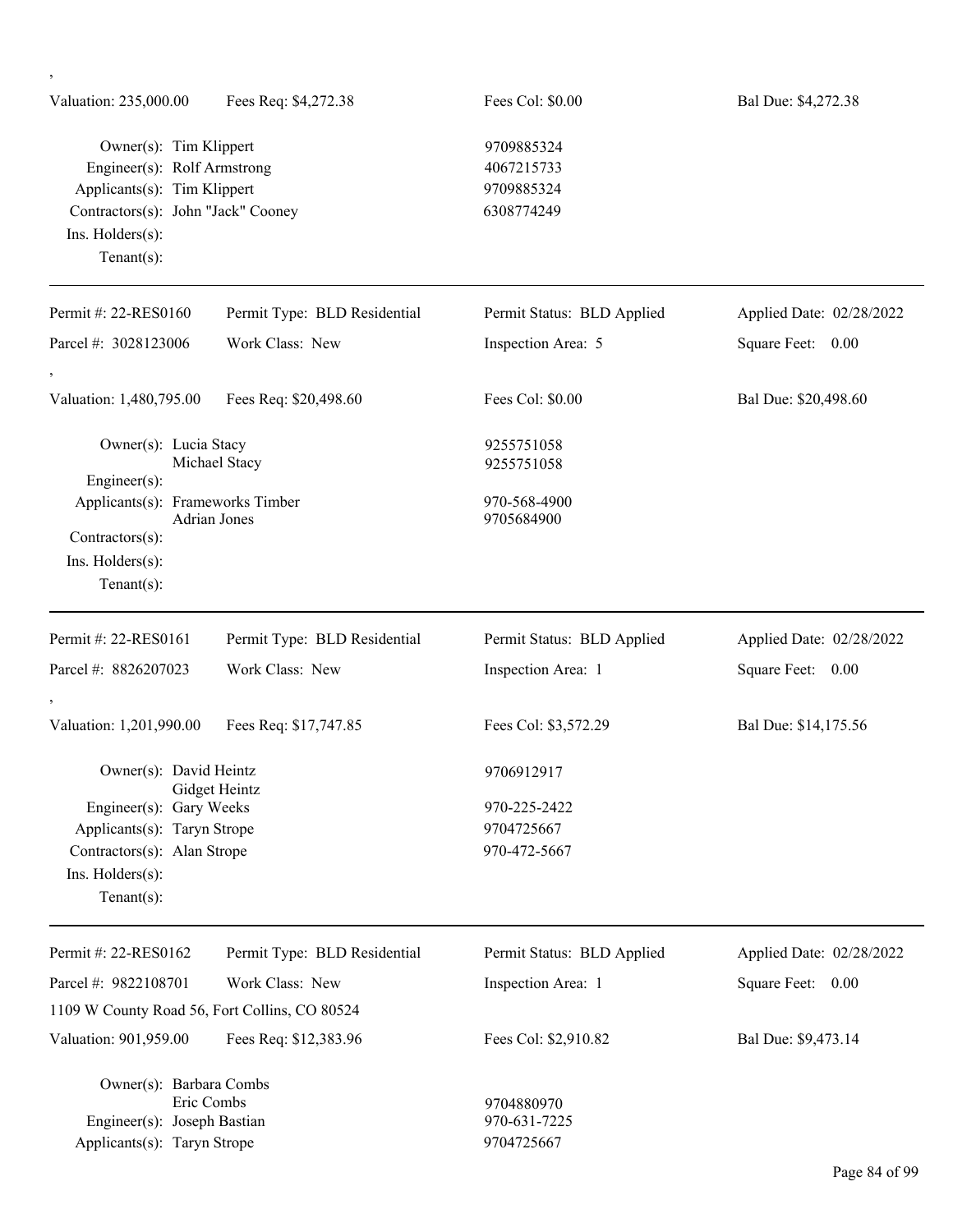| Permit #: 22-RES0165                                                              | Permit Type: BLD Residential               | Permit Status: BLD Applied | Applied Date: 02/28/2022 |
|-----------------------------------------------------------------------------------|--------------------------------------------|----------------------------|--------------------------|
|                                                                                   |                                            |                            |                          |
| Parcel #: 6014305902                                                              | Work Class: New                            | Inspection Area: 6         | Square Feet: 0.00        |
| Valuation: 650,000.00                                                             | Fees Req: \$7,000.19                       | Fees Col: \$2,285.51       | Bal Due: \$4,714.68      |
| Owner(s): Todd Juergens<br>Engineer(s):                                           |                                            | 9704985653                 |                          |
| Applicants(s): Grant Elliott                                                      |                                            | 9702260836                 |                          |
| Contractors(s): Grant Elliott                                                     |                                            | 9702260836                 |                          |
| Ins. Holders(s):<br>Tenant $(s)$ :                                                |                                            |                            |                          |
| Permit #: 22-RES0167                                                              | Permit Type: BLD Residential               | Permit Status: BLD Applied | Applied Date: 02/28/2022 |
| Parcel #: 0524108004                                                              | Work Class: Conversion to Dwelling<br>Unit | Inspection Area: 3         | Square Feet: 0.00        |
| 6820 Willow Vista Ct, Loveland, CO 80537                                          |                                            |                            |                          |
| Valuation: 3,000.00                                                               | Fees Req: \$299.52                         | Fees Col: \$0.00           | Bal Due: \$299.52        |
| Owner(s): Terry Keyes                                                             |                                            | 9703813813                 |                          |
| Engineer(s):<br>Applicants(s): Terry Keyes<br>Contractors(s):<br>Ins. Holders(s): |                                            | 9703813813                 |                          |
| $Tenant(s)$ :                                                                     |                                            |                            |                          |
| Permit #: 22-RES0169                                                              | Permit Type: BLD Residential               | Permit Status: BLD Applied | Applied Date: 02/28/2022 |
| Parcel #: 0501405017                                                              | Work Class: Addition                       | Inspection Area: 2         | Square Feet:<br>0.00     |
| 3100 Elevado Ct, Loveland, CO 80538                                               |                                            |                            |                          |
| Valuation: 4,000.00                                                               | Fees Req: \$302.32                         | Fees Col: \$0.00           | Bal Due: \$302.32        |
| Owner(s): Jeanne Jorgenson                                                        |                                            | 9703084586                 |                          |
| Engineer(s): Jason Baker                                                          |                                            | 9702781909                 |                          |
| Applicants(s): Jeffrey "David" Young                                              |                                            | 9703084717                 |                          |
| Contractors(s): Jeffrey "David" Young<br>Ins. Holders(s):<br>Tenant $(s)$ :       |                                            | 9703084717                 |                          |
| Permit #: 22-RES0173                                                              | Permit Type: BLD Residential               | Permit Status: BLD Applied | Applied Date: 02/28/2022 |
| Parcel #: 9814307013                                                              | Work Class: Addition                       | Inspection Area: 1         | Square Feet: 0.00        |
| 1009 Lochland Ct, Fort Collins, CO 80524                                          |                                            |                            |                          |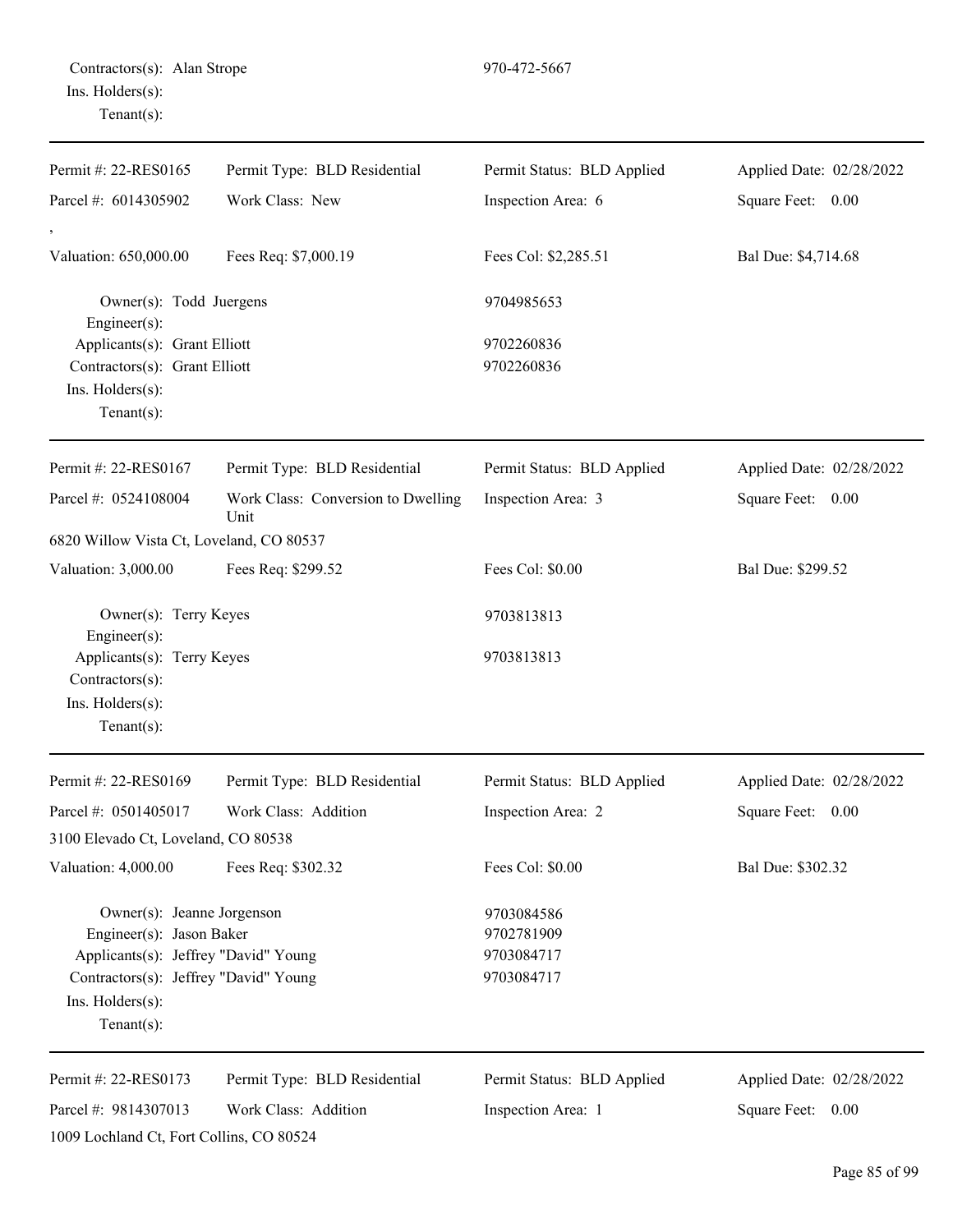| Owner(s): Jennifer Day<br>Engineer(s): Lawrence Smith<br>Applicants(s): Barry Schram<br>Contractors(s): Barry Schram<br>Ins. $H$ olders $(s)$ :<br>Tenant $(s)$ :     | Jeremy Tuck                  | 4088581084<br>970-461-1332<br>3074217868<br>970-690-8526<br>970-690-8526 |                          |
|-----------------------------------------------------------------------------------------------------------------------------------------------------------------------|------------------------------|--------------------------------------------------------------------------|--------------------------|
| Permit #: 22-RES0175                                                                                                                                                  | Permit Type: BLD Residential | Permit Status: BLD Applied                                               | Applied Date: 02/28/2022 |
| Parcel #: 9416405014                                                                                                                                                  | Work Class: New              | Inspection Area: 3                                                       | Square Feet: 0.00        |
| 548 Talons Reach Rd, Berthoud, CO 80513                                                                                                                               |                              |                                                                          |                          |
| Valuation: 750,000.00                                                                                                                                                 | Fees Req: \$12,553.18        | Fees Col: \$0.00                                                         | Bal Due: \$12,553.18     |
| Owner(s): Raymond Starck<br>Engineer(s): Kevin Becker<br>Applicants(s): Raymond Starck<br>Contractors(s): Raymond Starck<br>Ins. $H$ olders $(s)$ :<br>Tenant $(s)$ : |                              | 9702275039<br>970-667-8010<br>9702275039<br>9702275039                   |                          |
| Permit #: 22-RES0178                                                                                                                                                  | Permit Type: BLD Residential | Permit Status: BLD Applied                                               | Applied Date: 02/28/2022 |
| Parcel #: 9408405014                                                                                                                                                  | Work Class: New              | Inspection Area: 3                                                       | Square Feet: 0.00        |
| 3418 Prairie Falcon Ln, Berthoud, CO 80513                                                                                                                            |                              |                                                                          |                          |
| Valuation: 750,000.00                                                                                                                                                 | Fees Req: \$12,553.18        | Fees Col: \$0.00                                                         | Bal Due: \$12,553.18     |
| Owner(s): Raymond Starck<br>Engineer(s): Kevin Becker<br>Applicants(s): Raymond Starck<br>Contractors(s): Raymond Starck<br>Ins. Holders(s):<br>Tenant $(s)$ :        |                              | 9702275039<br>970-667-8010<br>9702275039<br>9702275039                   |                          |
| Permit #: 22-SGN0004                                                                                                                                                  | Permit Type: BLD Sign        | Permit Status: BLD Issued                                                | Applied Date: 02/04/2022 |
| Parcel #: 8717200001                                                                                                                                                  | Work Class: Building Mounted | Inspection Area: 2                                                       | Square Feet: 0.00        |
| 2415 E Mulberry St #3, Fort Collins, CO 80524                                                                                                                         |                              |                                                                          |                          |
| Valuation: 0.00                                                                                                                                                       | Fees Req: \$237.69           | Fees Col: \$237.69                                                       | <b>Bal Due: \$0.00</b>   |
| Owner(s): MFP Fort Collins LLC<br>$Engineering(s)$ :<br>Applicants(s): Nate Zimmerman<br>Contractors(s): Nate Zimmerman<br>Ins. Holders(s):<br>Tenant $(s)$ :         |                              | 9709806106<br>9709806106                                                 |                          |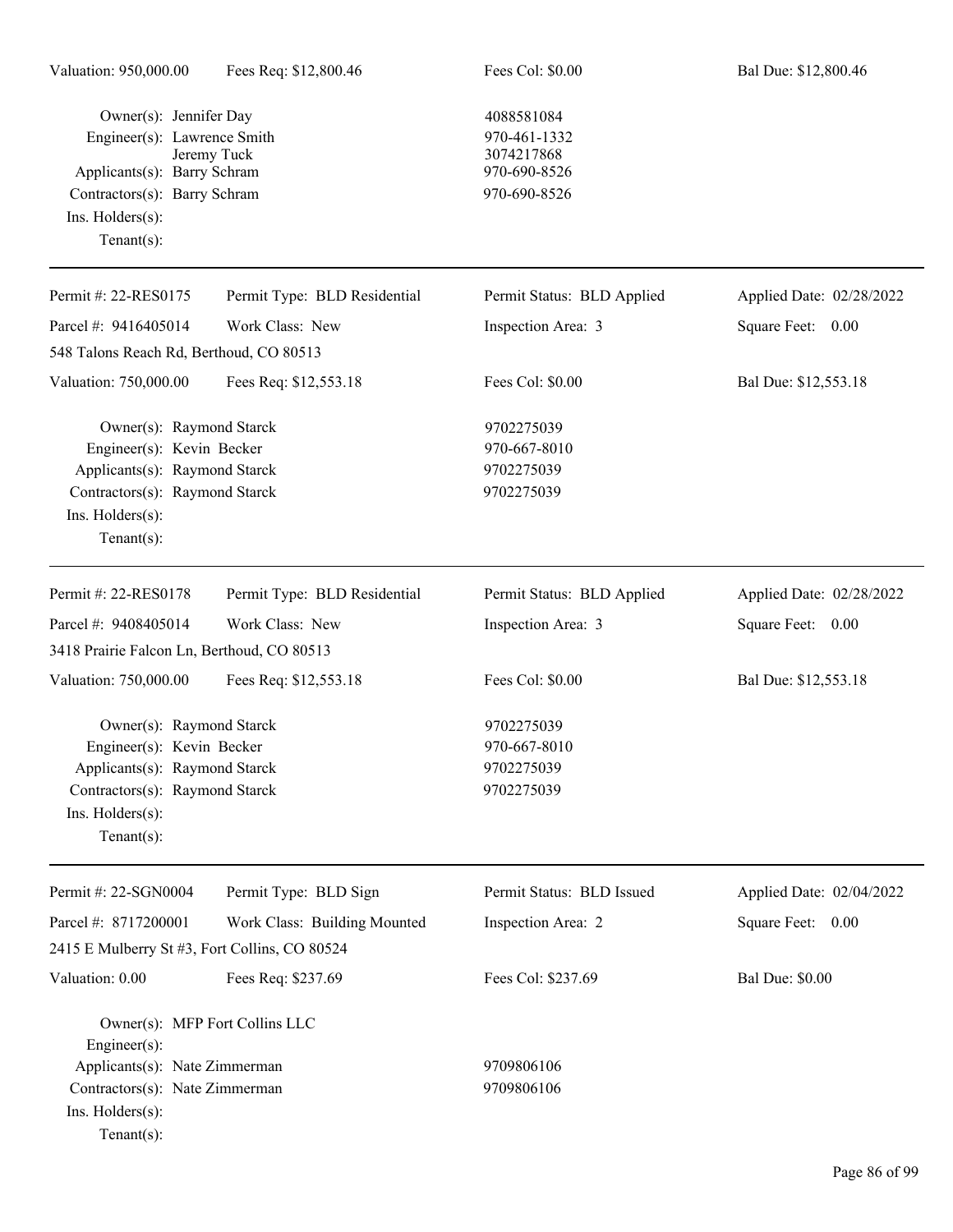| Permit #: 22-SGN0005                                                                                                                                        | Permit Type: BLD Sign                      | Permit Status: BLD Issued                                | Applied Date: 02/11/2022 |
|-------------------------------------------------------------------------------------------------------------------------------------------------------------|--------------------------------------------|----------------------------------------------------------|--------------------------|
| Parcel #: 8707405058                                                                                                                                        | Work Class: Building Mounted               | Inspection Area: 2                                       | Square Feet: 0.00        |
| 208 Commerce Dr #4, Fort Collins, CO 80524                                                                                                                  |                                            |                                                          |                          |
| Valuation: 5,420.69                                                                                                                                         | Fees Req: \$255.84                         | Fees Col: \$255.84                                       | <b>Bal Due: \$0.00</b>   |
| Engineer(s):                                                                                                                                                | Owner(s): Millenium Acquisitions Llc       | 9702211965                                               |                          |
| Applicants(s): Action Signs and Banners<br>Contractors(s): Randy Lerich<br>Ins. Holders(s):<br>Tenant $(s)$ :                                               |                                            | 970-223-2124<br>970-223-2124                             |                          |
| Permit #: 22-SGN0006                                                                                                                                        | Permit Type: BLD Sign                      | Permit Status: BLD Issued                                | Applied Date: 02/11/2022 |
| Parcel #: 8707405058<br>208 Commerce Dr #2, Fort Collins, CO 80524                                                                                          | Work Class: Building Mounted               | Inspection Area: 2                                       | Square Feet: 0.00        |
| Valuation: 0.00                                                                                                                                             | Fees Req: \$255.84                         | Fees Col: \$255.84                                       | <b>Bal Due: \$0.00</b>   |
| Engineer(s):                                                                                                                                                | Owner(s): Millenium Acquisitions Llc       | 9702211965                                               |                          |
| Applicants(s): Randy Lerich<br>Contractors(s):<br>Ins. Holders(s):<br>Tenant $(s)$ :                                                                        | Action Signs and Banners                   | 970-223-2124<br>970-223-2124                             |                          |
| Permit #: 22-UTIL0036                                                                                                                                       | Permit Type: BLD Utility-Detached          | Permit Status: BLD Issued                                | Applied Date: 02/01/2022 |
| Parcel #: 9405211004<br>4730 Levi Ct, Loveland, CO 80537                                                                                                    | Work Class: New                            | Inspection Area: 3                                       | Square Feet: 528.00      |
| Valuation: 36,473.00                                                                                                                                        | Fees Req: \$909.75                         | Fees Col: \$909.75                                       | <b>Bal Due: \$0.00</b>   |
| Owner(s): Joshua Moore<br><b>Susan Moore</b>                                                                                                                |                                            | $(317)$ 430-0761                                         |                          |
| Engineer(s): Kenneth Lee<br>Applicants(s): Rite Hand Construction Inc<br>Dick Schantz<br>Contractors(s): Dick Schantz<br>Ins. Holders(s):<br>Tenant $(s)$ : |                                            | 4137821739<br>9703979058<br>970-330-3375<br>970-330-3375 |                          |
| Permit #: 22-UTIL0037                                                                                                                                       | Permit Type: BLD Utility-Detached          | Permit Status: BLD Applied                               | Applied Date: 02/01/2022 |
| Parcel #: 9812205017                                                                                                                                        | Work Class: Stand Alone Structure -<br>New | Inspection Area: 1                                       | Square Feet: 0.00        |

408 Gait Cir, Fort Collins, CO 80524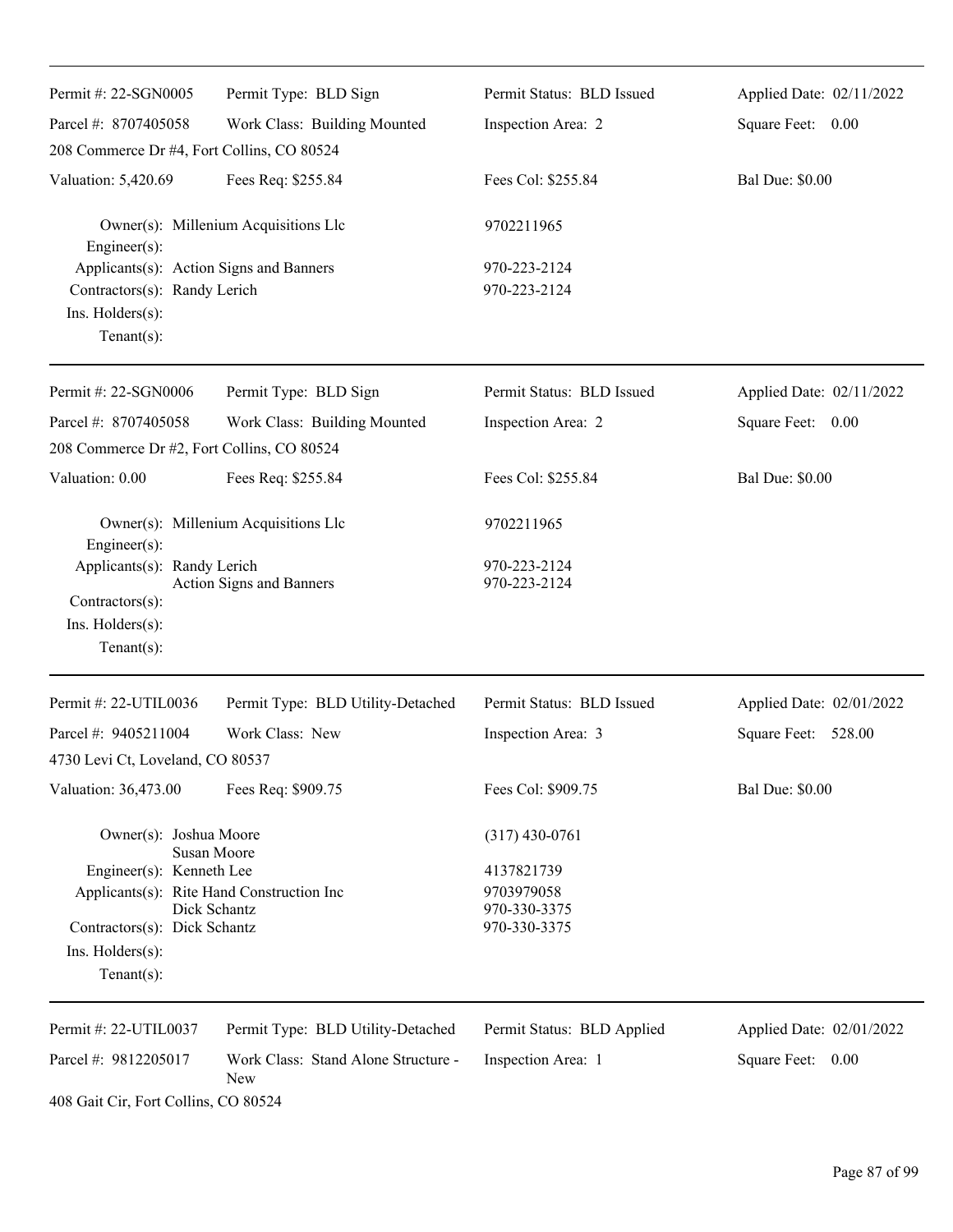| Valuation: 35,000.00                                                                                                                       | Fees Req: \$1,049.06              | Fees Col: \$0.00                       | Bal Due: \$1,049.06      |
|--------------------------------------------------------------------------------------------------------------------------------------------|-----------------------------------|----------------------------------------|--------------------------|
| Owner(s): Abraham Monajjem<br>Engineer(s):                                                                                                 | Katherine Monajjem                | 3077523250                             |                          |
| Applicants(s): Abraham Monajjem<br>Contractors(s):<br>Ins. Holders(s):<br>Tenant $(s)$ :                                                   |                                   | 3077523250                             |                          |
| Permit #: 22-UTIL0038                                                                                                                      | Permit Type: BLD Utility-Detached | Permit Status: BLD Issued              | Applied Date: 02/01/2022 |
| Parcel #: 0501300046                                                                                                                       | Work Class: Alteration            | Inspection Area: 2                     | Square Feet: 0.00        |
| 3064 Wildes Rd, Loveland, CO 80538                                                                                                         |                                   |                                        |                          |
| Valuation: 30,000.00                                                                                                                       | Fees Req: \$1,232.08              | Fees Col: \$1,232.08                   | <b>Bal Due: \$0.00</b>   |
| Owner(s): David Thielk<br>Engineer(s): Jason Baker<br>Applicants(s): David Thielk<br>Contractors(s):<br>Ins. Holders(s):<br>Tenant $(s)$ : |                                   | 8155012739<br>9702781909<br>8155012739 |                          |
| Permit #: 22-UTIL0039                                                                                                                      | Permit Type: BLD Utility-Detached | Permit Status: BLD Applied             | Applied Date: 02/01/2022 |
| Parcel #: 0022200005                                                                                                                       | Work Class: New                   | Inspection Area: 5                     | Square Feet: 1,200.00    |
| 7097 Black Diamond Rd, Livermore, CO 80536                                                                                                 |                                   |                                        |                          |
| Valuation: 40,000.00                                                                                                                       | Fees Req: \$1,728.35              | Fees Col: \$0.00                       | Bal Due: \$1,728.35      |
| Owner(s): Michael Rios                                                                                                                     |                                   | 9706461673                             |                          |
| $Engineering(s)$ :<br>Applicants(s): Michael Rios<br>Contractors(s):<br>Ins. Holders(s):<br>Tenant $(s)$ :                                 |                                   | 9706461673                             |                          |
| Permit #: 22-UTIL0040                                                                                                                      | Permit Type: BLD Utility-Detached | Permit Status: BLD COC                 | Applied Date: 02/02/2022 |
| Parcel #: 9532012702                                                                                                                       | Work Class: New                   | Inspection Area: 3                     | Square Feet: 1,600.00    |
| 3851 S County Road 21, Loveland, CO 80537                                                                                                  |                                   |                                        |                          |
| Valuation: 20,000.00                                                                                                                       | Fees Req: \$878.92                | Fees Col: \$878.92                     | <b>Bal Due: \$0.00</b>   |
| Owner(s): Timothy Dyer<br>Engineer(s): Shawn Greenwood                                                                                     |                                   | 9704355705                             |                          |
| Applicants(s): Timothy Dyer<br>Contractors(s):<br>Ins. Holders(s):<br>Tenant $(s)$ :                                                       |                                   | 9704355705                             |                          |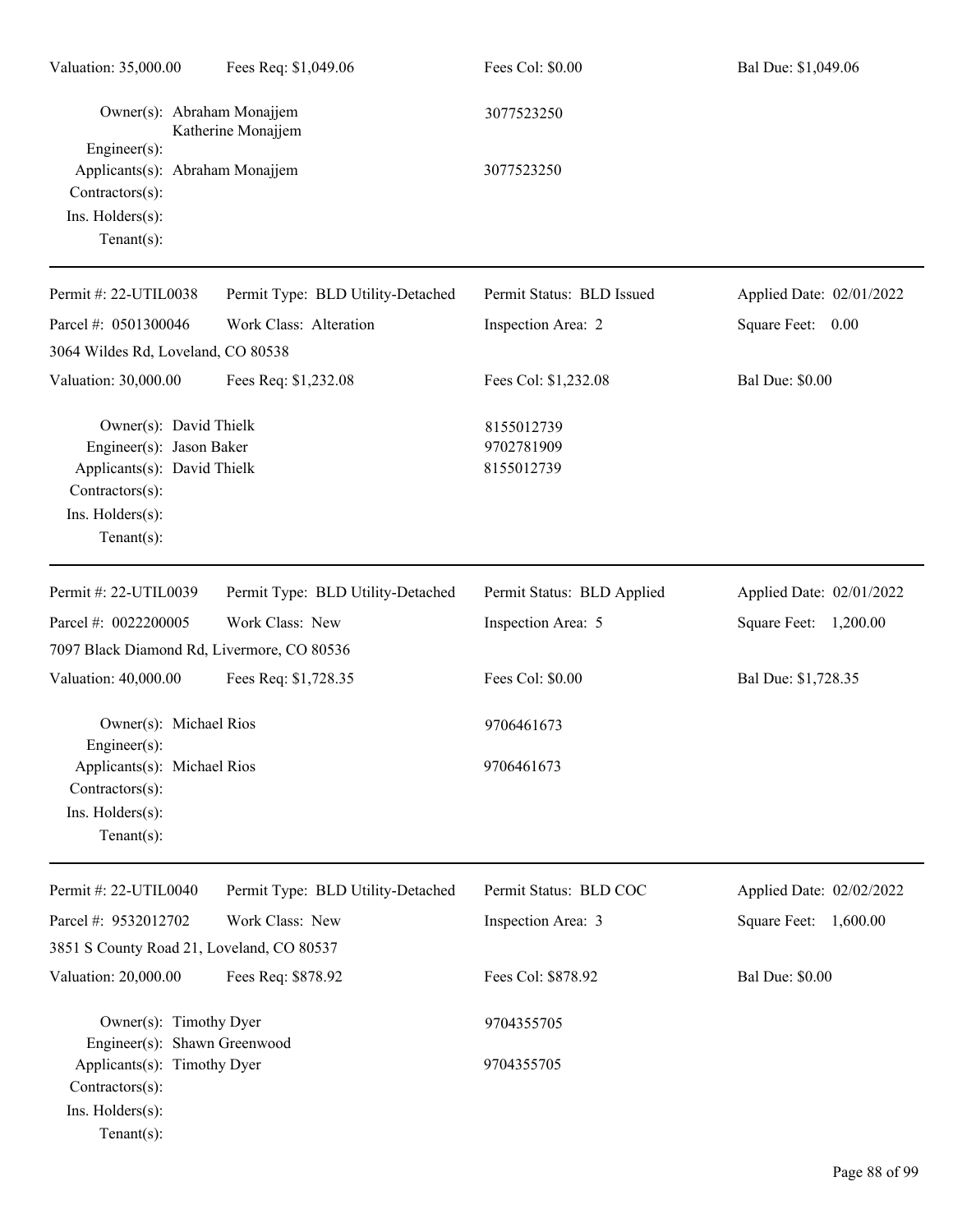| Permit #: 22-UTIL0041                                                                                                                                           | Permit Type: BLD Utility-Detached                 | Permit Status: BLD Applied                             | Applied Date: 02/03/2022 |
|-----------------------------------------------------------------------------------------------------------------------------------------------------------------|---------------------------------------------------|--------------------------------------------------------|--------------------------|
| Parcel #: 2008000010                                                                                                                                            | Work Class: New                                   | Inspection Area: 6                                     | Square Feet: 1,725.00    |
|                                                                                                                                                                 | 9878 County Road 67j, Red Feather Lakes, CO 80545 |                                                        |                          |
| Valuation: 85,000.00                                                                                                                                            | Fees Req: \$1,673.76                              | Fees Col: \$0.00                                       | Bal Due: \$1,673.76      |
| Owner(s): Darin Lucas<br>$Engineering(s)$ :                                                                                                                     |                                                   | 3034754594                                             |                          |
| Applicants(s): Eugene Martin<br>Contractors(s): Eugene Martin<br>Ins. Holders(s):<br>Tenant $(s)$ :                                                             |                                                   | 2529826640<br>2529826640                               |                          |
| Permit #: 22-UTIL0042                                                                                                                                           | Permit Type: BLD Utility-Detached                 | Permit Status: BLD Applied                             | Applied Date: 02/04/2022 |
| Parcel #: 0530405010                                                                                                                                            | Work Class: New                                   | Inspection Area: 3                                     | Square Feet: 650.00      |
| 835 Green Mountain Dr, Loveland, CO 80537                                                                                                                       |                                                   |                                                        |                          |
| Valuation: 26,000.00                                                                                                                                            | Fees Req: \$759.79                                | Fees Col: \$0.00                                       | Bal Due: \$759.79        |
| Owner(s): Craig Burke<br>Nancy Burke<br>Engineer(s):                                                                                                            |                                                   | 9707768186<br>9707768186                               |                          |
| Applicants(s): John Esh<br>Contractors(s):<br>Ins. Holders(s):<br>Tenant $(s)$ :                                                                                |                                                   | 970-232-8171                                           |                          |
| Permit #: 22-UTIL0043                                                                                                                                           | Permit Type: BLD Utility-Detached                 | Permit Status: BLD Applied                             | Applied Date: 02/07/2022 |
| Parcel #: 9836111004                                                                                                                                            | Work Class: New                                   | Inspection Area: 1                                     | Square Feet:<br>768.00   |
| 2307 Westview Rd, Fort Collins, CO 80524                                                                                                                        |                                                   |                                                        |                          |
| Valuation: 47,500.00                                                                                                                                            | Fees Req: \$1,111.98                              | Fees Col: \$0.00                                       | Bal Due: \$1,111.98      |
| Owner(s): Dawn Sharkey<br>Engineer(s): Nicholas Reuter<br>Applicants(s): Eric Johnson<br>Contractors(s): Chandler Souther<br>Ins. Holders(s):<br>Tenant $(s)$ : |                                                   | 9704932225<br>9702069455<br>9703817699<br>970-381-7699 |                          |
| Permit #: 22-UTIL0044                                                                                                                                           | Permit Type: BLD Utility-Detached                 | Permit Status: BLD Issued                              | Applied Date: 02/08/2022 |
| Parcel #: 0732105002                                                                                                                                            | Work Class: New                                   | Inspection Area: 2                                     | Square Feet: 2,016.00    |
| 13487 Woodchuck Dr, Loveland, CO 80538                                                                                                                          |                                                   |                                                        |                          |
| Valuation: 86,000.00                                                                                                                                            | Fees Req: \$1,703.63                              | Fees Col: \$1,703.63                                   | <b>Bal Due: \$0.00</b>   |
| Owner(s): Jodi Abbott                                                                                                                                           |                                                   | 9705410954                                             |                          |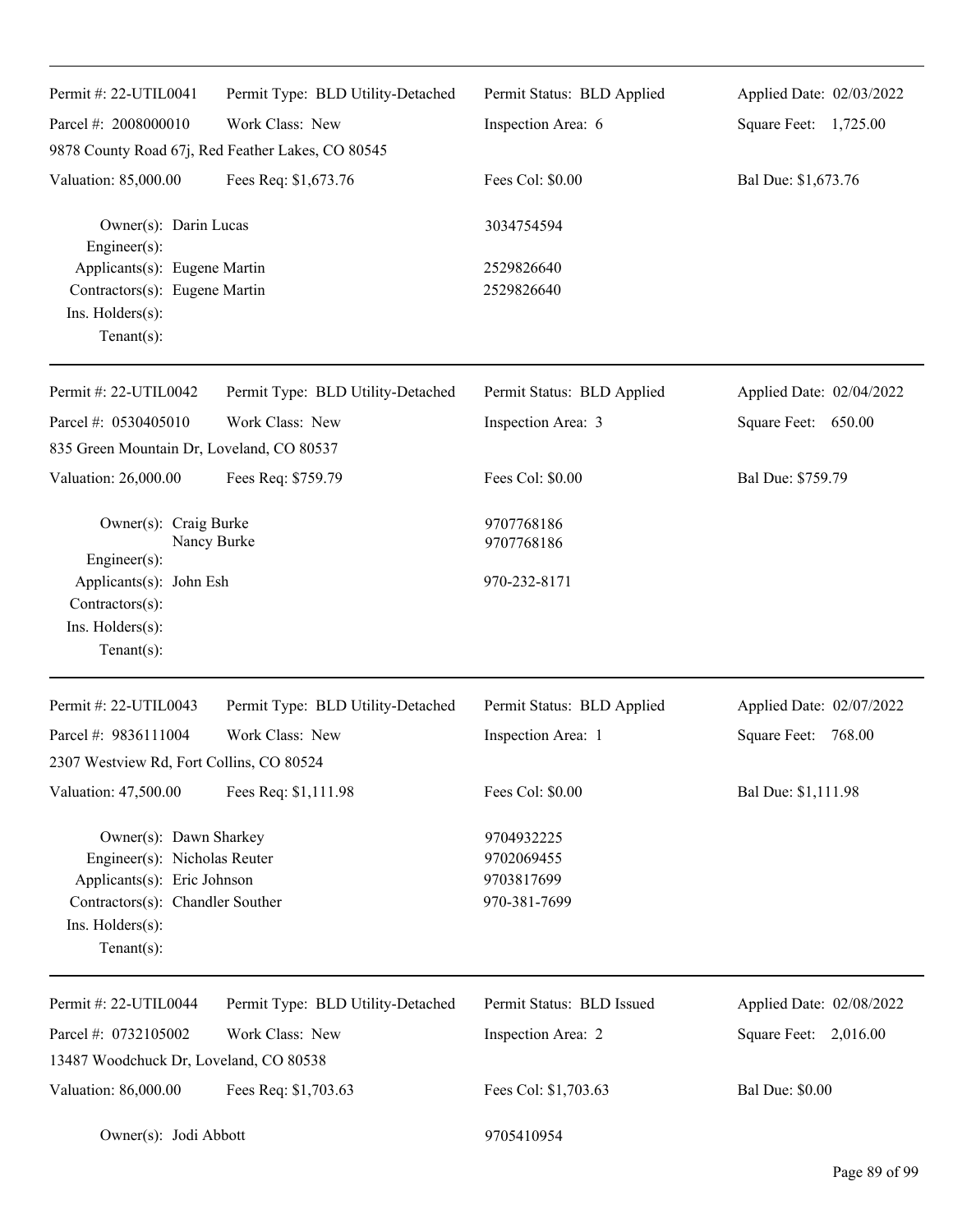Engineer(s): Applicants(s): Jodi Abbott 9705410954 Contractors(s): Ins. Holders(s): Tenant(s):

| Permit #: 22-UTIL0045                                                                                                                                               | Permit Type: BLD Utility-Detached          | Permit Status: BLD Issued   | Applied Date: 02/09/2022 |
|---------------------------------------------------------------------------------------------------------------------------------------------------------------------|--------------------------------------------|-----------------------------|--------------------------|
| Parcel #: 0701309004                                                                                                                                                | Work Class: New                            | Inspection Area: 1          | Square Feet: 200.00      |
| 800 Redwood Ct, Bellvue, CO 80512                                                                                                                                   |                                            |                             |                          |
| Valuation: 17,000.00                                                                                                                                                | Fees Req: \$550.11                         | Fees Col: \$550.11          | <b>Bal Due: \$0.00</b>   |
| Owner(s): Francis Docherty<br>Engineer(s): Cody Geisendorfer<br>Applicants(s): Francis Docherty<br>Contractors(s): Philip Lapp<br>Ins. Holders(s):<br>$Tenant(s)$ : |                                            | 9705780184<br>9705673032    |                          |
| Permit #: 22-UTIL0046                                                                                                                                               | Permit Type: BLD Utility-Detached          | Permit Status: BLD Approved | Applied Date: 02/10/2022 |
| Parcel #: 9828406006                                                                                                                                                | Work Class: New                            | Inspection Area: 1          | Square Feet: 600.00      |
| 3004 Gold Charm Dr, Fort Collins, CO 80524                                                                                                                          |                                            |                             |                          |
| Valuation: 10,000.00                                                                                                                                                | Fees Req: \$342.95                         | Fees Col: \$0.00            | Bal Due: \$342.95        |
| Owner(s): Scott Raser<br>Engineer(s):<br>Applicants(s): Scott Raser<br>Contractors(s):<br>Ins. Holders(s):<br>$Tenant(s)$ :                                         |                                            |                             |                          |
| Permit #: 22-UTIL0047                                                                                                                                               | Permit Type: BLD Utility-Detached          | Permit Status: BLD Issued   | Applied Date: 02/11/2022 |
| Parcel #: 9829145009                                                                                                                                                | Work Class: Stand Alone Structure -<br>New | Inspection Area: 1          | Square Feet: 125.00      |
| 3531 Old Carbon Ct, Laporte, CO 80535                                                                                                                               |                                            |                             |                          |
| Valuation: 4,000.00                                                                                                                                                 | Fees Req: \$187.87                         | Fees Col: \$187.87          | <b>Bal Due: \$0.00</b>   |
| Owner(s): Rosland Mitchell<br>Engineer(s):                                                                                                                          | Anthony Mitchell                           | 7136283320<br>7136283320    |                          |
| Applicants(s): Anthony Mitchell<br>Contractors(s):<br>Ins. Holders(s):<br>$Tenant(s)$ :                                                                             |                                            | 7136283320                  |                          |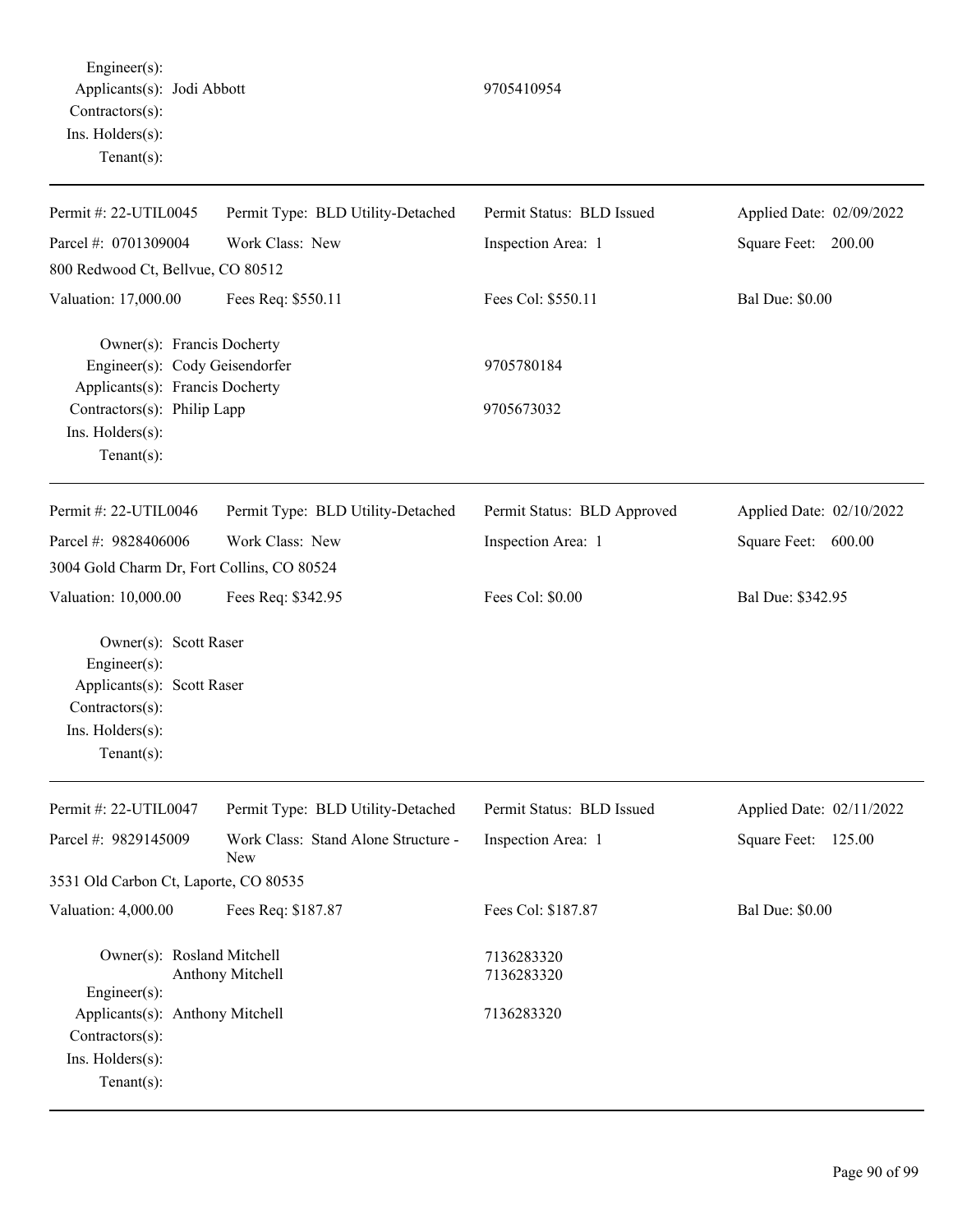| Permit #: 22-UTIL0048                                                                                                 | Permit Type: BLD Utility-Detached                 | Permit Status: BLD Approved            | Applied Date: 02/11/2022 |
|-----------------------------------------------------------------------------------------------------------------------|---------------------------------------------------|----------------------------------------|--------------------------|
| Parcel #: 9807000008                                                                                                  | Work Class: New                                   | Inspection Area: 1                     | Square Feet: 864.00      |
| 6484 Kremers Ln, Laporte, CO 80535                                                                                    |                                                   |                                        |                          |
| Valuation: 24,886.00                                                                                                  | Fees Req: \$691.57                                | Fees Col: \$0.00                       | Bal Due: \$691.57        |
| Owner(s): Kevin Dennison<br>Engineer(s):                                                                              |                                                   | 9707322565                             |                          |
| Applicants(s): Kevin Dennison<br>Contractors(s): Jacob Renninger<br>Ins. Holders(s):<br>Tenant $(s)$ :                |                                                   | 9707322565<br>970-305-7086             |                          |
| Permit #: 22-UTIL0049                                                                                                 | Permit Type: BLD Utility-Detached                 | Permit Status: BLD Approved            | Applied Date: 02/11/2022 |
| Parcel #: 9807000008                                                                                                  | Work Class: New                                   | Inspection Area: 1                     | Square Feet: 648.00      |
| 6484 Kremers Ln, Laporte, CO 80535                                                                                    |                                                   |                                        |                          |
| Valuation: 18,593.00                                                                                                  | Fees Req: \$542.37                                | Fees Col: \$0.00                       | Bal Due: \$542.37        |
| Owner(s): Kevin Dennison<br>Engineer(s):                                                                              |                                                   | 9707322565                             |                          |
| Applicants(s): Kevin Dennison<br>Contractors(s): Jacob Renninger<br>Ins. Holders(s):<br>Tenant $(s)$ :                |                                                   | 9707322565<br>970-305-7086             |                          |
| Permit #: 22-UTIL0050                                                                                                 | Permit Type: BLD Utility-Detached                 | Permit Status: BLD Issued              | Applied Date: 02/15/2022 |
| Parcel #: 9709108032                                                                                                  | Work Class: New                                   | Inspection Area: 2                     | Square Feet: 240.00      |
| 504 N Impala Dr, Fort Collins, CO 80521                                                                               |                                                   |                                        |                          |
| Valuation: 4,830.91 Fees Req: \$211.23                                                                                |                                                   | Fees Col: \$211.23                     | <b>Bal Due: \$0.00</b>   |
| Owner(s): Robert Kechter<br>Engineer(s):                                                                              |                                                   | 9704818658                             |                          |
| Applicants(s): Robert Kechter<br>Contractors(s): Benjamin Seaman<br>Evan Faltys<br>Ins. Holders(s):<br>Tenant $(s)$ : |                                                   | 9704818658<br>7202024710<br>3039082589 |                          |
| Permit #: 22-UTIL0051                                                                                                 | Permit Type: BLD Utility-Detached                 | Permit Status: BLD Applied             | Applied Date: 02/15/2022 |
| Parcel #: 1921000021                                                                                                  | Work Class: Stand Alone Structure -<br><b>New</b> | Inspection Area: 5                     | Square Feet: 0.00        |
| 162 Sara Ln, Livermore, CO 80536                                                                                      |                                                   |                                        |                          |
| Valuation: 13,000.00                                                                                                  | Fees Req: \$388.05                                | Fees Col: \$0.00                       | Bal Due: \$388.05        |
| Owner(s): Amy Sheflin<br>Engineer(s): Darlene Evetts Horn                                                             |                                                   | 303-378-3267<br>719-696-8274           |                          |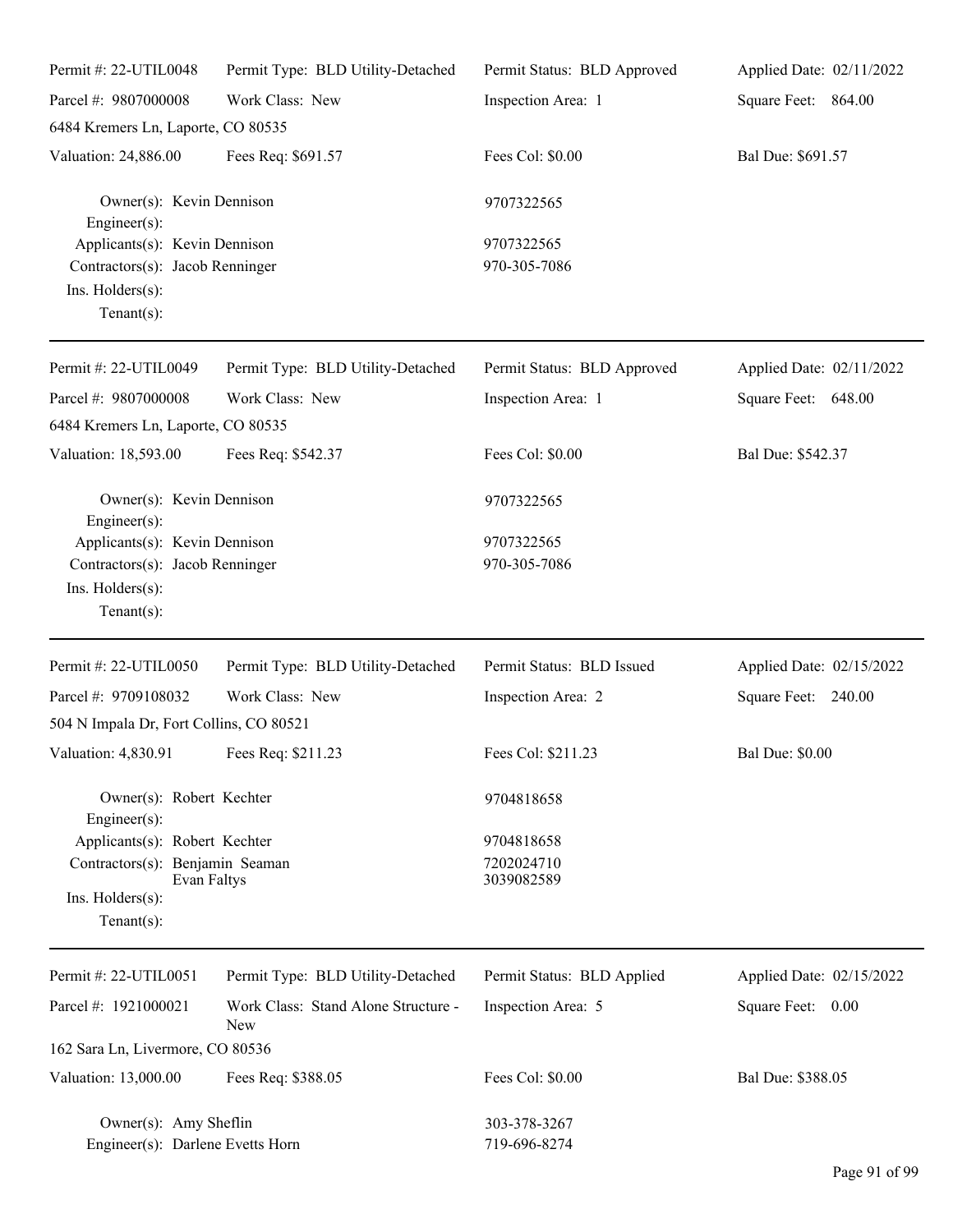| Permit #: 22-UTIL0052                                                                                                                                                           | Permit Type: BLD Utility-Detached                             | Permit Status: BLD Approved                                        | Applied Date: 02/15/2022 |
|---------------------------------------------------------------------------------------------------------------------------------------------------------------------------------|---------------------------------------------------------------|--------------------------------------------------------------------|--------------------------|
| Parcel #: 3535300010                                                                                                                                                            | Work Class: Addition - Attached to<br><b>Utility Building</b> | Inspection Area: 4                                                 | Square Feet: 2,600.00    |
| 1111 Giant Track Rd, Estes Park, CO 80517                                                                                                                                       |                                                               |                                                                    |                          |
| Valuation: 82,730.00                                                                                                                                                            | Fees Req: \$1,610.97                                          | Fees Col: \$1,610.97                                               | <b>Bal Due: \$0.00</b>   |
| Owner(s): Ezequiel Hernandez<br>Engineer(s): David Bangs<br>Applicants(s): Ezequiel Hernandez<br>Contractors(s): Ezequiel Hernandez<br>$Ins.$ Holders $(s)$ :<br>Tenant $(s)$ : | Ezequiel Hernandez                                            | 9703105707<br>9703088221<br>9703105707<br>9703105707<br>9703105707 |                          |
| Permit #: 22-UTIL0053                                                                                                                                                           | Permit Type: BLD Utility-Detached                             | Permit Status: BLD Applied                                         | Applied Date: 02/17/2022 |
| Parcel #: 9636100066                                                                                                                                                            | Work Class: Stand Alone Structure -<br>New                    | Inspection Area: 2                                                 | Square Feet:<br>0.00     |
| 800 Ptarmigan Run, Loveland, CO 80538                                                                                                                                           |                                                               |                                                                    |                          |
| Valuation: 148,374.00                                                                                                                                                           | Fees Req: \$2,661.93                                          | Fees Col: \$0.00                                                   | Bal Due: \$2,661.93      |
| Owner(s): Tito Muniz<br>Engineer(s):                                                                                                                                            |                                                               | 3039615748                                                         |                          |
| Applicants(s): Bob Colaiano<br>Contractors(s): Bob Colaiano<br>Ins. Holders(s):<br>Tenant $(s)$ :                                                                               | <b>Bob Colaiano</b>                                           | 3034353436<br>3034353436<br>3034353436                             |                          |
| Permit #: 22-UTIL0054                                                                                                                                                           | Permit Type: BLD Utility-Detached                             | Permit Status: BLD Applied                                         | Applied Date: 02/18/2022 |
| Parcel #: 0426000025                                                                                                                                                            | Work Class: New                                               | Inspection Area: 3                                                 | Square Feet: 0.00        |
| 1125 S County Road 27e, Berthoud, CO 80513                                                                                                                                      |                                                               |                                                                    |                          |
| Valuation: 68,500.00                                                                                                                                                            | Fees Req: \$1,465.97                                          | Fees Col: \$0.00                                                   | Bal Due: \$1,465.97      |
| Owner(s): Adam Herman<br>$Engineering(s)$ :<br>Applicants(s): Rite Hand Construction Inc                                                                                        |                                                               | 9703979058                                                         |                          |
|                                                                                                                                                                                 | Dick Schantz<br>$\overline{u}$ $\overline{c}$ $\overline{c}$  | 970-330-3375<br>0702024125                                         |                          |

Garrett Schantz<br>Dick Schantz<br>970-330-3375<br>970-330-3375

Ins. Holders(s):

Tenant(s):

Contractors(s): Dick Schantz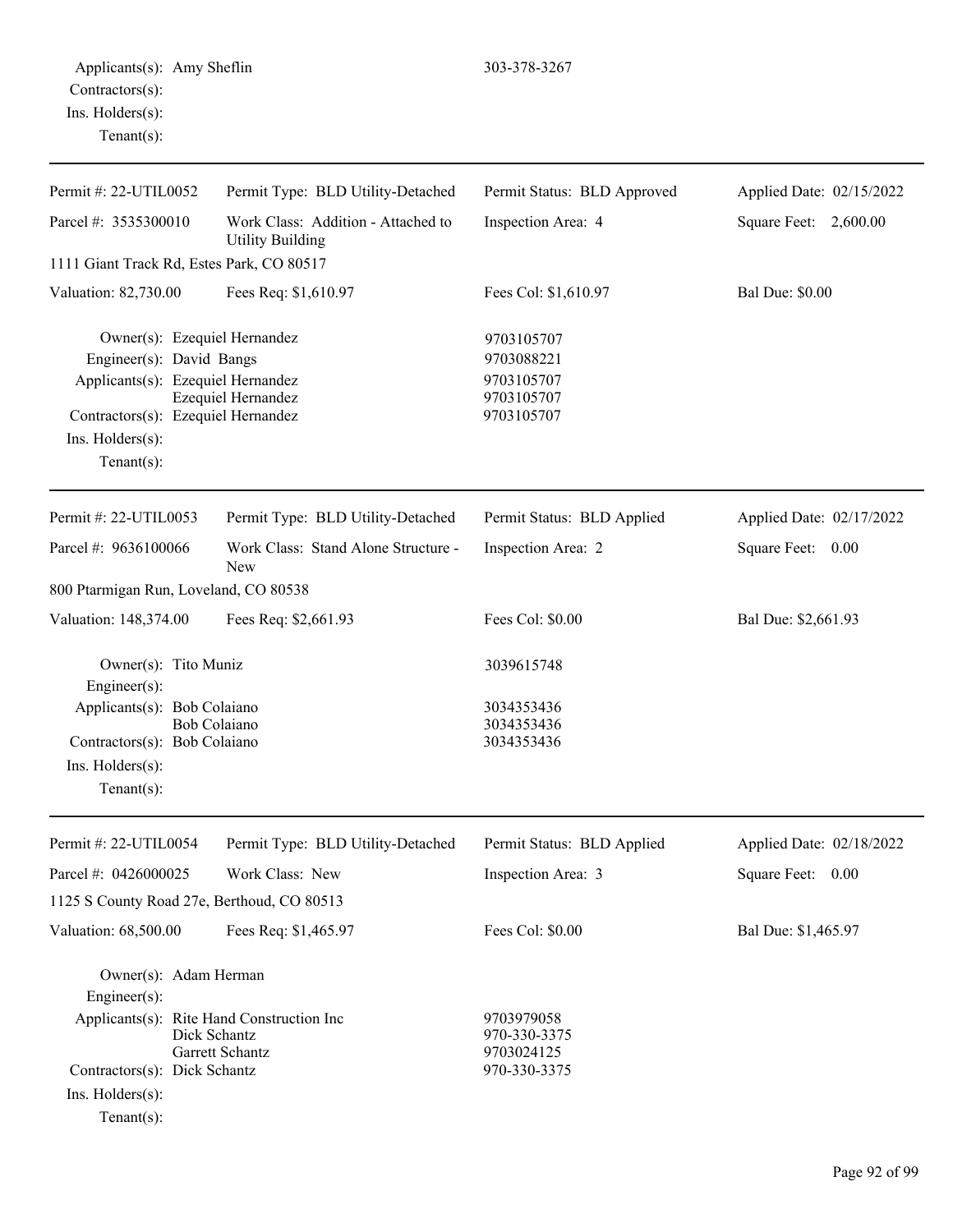| Permit #: 22-UTIL0055                                                                                                                       | Permit Type: BLD Utility-Detached               | Permit Status: BLD Applied                               | Applied Date: 02/21/2022 |
|---------------------------------------------------------------------------------------------------------------------------------------------|-------------------------------------------------|----------------------------------------------------------|--------------------------|
| Parcel #: 0501207003                                                                                                                        | Work Class: New                                 | Inspection Area: 2                                       | Square Feet: 0.00        |
| 3800 Verbo Rd, Loveland, CO 80538                                                                                                           |                                                 |                                                          |                          |
| Valuation: 47,350.00                                                                                                                        | Fees Req: \$1,316.90                            | Fees Col: \$0.00                                         | Bal Due: \$1,316.90      |
| Owner(s): Debra Hilker<br>Engineer(s):                                                                                                      |                                                 | 9703676070                                               |                          |
| Applicants(s): Debra Hilker<br>Contractors(s):<br>Ins. Holders(s):<br>$Tenant(s)$ :                                                         |                                                 | 9703676070                                               |                          |
| Permit #: 22-UTIL0056                                                                                                                       | Permit Type: BLD Utility-Detached               | Permit Status: BLD Applied                               | Applied Date: 02/22/2022 |
| Parcel #: 9828400023                                                                                                                        | Work Class: New                                 | Inspection Area: 1                                       | Square Feet: 0.00        |
| 2324 W County Road 54g, Fort Collins, CO 80524                                                                                              |                                                 |                                                          |                          |
| Valuation: 200,000.00                                                                                                                       | Fees Req: \$3,358.92                            | Fees Col: \$0.00                                         | Bal Due: \$3,358.92      |
| Owner(s): Ryan Baldwin*<br>Engineer(s): Kenneth Lee<br>Applicants(s): Ryan Baldwin*<br>Contractors(s):<br>Ins. Holders(s):<br>$Tenant(s)$ : |                                                 | 9702149814<br>4137821739<br>9702149814                   |                          |
| Permit #: 22-UTIL0057                                                                                                                       | Permit Type: BLD Utility-Detached               | Permit Status: BLD Applied                               | Applied Date: 02/22/2022 |
| Parcel #: 3525200009                                                                                                                        | Work Class: New                                 | Inspection Area: 4                                       | Square Feet: 3,078.00    |
| 433 Rockridge Rd, Estes Park, CO 80517                                                                                                      |                                                 |                                                          |                          |
| Valuation: 590,000.00                                                                                                                       | Fees Req: \$8,108.04                            | Fees Col: \$0.00                                         | Bal Due: \$8,108.04      |
| Engineer(s): David Stalheim<br>Applicants(s): Nathan Kinley<br>Contractors(s): Nathan Kinley<br>Ins. Holders(s):<br>$Tenant(s)$ :           | Owner(s): * Richard/Helen Morrison Living Trust | 7135530258<br>3032176561<br>970-227-4865<br>970-227-4865 |                          |
| Permit #: 22-UTIL0058                                                                                                                       | Permit Type: BLD Utility-Detached               | Permit Status: BLD Applied                               | Applied Date: 02/22/2022 |
| Parcel #: 8824305001                                                                                                                        | Work Class: New                                 | Inspection Area: 1                                       | Square Feet: 0.00        |
| 6899 Sunwater Way, Fort Collins, CO 80524                                                                                                   |                                                 |                                                          |                          |
| Valuation: 60,000.00                                                                                                                        | Fees Req: \$1,413.20                            | Fees Col: \$0.00                                         | Bal Due: \$1,413.20      |
| Owner(s): The RWP Trust<br>Engineer(s):                                                                                                     |                                                 | 9704090094                                               |                          |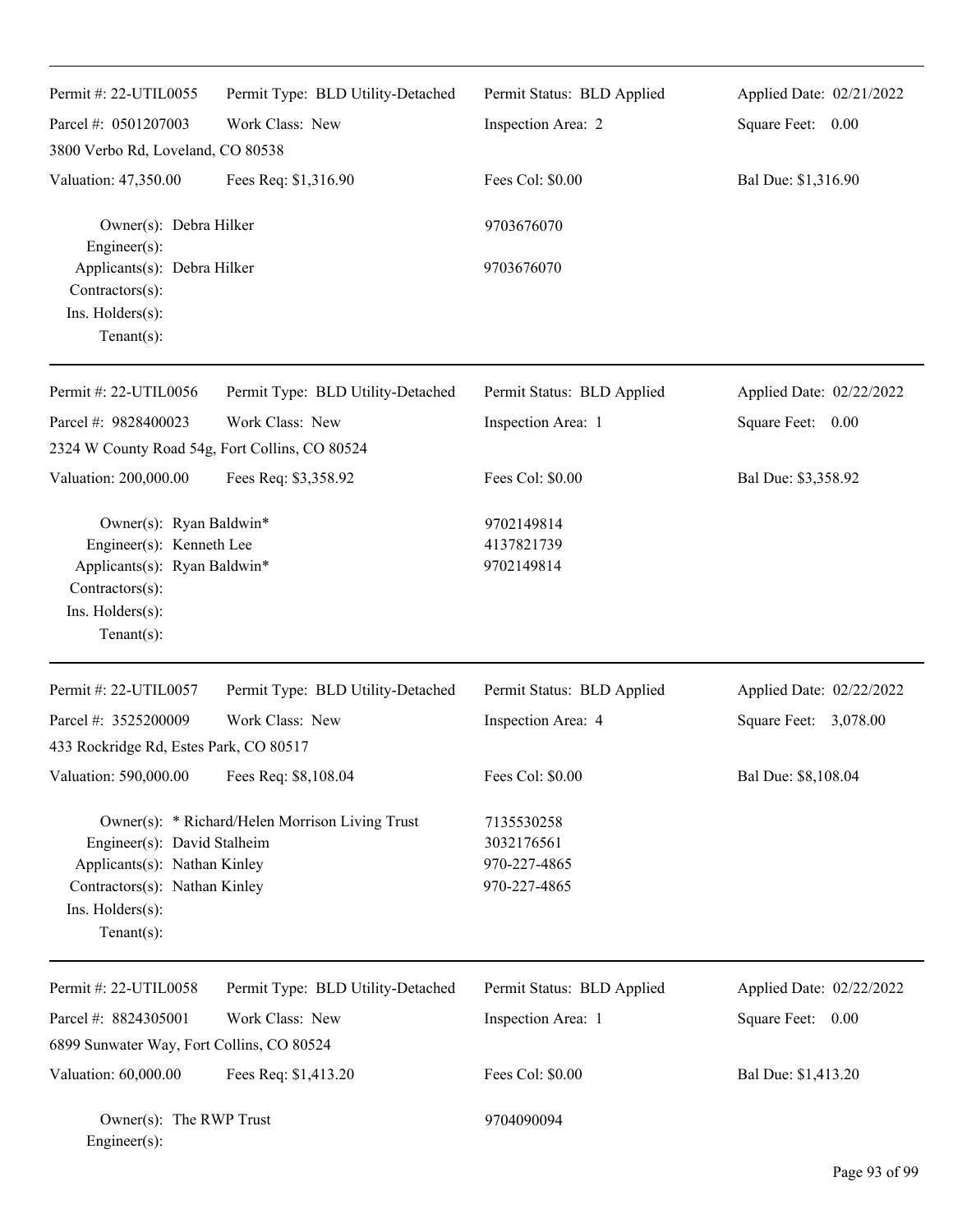| Permit #: 22-UTIL0059                          | Permit Type: BLD Utility-Detached | Permit Status: BLD Applied  | Applied Date: 02/23/2022 |
|------------------------------------------------|-----------------------------------|-----------------------------|--------------------------|
| Parcel #: 0913000024                           | Work Class: New                   | Inspection Area: 5          | Square Feet: 0.00        |
| 98 Juniper Ridge Rd, Laporte, CO 80535         |                                   |                             |                          |
| Valuation: 123,000.00                          | Fees Req: \$2,174.67              | Fees Col: \$0.00            | Bal Due: \$2,174.67      |
| Owner(s): Patricia Baldwin<br>Engineer(s):     |                                   | 9704720070                  |                          |
| Applicants(s): Patricia Baldwin                |                                   | 9704720070                  |                          |
| Contractors(s): Jacob Renninger                |                                   | 970-305-7086                |                          |
| Ins. Holders(s):<br>$Tenant(s)$ :              |                                   |                             |                          |
| Permit #: 22-UTIL0060                          | Permit Type: BLD Utility-Detached | Permit Status: BLD Approved | Applied Date: 02/24/2022 |
| Parcel #: 0430209702                           | Work Class: New                   | Inspection Area: 4          | Square Feet: 2,480.00    |
| 702 Ponderosa Hill Rd, Lyons, CO 80540         |                                   |                             |                          |
| Valuation: 30,000.00                           | Fees Req: \$1,055.20              | Fees Col: \$0.00            | Bal Due: \$1,055.20      |
| Owner(s): Scott Conner                         | <b>Audrey Simms</b>               | 3035799720                  |                          |
| Engineer(s): Richard White                     |                                   | 9709882409                  |                          |
| Applicants(s): Scott Conner<br>Contractors(s): |                                   | 3035799720                  |                          |
| Ins. Holders(s):                               |                                   |                             |                          |
| $Tenant(s)$ :                                  |                                   |                             |                          |
| Permit #: 22-UTIL0061                          | Permit Type: BLD Utility-Detached | Permit Status: BLD Applied  | Applied Date: 02/25/2022 |
| Parcel #: 1825000058                           | Work Class: New                   | Inspection Area: 1          | 768.00<br>Square Feet:   |
| 148 Blue Granite Way, Bellvue, CO 80512        |                                   |                             |                          |
| Valuation: 29,535.00                           | Fees Req: \$815.39                | Fees Col: \$0.00            | Bal Due: \$815.39        |
| Owner(s): Michael Bevers<br>Engineer(s):       |                                   | 9702264886                  |                          |
| Applicants(s): John Esh                        |                                   | 9702328171                  |                          |
| John Esh<br>Contractors(s): John Esh           |                                   | 970-232-8171<br>9702328171  |                          |
| Ins. Holders(s):                               |                                   |                             |                          |
| $Tenant(s)$ :                                  |                                   |                             |                          |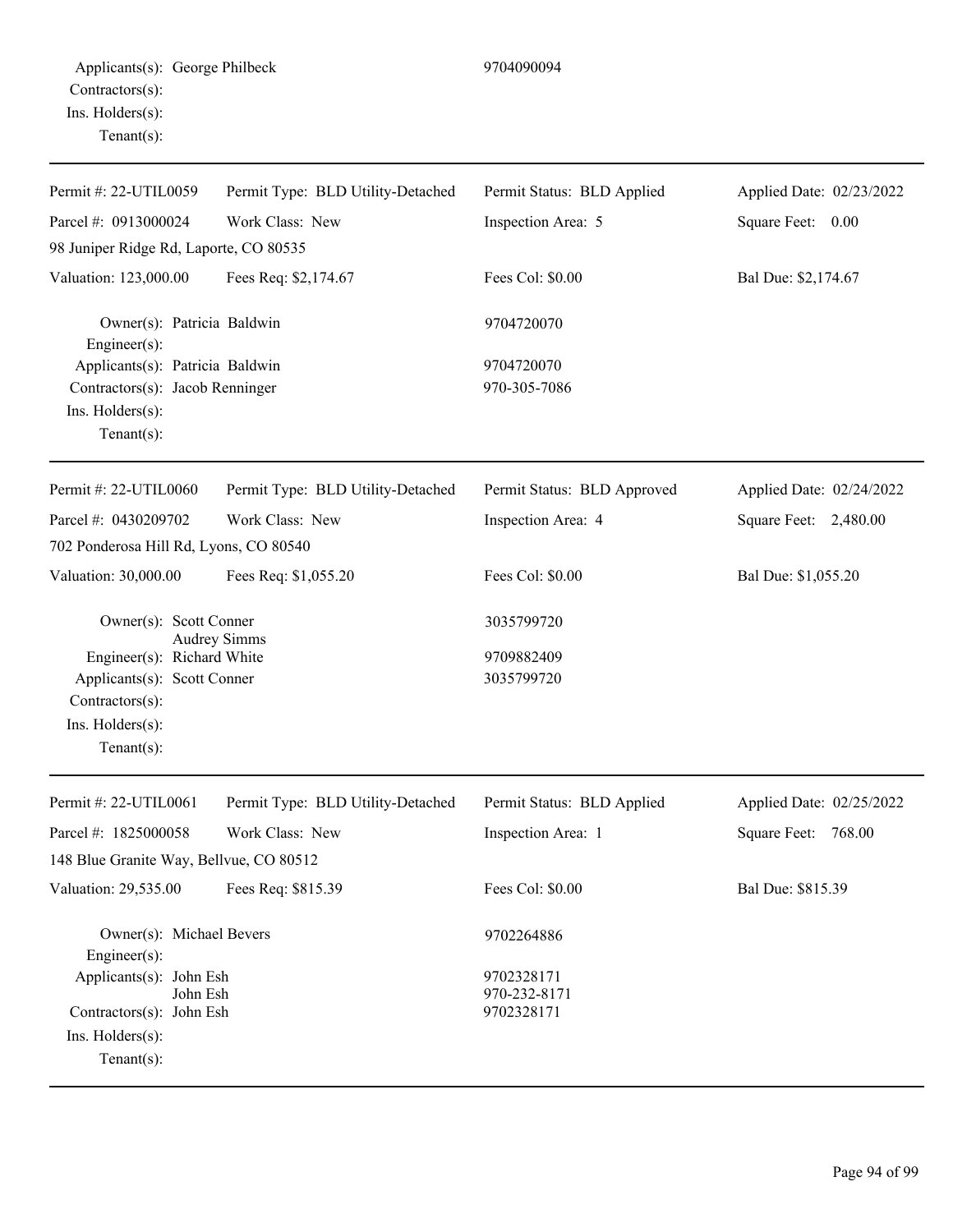| Permit #: 22-UTIL0062                                                                                                                    | Permit Type: BLD Utility-Detached                                         | Permit Status: BLD Applied                                                         | Applied Date: 02/25/2022 |
|------------------------------------------------------------------------------------------------------------------------------------------|---------------------------------------------------------------------------|------------------------------------------------------------------------------------|--------------------------|
| Parcel #: 9833000005                                                                                                                     | Work Class: Bridges - Private                                             | Inspection Area: 1                                                                 | Square Feet: 0.00        |
| 2616 W Shady Grove Ln, Fort Collins, CO 80524                                                                                            |                                                                           |                                                                                    |                          |
| Valuation: 57,625.00                                                                                                                     | Fees Req: \$1,322.69                                                      | Fees Col: \$0.00                                                                   | Bal Due: \$1,322.69      |
| Owner(s): Rebecca Kintzley<br>Engineer(s): Michael Coley<br><b>Scott Parker</b><br>Contractors(s):<br>Ins. Holders(s):<br>Tenant $(s)$ : | Nathan Evans<br>Applicants(s): Hammersmith Structures LLC<br>Eric Johnson | 9702190721<br>9707752004<br>8003282047<br>9702260120<br>970-381-7699<br>9703817699 |                          |
| Permit #: 22-UTIL0063                                                                                                                    | Permit Type: BLD Utility-Detached                                         | Permit Status: BLD Approved                                                        | Applied Date: 02/25/2022 |
| Parcel #: 9913100002<br>821 E County Road 70, Wellington, CO 80549                                                                       | Work Class: New                                                           | Inspection Area: 1                                                                 | Square Feet: 448.00      |
| Valuation: 8,000.00                                                                                                                      | Fees Req: \$267.95                                                        | Fees Col: \$0.00                                                                   | Bal Due: \$267.95        |
| Owner(s): Douglas Gudenkauf<br>$Engineering(s)$ :                                                                                        |                                                                           | 970-420-6242                                                                       |                          |
| Applicants(s): Douglas Gudenkauf<br>Contractors(s):<br>Ins. Holders(s):<br>Tenant $(s)$ :                                                |                                                                           | 970-420-6242                                                                       |                          |
| Permit #: 22-UTIL0064                                                                                                                    | Permit Type: BLD Utility-Detached                                         | Permit Status: BLD Applied                                                         | Applied Date: 02/28/2022 |
| Parcel #: 2913207006                                                                                                                     | Work Class: New                                                           | Inspection Area: 5                                                                 | Square Feet: 0.00        |
| 200 Green Mountain Dr, Livermore, CO 80536                                                                                               |                                                                           |                                                                                    |                          |
| Valuation: 235,000.00                                                                                                                    | Fees Req: \$3,494.02                                                      | Fees Col: \$0.00                                                                   | Bal Due: \$3,494.02      |
| Owner(s): Michael Churchill<br>$Engineering(s)$ :                                                                                        |                                                                           | 2142636903                                                                         |                          |
| Applicants(s): Michael Churchill<br>Contractors(s): Jacob Renninger<br>Ins. Holders(s):<br>Tenant $(s)$ :                                |                                                                           | 2142636903<br>970-305-7086                                                         |                          |
| Permit #: 22-UTIL0065                                                                                                                    | Permit Type: BLD Utility-Detached                                         | Permit Status: BLD Issued                                                          | Applied Date: 02/28/2022 |
| Parcel #: 9535300026                                                                                                                     | Work Class: New                                                           | Inspection Area: 3                                                                 | Square Feet: 1,560.00    |
| 3828 S Taft Ave, Loveland, CO 80537                                                                                                      |                                                                           |                                                                                    |                          |
| Valuation: 49,000.00                                                                                                                     | Fees Req: \$1,252.35                                                      | Fees Col: \$1,252.35                                                               | <b>Bal Due: \$0.00</b>   |
| Owner(s): Richard Nimerfro                                                                                                               |                                                                           | 9702030837                                                                         |                          |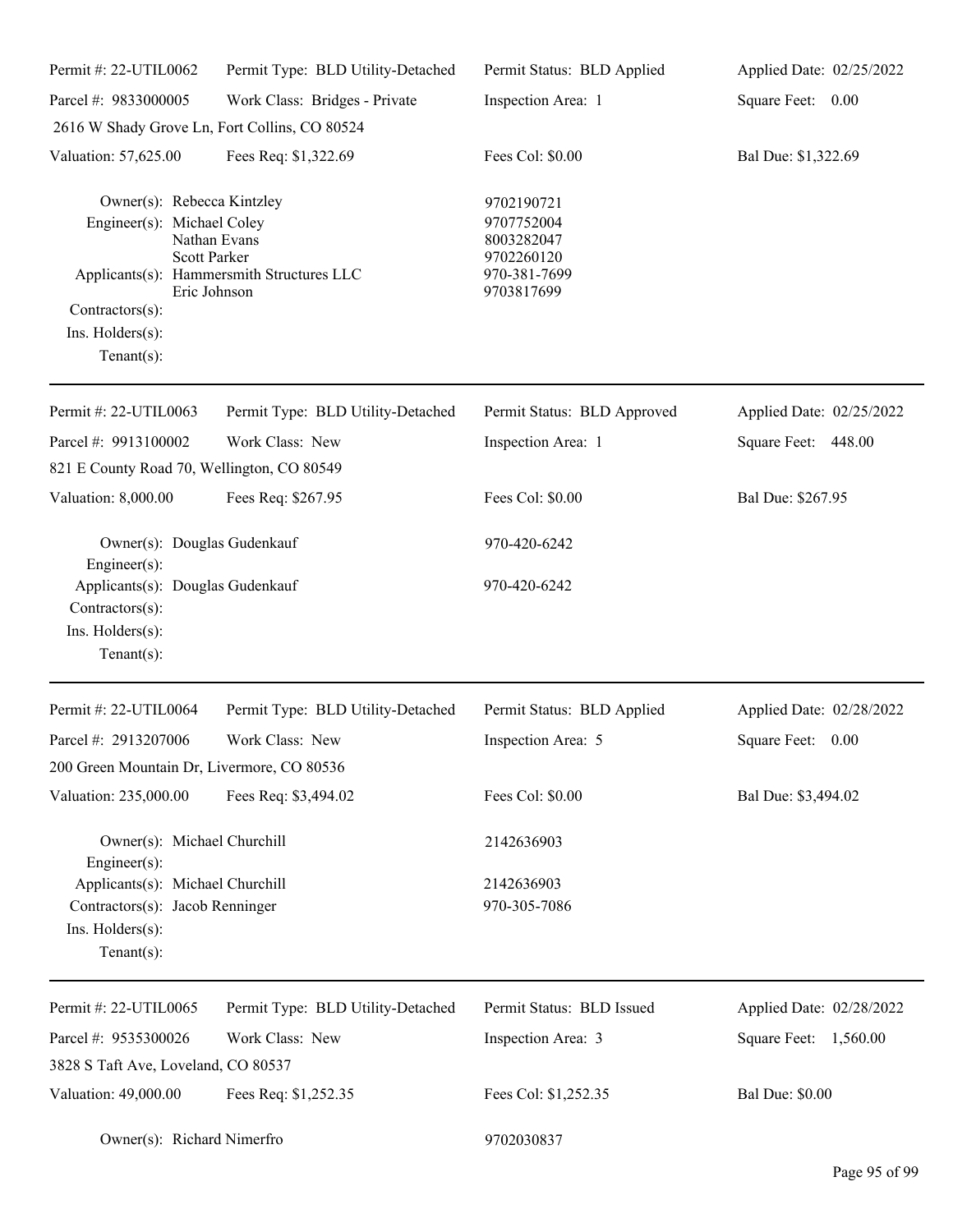Engineer(s): Anan Almughrabi 8888076006 Jason Baker 9702781909 Applicants(s): Richard Nimerfro 9702030837 Contractors(s): Ins. Holders(s): Tenant(s):

| Permit #: 22-UTIL0066                                                                  | Permit Type: BLD Utility-Detached                             | Permit Status: BLD Applied | Applied Date: 02/28/2022 |
|----------------------------------------------------------------------------------------|---------------------------------------------------------------|----------------------------|--------------------------|
| Parcel #: 8819005703                                                                   | Work Class: New                                               | Inspection Area: 1         | Square Feet: 0.00        |
| 3828 Twilight Ln, Fort Collins, CO 80524                                               |                                                               |                            |                          |
| Valuation: 59,000.00                                                                   | Fees Req: \$1,279.35                                          | Fees Col: \$0.00           | Bal Due: \$1,279.35      |
| Owner(s): Ronald Lonneman<br>Engineer(s):                                              |                                                               | 9702150153                 |                          |
| Applicants(s): Ronald Lonneman<br>Contractors(s):                                      |                                                               | 9702150153                 |                          |
| Ins. Holders(s):<br>Tenant $(s)$ :                                                     |                                                               |                            |                          |
| Permit #: 22-UTIL0067                                                                  | Permit Type: BLD Utility-Detached                             | Permit Status: BLD Applied | Applied Date: 02/28/2022 |
| Parcel #: 9428205007                                                                   | Work Class: New                                               | Inspection Area: 3         | Square Feet: 864.00      |
| 2717 Martingale Dr, Berthoud, CO 80513                                                 |                                                               |                            |                          |
| Valuation: 31,200.00                                                                   | Fees Req: \$1,044.37                                          | Fees Col: \$0.00           | Bal Due: \$1,044.37      |
| Owner(s): Marsha Gardner                                                               | Larry Lembitz                                                 | 3076312519                 |                          |
| Engineer(s):<br>Applicants(s): Larry Lembitz<br>Contractors(s):                        |                                                               | 3076312519                 |                          |
| Ins. Holders(s):<br>$Tenant(s)$ :                                                      |                                                               |                            |                          |
| Permit #: 22-UTIL0068                                                                  | Permit Type: BLD Utility-Detached                             | Permit Status: BLD Issued  | Applied Date: 02/28/2022 |
| Parcel #: 9704300036                                                                   | Work Class: Addition - Attached to<br><b>Utility Building</b> | Inspection Area: 1         | Square Feet:<br>336.00   |
| 2918 Dean Dr, Fort Collins, CO 80521                                                   |                                                               |                            |                          |
| Valuation: 3,000.00                                                                    | Fees Req: \$146.85                                            | Fees Col: \$146.85         | <b>Bal Due: \$0.00</b>   |
| Owner(s): Sandra Litschert<br>Engineer(s): Arturo Hernandez                            | John Litschert*                                               | 9702371529<br>9702371529   |                          |
| Applicants(s): John Litschert*<br>Contractors(s):<br>Ins. Holders(s):<br>$Tenant(s)$ : |                                                               | 9702371529                 |                          |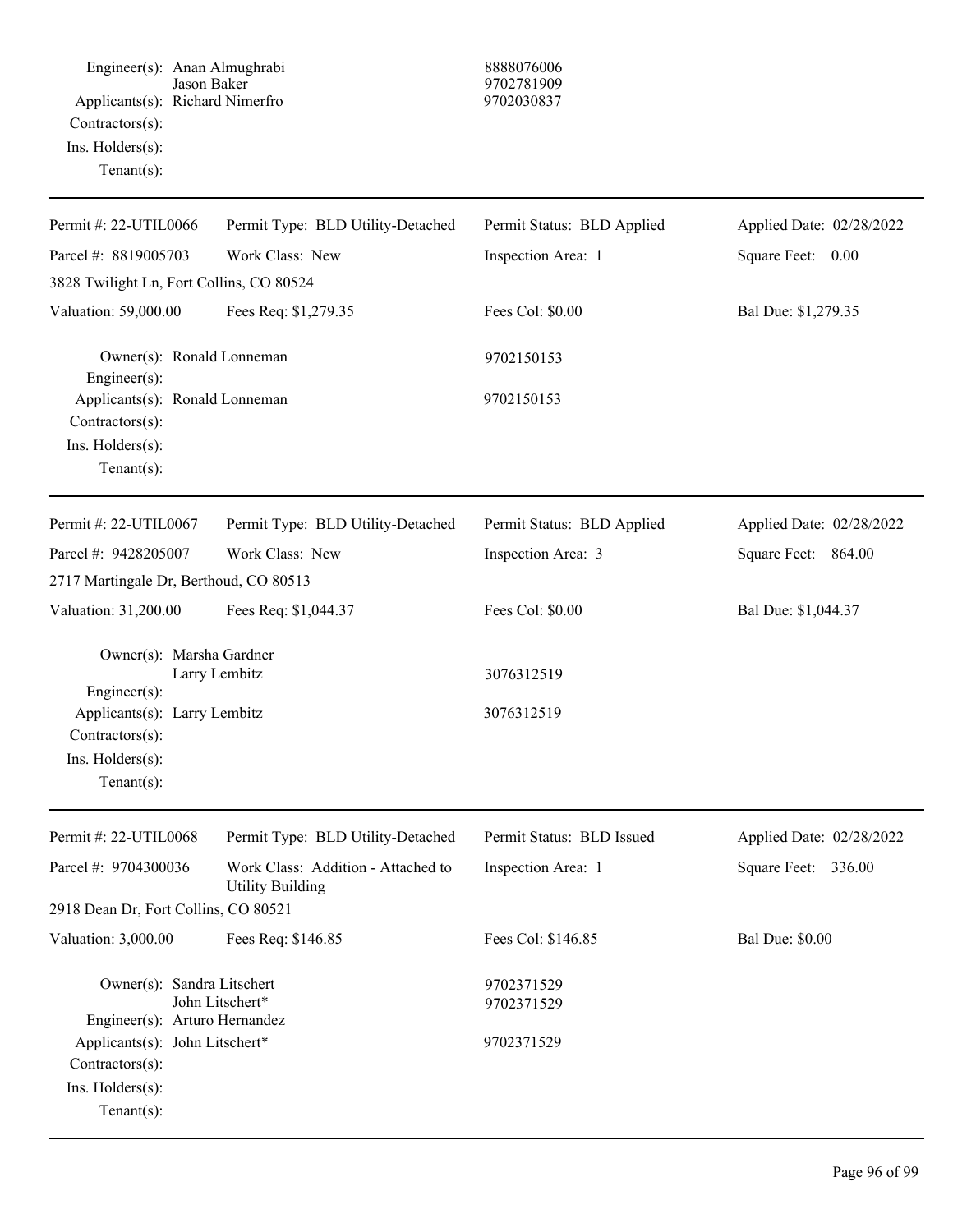| Permit #: 22-UTIL0069                                                                                                                                     | Permit Type: BLD Utility-Detached                             | Permit Status: BLD Approved                              | Applied Date: 02/28/2022 |
|-----------------------------------------------------------------------------------------------------------------------------------------------------------|---------------------------------------------------------------|----------------------------------------------------------|--------------------------|
| Parcel #: 8926000007                                                                                                                                      | Work Class: Addition - Attached to<br><b>Utility Building</b> | Inspection Area: 1                                       | Square Feet: 640.00      |
| 5805 E County Road 66, Wellington, CO 80549                                                                                                               |                                                               |                                                          |                          |
| Valuation: 25,350.40                                                                                                                                      | Fees Req: \$691.18                                            | Fees Col: \$0.00                                         | Bal Due: \$691.18        |
| Owner(s): Frederick Upham<br>Mary Jo Upham<br>Engineer(s):<br>Applicants(s): Joshua Dalton<br>Dalton Construction                                         |                                                               | 9706923569<br>9706923569                                 |                          |
|                                                                                                                                                           |                                                               | 970-231-3732<br>970-231-3732                             |                          |
| Contractors(s): Joshua Dalton<br>$Ins.$ Holders $(s)$ :<br>Tenant $(s)$ :                                                                                 |                                                               | 970-231-3732                                             |                          |
| Permit #: 22-UTIL0070                                                                                                                                     | Permit Type: BLD Utility-Detached                             | Permit Status: BLD Applied                               | Applied Date: 02/28/2022 |
| Parcel #: 8521406007                                                                                                                                      | Work Class: New                                               | Inspection Area: 3                                       | Square Feet: 0.00        |
| 1200 King Dr, Loveland, CO 80537                                                                                                                          |                                                               |                                                          |                          |
| Valuation: 30,000.00                                                                                                                                      | Fees Req: \$783.27                                            | Fees Col: \$242.44                                       | Bal Due: \$540.83        |
| Owner(s): Lloyd Nichols<br>Carol Nichols                                                                                                                  |                                                               | 970-518-2231                                             |                          |
| Engineer(s): Jeffrey Murray<br>Applicants(s): Lloyd Nichols<br>Contractors(s):                                                                            |                                                               | 715-876-3311                                             |                          |
|                                                                                                                                                           |                                                               | 970-518-2231                                             |                          |
| Ins. Holders(s):<br>Tenant $(s)$ :                                                                                                                        |                                                               |                                                          |                          |
| Permit #: 22-UTIL0071                                                                                                                                     | Permit Type: BLD Utility-Detached                             | Permit Status: BLD Applied                               | Applied Date: 02/28/2022 |
| Parcel #: 9613305017                                                                                                                                      | Work Class: New                                               | Inspection Area: 2                                       | Square Feet: 0.00        |
| 208 Victoria Dr, Fort Collins, CO 80525                                                                                                                   |                                                               |                                                          |                          |
| Valuation: 65,000.00                                                                                                                                      | Fees Req: \$1,362.53                                          | Fees Col: \$0.00                                         | Bal Due: \$1,362.53      |
| Owner(s): Steven Novotny<br>Engineer(s): Erich Draht<br>Applicants(s): Tracy Zwetzig<br>Contractors(s): James Clark<br>Ins. Holders(s):<br>Tenant $(s)$ : |                                                               | 9703896666<br>970-330-6019<br>9705670677<br>970-454-2400 |                          |
| Permit #: 22-UTIL0072                                                                                                                                     | Permit Type: BLD Utility-Detached                             | Permit Status: BLD Applied                               | Applied Date: 02/28/2022 |
| Parcel #: 8808307004                                                                                                                                      | Work Class: New                                               | Inspection Area: 1                                       | Square Feet: 0.00        |
| 5884 Waterfront Dr, Fort Collins, CO 80524                                                                                                                |                                                               |                                                          |                          |
| Valuation: 148,000.00                                                                                                                                     | Fees Req: \$2,582.36                                          | Fees Col: \$0.00                                         | Bal Due: \$2,582.36      |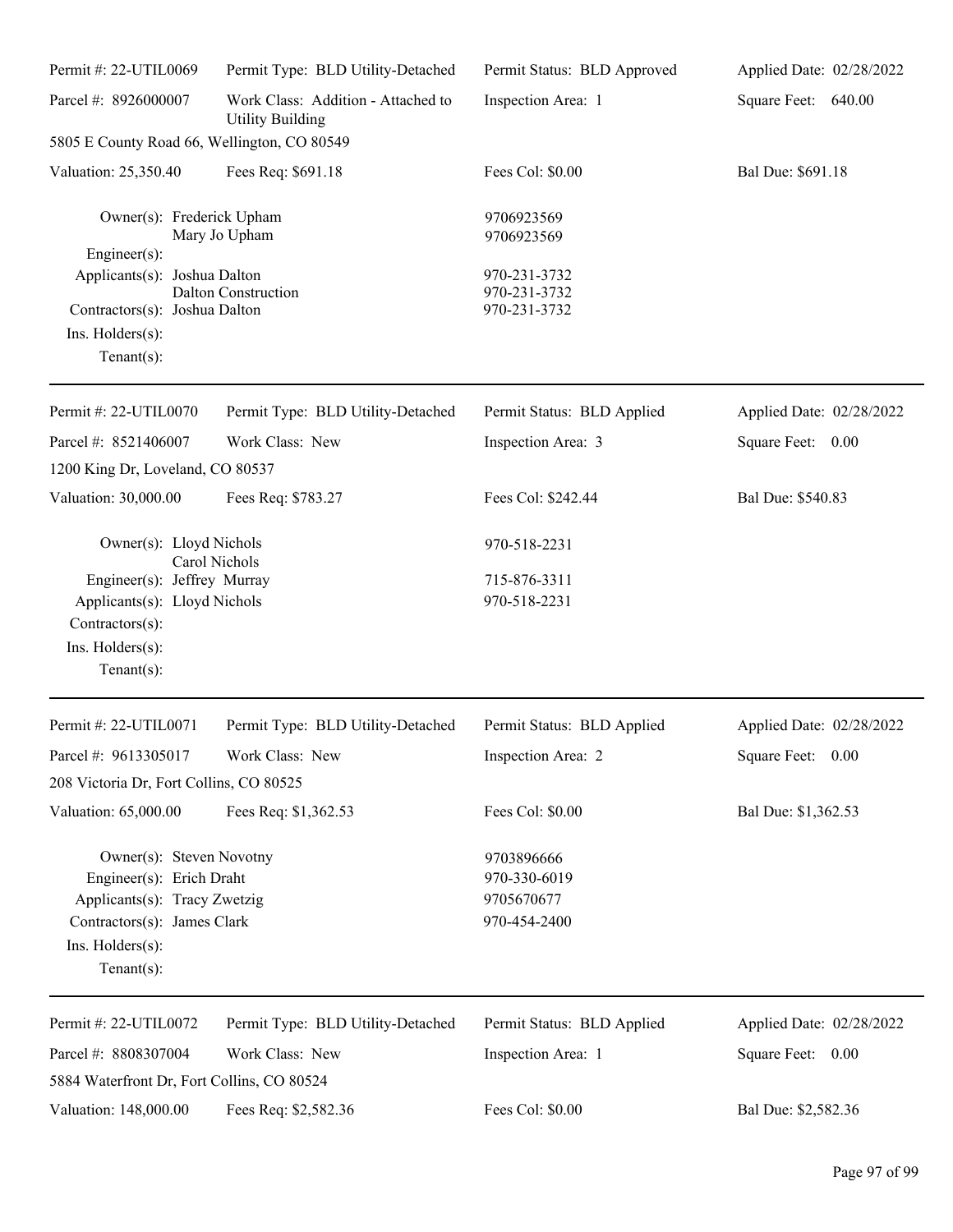| Owner(s): Philip Glasgow<br>Engineer(s): Wyatt Knutson<br>Applicants(s): Robert Traylor<br>Contractors(s): Robert Traylor<br>Ins. Holders(s):<br>Tenant $(s)$ : | Michelle Glasgow                  | 9702198214<br>9702198214<br>970-472-6255<br>970-223-6494<br>970-223-6494 |                          |
|-----------------------------------------------------------------------------------------------------------------------------------------------------------------|-----------------------------------|--------------------------------------------------------------------------|--------------------------|
| Permit #: 22-UTIL0073                                                                                                                                           | Permit Type: BLD Utility-Detached | Permit Status: BLD Applied                                               | Applied Date: 02/28/2022 |
| Parcel #: 1930200032                                                                                                                                            | Work Class: New                   | Inspection Area: 5                                                       | Square Feet:<br>0.00     |
| 794 Eiger Rd, Livermore, CO 80536                                                                                                                               |                                   |                                                                          |                          |
| Valuation: 130,000.00                                                                                                                                           | Fees Req: \$2,409.12              | Fees Col: \$567.71                                                       | Bal Due: \$1,841.41      |
| Owner(s): Marlene Smith<br>Engineer(s):                                                                                                                         |                                   | 9704842631                                                               |                          |
| Applicants(s): Robert Pichi<br>Contractors(s): Robert Pichi<br>Ins. Holders(s):<br>Tenant $(s)$ :                                                               |                                   | 970-224-5581<br>970-224-5581                                             |                          |
| Permit #: 22-UTIL0074                                                                                                                                           | Permit Type: BLD Utility-Detached | Permit Status: BLD Applied                                               | Applied Date: 02/28/2022 |
| Parcel #: 2924100020                                                                                                                                            | Work Class: Conversion to Utility | Inspection Area: 5                                                       | Square Feet: 0.00        |
| 12343 W County Road 74e, Livermore, CO 80536                                                                                                                    |                                   |                                                                          |                          |
| Valuation: 0.00                                                                                                                                                 | Fees Req: \$67.50                 | Fees Col: \$0.00                                                         | Bal Due: \$67.50         |
| Owner(s): Cheryl Orr<br>Engineer(s):<br>Applicants(s): Cheryl Orr<br>$Contractors(s)$ :<br>Ins. Holders(s):<br>Tenant $(s)$ :                                   |                                   | 7573250739<br>7573250739                                                 |                          |
| Permit #: 22-UTIL0075                                                                                                                                           | Permit Type: BLD Utility-Detached | Permit Status: BLD Applied                                               | Applied Date: 02/28/2022 |
| Parcel #: 9709205008                                                                                                                                            | Work Class: New                   | Inspection Area: 2                                                       | Square Feet: 0.00        |
| 324 N Sunset St, Fort Collins, CO 80521                                                                                                                         |                                   |                                                                          |                          |
| Valuation: 89,000.00                                                                                                                                            | Fees Req: \$2,322.32              | Fees Col: \$467.76                                                       | Bal Due: \$1,854.56      |
| Owner(s): Robert Zuellig<br>Lea Ann Zuellig<br>Engineer(s):                                                                                                     |                                   | 9702170498                                                               |                          |
| Applicants(s): Robert Zuellig<br>Contractors(s):<br>Ins. Holders(s):<br>Tenant $(s)$ :                                                                          |                                   | 9702170498                                                               |                          |